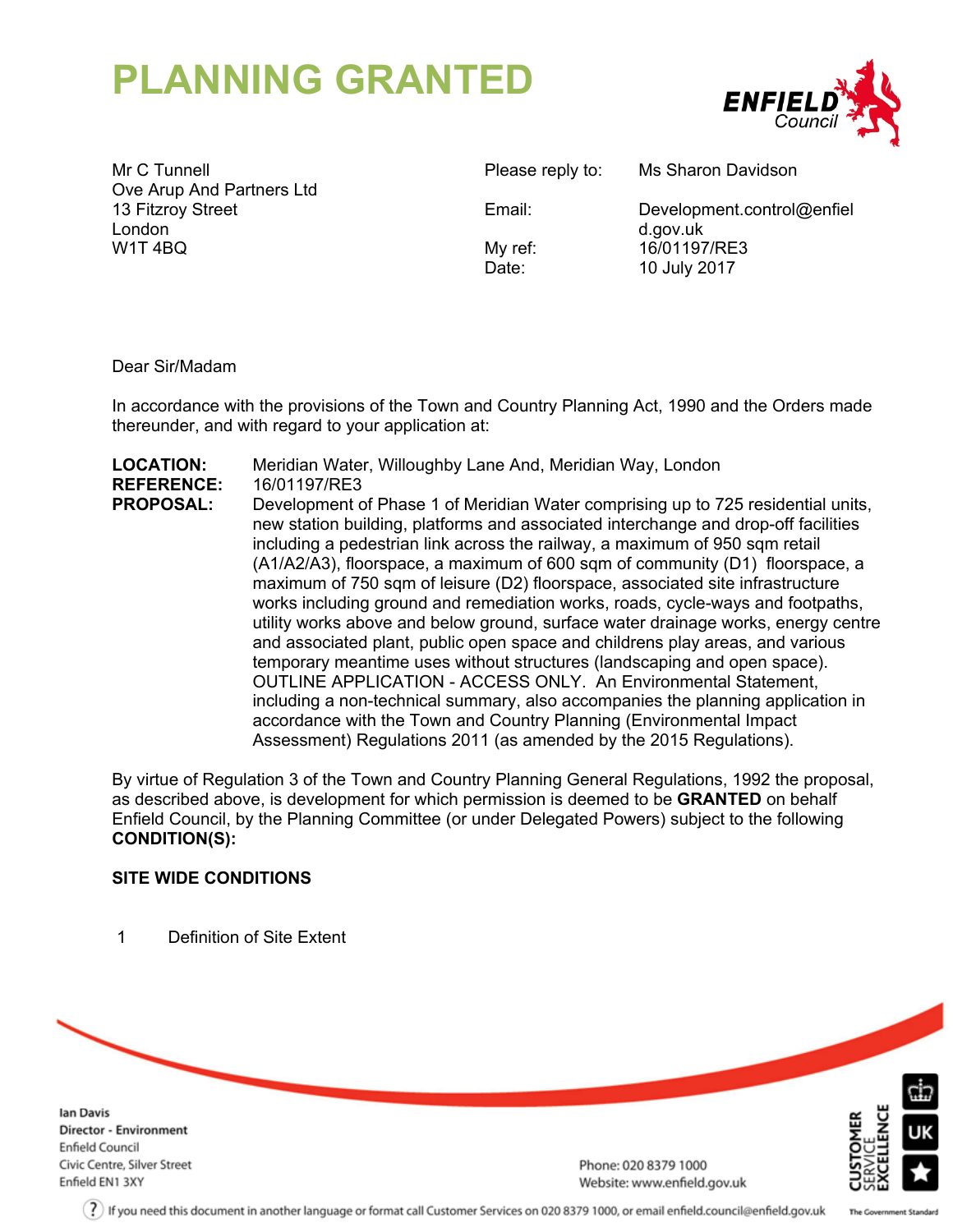Prior to or in conjunction with the first Reserved Matters submission a detailed plan shall be submitted to and approved in writing by the Local Planning Authority which identifies the extent of land for development of Meridian Water Station, hereafter referred to as the Station Site and for development of the remaining development, hereafter referred to as the Main Site.

Reason:

To allow reasonable identification of those areas of land required for the development of Meridian Water Station.

2 Grampian condition requiring completion of the S106 Agreement

No development shall take place on any part of the Main Site (save for operations consisting of site clearance, archaeological investigations, investigations for assessing ground conditions, remedial work in respect of any contamination or other adverse ground conditions, diversion and laying of services, erection of any temporary means of enclosure, the temporary display of site notices or advertisements, and construction of the proposed junction at Leeside Road for site construction access in accordance with Plan [ARP-02-08-DR-S3-0400])unless and until all parties with a legal interest in the relevant part of the Main Site have entered into a planning obligation pursuant to Section 106 of the Town and Country Planning Act 1990 (as amended) in accordance with, and substantially in the form of, the draft agreement appended to this decision notice.

# Reason:

The Council would have refused the planning application in the absence of the section 106 agreement and at the time of this permission being issued the applicant was not able to bind the legal interests in the development site under the section 106 agreement. Development must not commence on any part of the Main Site until the legal interests in that part are bound under the section 106 agreement and the obligations are enforceable in accordance with the aims and objectives of policies Core Policies 38 and 46 of the Enfield Core Strategy (2010).

3 Compliance with Approved Plans

The development hereby permitted shall be carried out in accordance with the approved plans and documents including plans(s) that may have been revised or may be amended necessary to support the Reserved Matters application(s) required by the various conditions of this permission, as set out in the attached schedule which forms part of this notice:

| 281 A P 140 00 (Rev 04) Location Plan; |                                                              |
|----------------------------------------|--------------------------------------------------------------|
| 281 A P 140 01 (Rev 04)                | Planning Application boundary;                               |
| 281 A P 140 02 (Rev 06)                | Development Zones and Buildings Dimension;                   |
|                                        | 281 A P 140 03 (Rev 10) Public Realm and Land Use;           |
| 281 A P 140 04 (Rev 06)                | Privacy Buffers and Distancing;                              |
| 281 A P 140 05 (Rev 06)                | Vehicular access and route network;                          |
|                                        | 281 A P 140 06 (Rev 05) Pedestrian access and route network; |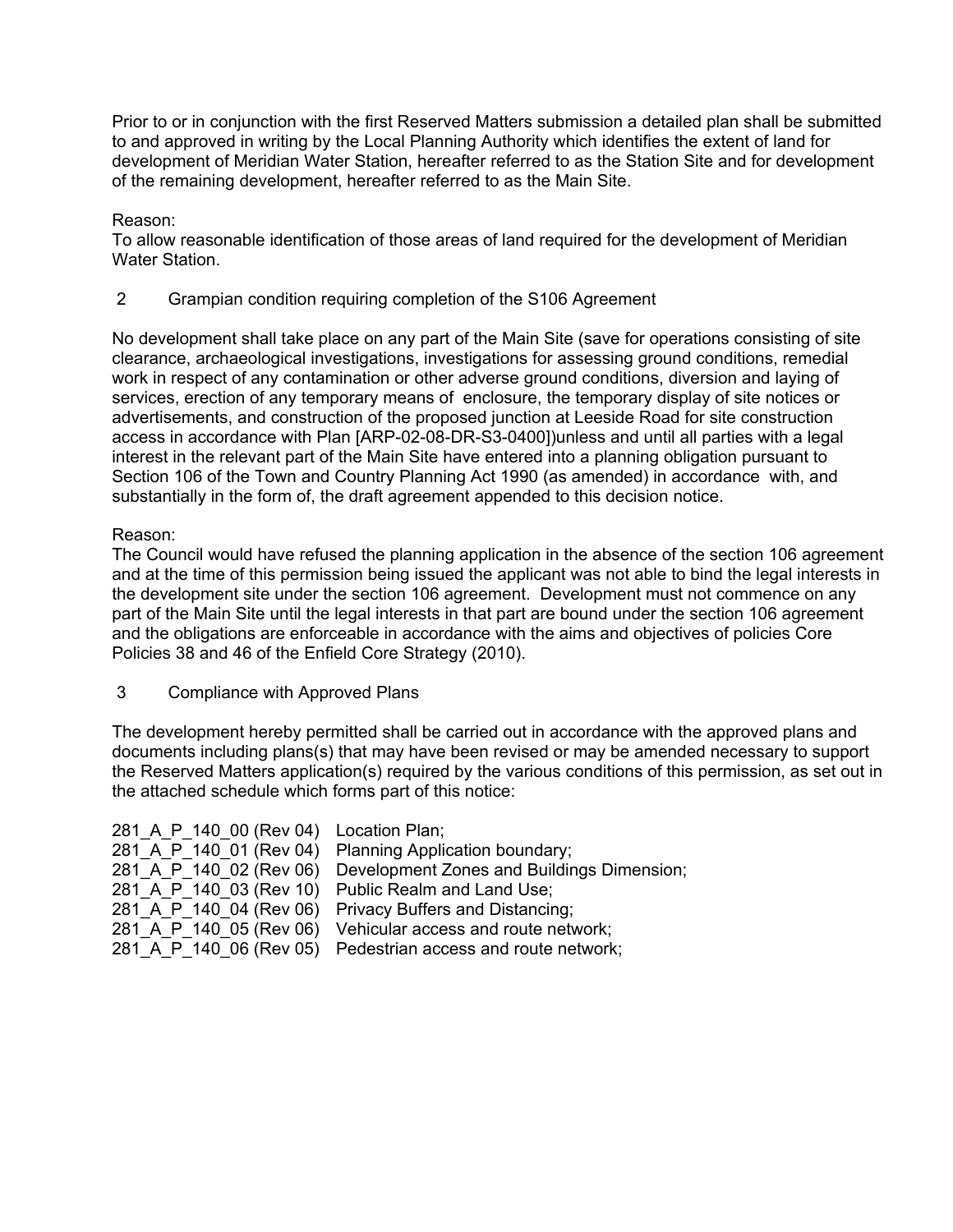```
281 A P 140 07 (Rev 06) Development use at ground floor level;
281 A P 140 08 (Rev 06) Development use at first floor level;
281 A P 140 09 (Rev 06) Development use at upper floor levels;
281 A P 140 10 (Rev 06) Public Space provision;
281 A P 140 11 (Rev 06) Protected Frontages;
281 A P 140 12 (Rev 01) Landscaping Plan for Leeside Road Access;
281 A P 140 13 (Rev 01) Landscaping Plan for Kimberley Road Access (Pedestrian Only);
281 A P 140 14 (Rev 01) Landscaping Plan for Kimberley Road Access;
281_A_P_140_15 (Rev 01) Landscaping Plan for Albany Road Access;
281_A_P_140_16 (Rev 01) Landscaping Plan for Glover Drive/ Meridian Way Access;<br>281 A P 140 17 (Rev 01) Landscaping Plan for Glover Drive/ Meridian Way Access;
                           Landscaping Plan for Glover Drive/ Meridian Way Access;
ARP-02-08-DR-S3-0314 (Rev 03) Meridian Water Phase 1 Proposed Works at Leeside Road;
243388_140_01 (Rev 01) Leeside Road Access Proposed Junction Layout;
243388_140_03 (Rev 01) Leeside Road Access Swept Path Analysis Rigid lorry/ waste collection;
243388_140_02 (Rev 01) Leeside Road Swept Path Analysis - Rigid Servicing Vehicles;
ARP-02-08-DR-S3-0315 (Rev 03) Meridian Water Phase 1 Proposed Works at Kimberley Road;
243388 140 04 (Rev 01) Kimberly Road Access Proposed Junction Layout;
243388_140_05 (Rev 01) Kimberley Road Swept Path Analysis - Rigid lorry/ waste collection;
ARP-02-08-DR-S3-0316 (Rev 03) Meridian Water Phase 1 Proposed Works at Albany Road;
243388 140 06 (Rev 01) Albany Road Emergency Only Access Swept Path Analysis Fire;
appliance
ARP-02-08-DR-S3-0368 (Rev 02) Meridian Water Phase 1 Proposed Works at Glover Drive/
Meridian Way;
243388_140_07 (Rev 02) Meridian Way/ Glover Drive Proposed Junction Layout;
243388 140 08 (Rev 02) Meridian Way/ Glover Drive Proposed station taxi loop swept path of a
car;
ARP-02-08-DR-S3-0369 (Rev 02) Meridian Water Phase 1 Proposed Works at Meridian Way;
243388 140 09 (Rev 02) Meridian Water Station Swept Path Analysis - Rigid Lorry/ Waste
collection;
ARP-02-08-DR-S3-0326 (Rev 03) Proposed Utilities Corridors;
MW03 Meridian Water - Willoughby Lane Development Specification March 2016 (Rev 02)
281-A-P-240-01 Rev. 02 Maximum Block Height Parameters JJ-KK-LL;
281-A-P-240-02 Rev. 02 Maximum Block Height Parameters MM-NN-OO-PP;
281-A-P-240-03 Rev. 01 Typical Sections at Access Points (AA-BB-CC-DD-EE-FF);
```
# Reason:

For the avoidance of doubt and in the interests of proper planning.

# 4 Phasing Details

Prior to or in conjunction with the submission of first Reserved Matters, details of a phasing plan for the site shall be submitted to and approved in writing by the Local Planning Authority. The phasing plan shall include: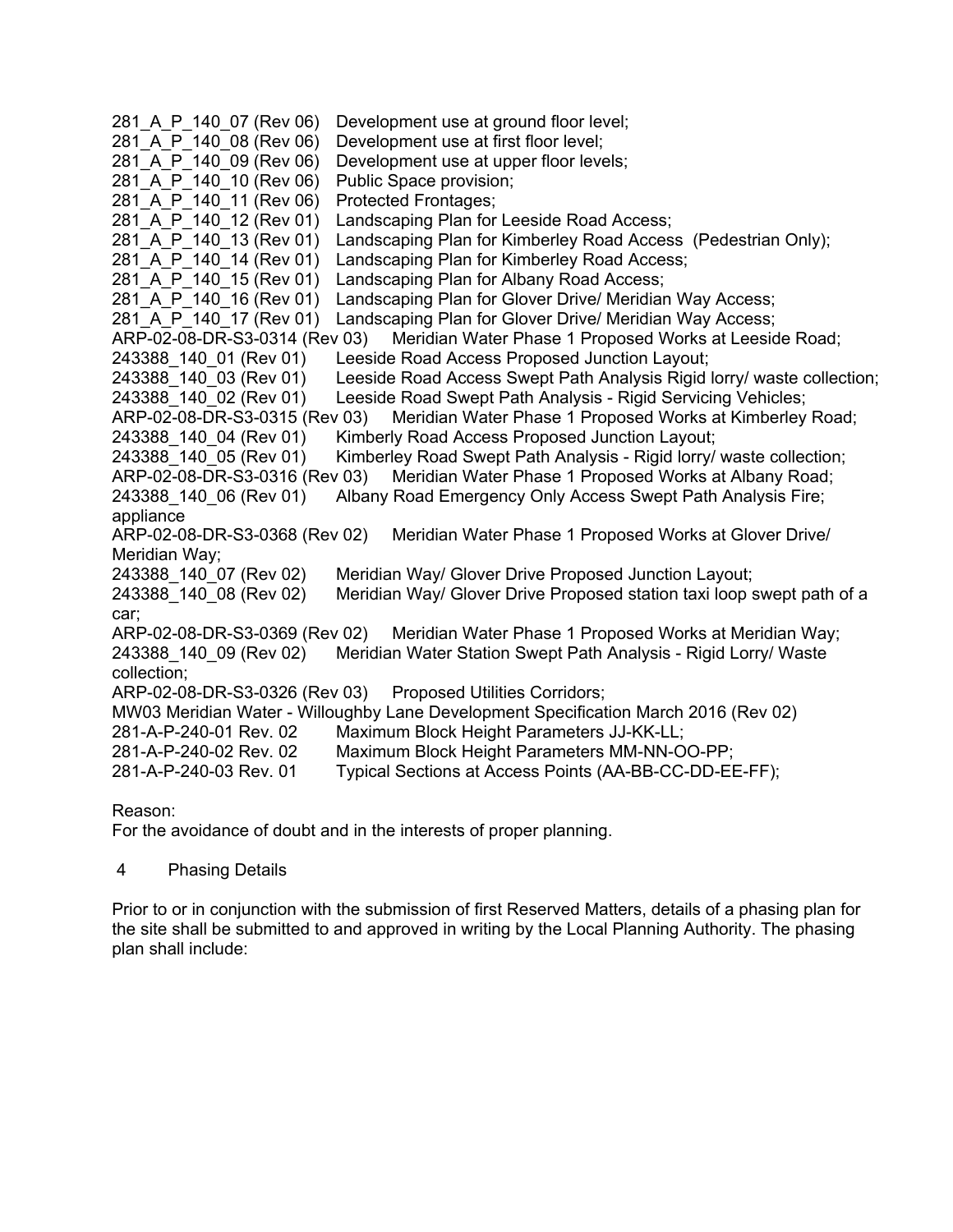i) the phasing and build out of development plots;

ii) the phasing and timescale for delivery of open spaces (including delivery of an ecological corridor and implementation of landscaping works to Pymmes Brook), meanwhile use plots, public realm, retail, community and leisure floor space in relation to number of dwellings constructed;

iii) the phasing of construction, both construction access and permanent access of all vehicles, pedestrian and cycle access points to the site and to be delivered within each phase, including the provision of the accesses to Meridian Way;

iv) the phasing of remediation work and interactions with the phasing of development plots;

v) the phasing of implementation of the flood mitigation measures forming part of the approved Flood Risk Assessment (MW17 - April 2016).

vi) The phasing of the station building site and station public realm site for the purposes of submission of Reserved Matters application(s) for the Station Site, pursuant to Conditions 1 and 89.

The development shall be implemented in accordance with the approved phasing plan or any subsequent amended or revised plan agreed formally in writing by the Local Planning Authority.

# Reason:

To ensure that implementation of the development is undertaken in a planned manner with infrastructure and access to the site provided in association with occupation of development in accordance with core policy 38 of the Enfield Core Strategy (2010).

# Informative:

Should the phasing of any of the matters listed in 4(i)-(vi) be required to change following discharge of the condition as a result of updates to the programme of works or phasing of construction, the applicant is required to submit the updated phasing plan(s) to the Local Planning Authority to formally re-discharge the condition.

# 5 Reserved Matters

Prior to the commencement of development on any individual phase approved pursuant to condition 4, the details listed below (herein called 'the Reserved Matters') shall first be submitted to and approved in writing by the Local Planning Authority:

i) Layout (including car parking provision, access and servicing arrangements, and waste management)

- ii) Scale (including existing and proposed levels)
- iii) Appearance
- iv) Landscaping

The development shall be carried out in accordance with the details approved.

Reason: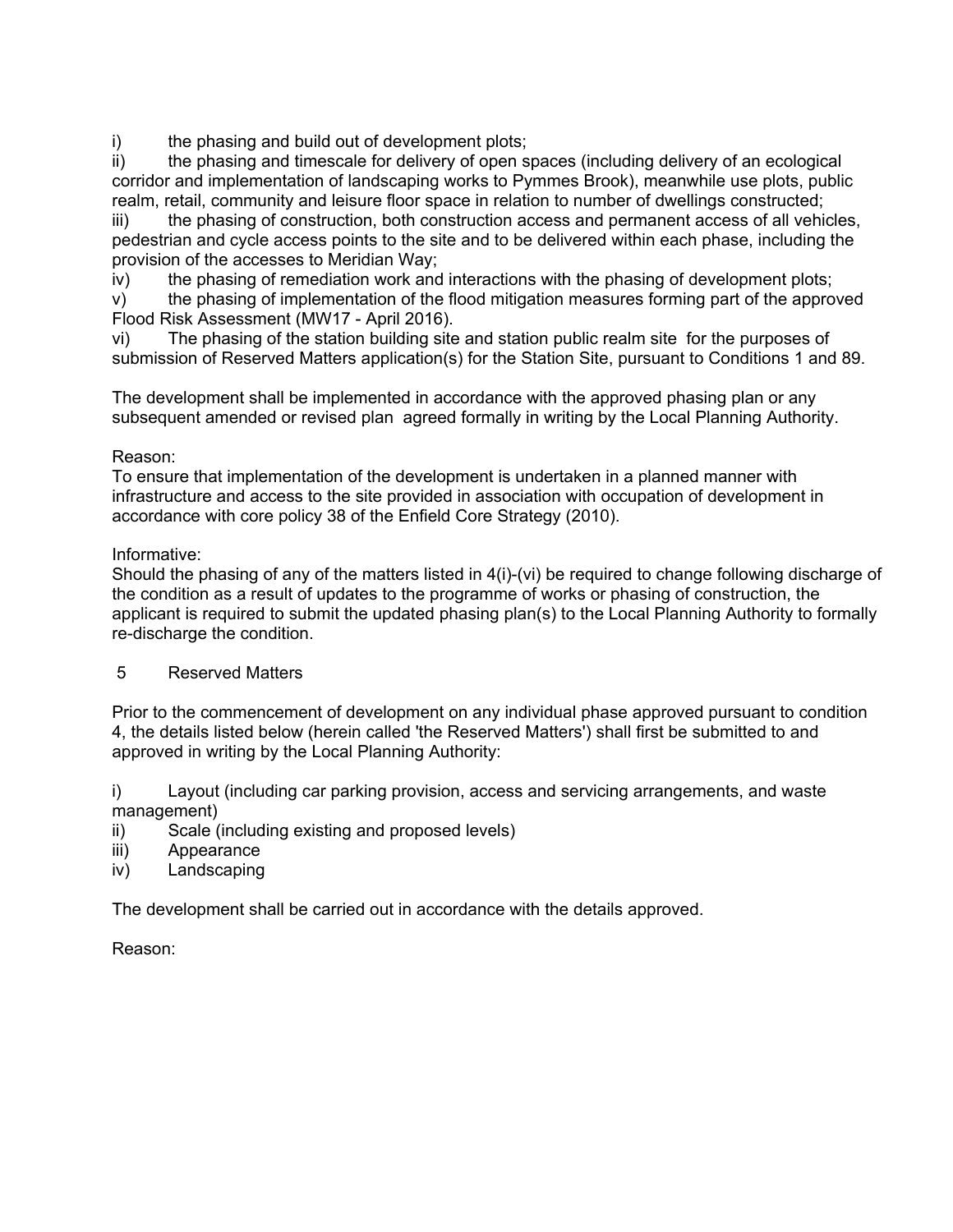To comply with the provisions of Section 92 of the Town and Country Planning Act 1990 (as amended).

6 Reserved Matters Compliance

Each application for the approval of Reserved Matters shall contain, as appropriate, the information specified in the Reserved Matters Applications Specification and all such applications shall be in accordance with the Design Code (MW04 - January 2017) unless otherwise agreed with the Local Planning Authority through the Reserved Matters.

# Reason:

To ensure full compliance with the planning application hereby approved and to prevent harm arising through deviations from the approved plans in accordance with policies 3.3, 3.4, 3.5, 3.6, 3.7, 3.9, 3.9, 5.1, 5.2, 5.3, 5.5, 5.13, 6.4, 6.9, 6.10, 6.13, 7.1, 7.2, 7.3, 7.4, 7.5, 7.6 of the London Plan (2016), policies 1, 4, 21, 24, 25, 26, 28, 29, 30, 34, 36, 37, 38 and 46 of the Enfield Core Strategy (2010) and policies DMD3, DMD6, DMD8, DMD9, DMD10, DMD37, DMD38, DMD45, DMD47, DMD48, DMD49, DMD50, DMD51, DMD56, DMD57, DMD58, DMD59, DMD61, DMD65, DMD65, DMD68, DMD69, DMD72, DMD79, DMD80, DMD81 of Enfield's Development Management Document (2014).

7 Time Limit for Reserved Matters

The first application for approval of Reserved Matters shall be made to the Local Planning Authority no later than three years from the date of this permission. The last application for Reserved Matters shall be made no later than 8 years from the date of this permission.

# Reason:

In accordance with the requirements of section 51 of the Planning and Compulsory Purchase Act 2004.

8 Time Limit - Commencement

The commencement of each phase of development identified pursuant to condition 4 and pursuant to this outline consent shall begin before the expiration of two years from the date of the last reserved matter of that phase to be approved.

# Reason:

To prevent the accumulation of unimplemented planning permissions and in accordance with the requirements of section 51 of the Planning and Compulsory Purchase Act 2004.

9 Site Wide Remediation - Ground Water Monitoring Plan

Prior to commencement of development a site-wide groundwater monitoring plan for the deep chalk aquifer shall be submitted to and approved in writing by the Local Planning Authority. All monitoring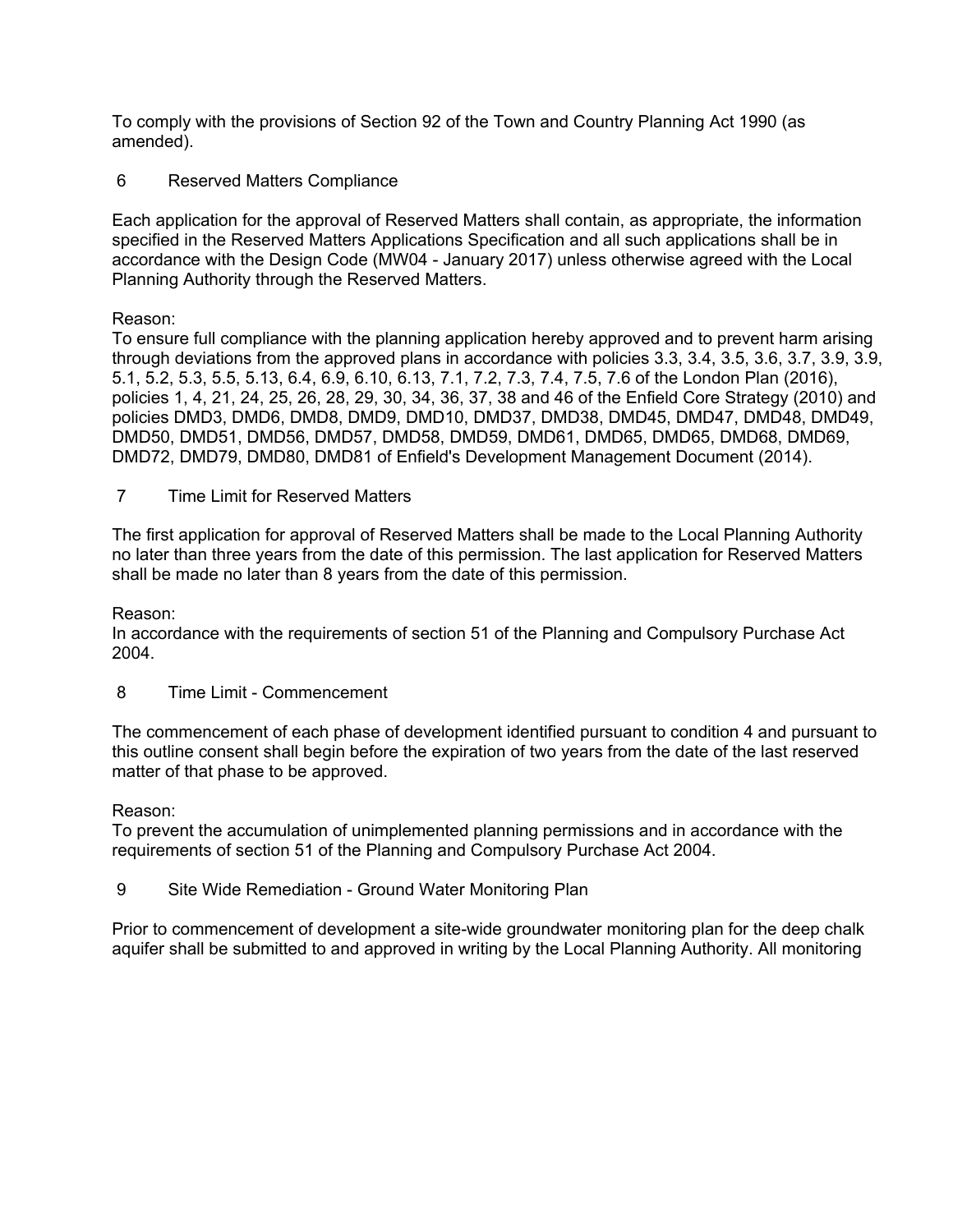shall be undertaken in accordance with the approved plan. Reports as specified in the approved plan, including details of any remedial measures arising from the monitoring and subsequent assessment, shall be submitted to and approved in writing by the Local Planning Authority. Any remedial measures shall be carried out in accordance with the details in the approved reports. On completion of the monitoring specified in the plan a final report demonstrating that all remedial measures have been achieved shall be submitted to and approved in writing by the Local Planning Authority

## Reason:

To safeguard groundwater quality and human health in accordance with policy 5.21 of the London Plan (2016), CP32 of the Enfield Core Strategy (2010) and policies DMD64, DMD66 and DMD70 of the Enfield Development Management Document (2014).

#### Informative:

If monitoring in any part of the planning application boundary is not feasible at the time of commencement of development the applicant may apply in writing for a variation to the requirement of this condition.

# 10 Remediation - Verification and Shallow Groundwater Monitoring Plan

Prior to commencement of development of each phase or sub-phase of development identified pursuant to Condition 4 a verification and shallow groundwater monitoring plan shall be submitted to and approved in writing by the local planning authority for that phase of the development (for any relevant works required other than that approved under planning consents 15/04173/RE4 and 15/04050/RE4). The shallow groundwater monitoring will be site-wide unless otherwise agreed in writing with the planning authority. The plan will take account of the findings, conclusions and recommendations of the remediation phase verification report and incorporate any long-term monitoring and maintenance plan identified by that report. If a long-term monitoring and maintenance plan is recommended by the remediation phase verification report (required by Condition 3 of the remediation planning consents 15/04173/RE4 and 15/04050/RE4) this shall be referred to and implemented as approved, unless otherwise agreed in writing with the Local Planning Authority.

# Reason:

To safeguard groundwater quality and human health in accordance with policy 5.21 of the London Plan (2016), CP32 of the Enfield Core Strategy (2010) and policies DMD64, DMD66 and DMD70 of the Enfield Development Management Document (2014).

# Informative:

If monitoring in any part of the planning application boundary is not feasible at the time of commencement of development the applicant may apply in writing for a variation to the requirement of this condition.

11 Remediation Verification Report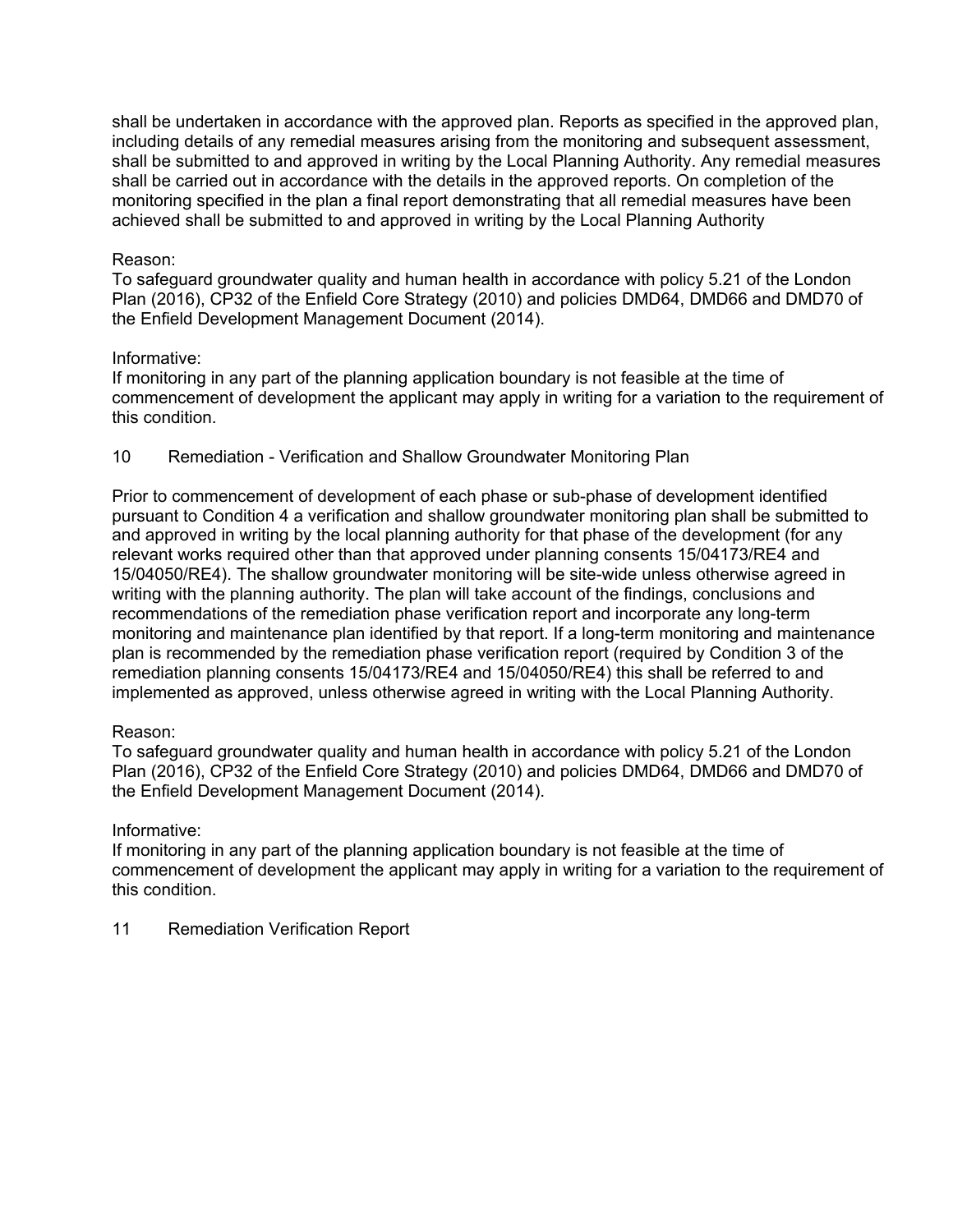Prior to occupation of each phase of the development identified pursuant to Condition 4 a verification report demonstrating completion of the works set out in the approved remediation strategy and groundwater monitoring plans (for both deep and shallow groundwater) and the effectiveness of the remediation for that phase of the development shall be submitted to and approved in writing by the Local Planning Authority. The report shall confirm that the plans required by Conditions 9, 10, 30, 31, 32, 33, 34, and 35 have been fully implemented. The verification report will include the need for longterm monitoring and maintenance arrangements and contingency action.

# Reason:

To safeguard human health, groundwater and surface water in accordance with policy 5.21 of the London Plan (2016), CP32 of the Enfield Core Strategy (2010) and policies DMD64, DMD66 and DMD70 of the Enfield Development Management Document (2014).

12 Restrictions on use of retail/leisure/community space

Notwithstanding the provisions of Part 3, Schedule 2 of the Town and Country Planning (General Permitted Development) Order 2015, or any amending Order, no change of use of the approved Use Class A1 / A2 / A3 premises to Use Class C3 or D2 of the Town and Country Planning (Use Classes) Order 1987, or in any provision equivalent to that Class in any statutory instrument revoking and reenacting that Order with or without modification) shall take place unless otherwise agreed in writing with the Local Planning Authority.

# Reason:

To ensure the retention of active frontages, appropriate infrastructure is retained to support the new residential community and because highway and other impacts have been assessed on the basis of the above uses in accordance with policies DMD25, DMD37, DMD39 and DMD48 of the Enfield Development Management Document (2014).

# 13 Roller Shutters

No roller shutters or associated housing boxes shall be applied to any external face of any buildings.

# Reason:

To safeguard the appearance of the development in accordance with CP30 of the Enfield Core Strategy (2010) and policy DMD37 of Enfield's Development Management Document (2014).

# **MAIN SITE CONDITIONS**

14 Public Realm Strategy - Main Site

Prior to or in conjunction with the submission of first Reserved Matters on the Main Site, a Public Realm Strategy to cover the areas of public realm identified pursuant to condition 4 (ii) shall be submitted to and approved in writing by the Local Planning Authority, to include: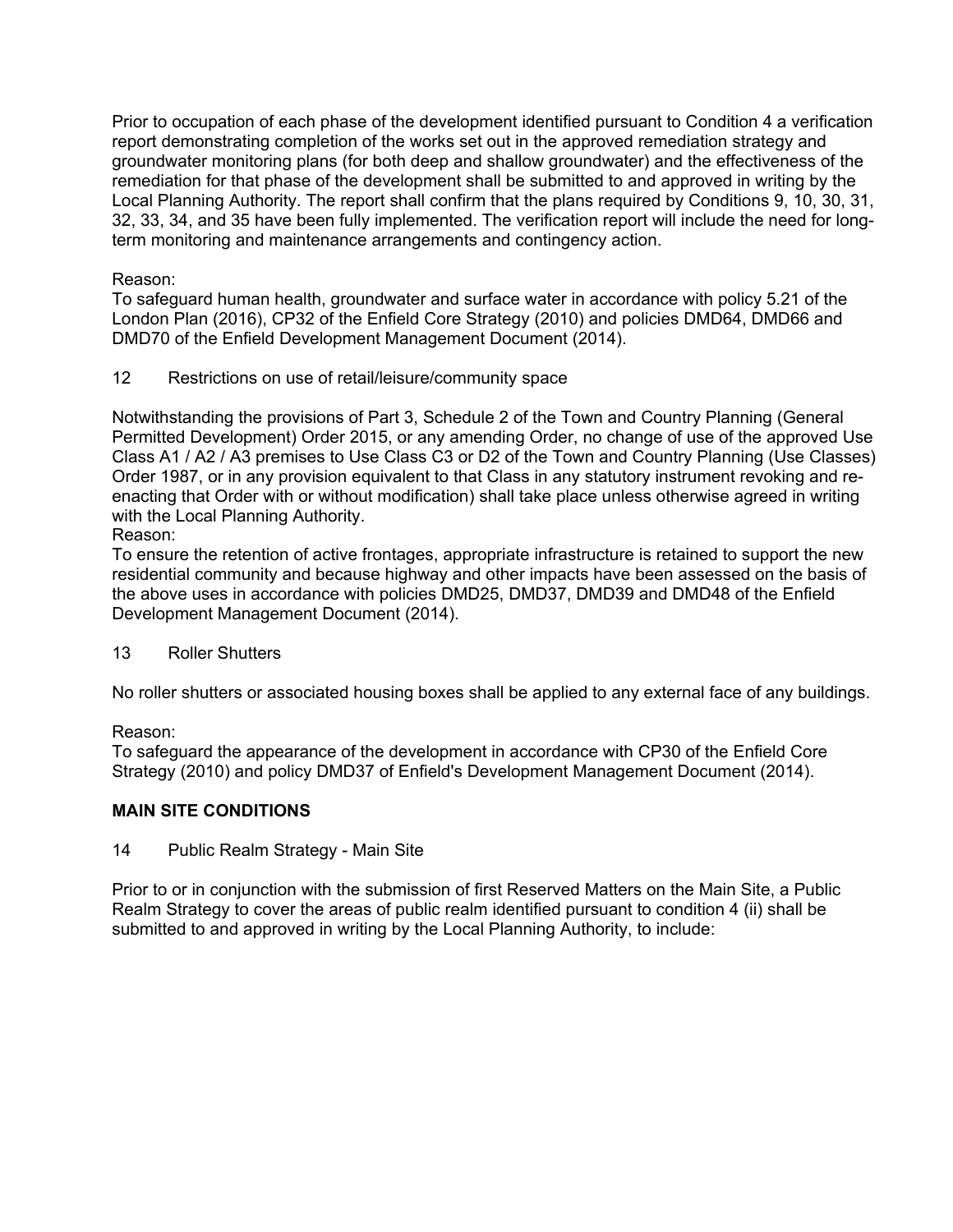- i) The treatment of the perimeter of the site.
- ii) Typical treatment of roads and pedestrian and cycle routes.
- iii) Details of any traffic calming measures in line with the Design Code (MW04 January 2017).
- iv) Typical details of hard surface materials (size, type, colour and typical cross sections).
- v) Typical details of minor artefacts and structures, including furniture and signs.
- vi) Typical tree pit details in both soft and hard surfacing.
- vii) Details of the wayfinding strategy for the development.

viii) Surface treatment details to a minimum scale of 1:20 including cross sections of all Interface Areas.

The Public Realm Strategy will be consistent with the approved Design Code (MW04 - January 2017) and any updated version(s). Each Reserved Matters submission shall demonstrate compliance with the approved strategy. The development shall be carried out in accordance with the approved details.

# Reason:

To ensure a high-quality design and satisfactory appearance to public realm in accordance with CP30 of the Enfield Core Strategy (2010) and policies DMD37 and DMD81 of Enfield's Development Management Document (2014).

#### Informative:

Interface Area means the point at which the development on the main site abuts the station site and the point at which the development abuts existing public highway or land immediately bounding the application site.

15 Construction Environmental Management Plan - Site Preparation and Remediation

Prior to the commencement of any development associated with operations consisting of site clearance, archaeological investigations, investigations for assessing ground conditions, remedial work in respect of any contamination or other adverse ground conditions, diversion and laying of services, erection of any temporary means of enclosure, and the temporary display of site notices or advertisements a Construction Environmental Management Plan and Code of Construction Practice for those works shall be submitted to and approved by the Local Planning Authority.

The development shall be implemented in accordance with the approved plan and code of construction practice. The plan will include the following information:

with respect to contaminated land and ground conditions:

i) relevant methods specified in CIRIA A Guide for Safe Working On Contaminated Sites (C132) when handling arisings, due to the potential for hydrocarbons, asbestos and other contaminants;

ii) procedures and protocols to prevent or manage the exposure of construction workers, visitors to the construction area, and users of neighbouring areas to contaminated materials;

iii) measures to limit dust generation during excavation, handling and storage of potentially contaminated materials;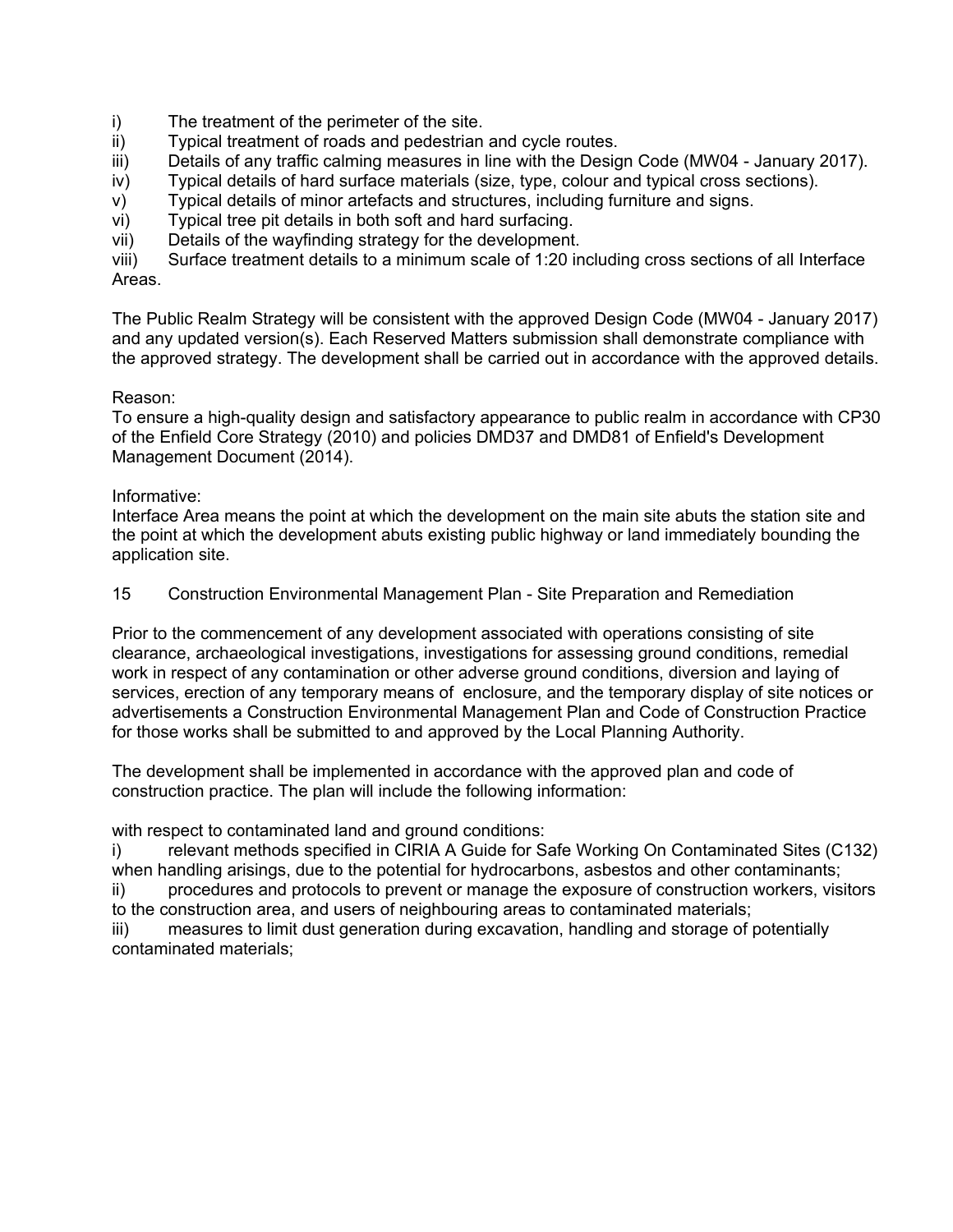iv) boundary monitoring of dust, volatile organic compounds and asbestos fibres during excavation and soil handling at points of greatest sensitivity;

v) appropriate procedures for handling and treatment of groundwater;

vi) measures to protect workers from vapours and dermal contact if hydrocarbon contamination is excavated, for instance during piling;

vii) measures required under the Control of Asbestos Regulations 2012 and associated code of practice;

viii) measures to control potential odours from the hydrocarbon and gasworks contaminated soils and prevent nuisance for workers and off site residents; and

ix) good practice operation and containment measures for storage of fuels or liquid chemicals to conform with government regulations and pollution prevention guidance (PPGs) issued by the EA.

With respect to biodiversity:

x) risk assessment of potentially damaging construction activities, identification of biodiversity protection zones, practical measures (both physical measures and sensitive working practices) to avoid or reduce impacts during construction, the location and timing of sensitive works to avoid harm to biodiversity features, identify the times during construction when specialist ecologists need to be present on site to oversee works, responsible persons and lines of communication, use of protective fences, exclusion barriers and warning signs.

#### Reason:

To ensure the implementation of the construction access does not lead to damage to the existing highway, harm ecological features during the construction phase and to minimise disruption to neighbouring properties and the environment in accordance with policies 5.21, 7.1 and 7.15 of the London Plan (2016), CP32 of the Enfield Core Strategy (2010) and policies DMD64, DMD65, DMD66, DMD68 and DMD70 of the Enfield Development Management Document (2014).

16 Construction Environmental Management Plan - Leeside Road Junction

Prior to the commencement of any development associated with the construction of the proposed junction at Leeside Road for site construction access in accordance with Plan [ARP-02-08-DR-S3- 0400] (including associated operations consisting of site clearance, archaeological investigations, investigations for assessing ground conditions, remedial work in respect of any contamination or other adverse ground conditions, diversion and laying of services, erection of any temporary means of enclosure, and the temporary display of site notices or advertisements) a Construction Environmental Management Plan and Code of Construction Practice for construction of the junction shall be submitted to and approved by the Local Planning Authority.

The development shall be implemented in accordance with the approved plan and code of construction practice. The plan will include the following information:

with respect to contaminated land and ground conditions: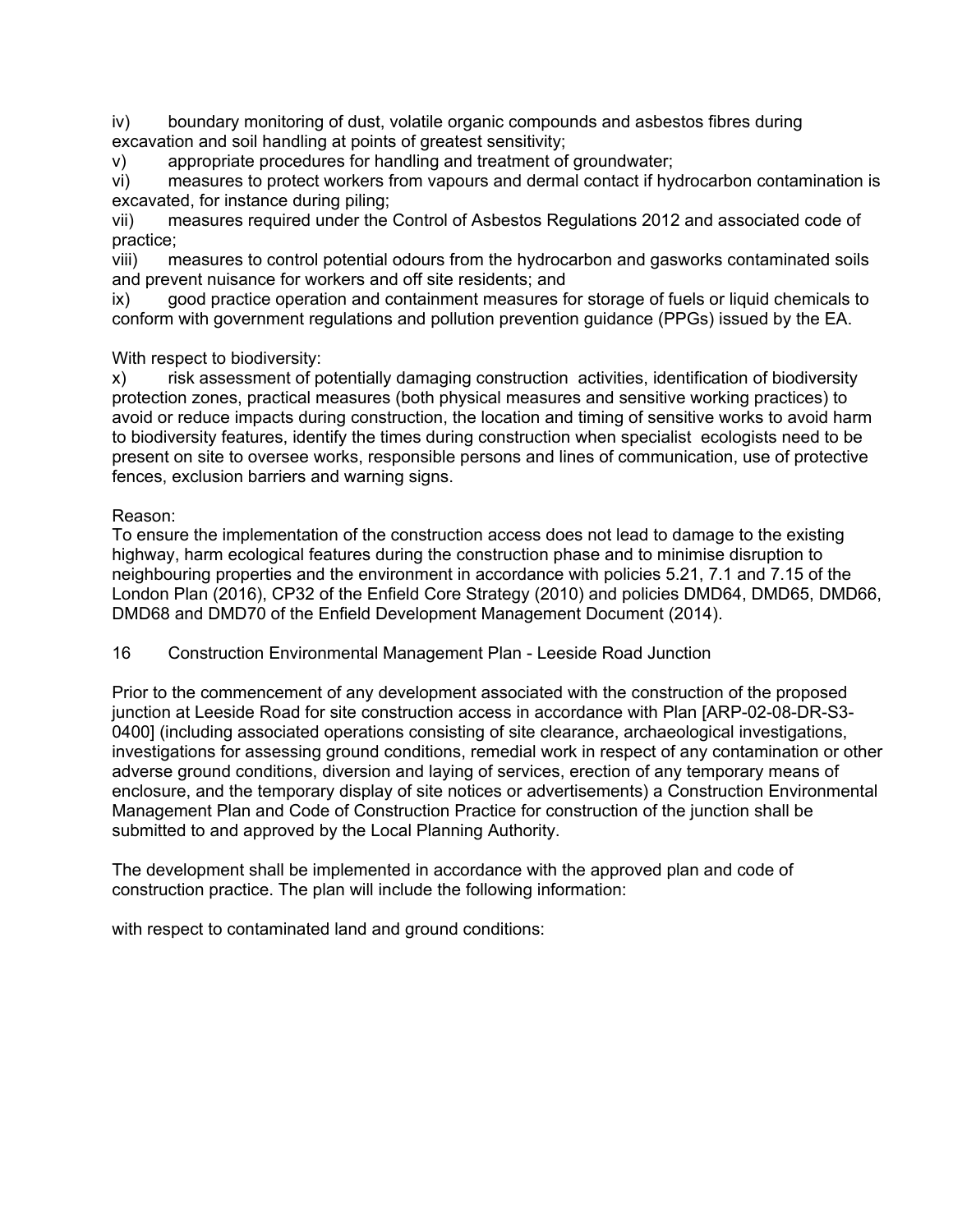i) relevant methods specified in CIRIA A Guide for Safe Working On Contaminated Sites (C132) when handling arisings, due to the potential for hydrocarbons, asbestos and other contaminants;

ii) procedures and protocols to prevent or manage the exposure of construction workers, visitors to the construction area, and users of neighbouring areas to contaminated materials;

iii) measures to limit dust generation during excavation, handling and storage of potentially contaminated materials;

iv) boundary monitoring of dust, volatile organic compounds and asbestos fibres during excavation and soil handling at points of greatest sensitivity;

v) appropriate procedures for handling and treatment of groundwater;

vi) measures to protect workers from vapours and dermal contact if hydrocarbon contamination is excavated, for instance during piling;

vii) measures required under the Control of Asbestos Regulations 2012 and associated code of practice;

viii) measures to control potential odours from the hydrocarbon and gasworks contaminated soils and prevent nuisance for workers and off site residents; and

ix) good practice operation and containment measures for storage of fuels or liquid chemicals to conform with government regulations and pollution prevention guidance (PPGs) issued by the EA.

# With respect to biodiversity:

x) risk assessment of potentially damaging construction activities, identification of biodiversity protection zones, practical measures (both physical measures and sensitive working practices) to avoid or reduce impacts during construction, the location and timing of sensitive works to avoid harm to biodiversity features, identify the times during construction when specialist ecologists need to be present on site to oversee works, responsible persons and lines of communication, use of protective fences, exclusion barriers and warning signs.

# Reason:

To ensure the implementation of the construction access does not lead to damage to the existing highway, harm ecological features during the construction phase and to minimise disruption to neighbouring properties and the environment in accordance with policies 5.21, 7.1 and 7.15 of the London Plan (2016), CP32 of the Enfield Core Strategy (2010) and policies DMD64, DMD65, DMD66, DMD68 and DMD70 of the Enfield Development Management Document (2014).

# 17 Construction Environmental Management Plan - Main Site

Prior to the commencement of any development within the Main Site (excluding operations consisting of site clearance, archaeological investigations, investigations for assessing ground conditions, remedial work in respect of any contamination or other adverse ground conditions, diversion and laying of services, erection of any temporary means of enclosure, the temporary display of site notices or advertisements, and construction of the proposed junction at Leeside Road for site construction access in accordance with Plan [ARP-02-08-DR-S3-0400]) a site-wide Framework Construction Environmental Management Plan and Code of Construction Practice shall be submitted to and approved by the Local Planning Authority.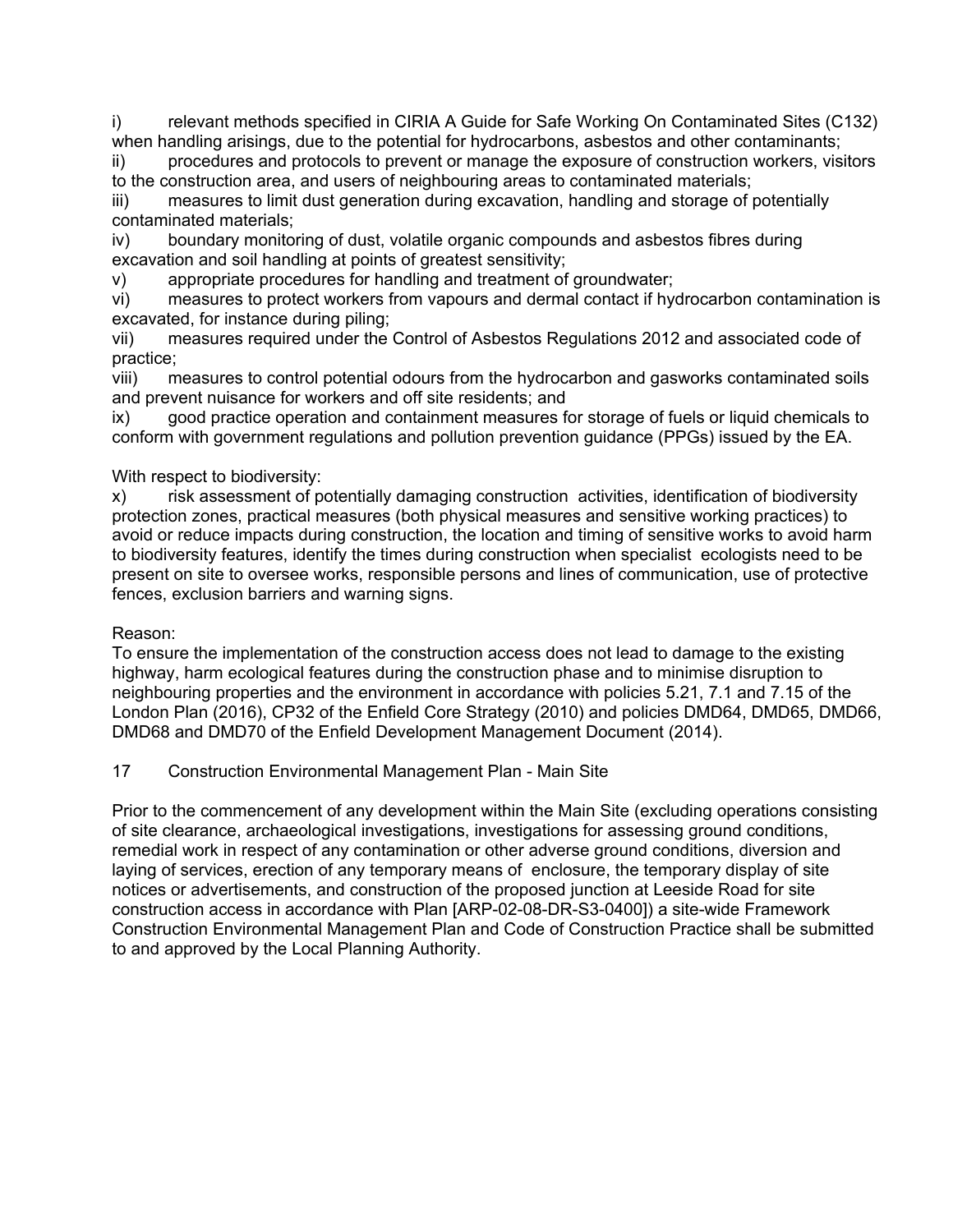The plan will include the following information:

with respect to contaminated land and ground conditions:

i) relevant methods specified in CIRIA A Guide for Safe Working On Contaminated Sites (C132) when handling arisings, due to the potential for hydrocarbons, asbestos and other contaminants;

ii) procedures and protocols to prevent or manage the exposure of construction workers, visitors to the construction area, and users of neighbouring areas to contaminated materials;

iii) measures to limit dust generation during excavation, handling and storage of potentially contaminated materials;

iv) boundary monitoring of dust, volatile organic compounds and asbestos fibres during excavation and soil handling at points of greatest sensitivity;

v) appropriate procedures for handling and treatment of groundwater;

vi) measures to protect workers from vapours and dermal contact if hydrocarbon contamination is excavated, for instance during piling;

vii) measures required under the Control of Asbestos Regulations 2012 and associated code of practice;

viii) measures to control potential odours from the hydrocarbon and gasworks contaminated soils and prevent nuisance for workers and off site residents;

ix) good practice operation and containment measures for storage of fuels or liquid chemicals to conform with government regulations and pollution prevention guidance (PPGs) issued by the EA; and

x) measures required under EA Pollution Prevention Guidance on works in, near or over watercourses (PPG5) for works near Pymme's Brook.

With respect to biodiversity:

xi) risk assessment of potentially damaging construction activities, identification of biodiversity protection zones, practical measures (both physical measures and sensitive working practices) to avoid or reduce impacts during construction, the location and timing of sensitive works to avoid harm to biodiversity features, identify the times during construction when specialist ecologists need to be present on site to oversee works, responsible persons and lines of communication, use of protective fences, exclusion barriers and warning signs, details of measures to control potential pollution events and sedimentation into the Pymmes Brook; and

xii) measures required for the protection of the ecological corridor and other relevant environmental mitigation measures.

# Reason:

To ensure the implementation of the development does not lead to damage to the existing highway, harm ecological features during the construction phase and to minimise disruption to neighbouring properties and the environment in accordance with policies 5.21, 7.1 and 7.15 of the London Plan (2016), CP32 of the Enfield Core Strategy (2010) and policies DMD64, DMD65, DMD66, DMD68 and DMD70 of the Enfield Development Management Document (2014).

18 Construction Environmental Management Plan per Phase - Main Site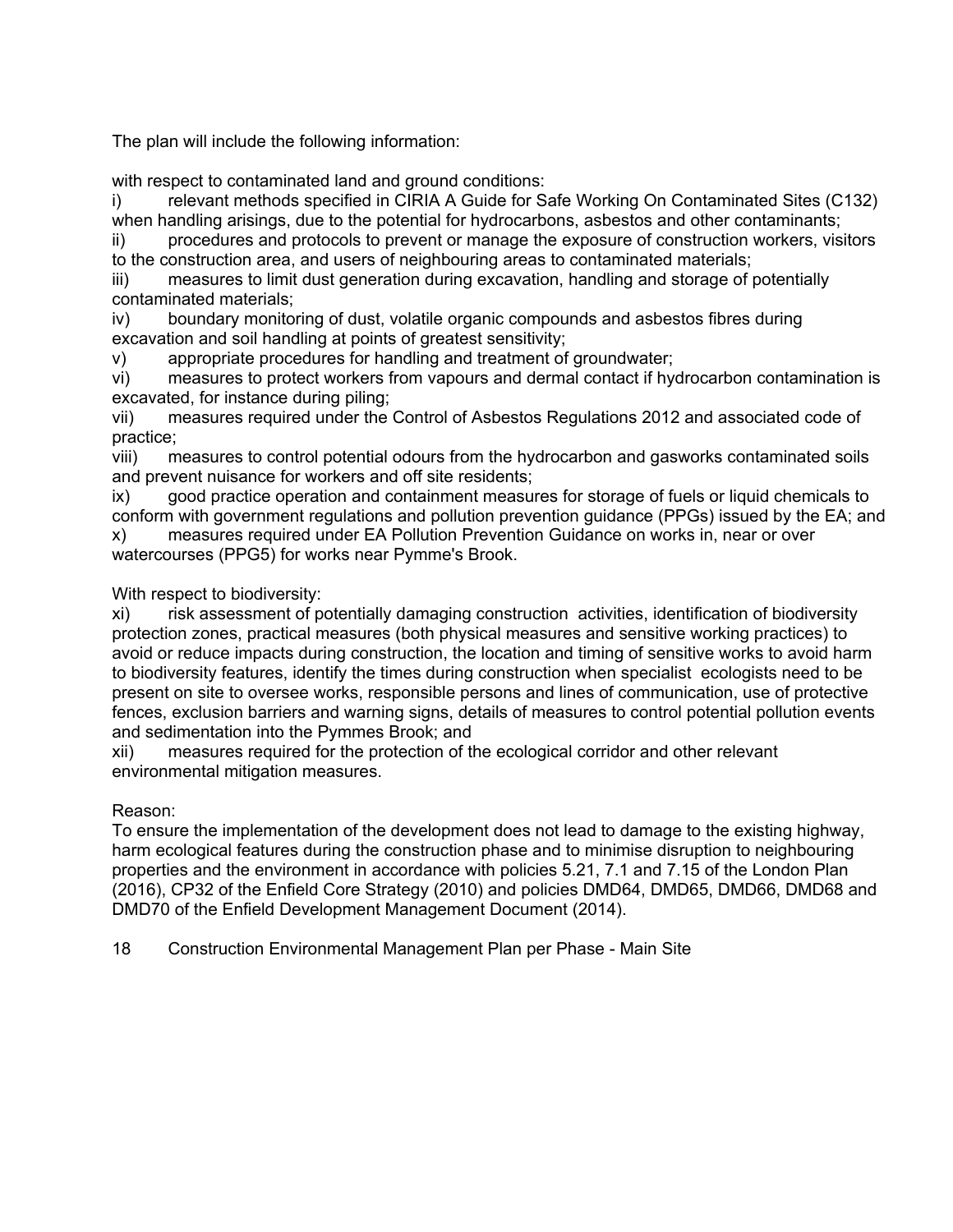Prior to the commencement of each phase (including construction phase and/ or development plot(s) identified pursuant to condition 4), and excluding operations consisting of site clearance, archaeological investigations, investigations for assessing ground conditions, remedial work in respect of any contamination or other adverse ground conditions, diversion and laying of services, erection of any temporary means of enclosure, the temporary display of site notices or advertisements, and the construction of the proposed junction at Leeside Road for site construction access in accordance with Plan [ARP-02-08-DR-S3-0400]) of development within the Main Site a detailed Construction Environmental Management Plan and Code of Construction Practice for the relevant phase(s) shall be submitted to and approved in writing by the Local Planning Authority. These shall comply and align with the Framework Construction Environment Management Plan and Code of Construction Practice submitted pursuant to Condition 16. The development shall be implemented in accordance with the approved plan and code of construction practice. The plan will include detail on the following information:

with respect to contaminated land and ground conditions:

i) relevant methods specified in CIRIA A Guide for Safe Working On Contaminated Sites (C132) when handling arisings, due to the potential for hydrocarbons, asbestos and other contaminants;

ii) procedures and protocols to prevent or manage the exposure of construction workers, visitors to the construction area, and users of neighbouring areas to contaminated materials;

iii) measures to limit dust generation during excavation, handling and storage of potentially contaminated materials;

iv) boundary monitoring of dust, volatile organic compounds and asbestos fibres during excavation and soil handling at points of greatest sensitivity;

v) appropriate procedures for handling and treatment of groundwater;

vi) measures to protect workers from vapours and dermal contact if hydrocarbon contamination is excavated, for instance during piling;

vii) measures required under the Control of Asbestos Regulations 2012 and associated code of practice;

viii) measures to control potential odours from the hydrocarbon and gasworks contaminated soils and prevent nuisance for workers and off site residents;

ix) good practice operation and containment measures for storage of fuels or liquid chemicals to conform with government regulations and pollution prevention guidance (PPGs) issued by the EA; and x) measures required under EA Pollution Prevention Guidance on works in, near or over watercourses (PPG5) for works near Pymme's Brook.

With respect to biodiversity:

xi) risk assessment of potentially damaging construction activities, identification of biodiversity protection zones, practical measures (both physical measures and sensitive working practices) to avoid or reduce impacts during construction, the location and timing of sensitive works to avoid harm to biodiversity features, identify the times during construction when specialist ecologists need to be present on site to oversee works, responsible persons and lines of communication, use of protective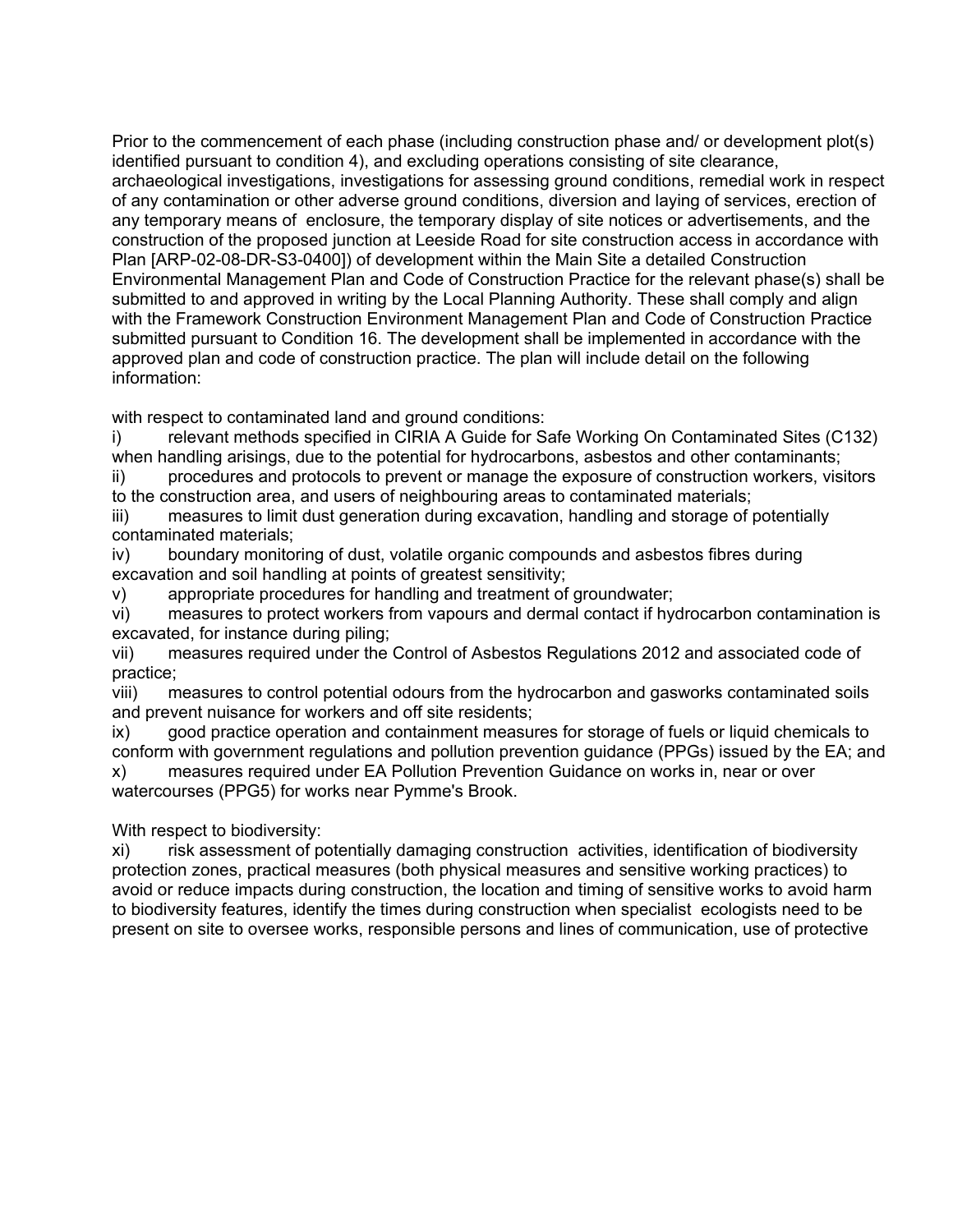fences, exclusion barriers and warning signs, details of measures to control potential pollution events and sedimentation into the Pymmes Brook; and

xii) measures required for the protection of the ecological corridor and other relevant environmental mitigation measures.

# Reason:

To ensure the implementation of the development does not lead to damage to the existing highway, harm ecological features during the construction phase and to minimise disruption to neighbouring properties and the environment in accordance with policies 5.21, 7.1 and 7.15 of the London Plan (2016), CP32 of the Enfield Core Strategy (2010) and policies DMD64, DMD65, DMD66, DMD68 and DMD70 of the Enfield Development Management Document (2014).

19 Construction Logistics Plan - Main Site

Prior to the commencement of development on each individual phase identified within the Main Site pursuant to condition 4 a detailed Construction and Logistics Plan for that phase shall be submitted to and approved in writing by the Local Planning Authority, which considers the impact of the development on air quality and the surrounding transport network. The plan shall include:

i) A photographic condition survey of public carriageways, verges and footways in the vicinity of the site;

ii) Works programme;

iii) Trip generation associated with the construction project, swept path analysis and identification of any works needed to the public highway;

iv) Routeing - primary and secondary designated routes to show how vehicles will keep to main routes and comply with the London Lorry Control Scheme;

- v) Delivery scheduling;
- vi) Use of holding areas and vehicle call up;
- vii) Permit schemes and access;
- viii) Parking, loading and unloading arrangements;
- ix) Traffic management;
- x) Measures and training to reduce danger posed to cyclists by HGV's;
- xi) Consideration of use of alternative modes of transport (water freight/rail);

xii) CLP management including contact details for the person responsible for ensuring compliance with the Plan during construction;

- xiii) Provision of wheel cleaning facilities;
- xiv) Details of any temporary construction access;

xv) a management plan setting out measures to control construction pressures on the Lee Valley Ramsar and site; and

xvi) a plan written in accordance with the Mayor of London's supplementary planning guidance 'The Control of Dust and Emissions During Construction and Demolition' detailing how dust and emissions will be managed during demolition and construction work.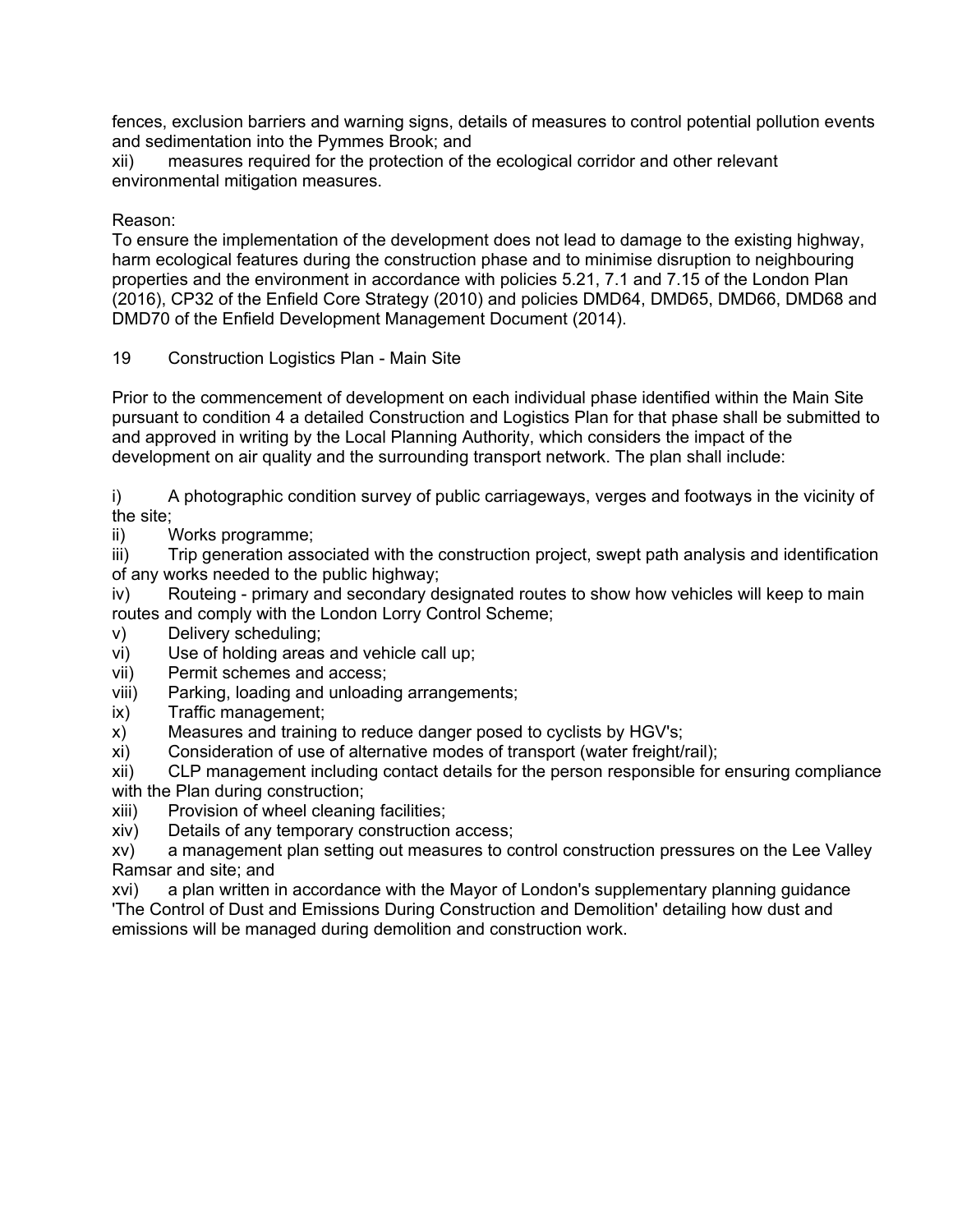The development shall be undertaken in accordance with the approved plan.

# Reason:

In order to ensure that the impact of the development on the surrounding transport network is sufficiently assessed and where necessary appropriately mitigated in accordance with policy DMD48 of the Enfield Development Management Document (2014).

# 20 Control of Working Hours and Deliveries to Site

No demolition, construction or maintenance activities audible at the boundary of any residential dwelling and no deliveries of construction and demolition materials shall be undertaken outside the hours of 07.00 to 18.00 Monday to Friday and 07.00 to 13.00 Saturday or at any time on Sundays and Bank or Public Holidays without the written approval of the Local Planning Authority, unless the works have been approved in advance under section 61 of the Control of Pollution Act 1974.

# Reason:

To ensure that the demolition of the existing buildings and the construction and maintenance of the development does not prejudice the amenities of occupiers of nearby premises due to noise pollution in accordance with policy DMD68 of the Enfield Development Management Document (2014).

21 Residential Floorspace Standards Compliance

Any residential development shall comply with the minimum internal floorspace requirements of the London Plan 2015 to include Minor Alterations to the London Plan 2016 (or any amended version thereof) unless otherwise agreed with the Local Planning Authority through Reserved Matters.

# Reason:

For the avoidance of doubt and in the interests of proper planning, and to ensure a high quality form of development in accordance with policy 3.5 of the London Plan (2016).

22 Detailed Drawings - Main Site

Each Reserved Matters application within the Main Site submitted pursuant to Condition 5 shall include detailed drawings and cross sections (to a minimum scale of 1:20) through all typical facades associated with that particular phase of development. The details shall be submitted to and approved in writing by the Local Planning Authority. The development shall be carried out in accordance with the approved details.

# Reason:

To ensure a satisfactory external appearance in accordance with policy 7.6 of the London Plan (2016), CP30 of the Enfield Core Strategy (2010) and DMD37 of the Enfield Development Management Policy (2014).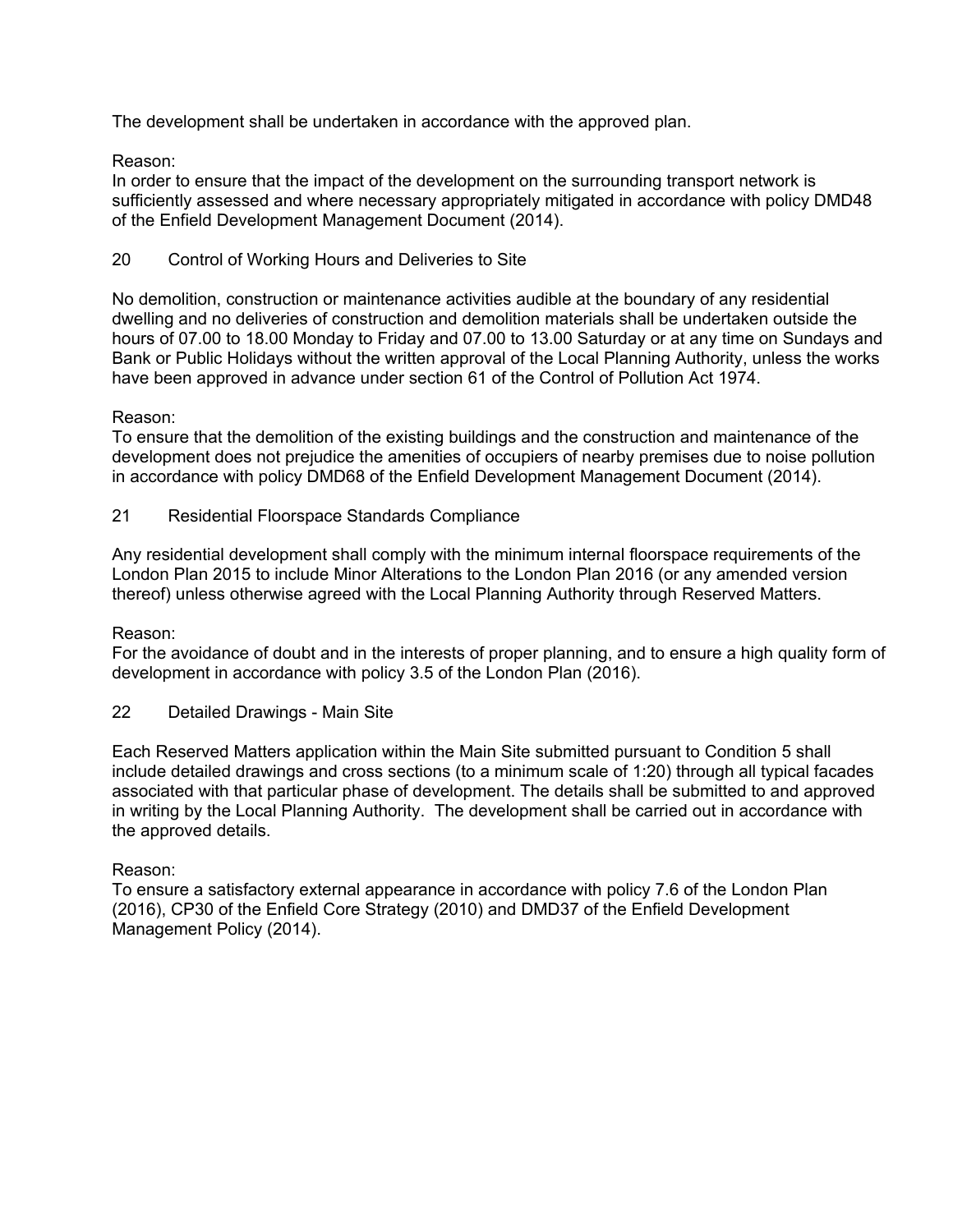# 23 Materials Samples and Panels - Main Site

#### A) Sample Materials

Before any superstructure work is commenced on any individual phase of development within the Main Site identified pursuant to Condition 4, samples of all external finishing materials visible on the façade of the buildings of the relevant phase shall be submitted to and approved in writing by the Local Planning Authority. This shall include but not be limited to:

- i) Facing and roof materials;
- ii) balcony treatment;
- iii) window material details;
- iv) the boundary treatment; and
- v) external rainwater goods, where permitted.

# B) Sample Panels

Sample panels of a typical structure bay shall be provided in proximity to the application site or at a location agreed and approved in writing by the Local Planning Authority for each phase of development. The sample panels must be approved in writing by the LPA and must show the brickwork, mortar mix, windows, reveals and window detailing, brickwork detailing, balcony detailing, balustrades, cills and copings. The sample panels shall be retained on site for the duration of the build.

The development shall be carried out in accordance with the approved details and shall thereafter be retained.

Reason:

To ensure a satisfactory external appearance in accordance with policy 7.6 of the London Plan (2016), CP30 of the Enfield Core Strategy (2010) and DMD37 of the Enfield Development Management Policy (2014).

24 Shopfront and Signage Strategy - Main Site

With the submission of the first Reserved Matters application within the Main Site that includes a development plot providing either retail (class A1/A2/A3), leisure (class D2) or community floorspace (class D1), details of the site wide shopfront design and signage strategy shall be submitted to and approved in writing by the Local Planning Authority in accordance with Section 4.3 of the approved Design Code (MW04 - January 2017) and any updated version(s). Each Reserved Matters submission shall comply with the approved strategy.

Reason: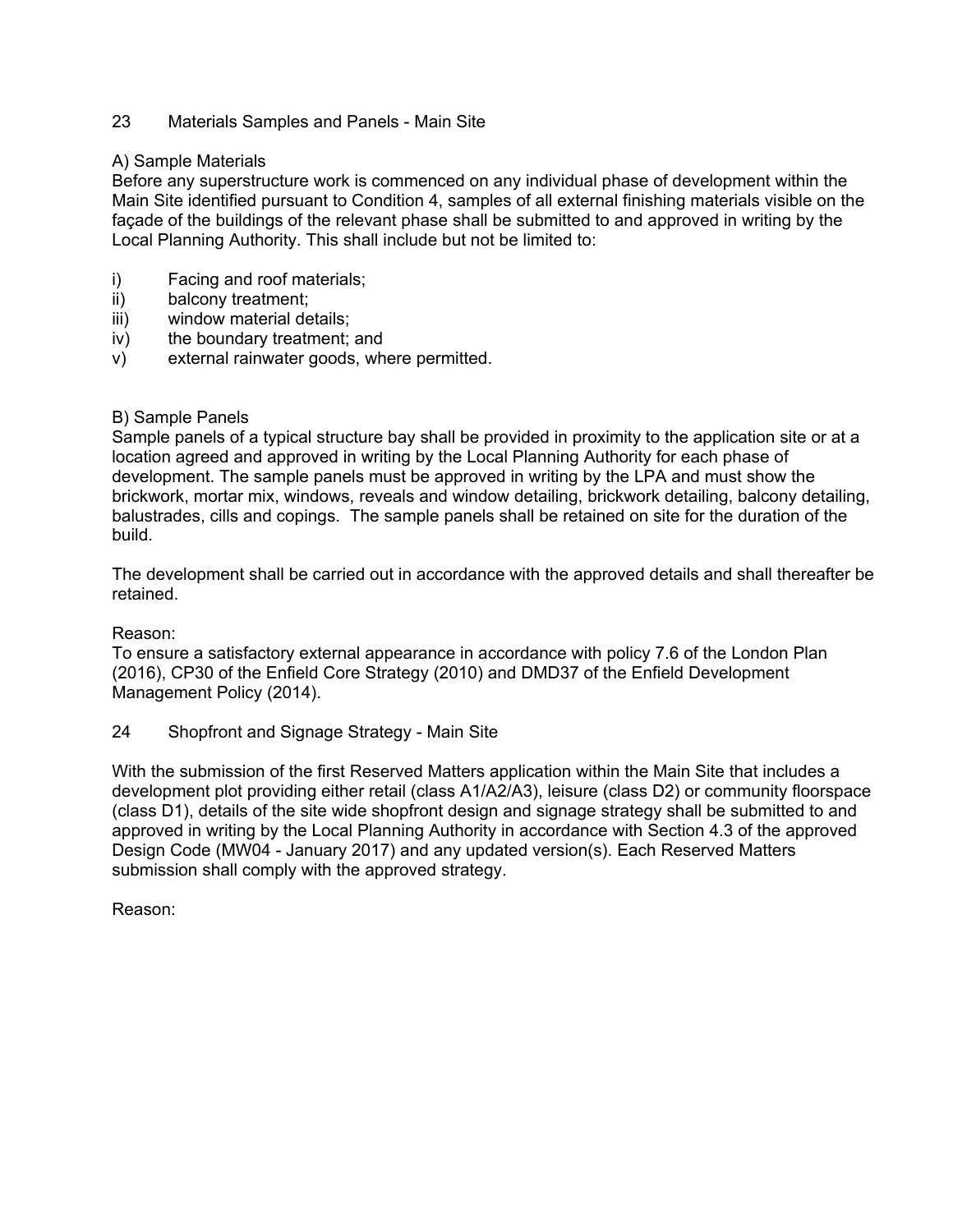To ensure a satisfactory external appearance of retail, leisure and community units in accordance with policy 7.6 of the London Plan (2016), CP30 of the Enfield Core Strategy (2010) and DMD37 of the Enfield Development Management Policy (2014).

## 25 Hours of Use

The approved Use Class A1 / A2 / A3 premises shall not be open to the public except between the hours of 06.30 to 23.00 Monday to Saturday and between 6.30 and 17.00 hours on Sundays and Bank Holidays. The approved Use Class D1/D2 premises shall not be open to the public except between the hours of 06.30 to 23.00 Monday to Saturday and between 6.30 and 20.00 hours on Sundays and Bank Holidays.

The approved Use Class A1 / A2 / A3 and D1/D2 premises shall not be open at any other time and all activity associated with the use shall cease within 1 hour of the closing time specified above.

#### Reason:

To safeguard the amenities of neighbouring residential occupiers.

#### 26 No plant/equipment to external facades - Main Site

Unless agreed through the approval of Reserved Matters pursuant to Condition 5, no plant or equipment shall be affixed to any external face of a building or added to the roof of a building within the Main Site, in accordance with Section 4 of the approved Design Code (MW04 - January 2017) and any updated version(s).

#### Reason:

In the interest of amenity and to ensure a satisfactory external appearance in accordance with policy 7.6 of the London Plan (2016), CP30 of the Enfield Core Strategy (2010) and DMD37 of the Enfield Development Management Policy (2014).

27 Telecommunications/ Satellite Strategy - Main Site

Prior to the commencement of development on any individual phase of development within the Main Site identified pursuant to Condition 4, details of any associated communal telecommunications infrastructure and plant shall be submitted to and approved in writing by the Local Planning Authority. The development shall be carried out strictly in accordance with the details approved and maintained as such thereafter.

#### Reason:

To ensure satisfactory appearance and facilitate equitable access to telecommunications services in accordance with policy 7.6 of the London Plan (2016), CP30 of the Enfield Core Strategy (2010) and DMD37 of the Enfield Development Management Policy (2014).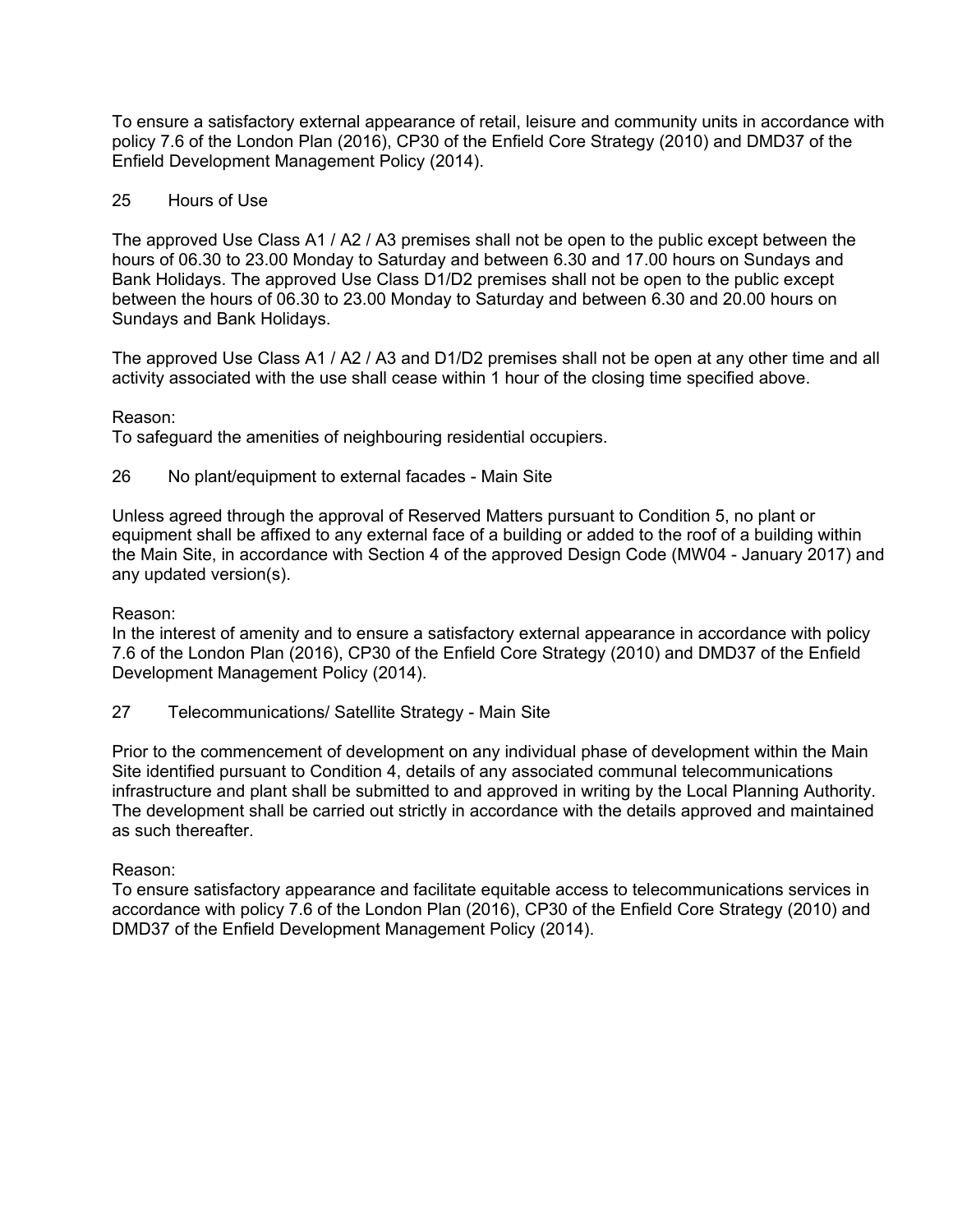## 28 Restriction on satellite equipment - Main Site

Notwithstanding the provisions of the Town and Country Planning (General Permitted Development) Order 2015 (or any order revoking and re-enacting that Order with or without modification), no external telecommunications equipment or infrastructure shall be erected to any built development within the Main Site, other than those expressly authorised by this permission or as agreed through the approval of reserved matters.

# Reason:

To retain the high quality external design promoted by this development in accordance with policy 7.6 of the London Plan (2016), CP30 of the Enfield Core Strategy (2010) and DMD37 of the Enfield Development Management Policy (2014).

#### 29 Green Procurement Plan - Main Site

Each Reserved Matters application pursuant to Condition 5 within the Main Site shall include a Green Procurement Plan to be submitted to and approved in writing by the Local Planning Authority. The Green Procurement Plan shall demonstrate how the procurement of materials for the development will promote sustainability, including by use of low impact, locally and/or sustainably sourced, reused and recycled materials through compliance with the former requirements of MAT1, MAT2 and MAT3 of the Code for Sustainable Homes and/or relevant BREEAM standard. The Plan must also include strategies to secure local procurement of materials. Wherever possible, this should include targets and a process for the implementation of this plan through the development process. The development shall be constructed and procurement plan implemented strictly in accordance with the Green Procurement Plan so approved.

#### Reason:

To ensure sustainable procurement of materials which minimises the negative environmental impacts of construction in accordance with Policy CP22 and CP23 of the Core Strategy (2010) and Policy 5.3 of the London Plan (2016).

30 Implementation Plan and Verification Methods - Main Remediation Site

Prior to commencement of the importation of the human health soil cover layers, in areas of gardens, landscaping and temporary or mean time uses in any individual phase of development within the Main Remediation Site, an implementation plan will be submitted to and approved in writing by the Local Planning Authority before importation confirming the compliance procedures, the thickness of the cover layers and methods of construction of the cover layers and the verification methods (on-site testing frequency and assessment criteria) for each area within that Phase(s) of development. The implementation plan should consider the requirement for capillary breaks (if applicable) and other protective measures. The works shall be implemented in accordance with the approved plan prior to occupation of any unit within that particular phase.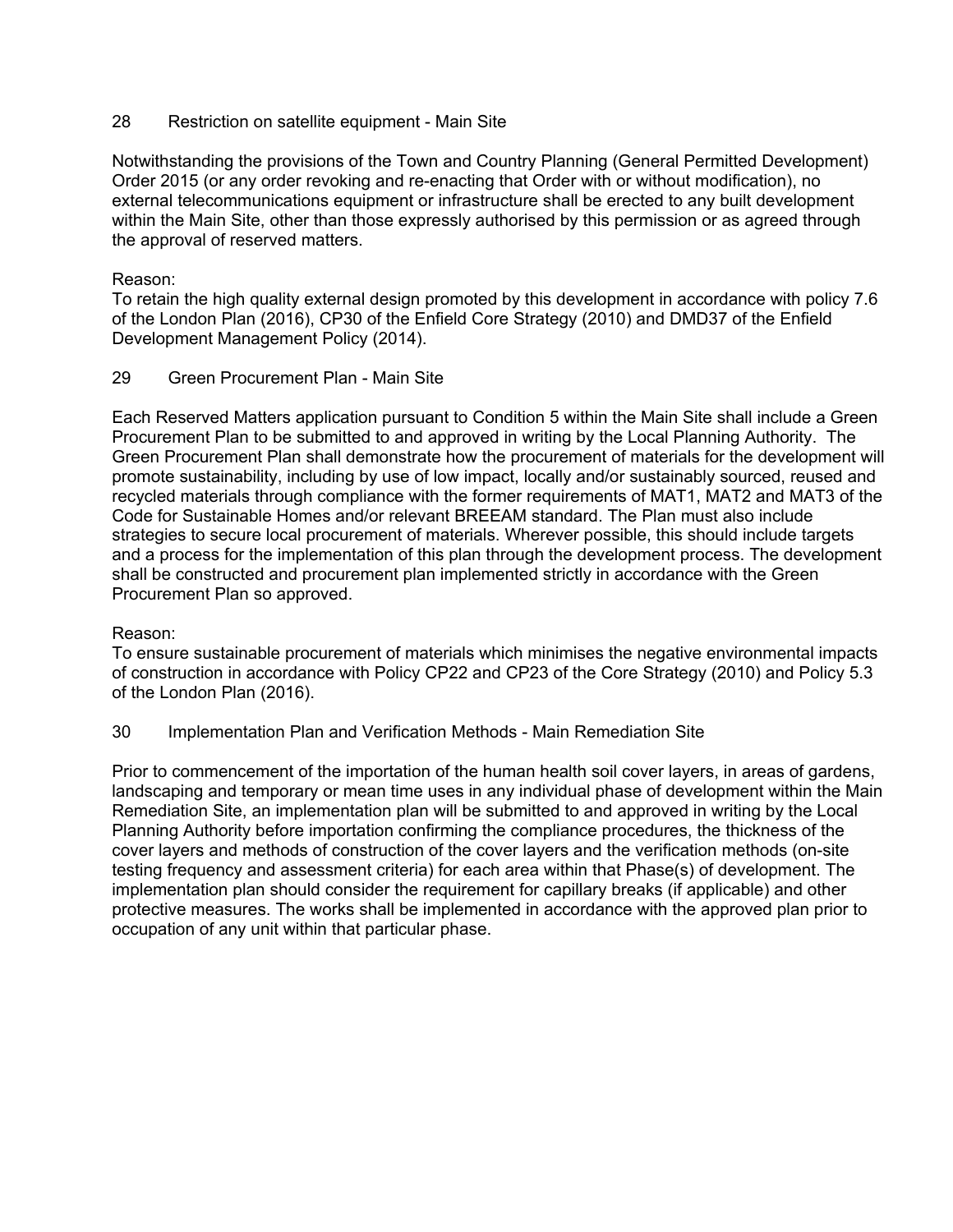# Reason:

To safeguard human health in accordance with policy 5.21 of the London Plan (2016), CP32 of the Enfield Core Strategy (2010) and policies DMD64, DMD66 and DMD70 of the Enfield Development Management Document (2014).

# 31 Ground and Gas Vapour Assessment - Main Remediation Site

Prior to the commencement of the development of any superstructures in any individual phase of development within the Main Remediation Site, a ground gas and vapour assessment shall be submitted to and approved in writing for that Phase(s) demonstrating the requirements for gas and vapour protection in accordance with BS8485 and BS8576. The assessment should take account of recommendations in CIRIA reports C748, C716 and C682. This will include additional gas and vapour monitoring, if appropriate, after the remediation phase to confirm the gas and vapour regime at the site following those works. The assessment will set out a ground gas and vapour mitigation verification plan that takes account of the recommendations in CIRIA report 735 and NHBC guidance. The development shall be carried out in accordance with the approved details.

# Reason:

To safeguard human health in accordance with policy 5.21 of the London Plan (2016), CP32 of the Enfield Core Strategy (2010) and policies DMD64, DMD66 and DMD70 of the Enfield Development Management Document (2014).

# 32 Piling Risk Assessment - Main Remediation Site

Piling or other penetrative methods shall not be permitted within the Main Remediation Site other than with the express written consent of the Local Planning Authority. Prior to construction of the foundations in any phase of development within the Main Remediation Site a risk assessment for that Phase or for an area agreed in advance with the Local Planning Authority will be submitted to and approved in writing with the Local Planning Authority that will take account of previous consultations with the Environment Agency, and the conditions in which the remediation stage has left the site. The risk assessment will take account of the document "Piling at Willoughby Lane and Meridian Way, August 2016 Ref: 34910C825i2" that describes suitable piling techniques and the key constraints at the site. The development shall be carried out in accordance with the approved details.

# Reason:

To safeguard groundwater quality and human health in accordance with policy 5.21 of the London Plan (2016), CP32 of the Enfield Core Strategy (2010) and policies DMD64, DMD66 and DMD70 of the Enfield Development Management Document (2014).

33 Investigative Boreholes Risk Assessment

Investigation boreholes that extend into the top of the London Clay shall not be permitted other than with the express written consent of the Local Planning Authority. A risk assessment for that phase or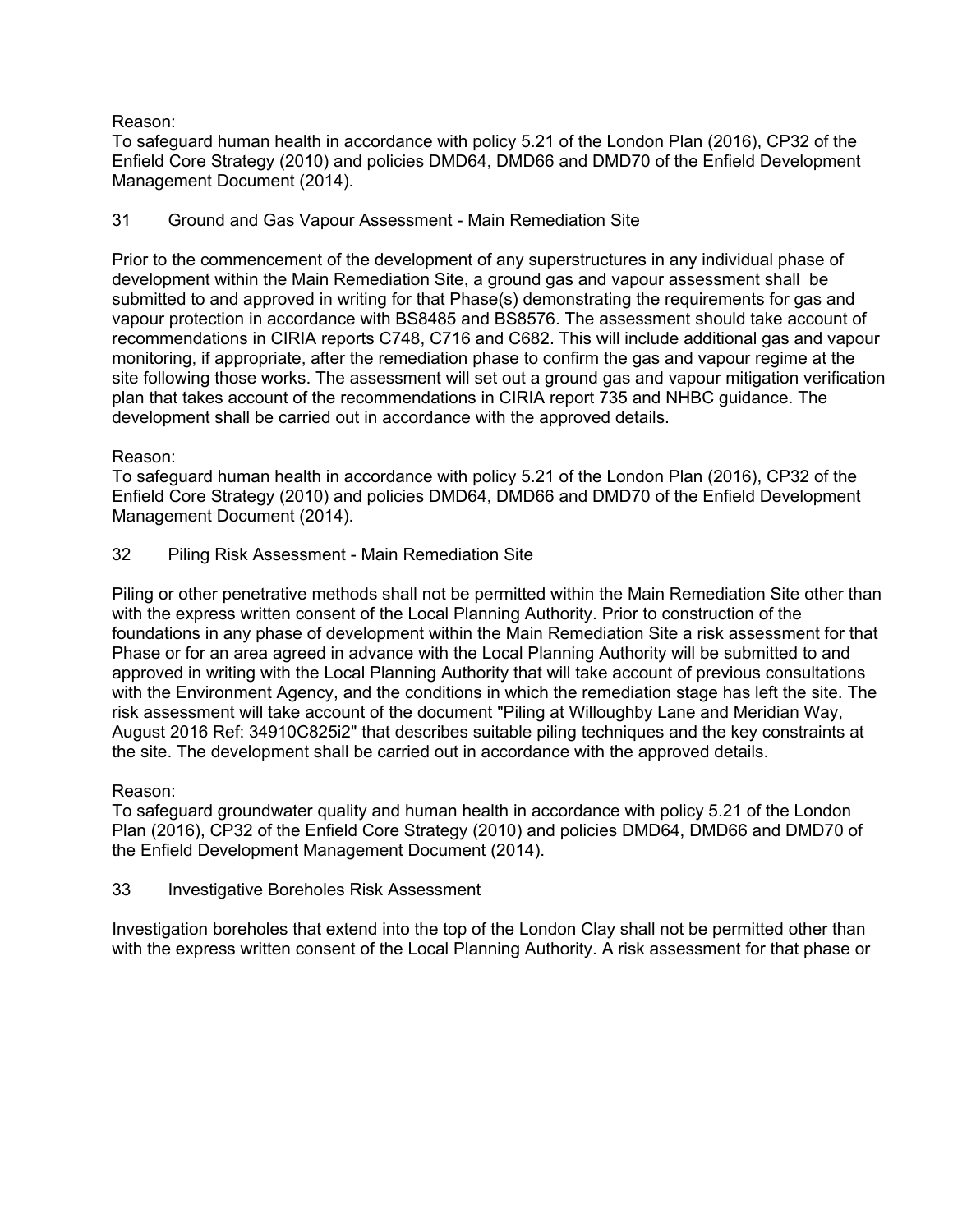for an area agreed in advance with the Local Planning Authority will be submitted to and approved in writing with the Local Planning Authority prior to the implementation of any boreholes.

## Reason:

To safeguard human health and groundwater quality in accordance with policy 5.21 of the London Plan (2016), CP32 of the Enfield Core Strategy (2010) and policies DMD64, DMD66 and DMD70 of the Enfield Development Management Document (2014).

# 34 Unidentified Contamination Remediation Strategy - Main Remediation Site

If during a particular phase of development within the Main Remediation Site contamination that has not previously been identified is found to be present in a particular area of that Phase of development, then no further development in that phase (unless otherwise agreed in writing with the Local Planning Authority) shall be carried out until the developer has submitted an updated addendum remediation strategy specifically for the previously unidentified contamination to the Local Planning Authority detailing how it shall be dealt with and obtained written approval from the Local Planning Authority. The addendum remediation strategy shall be implemented as approved.

#### Reason:

To safeguard human health and groundwater in accordance with policy 5.21 of the London Plan (2016), CP32 of the Enfield Core Strategy (2010) and policies DMD64, DMD66 and DMD70 of the Enfield Development Management Document (2014).

#### Informative:

Condition 34 requires work in the Phase of development to cease until the addendum remediation strategy is agreed in writing. However, if the identified contamination is limited in extent, the applicant can apply in writing to the local authority to continue development elsewhere in that Phase of development, and cease work only in the particular area where the unexpected contamination was identified. The applicant can continue development elsewhere while an updated remediation strategy is agreed for the particular area.

# 35 Surface Water and Drainage Management Plan - Main Remediation Site

Prior to development of each phase of development within the Main Remediation Site a surface water, infiltration and drainage management plan will be submitted to and approved in writing by the Local Planning Authority for that particular phase of development, taking account of the site wide drainage strategy and constraints. The plan shall confirm that infiltration drainage into the ground will be minimised, including in landscaped areas such as to cause no adverse impact on controlled waters. The plan shall also assess the infiltration associated with landscaping of the banks of the Pymmes Brook or banks of proposed new waterways [where appropriate] and that the works do not result in an unacceptable risk to controlled waters. The same requirements shall apply to other structures such as flood return pipes and future district heating infrastructure. The plan will also set out methods to prevent contaminant transportation and migration along utility trenches or other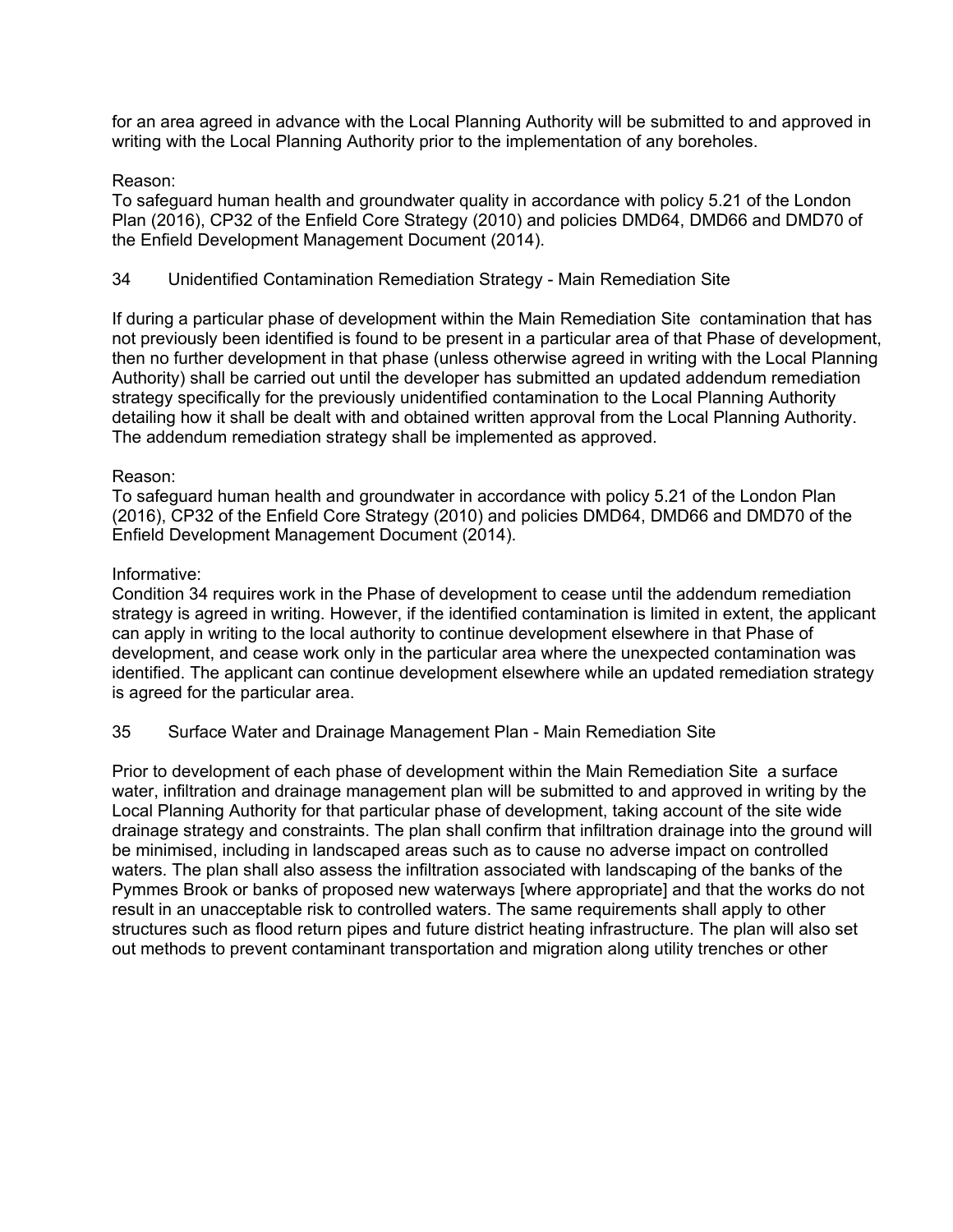structures. The plan will also confirm the construction details of sewers and drainage. The development shall be carried out in accordance with the approved details.

# Reason:

To safeguard groundwater and surface water in accordance with policy 5.21 of the London Plan (2016), CP32 of the Enfield Core Strategy (2010) and policies DMD61, DMD64, DMD66 and DMD70 of the Enfield Development Management Document (2014).

# 36 Underlap Areas Extent

Prior to the commencement of development a detailed plan shall be submitted to and approved in writing by the Local Planning Authority which identifies the extent of land that is not covered by the Station Remediation Site (as identified in Condition 89 or the Main Remediation Site, hereafter referred to as the 'Underlap Areas').

Reason:

To allow reasonable identification of those areas not covered by other remediation applications in accordance with CP32 of the Enfield Core Strategy (2010).

# 37 Remediation Strategy - Underlap Areas

No development shall commence within an area referred to on the drawings as one of the underlap areas until a remediation strategy for that Phase(s) of development has been submitted to and approved in writing by the Local Planning Authority that includes the following components to deal with the risks associated with contamination of the site. Each component shall be submitted to and approved, in writing, by the local planning authority unless otherwise agreed in writing with the authority:

i) A preliminary risk assessment which has identified all previous uses potential contaminants associated with those uses a conceptual model of the site indicating sources/pathways/receptors and potentially unacceptable risks arising from contamination at the site.

ii) A site investigation scheme, based on (i) to provide information for a detailed assessment of the risk to all receptors that may be affected, including those offsite.

iii) The results of the site investigation and the detailed risk assessment referred to in (ii) and, an options appraisal and remediation strategy giving full details of the remediation measures required and how they are to be undertaken.

iv) A verification plan providing details of the data that will be collected in order to demonstrate that the works set out in the remediation strategy in (iii) are complete and identifying any requirements for longer-term monitoring of pollutant linkages, maintenance and arrangements for contingency action.

Any changes to these components require the express written consent of the local planning authority. The scheme shall be implemented as approved.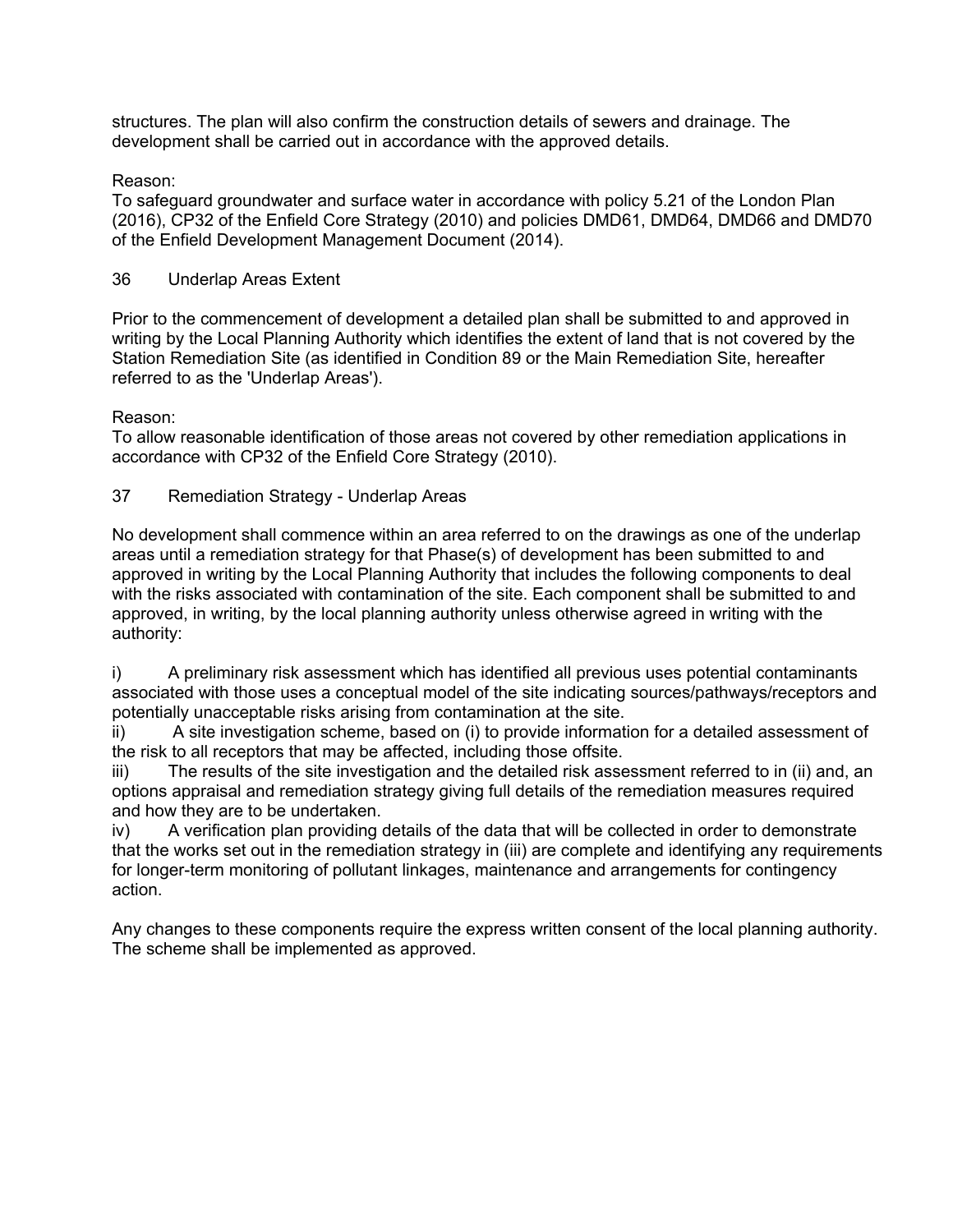Reason:

To safeguard human health and groundwater in accordance with policy 5.21 of the London Plan (2016), CP32 of the Enfield Core Strategy (2010) and policies DMD64, DMD66 and DMD70 of the Enfield Development Management Document (2014).

# 38 Piling Risk Assessment - Underlap Areas

Piling or other penetrative methods shall not be permitted within an area referred to on the drawings as one of the underlap areas other than with the express written consent of the Local Planning Authority. Prior to construction of the foundations in any phase of development a risk assessment for that Phase or for an area agreed in advance with the Local Planning Authority will be submitted to and approved in writing with the Local Planning Authority that will take account of previous consultations with the Environment Agency, and the conditions in which the remediation stage has left the site. The risk assessment will take account of the document "Piling at Willoughby Lane and Meridian Way, August 2016 Ref: 34910C825i1" that describes suitable piling techniques and the key constraints at the site. The development shall be carried out in accordance with the approved details.

# Reason:

To safeguard groundwater quality and human health in accordance with policy 5.21 of the London Plan (2016), CP32 of the Enfield Core Strategy (2010) and policies DMD64, DMD66 and DMD70 of the Enfield Development Management Document (2014).

# 39 Investigative Boreholes Risk Assessment - Underlap Areas

Investigation boreholes that extend into the top of the London Clay shall not be permitted within an area referred to on the drawings as one of the underlap areas other than with the express written consent of the Local Planning Authority. A risk assessment for that Phase(s) or for an area agreed in advance with the Local Planning Authority will be submitted to and approved in writing with the Local Planning Authority prior to the implementation of any boreholes.

# Reason:

To safeguard groundwater quality and human health in accordance with policy 5.21 of the London Plan (2016), CP32 of the Enfield Core Strategy (2010) and policies DMD64, DMD66 and DMD70 of the Enfield Development Management Document (2014).

# 40 Verification Report Underlap Areas

No occupation of any of the areas referred to on the drawings as the underlap areas identified pursuant to condition 36 shall take place until a verification report demonstrating completion of the works set out in the approved remediation strategy and the effectiveness of the remediation for that phase of development has been submitted to and approved in writing by the Local Planning Authority. The report shall include results of sampling and site-wide monitoring carried out in accordance with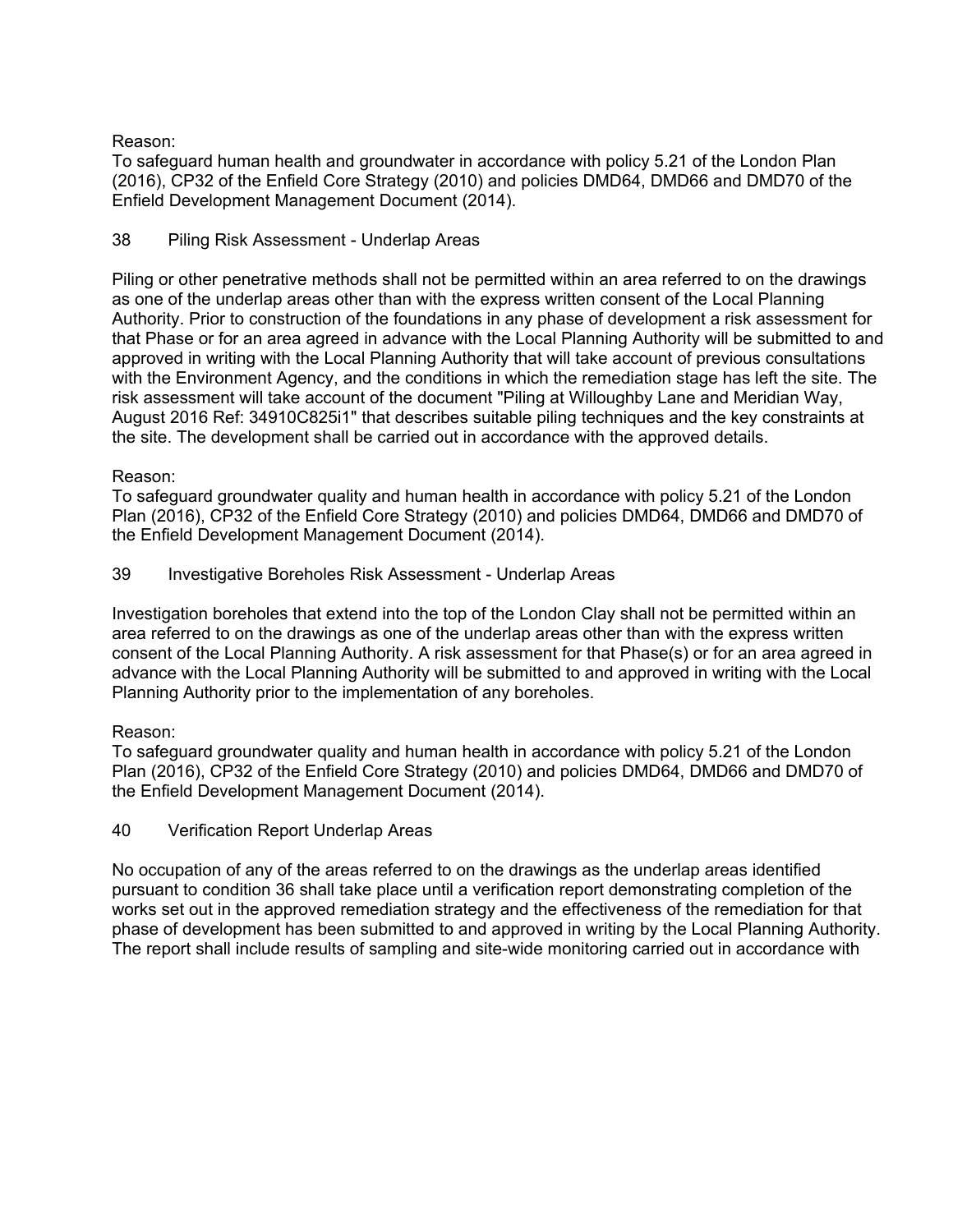the approved verification plan to demonstrate that the site remediation criteria have been met. It shall also include a plan for long-term monitoring and maintenance for longer-term monitoring of pollutant linkages, maintenance and arrangements for contingency action, for that underlap area, as identified in the verification plan. The long-term monitoring and maintenance plan shall be implemented as approved.

# Reason:

To safeguard human health and groundwater in accordance with policy 5.21 of the London Plan (2016), CP32 of the Enfield Core Strategy (2010) and policies DMD64, DMD66 and DMD70 of the Enfield Development Management Document (2014).

# 41 Unidentified Contamination Remediation Strategy - Underlap Areas

If, during development of the Underlap Areas, identified pursuant to condition 36, contamination that has not previously been identified is found to be present in a the Underlap Area, then no further development in that Underlap Area (unless otherwise agreed in writing with the Local Planning Authority) shall be carried out until the developer has submitted an updated addendum remediation strategy specifically for the previously unidentified contamination to the Local Planning Authority detailing how it shall be dealt with and obtained written approval from the Local Planning Authority. The addendum remediation strategy shall be implemented as approved.

# Reason:

To safeguard human health and groundwater in accordance with policy 5.21 of the London Plan (2016), CP32 of the Enfield Core Strategy (2010) and policies DMD64, DMD66 and DMD70 of the Enfield Development Management Document (2014).

# Informative:

Condition 41 requires work in an Underlap Area to cease until the addendum remediation strategy is agreed in writing. However, if the identified contamination is limited in extent, the applicant can apply in writing to the local authority to continue development elsewhere in that Underlap Area, and cease work only in the particular area where the unexpected contamination was identified. The applicant can continue development elsewhere while an updated remediation strategy is agreed for the particular area.

# 42 Drainage Strategy - Main Site

Development shall not commence on the Main Site until a Main Site-wide drainage strategy, including details of a sustainable drainage strategy on the Main Site in accordance with the London Plan Drainage Hierarchy, to include details of all on and/or off site drainage works, has been submitted to and approved in writing by the Local Planning Authority in consultation with the sewerage undertaker and Lead Local Flood Authority. No discharge of foul or surface water from the site in any phase of development, identified pursuant to condition 4 shall be accepted into the public system until the requisite part of the drainage works referred to in the strategy for that phase have been completed.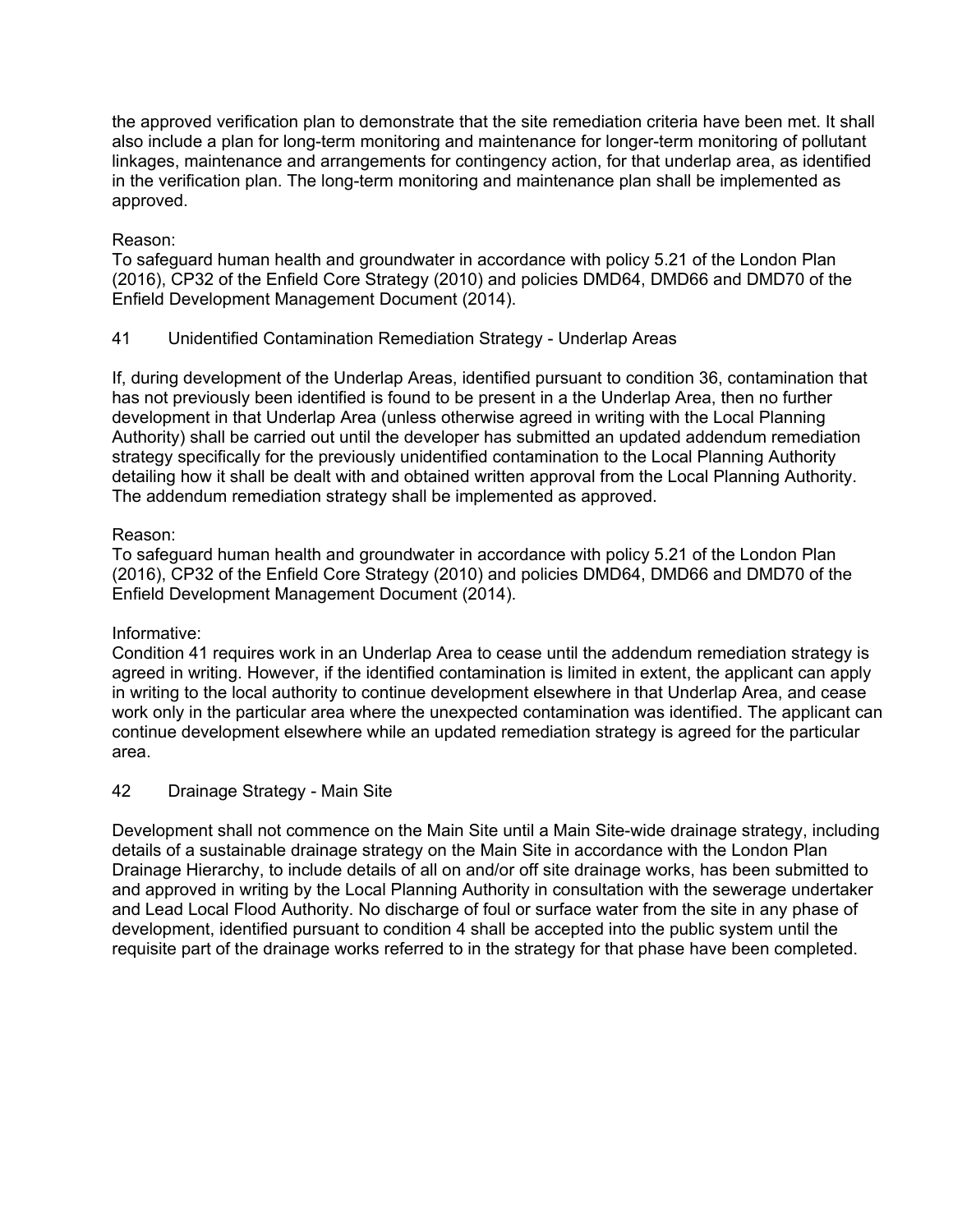# Reason:

The development may lead to sewage flooding; to ensure that sufficient capacity is made available to cope with the new development; and in order to avoid adverse environmental impact upon the community in accordance with Policy CP28 of the Enfield Core Strategy (2010), DMD59-63 of the Enfield Development Management Document (2014), Policies 5.12 & 5.13 of the London Plan (2016).

# 43 Sustainable Drainage Details - Main Site

Prior to the commencement of development on each phase within the Main Site identified pursuant to Condition 4 details of the sustainable drainage measures to be incorporated in to that individual phase, pursuant to the Main Site wide drainage strategy agreed pursuant to condition 42, shall be submitted to and approved in writing by the Local Planning Authority in consultation with the Lead Local Flood Authority. The details shall be based on the disposal of surface water by means of a sustainable drainage system in accordance with the principles as set out in the Technical Guidance to the National Planning Policy Framework and shall be designed to a 1 in 1 and 1 in 100 year storm event allowing for climate change. The details submitted shall include levels, sizing, cross sections and specifications for all drainage features and should be in line with SuDS Best Practise. These details should include proposals for maintenance and management of drainage systems. The sustainable drainage measures shall be provided in accordance with the approved details prior to occupation of the relevant phase.

# Reason:

To ensure the sustainable management of water, minimise flood risk and to minimise discharge of surface water outside of the Main Site in accordance with Policy CP28 of the Enfield Core Strategy (2010), DMD59-63 of the Enfield Development Management Document (2014), Policies 5.12 & 5.13 of the London Plan (2016).

44 Drainage and SuDS Implementation - Main Site

Prior to occupation of each phase of development within the Main Site identified pursuant to Condition 4, a Verification Report demonstrating that the approved drainage / SuDS measures for that phase have been fully implemented in accordance with the approved plans shall be submitted to and approved in writing by the Local Planning Authority.

# Reason:

To ensure the sustainable management of water, minimise flood risk, minimise discharge of surface water outside of the Main Site and ensure that the drainage system will remain functional throughout the lifetime of the development in accordance with Policy CP28 of the Enfield Core Strategy (2010) and Policies 5.12 & 5.13 of the London Plan (2016) and the NPPF.

45 Flood Evacuation Report - Main Site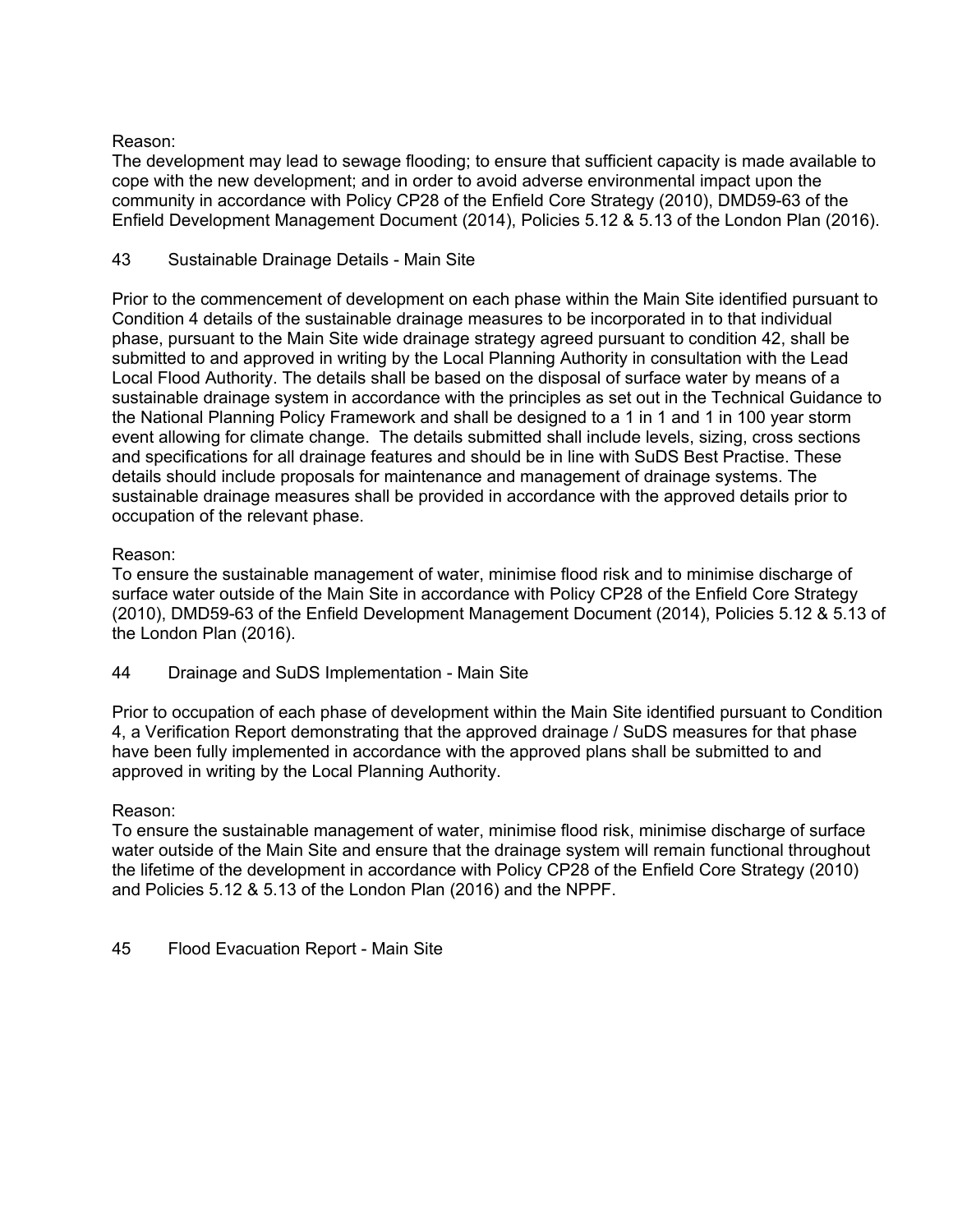Prior to the occupation of each phase of development within the Main Site identified pursuant to Condition 4, a Flood Evacuation Report shall be submitted to and approved in writing by the Local Planning Authority confirming:

i) The approved flood risk measures for that phase have been fully implemented;

ii) Residential developments are provided with a dry access route within the low hazard area of the floodplain (as defined by the Environment Agency's Flood Risk Assessment Guidance for New Development R&D Technical Report FD2320); and

iii) Finished floor levels are at least 300mm above the fluvial flood level, and 100mm above the surface water flood level for a 1 in 100 year plus climate change event.

# Reason:

To ensure minimise flood risk in accordance with Policy CP28 of the Core Strategy (2010) and Policies 5.12 of the London Plan (2016) and the NPPF.

# 46 Water Supply Infrastructure Impact Study - Main Site

Development shall not commence on the Main Site until impact studies of the proposed development on the existing water supply infrastructure have been submitted to and approved in writing by the Local Planning Authority (in consultation with Thames Water). The studies should determine the magnitude of any new additional capacity required in the system and a suitable connection point, together with a plan for the delivery of any identified works. The works shall be implemented in accordance with the approved plan.

# Reason:

To ensure that the water supply infrastructure has sufficient capacity to cope with the additional demand in accordance with policies 5.15 and 5.14 of the London Plan (2016).

# 47 Archaeology - Main Site

Prior to the commencement of development on each phase of development within the Main Site identified pursuant to Condition 4, a written scheme of investigation (WSI) shall be submitted to and approved in writing by the Local Planning Authority. For land that is included within the WSI, no development shall take place other than in accordance with the agreed WSI, which shall include:

i) the strategy for dealing with overlaps between phases;

ii) the statement of significance and research objectives;

iii) the programme and methodology of site investigation and recording and the nomination of a competent person(s) or organisation to undertake the agreed works; and

iv) the programme for post-investigation assessment and subsequent analysis, publication & dissemination and deposition of resulting material. This part of the condition shall not be discharged until these elements have been fulfilled in accordance with the programme set out in the WSI.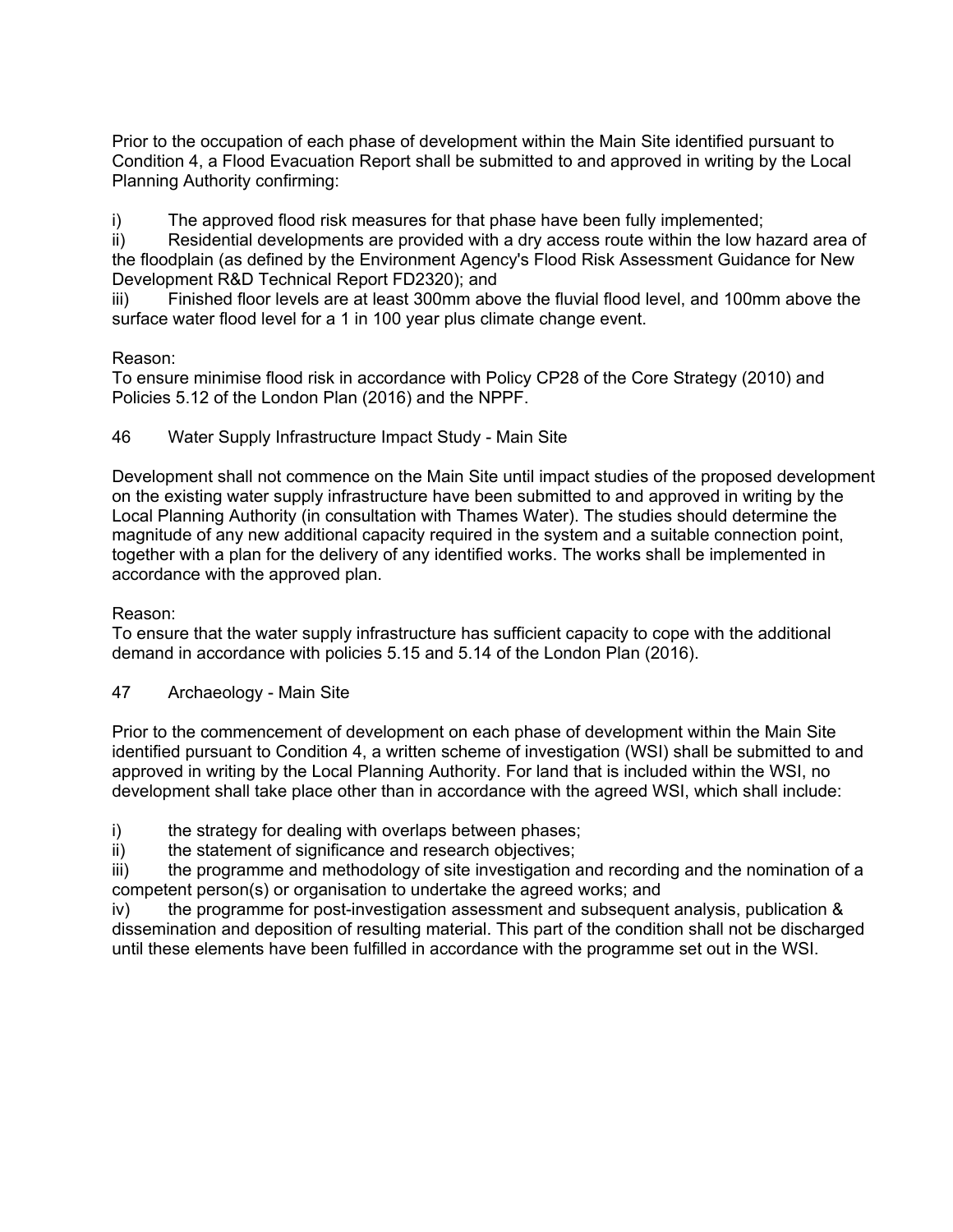Reason:

To ensure the implementation of appropriate archaeological investigation, recording and publication in accordance with policy CP31 of the adopted Core Strategy 2011.

48 Maximum number of residential units

The maximum number of residential units on the site shall be restricted to 725 units.

Reason:

For the avoidance of doubt and because the highway and other impacts have been assessed on the basis of the above quantum of development in accordance with policy 3.4 of the London Plan (2016) and CP1 and CP2 of Enfield's Core Strategy (2010).

#### 49 Limits on Non-Residential Floorspace

The non-residential element of the development hereby permitted under this permission shall be provided in accordance with the following schedule submitted pursuant to Condition 5 (all Gross External Area (GEA)):

- i) Retail (Use Class A1/A2/A3) 950 sqm.
- ii) Gym (Use Class D2) 750 sqm.
- iii) Community centre (Use Class D1) 600 sqm.

#### Reason:

For the avoidance of doubt and because the highway and other impacts have been assessed on the basis of the above quantum of development in accordance with policies 3.16 and 4.8 of the London Plan (2016) and DMD25 of the Enfield Development Management Document (2014).

50 Wheelchair Dwellings

90% of residential units shall meet Building Regulation requirement M4(2) accessible and adaptable dwellings and the remaining 10% of units meet Building Regulation requirement M4(3) wheelchair user dwellings unless demonstrated through the submission of a Reserved Matters Application that this is not feasible.

#### Reason:

To ensure the development adequately engages with the principles of inclusive access in accordance with policy 7.2 of the London Plan (2016).

51 Noise Impact D2 Use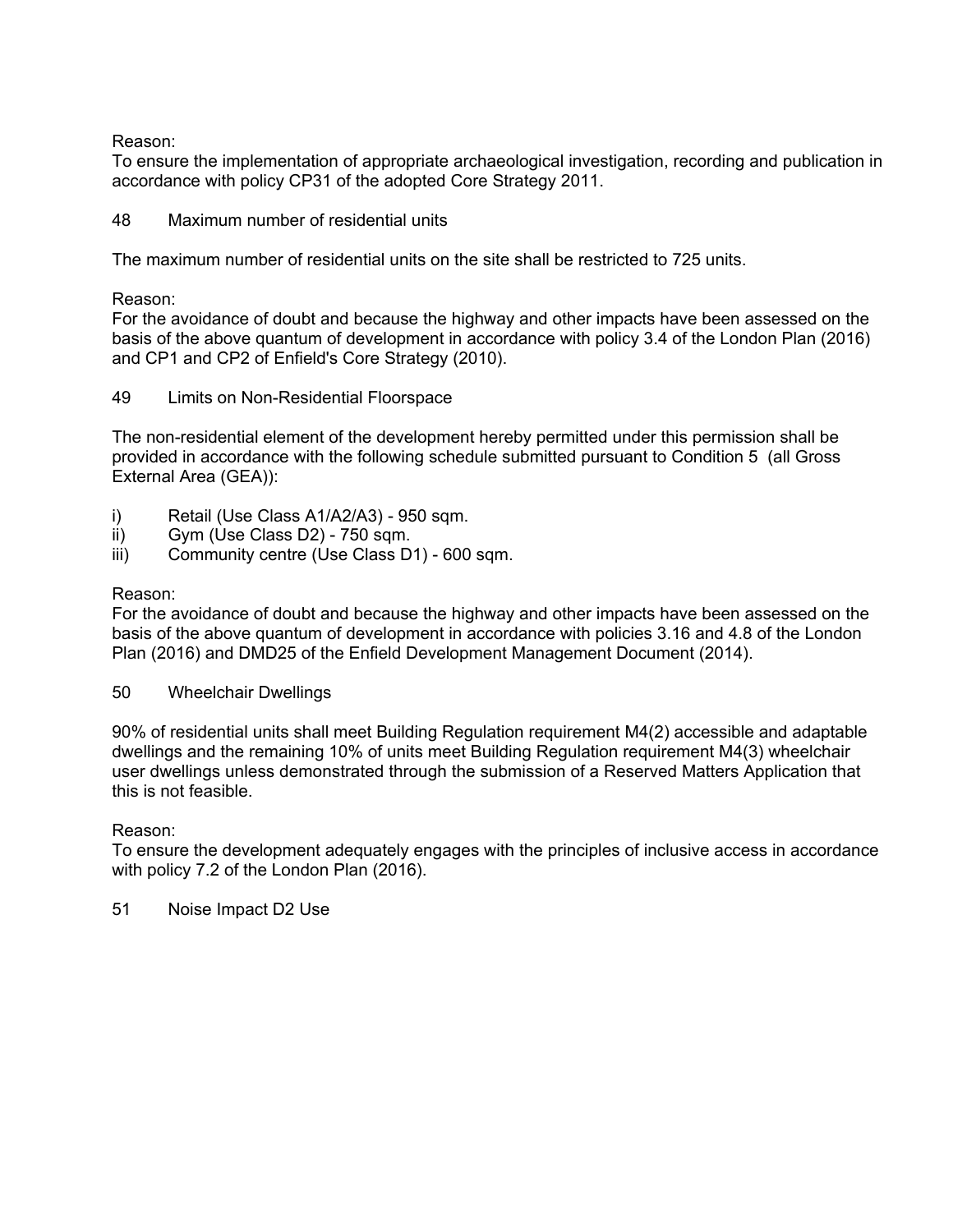Prior to the occupation of any phase of development that includes provision of the D2 leisure space hereby approved, a scheme to address impact noise from the use of free weights and weight machines and exercise classes at the gym as well as music shall be submitted to and approved in writing by the Local Planning Authority. The development shall be completed in accordance with the approved details prior to occupation.

# Reason:

To ensure that the occupiers of the buildings are protected from external noise pollution in accordance with policy DMD68 of the Enfield Development Management Document (2014).

52 Details of Open Spaces and Play Equipment - Main Site

Prior to the commencement of development in each phase of development within the Main Site identified pursuant to Condition 4, details of open spaces to be provided within that phase shall be submitted to and approved in writing by the Local Planning Authority, to include:

i) Detailed drawings showing the proposed landscaping and layout of each open space including areas of soft landscape and vegetation types, areas of hard landscape and the proposed function of each open space.

ii) Details of the locations and type of play equipment; water features; ponds and habitats to be created in each open space. Details will be consistent with the approved Design Code (MW04 - January 2017) and any updated version(s). Each area of open space shall be provided in accordance with the approved phasing plan submitted pursuant to condition 4.

# Reason:

To ensure a high quality design and satisfactory appearance to open spaces in accordance with policy 3.6 of the London Plan (2016), CP34 of the Enfield Core Strategy (2010) and policies DMD72 and DMD81 of the Enfield Development Management Document (2014).

53 Playspace Strategy - Main Site

Prior to the commencement of development on each phase of development within Main Site as identified pursuant to Condition 4, a detailed playspace strategy for that phase shall be produced to demonstrate how playspace will be provided in accordance with requirements set out in the Design Code (MW04 - January 2017) and any updated version(s) and London Plan policy for a minimum of 100sqm of doorstep play space in communal courtyards and minimum of 400 sqm in local equipped playspaces. The development shall be completed in accordance with the approved strategy.

# Reason:

In the interests of the amenity of residents and to ensure that sufficient, suitable and high quality playspace is provided with each relevant phase of development in accordance with policy 3.6 of the London Plan (2016).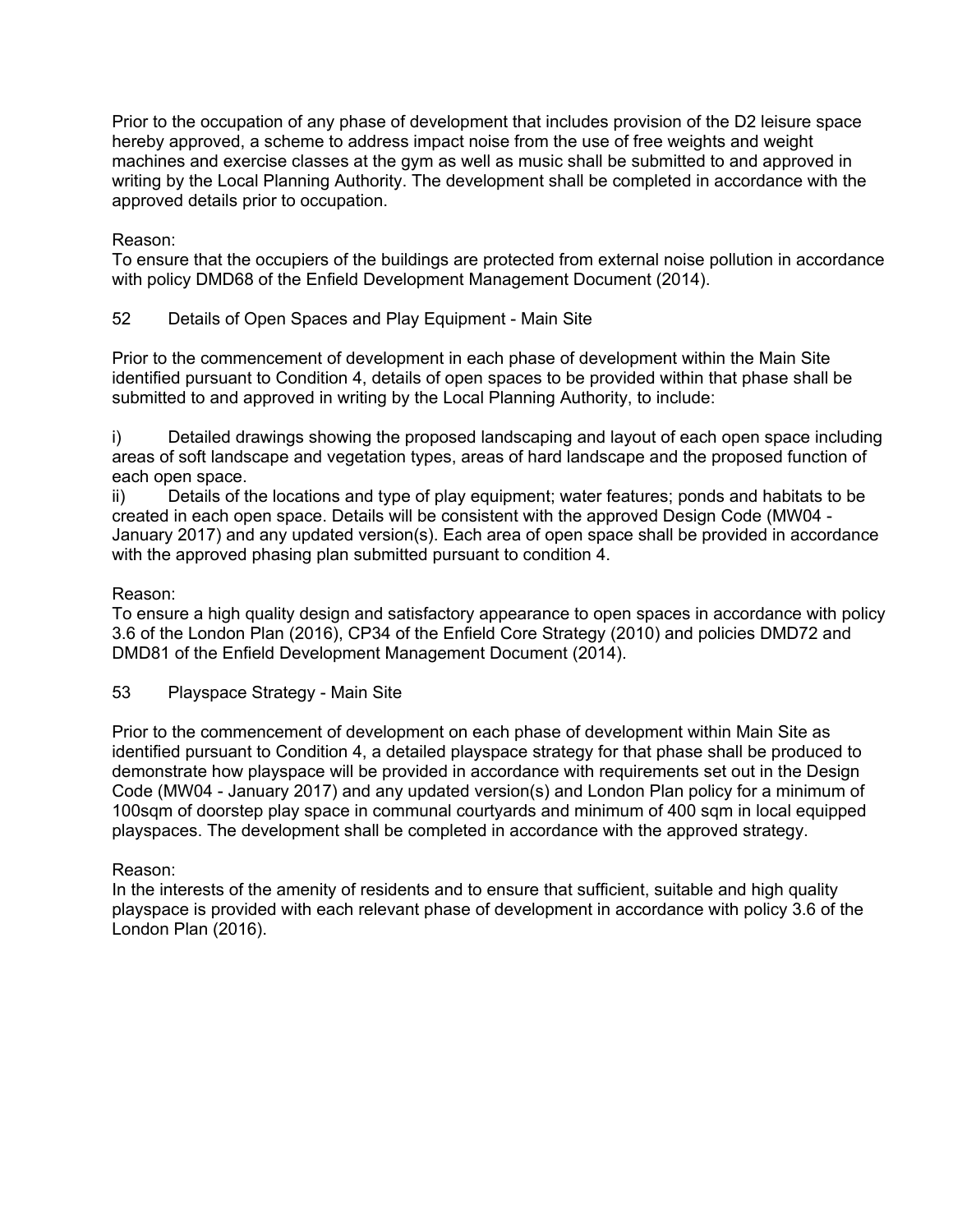# 54 Pymmes Brook Buffer Zone Details

Prior to the commencement of development in the relevant phase(s) identified pursuant to Condition 4, a scheme for the provision and management of an 8 metre wide buffer zone along the full length of the Pymmes Brook within the development site shall be submitted to and approved in writing by the Local Planning Authority. The buffer zone scheme shall be free from built development including lighting, domestic gardens and formal landscaping. The scheme shall include:

i) plans showing the extent and layout of the buffer zone.

ii) details of any proposed planting scheme (for example, appropriate native species of local provenance).

iii) details demonstrating how the buffer zone will be protected during development and managed/maintained over the longer term.

iv) details of how the buffer zone will not be over shaded by the Development

The development shall be carried out in accordance with the approved scheme and any subsequent amendments shall be agreed in writing with the Local Planning Authority.

# Reason:

To ensure a satisfactory appearance and design of Pymme's Brook and to ensure that the development contributes to improving the ecology and biodiversity of the area, in accordance with policies 5.12 and 7.19 London Plan (2016), CP28 and CP36of the Enfield Core Strategy (2010) policies DMD59 and DMD79 of the Enfield Development Management Document (2014).

55 Details of works to Pymmes Brook

Prior to the commencement of development in the relevant phase(s) identified pursuant to Condition 4, details of the works to naturalise Pymmes Brook shall be submitted to and approved in writing by the Local Planning Authority. The works shall be completed in accordance with the approved details prior to occupation of the final unit within that phase and any subsequent amendments shall be agreed in writing with the local planning authority. The scheme shall seek to include the following features and details where possible, whilst ensuring there are no adverse flood risk and contamination impacts:

i) Removal of hard bank protection and re-grading of banks to a shallow profile and in-channel habitat enhancements, including removal of the mid-channel concrete wall (e.g. planting of native species, introduction of low level berms to vary channel width, bed profile variation). ii) Details of how the channel and buffer zone will be designed and managed to foster natural

characteristics, maximise ecological value and so as not to increase the risk of flooding on or off site. iii) Details of proposed planting scheme for the buffer zone, banks and channel (to be of appropriate native species only).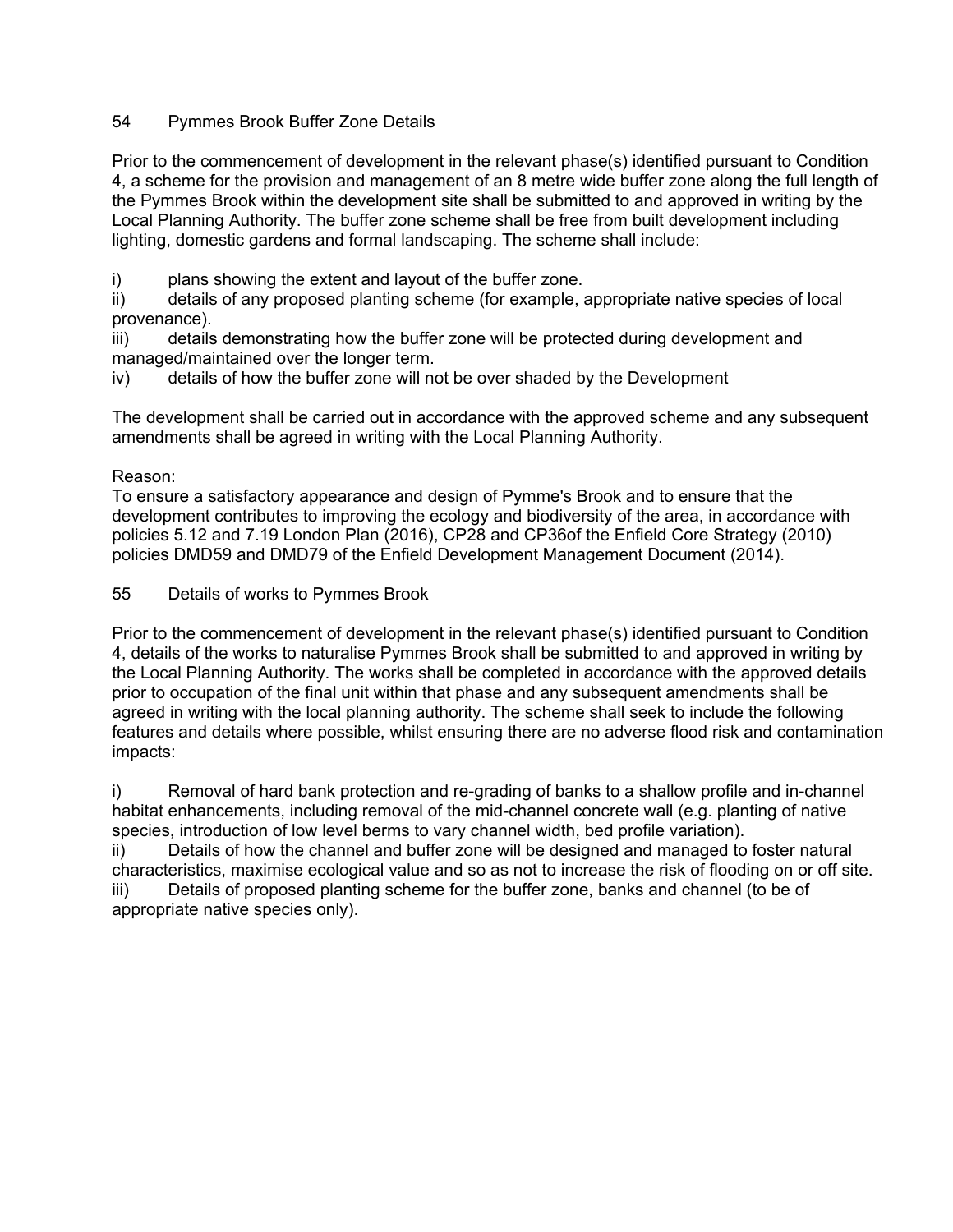iv) Details demonstrating how the buffer zone will be protected during development and managed/maintained over the longer term including adequate financial provision and named body responsible for management plus production of detailed management plan.

v) Details of any proposed footpaths, fencing, lighting etc. If fencing is required, it shall be set back to the edge of the buffer zone to provide an uninterrupted river corridor and access points should be provided as outlined in 'Proposed Landscape Plan, P-LD-D 023'.

vi) Details demonstrating that the river bank will not encroach into the existing channel to an extent where the conveyance of high flows could be compromised.

vii) Details demonstrating that the profile of the river bank will be sufficiently shallow to ensure bank stability and minimise the risk of bank collapse.

# Reason:

To ensure a satisfactory appearance and design of Pymmes Brook to provide a naturalised river bank to promote the recovery of Pymmes Brook and to ensure that the development contributes to improving the ecology and biodiversity of the area, in accordance with the NPPF, Water Framework Directive, Thames River Basin Management Plan and policies 5.12 and 7.19 London Plan (2016), CP28 and CP36of the Enfield Core Strategy (2010) policies DMD59 and DMD79 of the Enfield Development Management Document (2014).

56 External Lighting - Main Site

Prior to the commencement of any superstructure works in each phase within the Main Site identified pursuant to Condition 4, details of any external lighting proposed shall be submitted to and approved in writing by the Local Planning Authority. Lighting to all access roads, footpaths and footways should be to adoptable standard. The approved external lighting shall be provided before that phase of the development is occupied.

# Reason:

To ensure that the development does not prejudice the amenities of adjoining occupiers and / or the visual amenities of the surrounding area in accordance with policy DMD69 of the Enfield Development Management Document (2014).

# 57 Meanwhile Use Strategy

Prior to the commencement of development on the Main Site and no later than submission of first Reserved Matters in relation to the Main Site pursuant to Condition 5, a Meanwhile Use Strategy shall be submitted to and approved in writing by the Local Planning Authority in accordance with the Design Code (MW04 - January 2017) and any updated version(s), to include details of:

- i) Use;
- ii) Landscaping;
- iii) Management and Maintenance;
- iv) Security;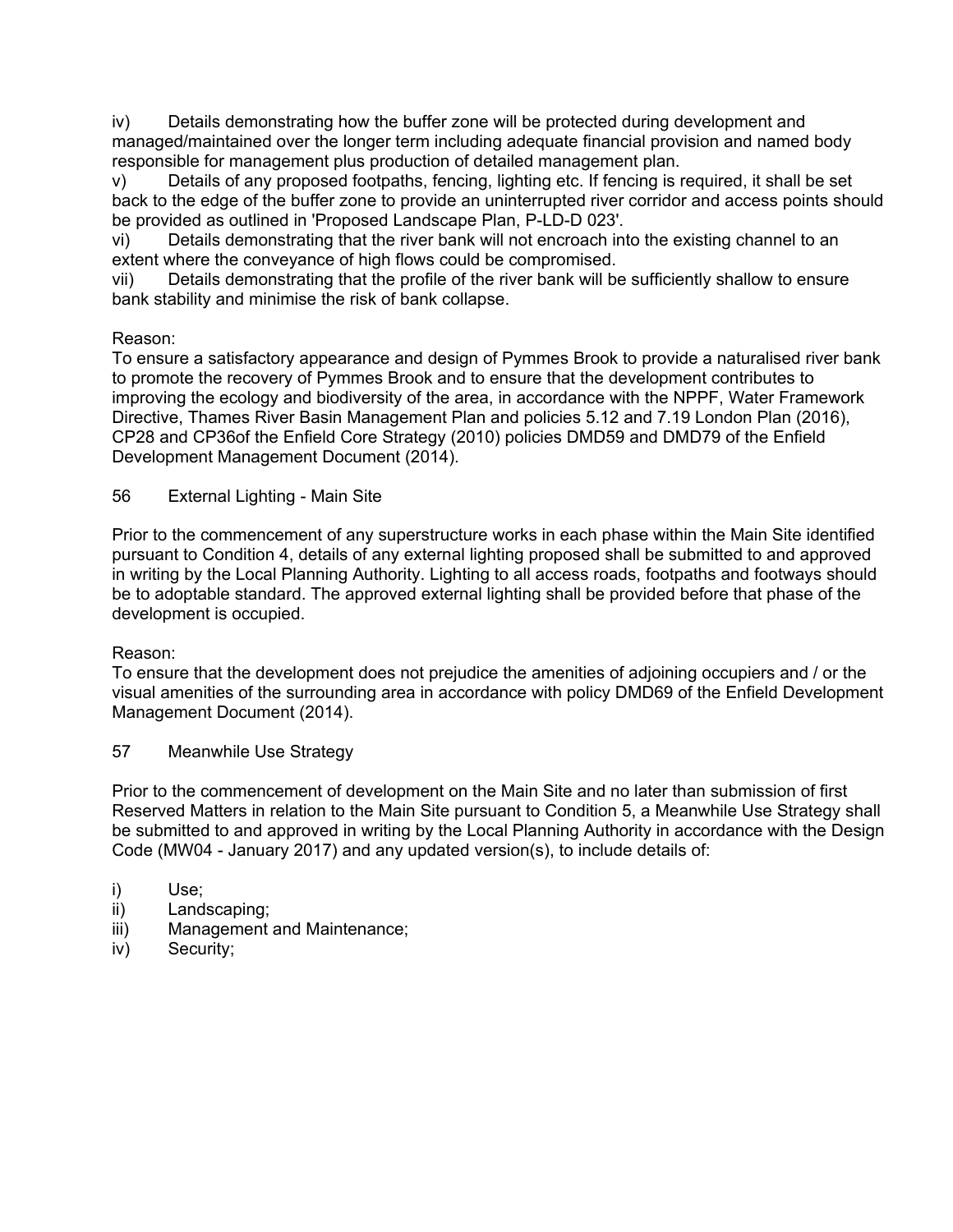- v) Boundary Treatment; and
- vi) Access.

The meanwhile plots shall be used, maintained and enclosed in accordance with the approved strategy in accordance with the Phasing Plan approved pursuant to condition 4.

Reason: To safeguard the amenities of neighbouring residential occupiers and ensure a satisfactory appearance to the development in accordance with policy CP30 of the Enfield Core Strategy (2010) and DMD81 of the Enfield Development Management Document (2010).

58 Details of ecological corridor & maintenance

No development shall commence on any part of the Main Site that abuts the railway corridor, and no later than 4 months after commencement of development on the Station Site, shall full details of the railside habitat corridor (to include monitoring and maintenance measures), including details of the connective tree canopy habitats "stepping stones" adjacent to the western access steps, be submitted to and approved in writing by the Local Planning Authority. The corridor shall run the entire length of the Site, where it adjoins the western edge of the rail corridor and be a minimum of 6m in width, except for a 25m gap adjacent to the Station Building as illustrated on parameter plan 281-A-P-140-03 Public Realm and Land Use Plan (rev January 2017). The corridor shall be planted with predominantly native and wildlife friendly trees and shrubs. The railside habitat corridor shall be provided in accordance with the approved details and in accordance with the phasing plans submitted pursuant to condition 4.

#### Reason:

To ensure the protection of the ecological corridor and to ensure that the development contributes to improving the ecology and biodiversity of the area, in accordance with the NPPF, policy 7.19 of the London Plan (2016) and policy CP36 of the Enfield Core Strategy (2010) and DMD79, DMD80 and DMD81 of the Enfield Development Management Document (2014).

59 Strategy for clearance of slow worms - Main Site

Prior to the commencement of development within the Main Site details of a strategy for pre-site clearance of slow worms and translocation of any reptiles shall be submitted to, and approved in writing by the Local Planning Authority. The site shall be cleared in accordance with the approved strategy.

#### Reason:

To ensure that the development contributes to improving the ecology and biodiversity of the area, in accordance with the NPPF, policy 7.19 of the London Plan (2016) and policy CP36 of the Enfield Core Strategy (2010) and DMD79 of the Enfield Development Management Document (2014).

60 Bat and Badger checks - Main Site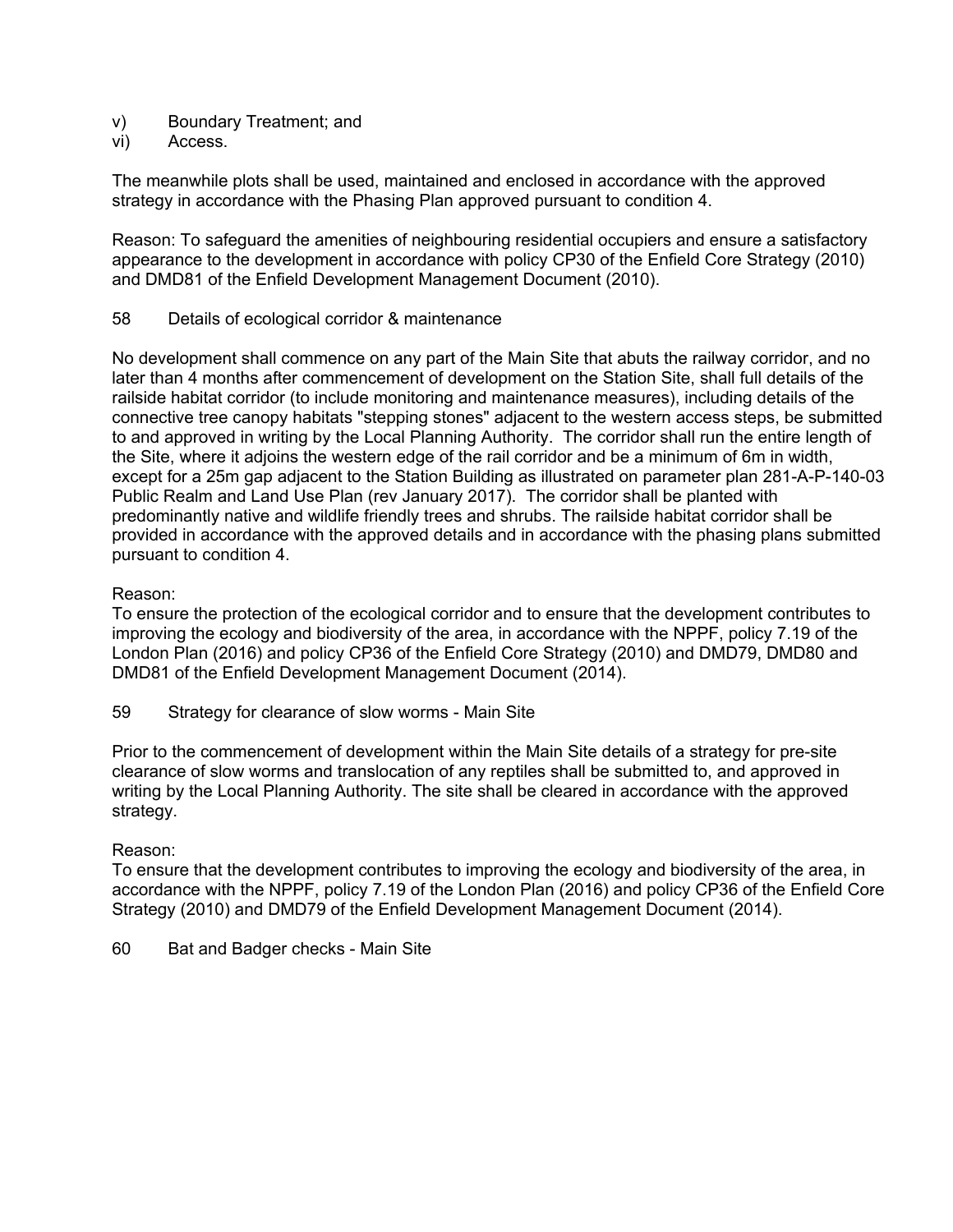Prior to the commencement of development within the Main Site bat roost and badger checks shall be undertaken by a suitably qualified ecologist. A report outlining the findings and confirmation that no bats or badgers are present on site shall be submitted to and approved in writing by the local planning authority prior to the commencement of development on the Main Site.

## Reason:

To ensure that the development within the Main Site contributes to improving the ecology and biodiversity of the area, in accordance with the NPPF, policy 7.19 of the London Plan (2016) and policy CP36 of the Enfield Core Strategy (2010) and DMD79 of the Enfield Development Management Document (2014).

61 Hedge and shrub clearance -Main Site

All areas of hedges, scrub or similar vegetation where birds may nest which are to be removed as part of the development within the Main Site, are to be cleared outside the bird-nesting season (March - August inclusive) or if clearance during the bird-nesting season cannot reasonably be avoided, a suitably qualified ecologist will check the areas to be removed immediately prior to clearance and advise whether nesting birds are present. If active nests are recorded, no vegetation clearance or other works that may disturb active nests shall proceed until all young have fledged the nest.

#### Reason:

To ensure that wildlife is not adversely impacted by the proposed development in accordance with national wildlife legislation and in line with CP36 of the Core Strategy. Nesting birds are protected under the Wildlife and Countryside Act, 1981 (as amended).

62 Eradication strategy for invasive species - Main Site

Prior to the commencement of development within the Main Site details of an eradication strategy for invasive species shall be submitted to and approved in writing by the Local Planning Authority. Invasive species identified shall be treated in accordance with the approved eradication strategy.

# Reason:

To ensure that the development contributes to improving the ecology and biodiversity of the area, in accordance with the NPPF, policy 7.19 of the London Plan (2016) and policy CP36 of the Enfield Core Strategy (2010) and DMD79 of the Enfield Development Management Document (2014).

63 Details of biodiverse/green roofs - Main Site

Each Reserved Matters application shall include details of the biodiverse (green/brown) roof(s) for that phase within the Main Site in compliance with the Design Code (MW04 - January 2017) and any updated version(s). Details shall include an ongoing management plan and maintenance strategy for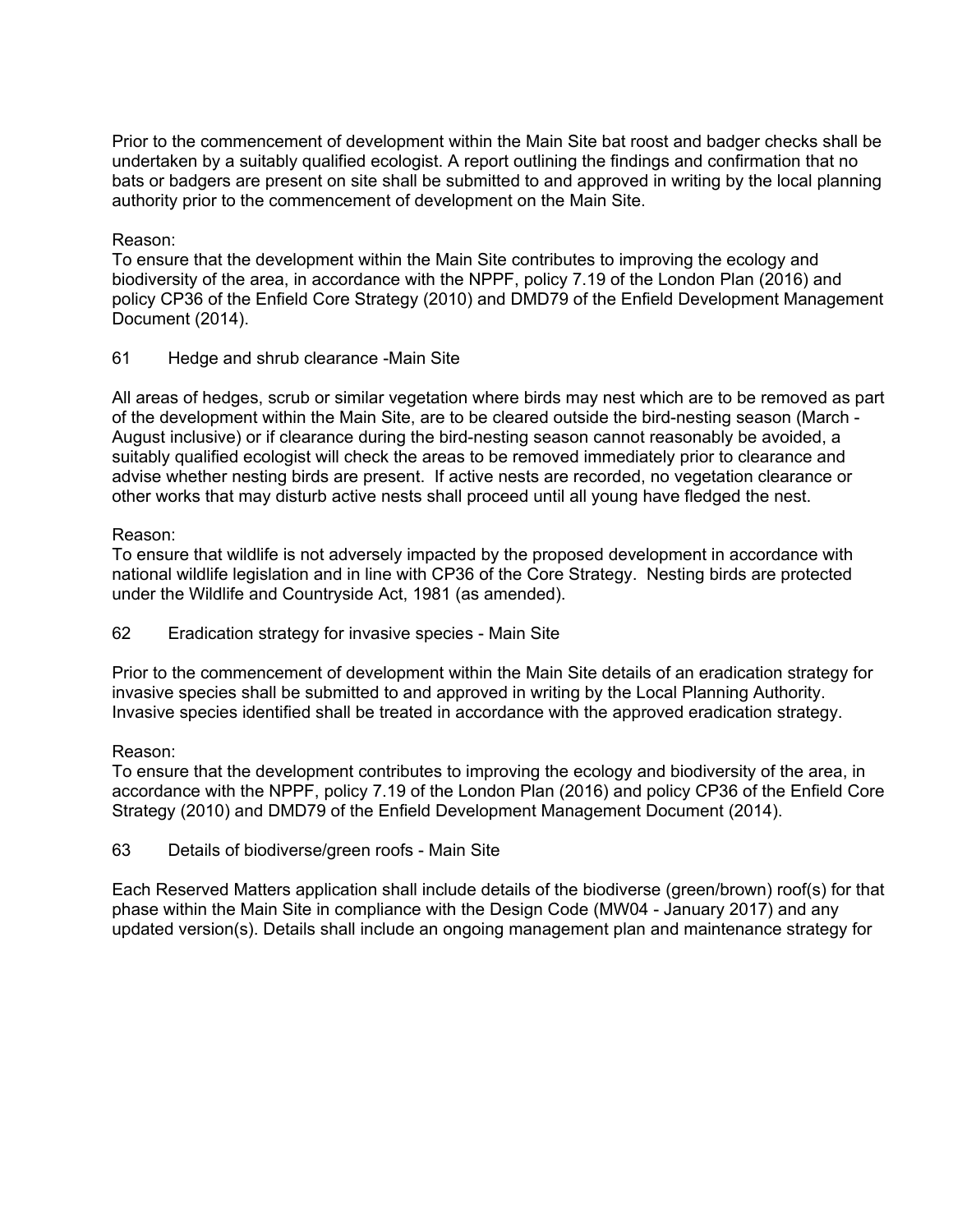the green/brown roof. The development shall be carried out strictly in accordance with the details so approved and maintained as such thereafter.

# Reason:

To minimise the impact of the development on the ecological value of the area and to ensure the development provides the maximum possible provision towards the creation of habitats and valuable areas for biodiversity in accordance with Policy CP36 of the Core Strategy, the Biodiversity Action Plan and Policies 5.11 & 7.19 of the London Plan (2016).

#### 64 Bird and bat boxes - Main Site

Prior to the commencement of development for each phase of development within the Main Site as identified pursuant to Condition 4, a strategy for the siting and maintenance of permanent nesting and roosting boxes within the facades and roof ledges of built structures shall be submitted to and approved in writing by the Local Planning Authority. Nesting and roosting boxes shall be provided in accordance with the approved strategy prior to occupation of the relevant building.

#### Reason:

To ensure that the development contributes to improving the ecology and biodiversity of the area, in accordance with the NPPF, policy 7.19 of the London Plan (2016) and policy CP36 of the Enfield Core Strategy (2010) and DMD79 of the Enfield Development Management Document (2014).

65 Energy - Main Site

Each Reserved Matters application within the Main Site shall include a report detailing how requirements set out in the Energy Statement (MW19) have been met, to include overheating and cooling demand, to be submitted to and approved in writing by the Local Planning Authority.

#### Reason:

To demonstrate compliance with London Plan (2016) policy 5.9 on avoiding overheating and minimising cooling demand and DMD56 of the Enfield Development Management Document (2014).

66 Renewable Energy - Main Site

Before any superstructure work is commenced on each phase of the development within the Main Site as identified pursuant to Condition 4, details of the renewable energy technologies for that phase shall be submitted and approved in writing by the Local Planning Authority. The details shall include:

- i) A management plan and maintenance strategy/schedule for the operation of the technologies;
- ii) (if applicable) A servicing plan including times, location, frequency and method; and
- iii) (if applicable) A noise assessment regarding the operation of the technology.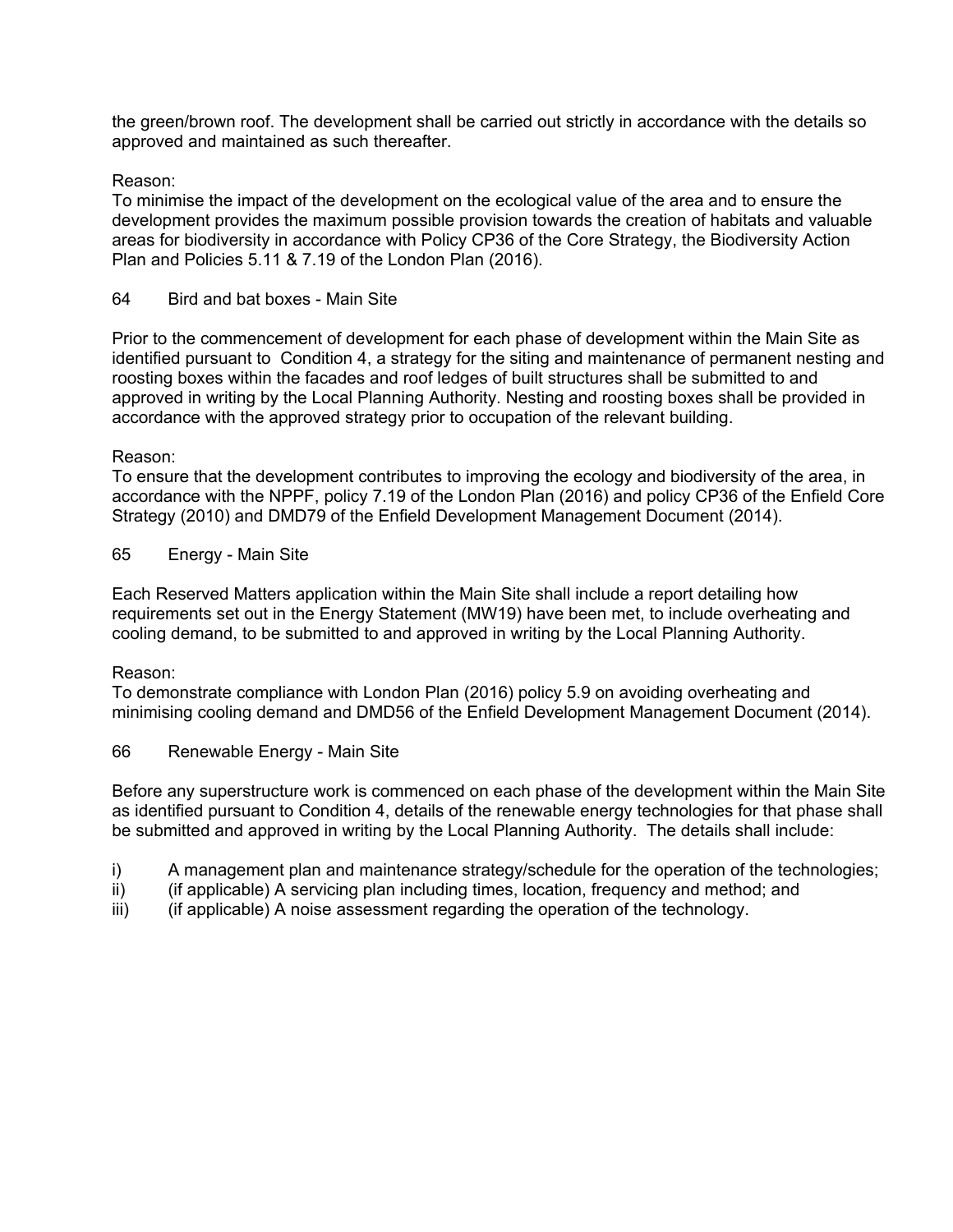The development shall be carried out strictly in accordance with the details so approved and shall be maintained as such thereafter, unless otherwise agreed in writing by the Local Planning Authority.

# Reason:

In the interest of sustainable development and to ensure that the Local Planning Authority may be satisfied that CO2 emission reduction targets by renewable energy are met in accordance with Policy CP20 of the Core Strategy (2010), DMD51-54 of the Development Management Document (2014), Policies 5.2, 5.3, 5.7 & 5.9 of the London Plan 2016 and the NPPF.

#### 67 Co2 emissions - Main Site

The development within the Main Site shall provide for no less than a 35% reduction on the total CO2 emissions arising from the operation of the development and its services over Part L of Building Regulations 2013. The development shall be carried out strictly in accordance with the energy statement (Condition 65) so approved and maintained as such thereafter. Within 3 months following practical completion of works to each residential phase of the development, a final Energy Performance Certificate and Building Regulations compliance report shall be submitted to an approved in writing by the Local Planning Authority.

#### Reason:

In the interest of sustainable development and to ensure that the Local Planning Authority may be satisfied that CO2 emission reduction targets are met in accordance with Policy CP20 of the Core Strategy (2010), Policies 5.2, 5.3, 5.7 & 5.9 of the London Plan (2016) and the NPPF.

#### 68 BREEAM rating non-residential - Main Site

Evidence confirming that the non-residential part of the development within the Main Site achieves a BREEAM New Construction 2014 rating (or subsequent equivalent quality assured scheme) of no less than 'Very Good' (with details of where the development could achieve Excellent subject to further feasibility testing) shall be submitted to and approved in writing by the Local Planning Authority. The evidence required shall be provided in the following formats and at the following times:

i) a design stage assessment, conducted by an accredited Assessor and supported by relevant BRE interim certificate, shall be submitted at pre-construction stage within 3 months of commencement of superstructure works on site during each of relevant the phases identified pursuant to Condition 4; and

ii) a post construction assessment, conducted by an accredited Assessor and supported by relevant BRE accreditation certificate, shall be submitted within 6 months of first occupation of the non-residential uses of the relevant phase of development.

The development shall be carried out strictly in accordance with the details so approved and shall be maintained as such thereafter, and no change there from shall take place without the prior approval of the Local Planning Authority.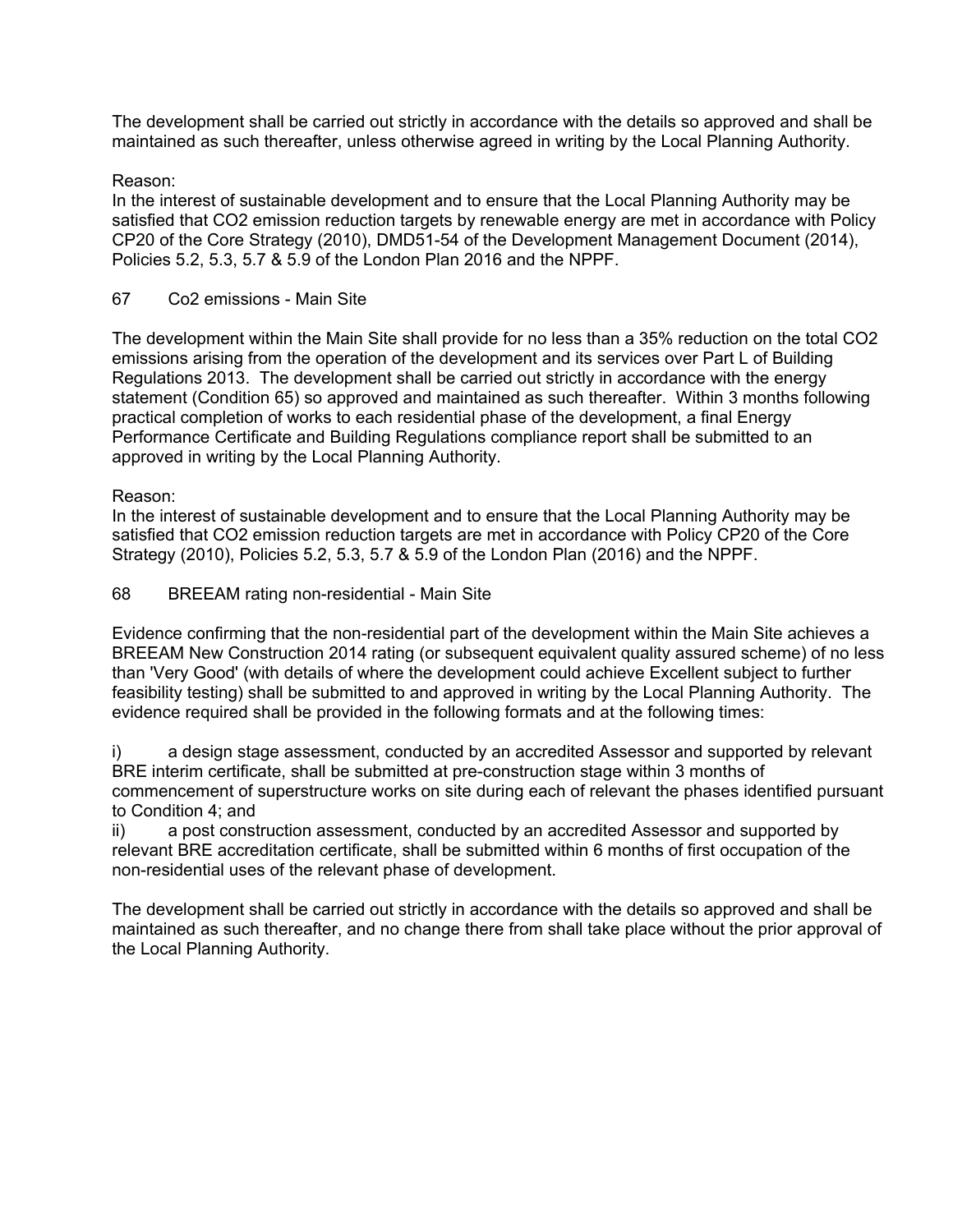Reason:

In the interests of addressing climate change and to secure sustainable development in accordance with the strategic objectives of the Council, Policy DMD50 of the Development Management Document (2014), and Policies 3.5, 5.2, 5.3, 5.7, 5.9, 5.12, 5.13, 5.15, 5.16, 5.18, 5.20 & 6.9 of the London Plan (2016) and the NPPF.

69 BREEAM rating residential - Main Site

Within 6 months of the first occupation of the residential uses of the relevant phase of development, evidence confirming that the residential part of the development achieves a BREEAM Communities rating (or subsequent equivalent quality assured scheme) of no less than 'Very Good' (with details of where the development could achieve Excellent subject to further feasibility testing) shall be submitted to and approved in writing by the Local Planning Authority.

Reason:

In the interest of providing high quality sustainable homes and secure compliance with the Spatial Vision of the Core Strategy and Policy DMD50 of the Enfield Development Management Document (2014).

70 Delivery and servicing plan - Main Site

Prior to the occupation of each phase of development within the Main Site identified pursuant to Condition 4, a Delivery and Servicing Plan for that phase shall be submitted to and approved by the Local Planning Authority. The Plan shall include:

i) Management of servicing and deliveries to each phase (including processes for minimising deliveries in peak network periods);

ii) Vehicle types, expected frequencies, loading / unloading locations, adequacy for each phase;

iii) Management measures - booking systems, coordination at point of order, work with suppliers etc.;

- iv) Use classes utilising and benefitting from the plan;
- v) Links to the Travel Plans and Car Park Management Plans;
- vi) Access routes; and
- vii) Review processes, opportunities for improvement.

The development shall then be carried out in accordance with the approved Delivery and Service Plan.

Reason:

In order to ensure that deliveries and servicing of the site is managed effectively so as to minimise impact upon the road network and to safeguard the amenities of the occupiers of residential properties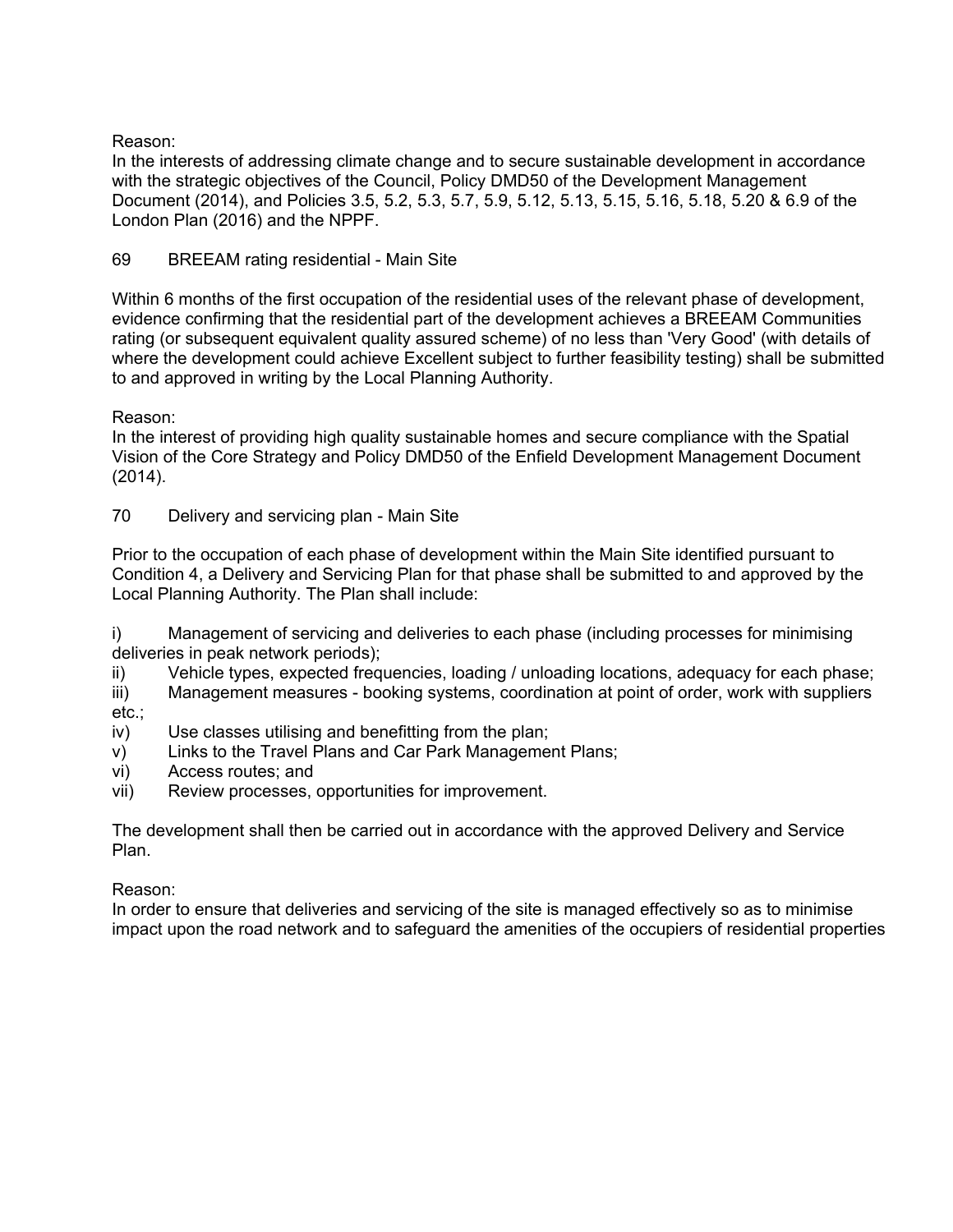and in the interests of road safety in accordance with CP24 of the Enfield Core Strategy (2010) and DMD47 and DMD48 of the Enfield Development Management Document (2014).

71 Cycle parking details - Main Site

Each Reserved Matters application within the Main Site shall include details of the provision of cycle parking for all uses within that phase, including the distribution (resident/visitor parking and location in the development), type of rack, spacing and any secure or non-secure structures associated with the storage of cycles. Cycle parking shall be designed in line with London Cycle Design Standards 2015. Cycle parking shall be provided in accordance with the approved details prior to occupation of any unit within each relevant phase.

# Reason:

To secure adequate and high quality cycle parking provision in line with policy 6.9 of the London Plan (2016).

72 Electric parking provision - Main Site

Before any superstructure work is commenced on each phase of the development within the Main Site as identified pursuant to Condition 4, details of siting, type and design of plugs, the energy sources and the strategy/management plan of supplying and maintaining the electric vehicle charging points to be provided in accordance with London Plan standards (minimum 20% of spaces to be provided with electric charging points and a further 20% passive provision for electric vehicles in the future) shall be submitted to and approved in writing by the Local Planning Authority. All active electric vehicle charging points shall be installed within each respective phase in accordance with the approved details prior to occupation of any of the units within that phase and thereafter permanently maintained and retained. Each phase of development shall be accompanied by a plan that identifies those spaces to be fitted with active electric vehicle charging facilities and that shows the infrastructure to be provided to increase provision as set out above.

# Reason:

To ensure that the development complies with policy 6.13 of the London Plan (2016).

73 Car Parking Details - Main Site

Each Reserved Matters Application shall include details of the layout and number of car parking spaces, including the identification of disabled/ blue badge spaces, to be allocated to each development plot including those that are in the public realm. Details shall include any temporary or interim arrangements for parking provision for the relevant phase during construction. The parking spaces shall be provided in accordance with the approved details.

Reason: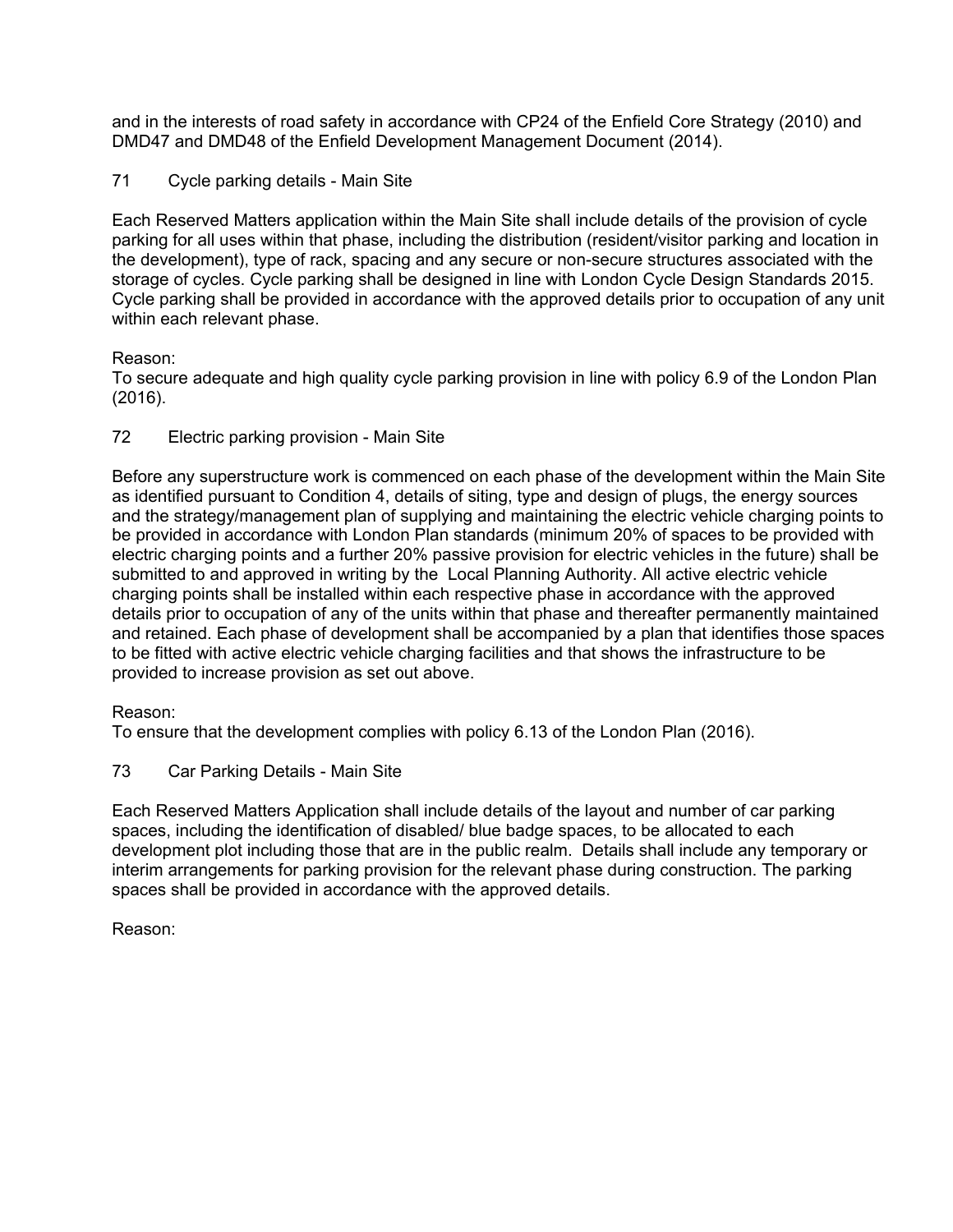To ensure adequate parking is provided in accordance with CP24 of the Enfield Core Strategy (2010) and DMD45 of the Enfield Development Management Document (2014).

74 Highway and Footway Details -Main Site

Prior to the commencement of development within the Main site and no later than submission of first Reserved Matters for the Main site, detailed drawings showing the arrangements for paths, roads in each respective phase of the development identified pursuant to Conditions 4 and 5, including the siting, levels and construction of any roads, junctions, parking, turning and servicing areas and street lighting, and details of the pedestrian and cycle routes and related facilities for that phase as detailed in the application shall be submitted to and approved in writing by the Local Planning Authority. The development shall be carried out in accordance with the approved details prior to occupation of any unit in each respective phase.

# Reason:

To ensure access arrangements to the development are sufficient and adequate in accordance with policy DMD47 of the Development Management Document (2014).

# 75 Leeside Road Junction Design

Prior to the commencement of development of the permanent site access at Leeside Road as shown in Plan 281 A P 140 12, the detailed design for the proposed junction, including details of surfacing and materials, shall be submitted to and approved in writing by the Local Planning Authority, in accordance with the Design Code (MW04 - January 2017) and any updated version(s). The junction shall be constructed in accordance with the approved details. If for a period of ten years after first occupation of the development no applications for further phases of development are received by the Local Planning Authority, the applicant shall be responsible for implementing a new junction design which has been agreed in writing by the Local Planning Authority.

# Reason:

To ensure access proposals for the construction of development are not compromised in accordance with policy DMD47 of the Development Management Document (2014).

76 Albany Road Access Design

Prior to the construction of the site access at Albany Road as shown in Plan 281\_A\_P\_140\_15, construction details of this access, including details of surfacing and materials, shall be submitted to and approved in writing by the Local Planning Authority, in accordance with the approved Design Code (MW04 - January 2017) and any updated version(s). The access shall be constructed in accordance with the approved details.

Reason: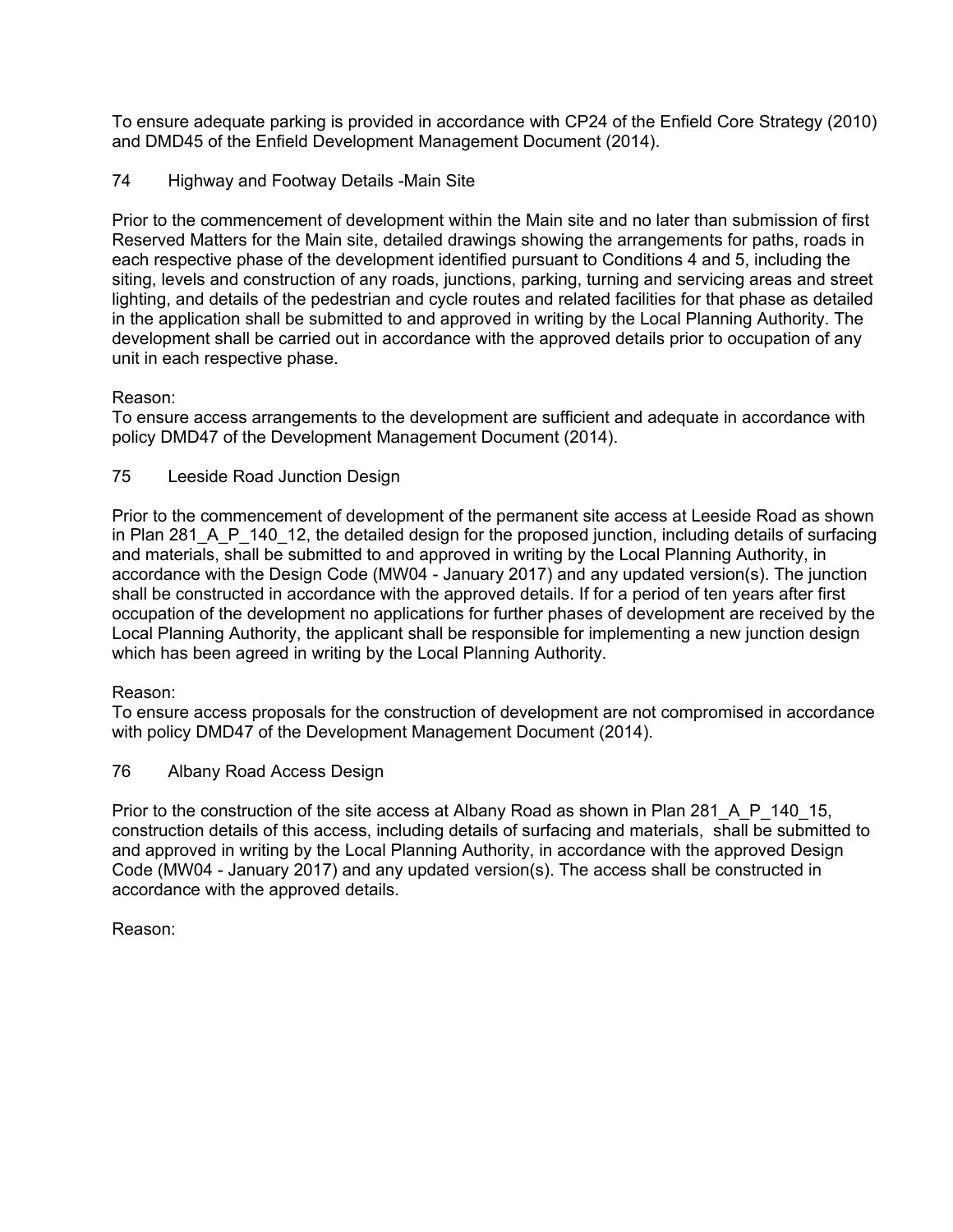To ensure the development provides safe access and high quality materials which are in keeping with the design principles established through the outline permission in accordance with policies CP24 of the Enfield Core Strategy (2010), DMD37 and DMD47 of the Development Management Document (2014) and 6.11 and 6.12 of the London Plan (2016).

77 Kimberley Road (North) Access Detailed Design

Prior to the commencement of construction of the site access at Kimberley Road as shown in Plan 281 A P 140 14, construction details of this access, including surfacing and materials for the access shall be submitted to and approved in writing by the Local Planning Authority, in accordance with the approved Design Code (MW04 - January 2017) and any updated version(s). The access shall be constructed in accordance with the approved details.

# Reason:

To ensure the development provides safe access and high quality materials which are in keeping with the design principles established through the outline permission in accordance with policies CP24 of the Enfield Core Strategy (2010), DMD37 and DMD47 of the Development Management Document (2014) and 6.11 and 6.12 of the London Plan (2016).

78 Provision of Site Access at Kimberley Road (North)

No more than 300 residential dwellings shall be occupied until such time as the site access at Kimberley Road (North) has been provided in accordance with the details approved pursuant to condition 77.

#### Reason:

To ensure accessibility and connectivity for existing and future residents of the area in accordance with policies DMD47 of the Development Management Document (2014).

79 Kimberley Road (pedestrian access) Detailed Design

Prior to the construction of the pedestrian only site access at Kimberley Road as shown in Plan 281 A P 140 13, construction details of this access, including details of surfacing and materials for the access shall be submitted to and approved in writing by the Local Planning Authority, in accordance with the approved Design Code (MW04 - January 2017) and any updated version(s). The access shall be constructed in accordance with the approved details

#### Reason:

To ensure the development provides high quality materials which are in keeping with the design principles established through the outline permission in accordance with policy DMD37 of the Enfield Development Management Document (2014).

80 Meridian Way Pedestrian Crossing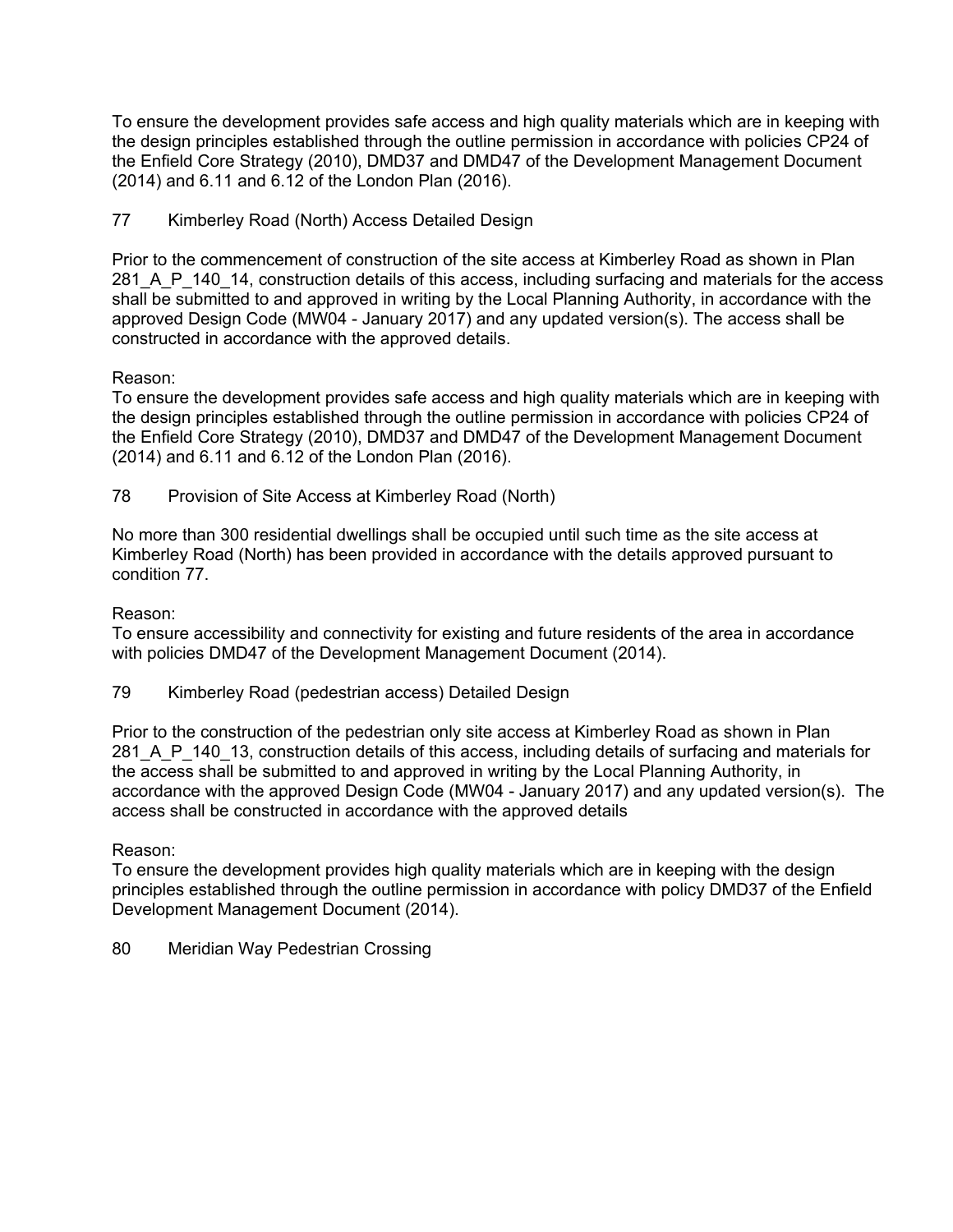No later than 3 months after first operation of the Station Building the proposed pedestrian crossing across Meridian Way shall be fully completed and operational in accordance with Plan 243388\_140\_07\_Meridian Way Glover Drive\_proposed junction layout (January 2017).

Reason:

To ensure future residents have safe access to bus stops on Glover Drive, and onward connectivity East-West across the borough and in accordance with CP25 of the Enfoeld Core Strategy (2010) and policy DMD37 of the Enfield Development Management Document (2014).

81 Meridian Water Rail Service Provision

No more than 300 residential units shall be occupied before Meridian Water railway station is opened and has at least three trains per hour calling both directions in the AM peak hour (08.00 to 09.00), four trains per hour calling both directions in the PM peak (17.00 to 18.00) and two trains per hour calling during off-peak periods, as well as a new east-west step-free access link across the railway. Should the provision of any of these elements be delayed, no more than 300 residential units shall be occupied before an Interim Transport Strategy, detailing the applicant's approach to ensuring adequate access to public transport to support the level of development on the Development Site has been prepared, agreed in writing by the Local Planning Authority and delivered.

## Reason:

To ensure future residents have access to public transport which is appropriate to the density of development and provides onward connectivity East-West across the borough and in accordance with policies 6.2 and 6.3 of the London Plan (2016) and CP26 and CP38 of the Enfield Development Management Document (2014).

82 Construction Waste Management Plan - Main Site

Prior to the commencement of development on each phase of development within the Main Site as identified pursuant to Condition 4 an updated Site Waste Management Plan shall be submitted to and approved in writing by the Local Planning Authority. The plan should include as a minimum:

i) Target benchmarks for resource efficiency set in accordance with best practice;

ii) Procedures and commitments to minimize non-hazardous construction waste at design stage. Specify waste minimisation actions relating to at least 3 waste groups and support them by appropriate monitoring of waste;

iii) Procedures for minimising hazardous waste;

iv) Monitoring, measuring and reporting of hazardous and non-hazardous site waste production according to the defined waste groups (according to the waste streams generated by the scope of the works);

v) Procedures and commitments to sort and divert waste from landfill in accordance with the waste hierarchy (reduce; reuse; recycle; recover) according to the defined waste groups; and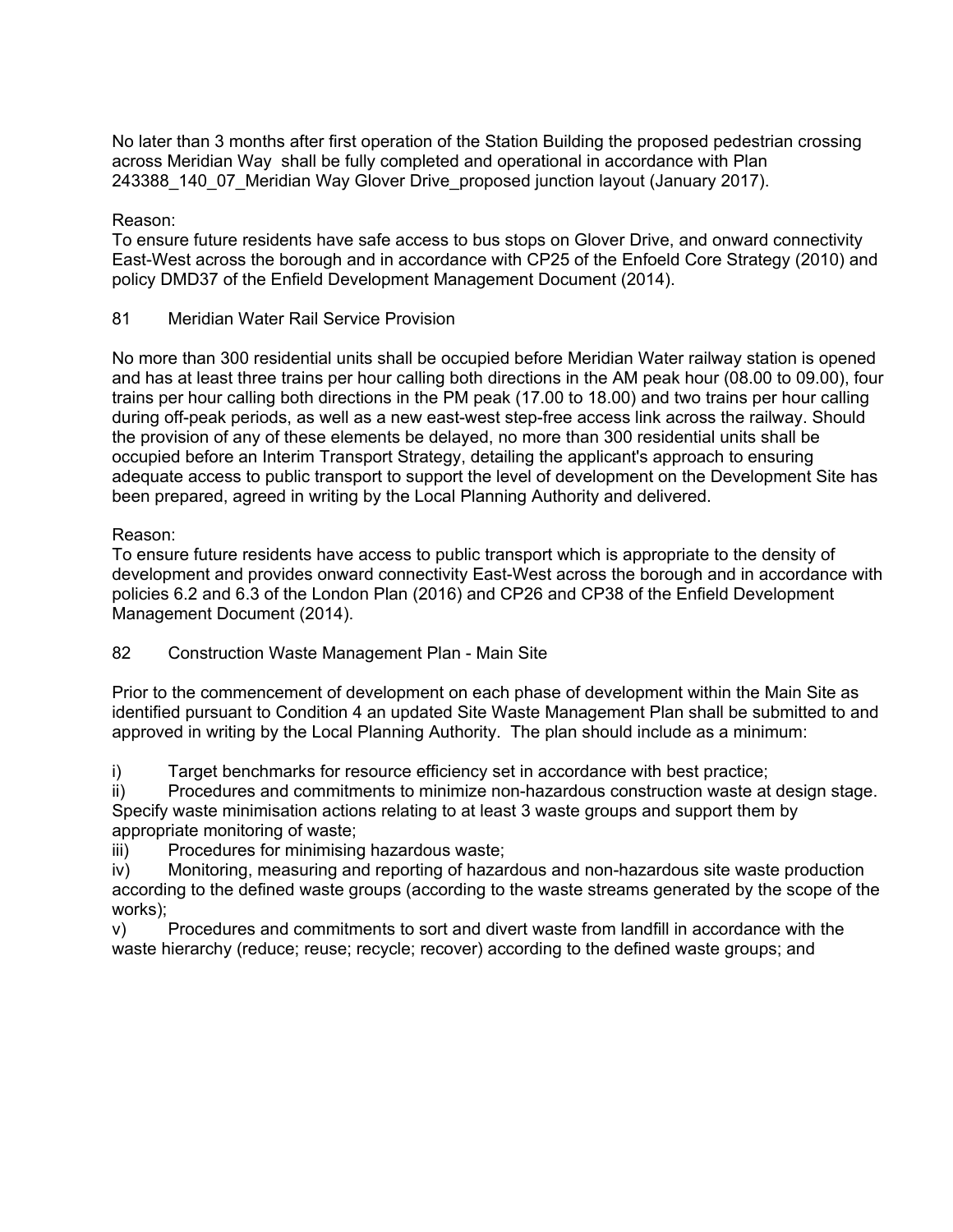vi) Evidence that no less than 85% by weight or by volume of non-hazardous construction and excavation waste generated by the development has been diverted from landfill.

The development shall be implemented in accordance with the approved plan.

## Reason:

To maximise the amount of waste diverted from landfill consistent with the waste hierarchy, Policy DMD57 of the Development Management Document (2014), and strategic targets set by Policies 5.17, 5.18, 5.19, 5.20 of the London Plan (2016).

83 Operational Waste Management Plan - Main Site

In conjunction with each Reserved Matters application within the Main Site as identified pursuant to Condition 4 a detailed Waste Management Plan shall be submitted to and approved in writing by the Local Planning Authority. The plan should include as a minimum:

- i) Target benchmarks for resource efficiency set in accordance with best practice;
- ii) Forecast of Waste Types and Quantities;
- iii) Procedures for minimising and managing waste;
- iv) Details of waste segregation proposals;
- v) Waste storage and collection proposals; and
- vi) Options for on-site and off-site resource recovery.

The Waste Management Plan shall be consistent with principles established in the Meridian Water Masterplan-wide Resource Waste Management Strategy (MW16 - April 2016). The development shall be implemented in accordance with the approved details.

## Reason:

To maximise the amount of waste diverted from landfill consistent with the waste hierarchy, Policy DMD57 of the Development Management Document (2014), and strategic targets set by Policies 5.17, 5.18, 5.19, 5.20 of the London Plan (2016).

## 84 Noise Levels and Sound Insulation - Main Site

The development within the Main Site shall be constructed so as to provide sufficient air-borne and structure-borne sound insulation against externally generated noise and vibration. This sound insulation shall ensure that the level of noise generated from external sources shall be no higher than 35 dB(A) from 7am - 11pm in bedrooms, living rooms and dining rooms and 30 dB(A) in bedrooms from 11pm - 7am measured as a LAeq,T. The LAF Max shall not exceed 45dB in bedrooms 11pm - 7am. A scheme for mitigation measures shall be submitted to and approved by the Local Planning Authority prior to the commencement of development of any superstructure. The approved mitigation scheme shall be implemented in its entirety before any of the units are occupied/the use commences.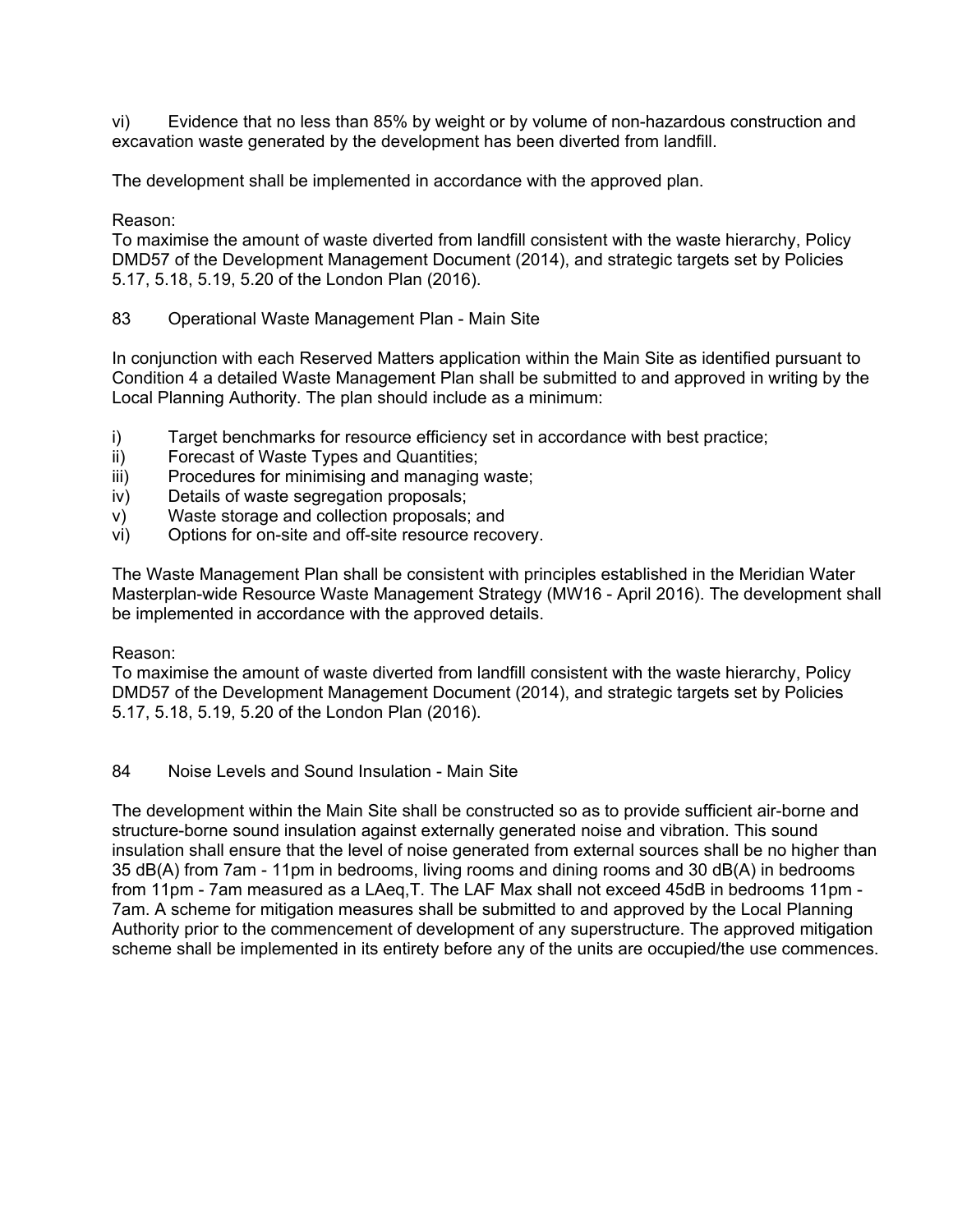## Reason:

To ensure that the occupiers of the buildings are protected from external noise pollution and in accordance with CP 32 of the Enfield Core Strategy (2010) and DMD68 of the Enfield Development Management Document (2014).

# 85 Noise Report from Plant - Main Site

Prior to the commencement of development on each phase of development within the Main Site as identified pursuant to Condition 4 an acoustic report shall be submitted to and approved by the Local Planning Authority. The report must set out the sound level generated from all items of noise generating plant proposed within that phase and state the noise control measures to be employed to ensure the noise from the combined plant does not exceed a level of 10dB(A) below the lowest background noise levels measured as L(A)90 15 minutes, during operational hours, at the façade of the nearest residential property. The report must cover noise from the energy centre and any commercial units, as well as residential development.

## Reason:

To ensure the use of the premises does not prejudice the amenities of occupiers of nearby premises due to noise pollution and in accordance with CP 32 of the Enfield Core Strategy (2010) and DMD68 of the Enfield Development Management Document (2014).

86 Wind Assessment - Main Site

Each Reserved Matters application for the Main Site shall include a detailed assessment of the wind effects and related mitigation for that phase of development as identified pursuant to Condition 4.

## Reason:

To ensure the development does not prejudice the amenities of existing and future residents due to wind effects and in accordance with policy 7.6 of the London Plan

87 CCTV Provision - Main Site

Prior to the commencement of any superstructure work for each phase of development within the Main Site as identified pursuant to Condition 4, details of any CCTV provision for that phase, including locations and management proposals shall be submitted to, and approved by the Local Planning Authority. Details shall be consistent with the Design Code (MW04 - January 2017) and any updated version(s). CCTV shall be provided in accordance with the approved details.

## Reason:

To ensure the future residents of the development are safe and secure and in accordance with policies CP30 of the Enfield Core Strategy (2010), DMD37 of the Enfield Development Management Document (2014) and 7.3 of the London Plan (2016).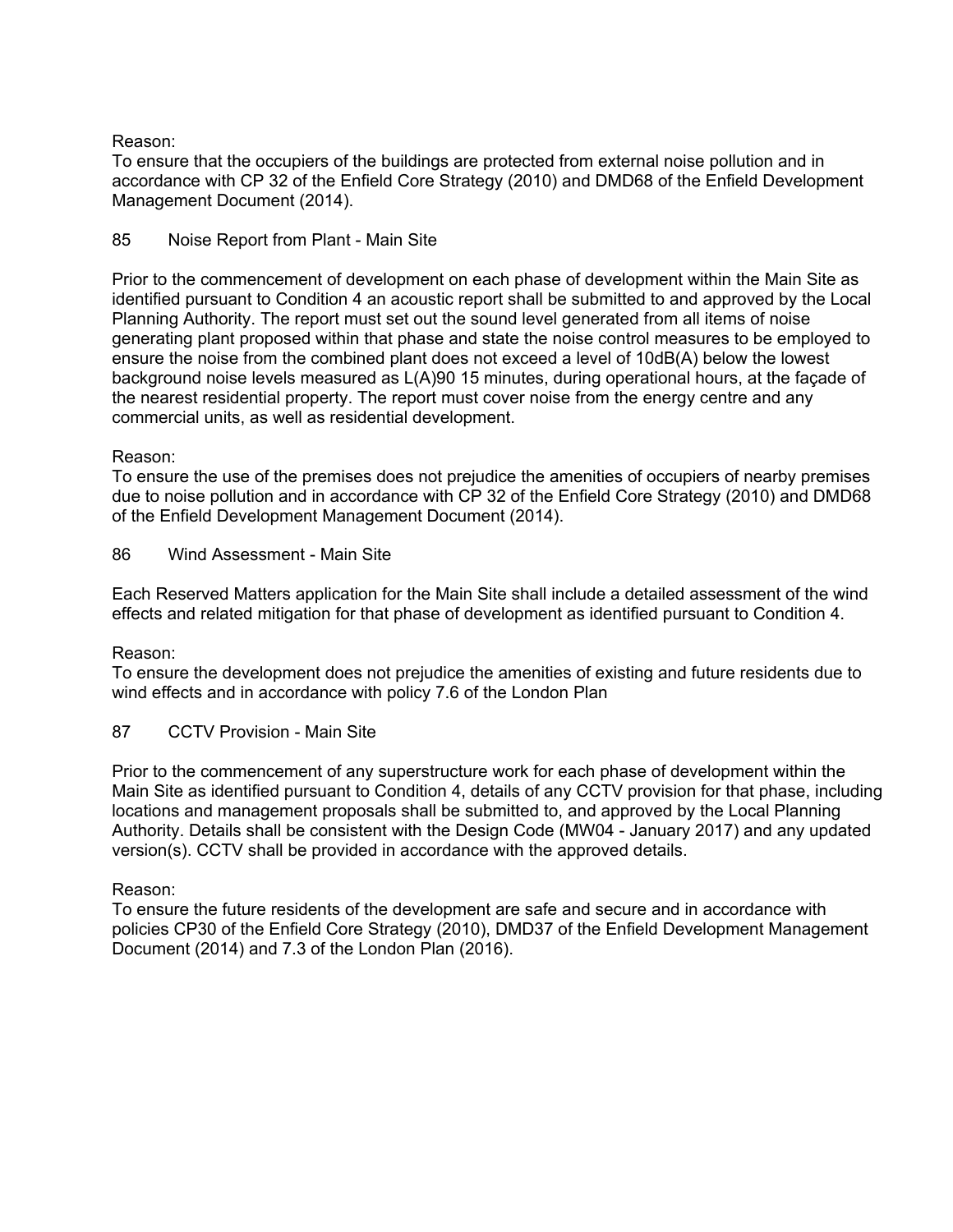88 Stopping up and highway/public realm details

The development within Block E fronting Willoughby Lane shall not be occupied until such time as the existing access in to the site has been stopped up as public highway or retained / rededicated as public highway for pedestrian use only, by way of a traffic management order under the Local Authorities Traffic Order (Procedure) (England and Wales) Regulations 1996 and the land laid out and surfaced in accordance with a scheme that has first been submitted to and approved in writing by the Local Planning Authority. The scheme shall include plans detailing the extent of the area and plans for the future maintenance in the event the area is stopped up.

#### Reason:

To ensure the future residents of the development are safe and the existing access is no longer utilised in accordance with policy CP25 of the Enfield Core Strategy (2010) and DMD47 of the Enfield Development Management Document (2014).

## **STATION SITE CONDITIONS**

89 Remediation Land - Station Site

Prior to the commencement of development on the Station Site, as identified pursuant to Condition 1 a detailed plan shall be submitted to and approved in writing by the Local Planning Authority which identifies the extent of land for remediation within the Station Site (as identified pursuant to condition 1), hereafter referred to as the 'Remediation Station Site'.

#### Reason:

To allow reasonable identification of those areas not covered by the existing remediation applications in accordance with CP32 of the Enfield Core Strategy (2010).

## 90 Remediation Strategy - Station Site

Prior to the commencement of development on the Remediation Station Site identified pursuant to condition 89, a remediation strategy for that site shall be submitted to and approved in writing by the Local Planning Authority that includes the following components to deal with the risks associated with contamination of the site. Each component shall be submitted to and approved, in writing, by the Local Planning Authority unless otherwise agreed in writing with the authority:

i) A preliminary risk assessment which has identified all previous uses potential contaminants associated with those uses a conceptual model of the site indicating sources/pathways/receptors and potentially unacceptable risks arising from contamination at the site.

ii) A site investigation scheme, based on (i) to provide information for a detailed assessment of the risk to all receptors that may be affected, including those off site.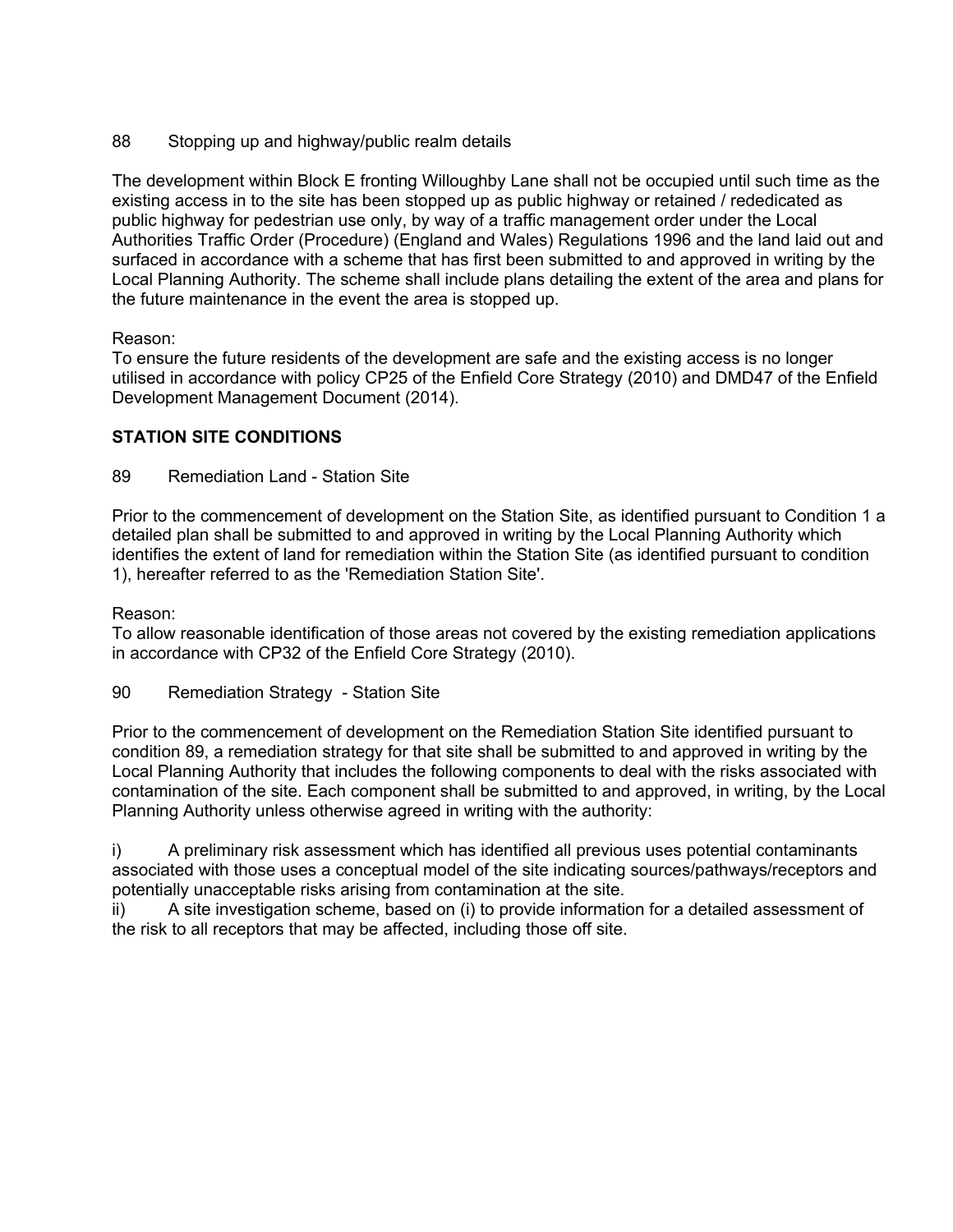iii) The results of the site investigation and the detailed risk assessment referred to in (ii) and, an options appraisal and remediation strategy giving full details of the remediation measures required and how they are to be undertaken.

iv) A verification plan providing details of the data that will be collected in order to demonstrate that the works set out in the remediation strategy in (iii) are complete and identifying any requirements for longer-term monitoring of pollutant linkages, maintenance and arrangements for contingency action.

Any changes to these components require the express written consent of the Local Planning Authority. The scheme shall be implemented as approved.

## Reason:

To safeguard human health and groundwater in accordance with policies 5.21 of the London Plan (2016), CP32 of the Enfield Core Strategy (2010) and DMD64, DMD66 and DMD70 of the Enfield Development Management Document (2014).

91 Piling Risk Assessment - Station Site

Piling or other penetrative methods within the Remediation Station Site shall not be permitted other than with the express written consent of the Local Planning Authority. Prior to construction of the foundations in any phase of development a risk assessment for that Phase or for an area agreed in advance with the Local Planning Authority will be submitted to and approved in writing with the Local Planning Authority that will take account of previous consultations with the Environment Agency, and the conditions in which the remediation stage has left the site. The risk assessment will take account of the document "Piling at Willoughby Lane and Meridian Way, August 2016 Ref: 34910C825i1" that describes suitable piling techniques and the key constraints at the site. The development shall be carried out in accordance with the approved details.

## Reason:

To safeguard groundwater quality and human health in accordance with policies 5.21 of the London Plan (2016), CP32 of the Enfield Core Strategy (2010) and DMD64, DMD66 and DMD70 of the Enfield Development Management Document (2014).

92 Borehole Risk Assessment - Station Site

Investigation boreholes that extend into the top of the London Clay within the Remediation Station Site shall not be permitted other than with the express written consent of the Local Planning Authority. A risk assessment for the station site, or for an area agreed in advance with the Local Planning Authority, will be submitted to and approved in writing with the Local Planning Authority prior to implementation of any boreholes.

Reason: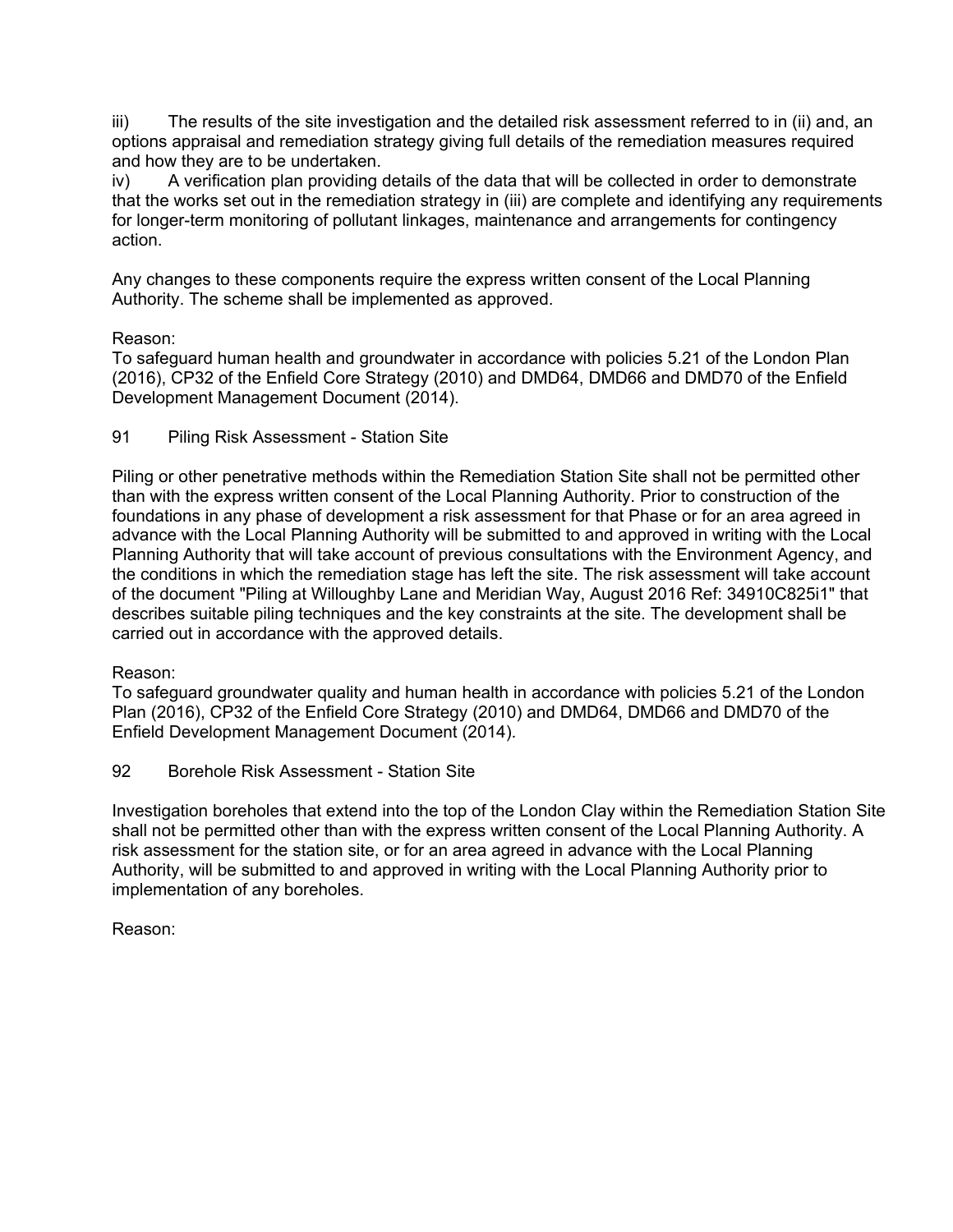To safeguard groundwater quality and human health in accordance with policies 5.21 of the London Plan (2016), CP32 of the Enfield Core Strategy (2010) and DMD64, DMD66 and DMD70 of the Enfield Development Management Document (2014).

## 93 Verification Report - Station Site

Prior to the occupation or first use of Meridian Water Station a verification report demonstrating completion of the works, within the Remediation Station Site identified pursuant to condition 89 set out in the approved remediation strategy and the effectiveness of the remediation shall be submitted to and approved in writing by the Local Planning Authority. The report shall include results of sampling and Remediation Station Site-wide monitoring carried out in accordance with the approved verification plan to demonstrate that the site remediation criteria have been met. It shall also include a plan for long-term monitoring and maintenance for longer-term monitoring of pollutant linkages, maintenance and arrangements for contingency action, for the station site as identified in the verification plan. The long-term monitoring and maintenance plan shall be implemented as approved.

#### Reason:

To safeguard human health and groundwater in accordance with policies 5.21 of the London Plan (2016), CP32 of the Enfield Core Strategy (2010) and DMD64, DMD66 and DMD70 of the Enfield Development Management Document (2014).

## 94 Unidentified Contamination Remediation Strategy - Station Site

If during development of the Remediation Station Site identified pursuant to condition 89 contamination that has not previously been identified is found to be present then no further development (unless otherwise agreed in writing with the Local Planning Authority) shall be carried out until the developer has submitted an updated addendum remediation strategy specifically for the previously unidentified contamination to the Local Planning Authority detailing how it shall be dealt with and obtained written approval from the Local Planning Authority. The addendum remediation strategy shall be implemented as approved.

#### Reason:

To safeguard human health and groundwater in accordance with policies 5.21 of the London Plan (2016), CP32 of the Enfield Core Strategy (2010) and DMD64, DMD66 and DMD70 of the Enfield Development Management Document (2014).

## Informative:

Condition 94 requires work in the Station Site to cease until the addendum remediation strategy is agreed in writing. However, if the identified contamination is limited in extent, the applicant can apply in writing to the local authority to continue development elsewhere in that Station Site, and cease work only in the particular area where the unexpected contamination was identified. The applicant can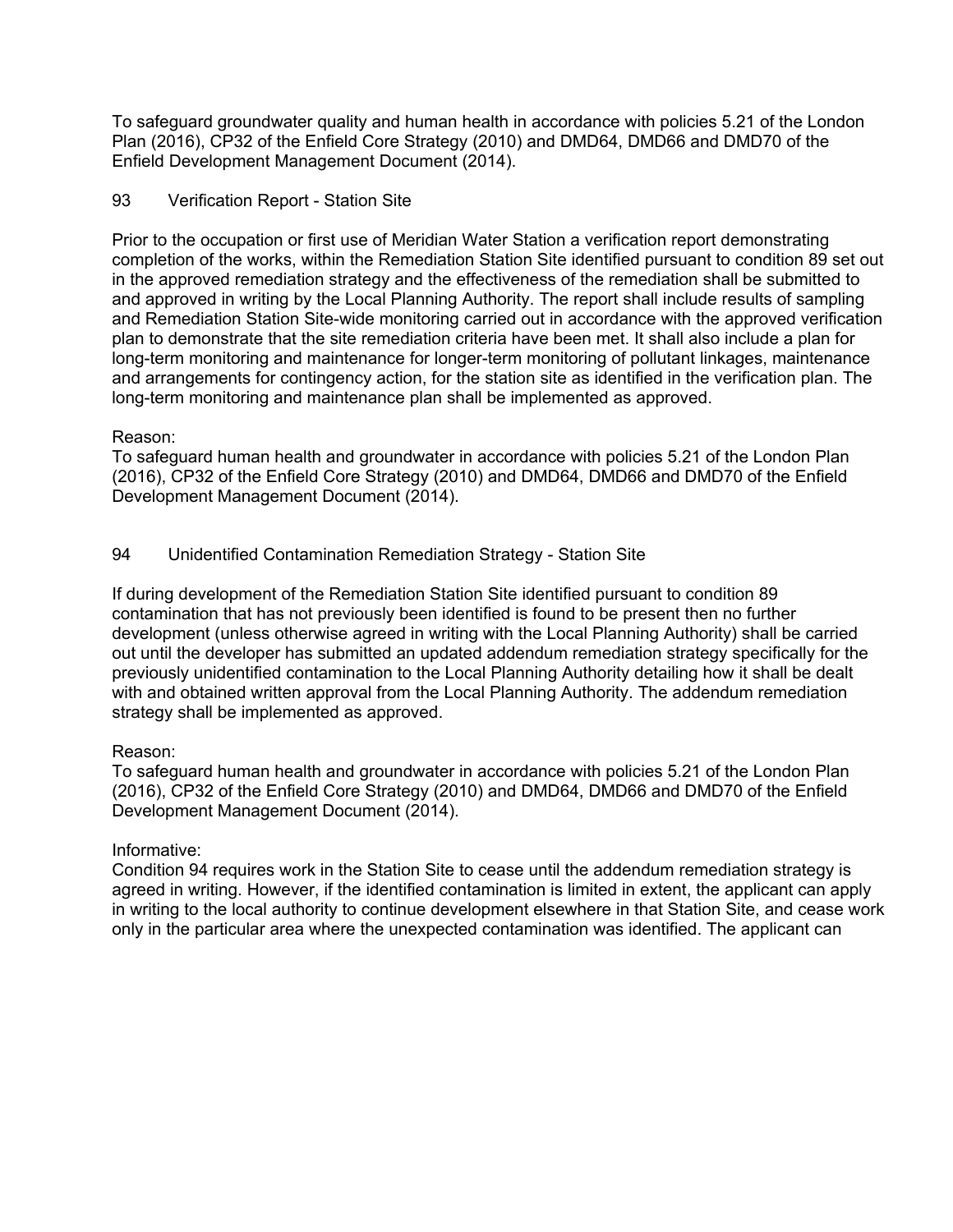continue development elsewhere while an updated remediation strategy is agreed for the particular area.

## 95 Plan of Extents - Station Building and Public Realm

Prior to or in conjunction with the submission of the Reserved Matters for the Station Site the commencement of development on the Station Site, identified pursuant to Condition 1, a detailed plan shall be submitted to and approved in writing by the Local Planning Authority which identifies the extent of land for development of the Meridian Water Station Building, hereafter referred to as the Station Building Site and for development of the remaining development within the Station Site, hereafter referred to as the Station Public Realm Site.

# Reason:

To allow reasonable identification of those areas of land required for the development of Meridian Water Station Building and the associated public realm.

96 Bat Survey - Station Site

No development shall commence on works to the eastern side of the railway or on the construction of the railway station or within the Station Site until a bat survey of the subway has been carried out and a report detailing the results of the survey has been submitted to and approved in writing by the Local Planning Authority. The survey shall comprise either three dusk emergence/ dawn re-entry surveys of the culvert or an internal inspection by a licensed bat ecologist. If the surveys show that a bat roost is present and will be affected by the proposals, no works that could affect the roost are to be carried out until a licence for development works affecting bats has been obtained from the statutory nature conservation organisation (Natural England).

## Reason:

In the interests of nature conservation and to ensure that there is no adverse impact on bats in accordance with the NPPF, policy 7.19 of the London Plan (2016) and policy CP36 of the Enfield Core Strategy (2010) and DMD79 of the Enfield Development Management Document (2014).

# **STATION BUILDING SITE CONDITIONS**

97 Construction Environmental Management Plan - Station Building Site

Prior to the commencement of any development on the Station Building Site (including ground works) a Construction Environmental Management Plan shall be submitted to and approved by the Local Planning Authority. The development shall be implemented in accordance with the approved plan. The plan will include the following information:

with respect to contaminated land and ground conditions: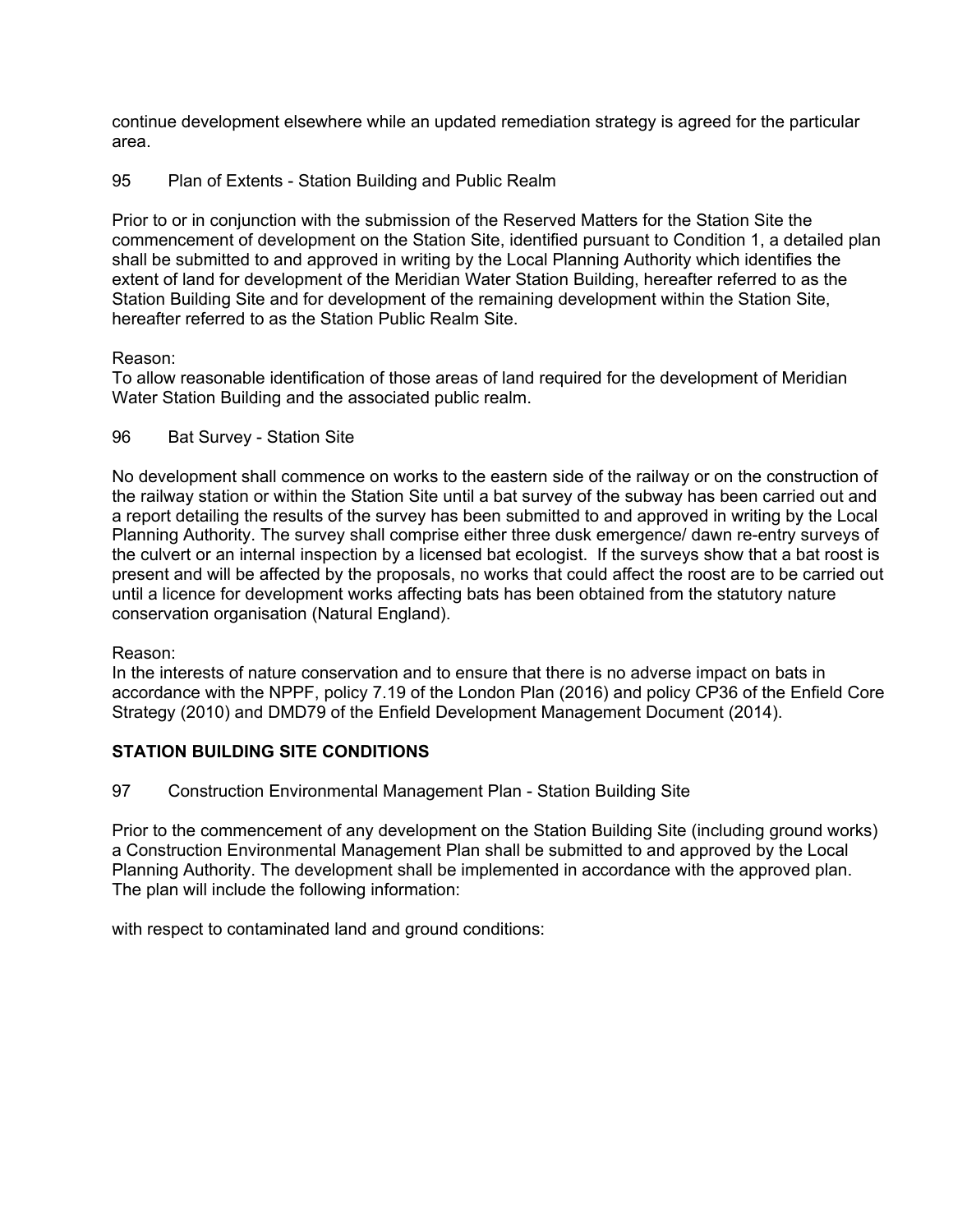i) relevant methods specified in CIRIA A Guide for Safe Working On Contaminated Sites (C132) when handling arisings, due to the potential for hydrocarbons, asbestos and other contaminants;

ii) procedures and protocols to prevent or manage the exposure of construction workers, visitors to the construction area, and users of neighbouring areas to contaminated materials;

iii) measures to limit dust generation during excavation, handling and storage of potentially contaminated materials;

iv) boundary monitoring of dust, volatile organic compounds and asbestos fibres during excavation and soil handling at points of greatest sensitivity;

v) appropriate procedures for handling and treatment of groundwater;

vi) measures to protect workers from vapours and dermal contact if hydrocarbon contamination is excavated, for instance during piling;

vii) measures required under the Control of Asbestos Regulations 2012 and associated code of practice;

viii) measures to control potential odours from the hydrocarbon and gasworks contaminated soils and prevent nuisance for workers and off site residents.

ix) Good practice operation and containment measures for storage of fuels or liquid chemicals to conform with government regulations and pollution prevention guidance (PPGs) issued by the EA;

x) measures required under EA Pollution Prevention Guidance on works in, near or over watercourses (PPG5) for works near Pymme's Brook; and

xi) other relevant environmental mitigation measures.

With respect to biodiversity:

i) risk assessment of potentially damaging construction activities, identification of biodiversity protection zones, practical measures (both physical measures and sensitive working practices) to avoid or reduce impacts during construction, the location and timing of sensitive works to avoid harm to biodiversity features, identify the times during construction when specialist ecologists need to be present on site to oversee works, responsible persons and lines of communication, use of protective fences, exclusion barriers and warning signs, details of measures to control potential pollution events and sedimentation into the Pymmes Brook; and

ii) measures required for the protection of the ecological corridor and other relevant environmental mitigation measures.

# Reason:

To ensure the implementation of the development does not lead to damage to the existing highway, harm ecological features during the construction phase and to minimise disruption to neighbouring properties and the environment in accordance with policies 5.21, 7.1 and 7.15 of the London Plan (2016), CP32 of the Enfield Core Strategy (2010) and policies DMD64, DMD65, DMD66, DMD68 and DMD70 of the Enfield Development Management Document (2014).

98 Construction Logistics Plan - Station Building Site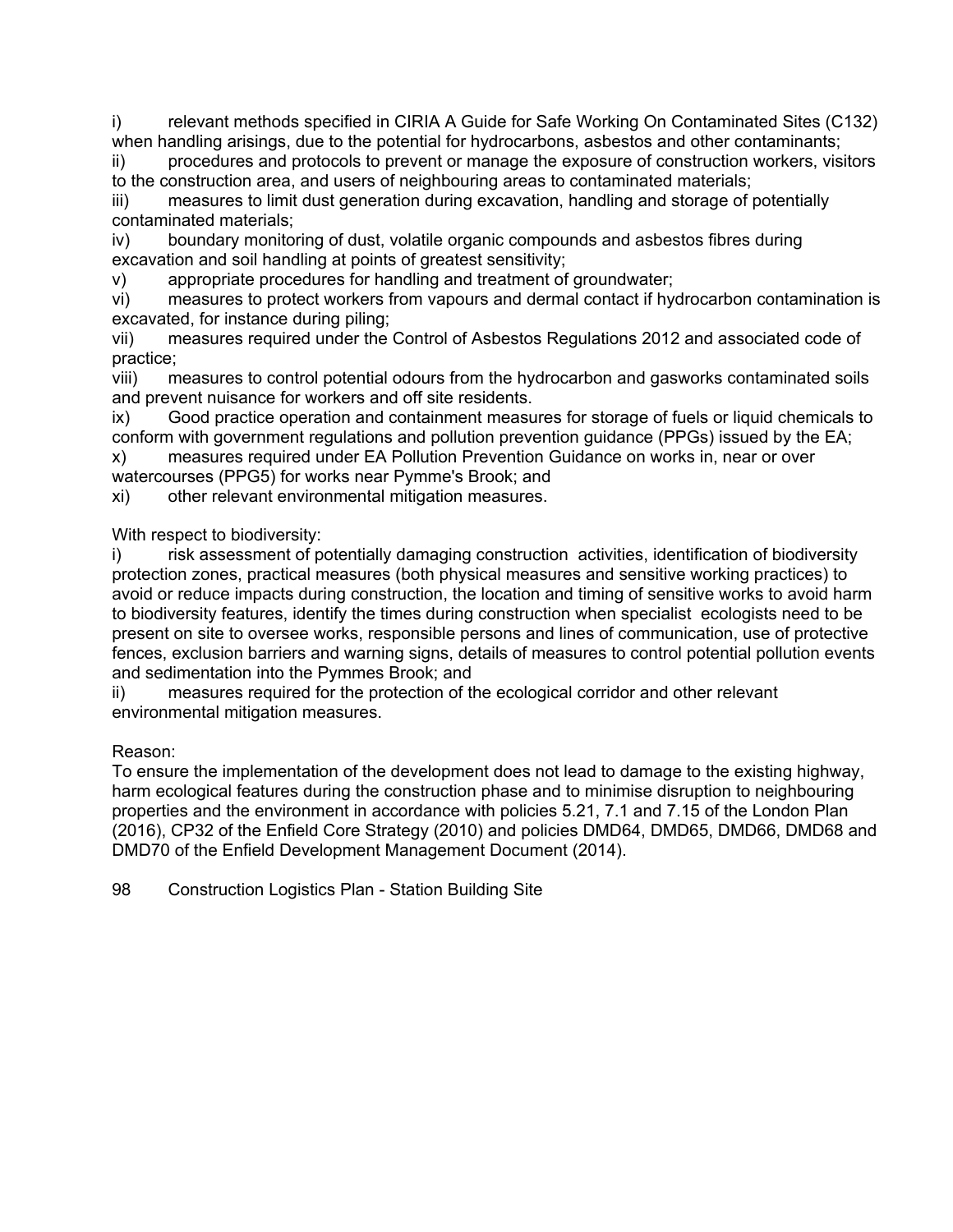Prior to the commencement of development on the Station Building Site a detailed Construction and Logistics Plan shall be submitted to and approved in writing by the Local Planning Authority, which considers the impact of the development on the surrounding transport network. The plan shall include:

i) A photographic condition survey of public carriageways, verges and footways in the vicinity of the site;

ii) Works programme;

iii) Trip generation associated with the construction project, swept path analysis and identification of any works needed to the public highway;

iv) Routeing - primary and secondary designated routes to show how vehicles will keep to main routes and comply with the London Lorry Control Scheme;

- v) Delivery scheduling;
- vi) Use of holding areas and vehicle call up;
- vii) Details of locations for and requirements of any vehicle compounds;
- viii) Permit schemes and access;
- ix) Parking, loading and unloading arrangements;
- x) Traffic management;
- xi) Measures and training to reduce danger posed to cyclists by HGV's;
- xii) Consideration of use of alternative modes of transport (water freight/rail);

xiii) CLP management including contact details for the person responsible for ensuring compliance with the Plan during construction:

- xiv) Provision of wheel cleaning facilities;
- xv) Details of any temporary construction access;
- xvi) Methods for construction over an operational railway;
- xvii) Methods for minimising impacts upon any occupied residential units; and

xviii) A management plan setting out measures to control construction pressures on the Lee Valley Ramsar site.

The development shall be undertaken in accordance with the approved plan.

## Reason:

In order to ensure that the impact of the development on the surrounding transport network is sufficiently assessed and where necessary appropriately mitigated in accordance with policy DMD48 of the Enfield Development Management Document (2014).

99 Control of working hours and deliveries - Station Building Site

No demolition, construction or maintenance activities audible at the site boundary of any residential dwelling and no deliveries of construction and demolition materials shall be undertaken outside the hours of 07.00 to 18.00 Monday to Friday and 07.00 to 13.00 Saturday or at any time on Sundays and Bank or Public Holidays without the written approval of the Local Planning Authority, unless the works have been approved in advance under section 61 of the Control of Pollution Act 1974.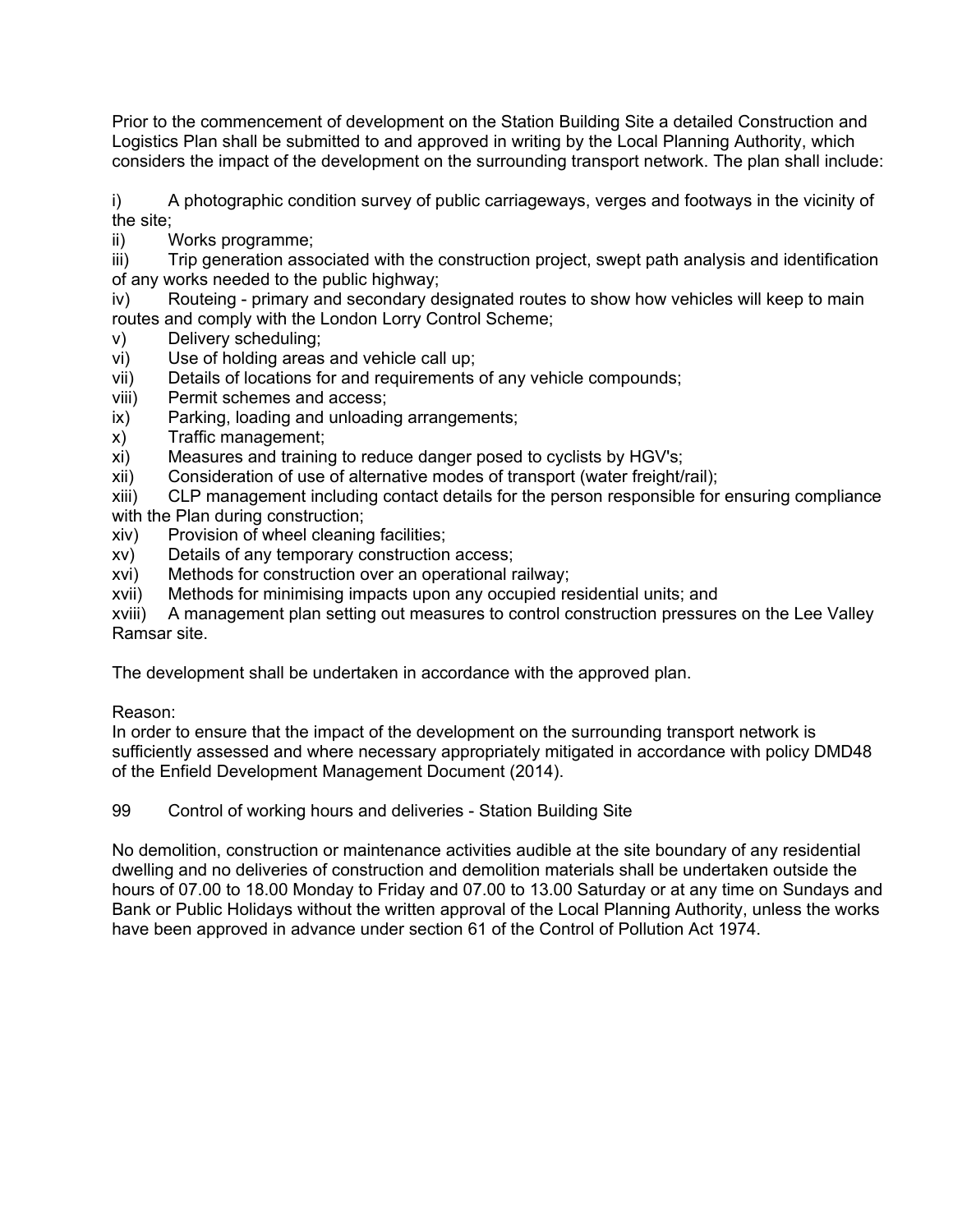Reason:

To ensure that the demolition of the existing buildings and the construction and maintenance of the development does not prejudice the amenities of occupiers of nearby premises due to noise pollution in accordance with policy DMD68 of the Enfield Development Management Document (2014).

#### 100 Detailed Drawings - Station Building Site

Reserved Matters application(s) for the Station Building Site, pursuant to Condition 5, shall include detailed drawings and cross sections (to a minimum scale of 1:20) through all typical facades associated with the Station and any associated structures. The development shall be completed in accordance with the approved details.

#### Reason:

To ensure a satisfactory external appearance in accordance with policy 7.6 of the London Plan (2016), CP30 of the Enfield Core Strategy (2010) and DMD37 of the Enfield Development Management Policy (2014).

## 101 Materials Samples and Panels - Station Building Site

A) Before any superstructure work is commenced on the Station Building Site, samples of all external finishing materials visible on the façade of the Station or on any structure associated with the Station shall be submitted to and approved in writing by the Local Planning Authority. This shall include:

- i) Facing and roof materials.
- ii) Window material details.
- iii) The boundary treatment.
- iv) External rainwater goods, where permitted.

B) Sample panels to include the interface between different building materials and areas of solid and void shall be constructed in proximity to the application site or at a location agreed and approved in writing by the Local Planning Authority.

The development shall be carried out in accordance with the approved details and shall thereafter be retained.

#### Reason:

To ensure a satisfactory external appearance in accordance with policy 7.6 of the London Plan (2016), CP30 of the Enfield Core Strategy (2010) and DMD37 of the Enfield Development Management Policy (2014).

102 Public Realm Strategy - Station Building Site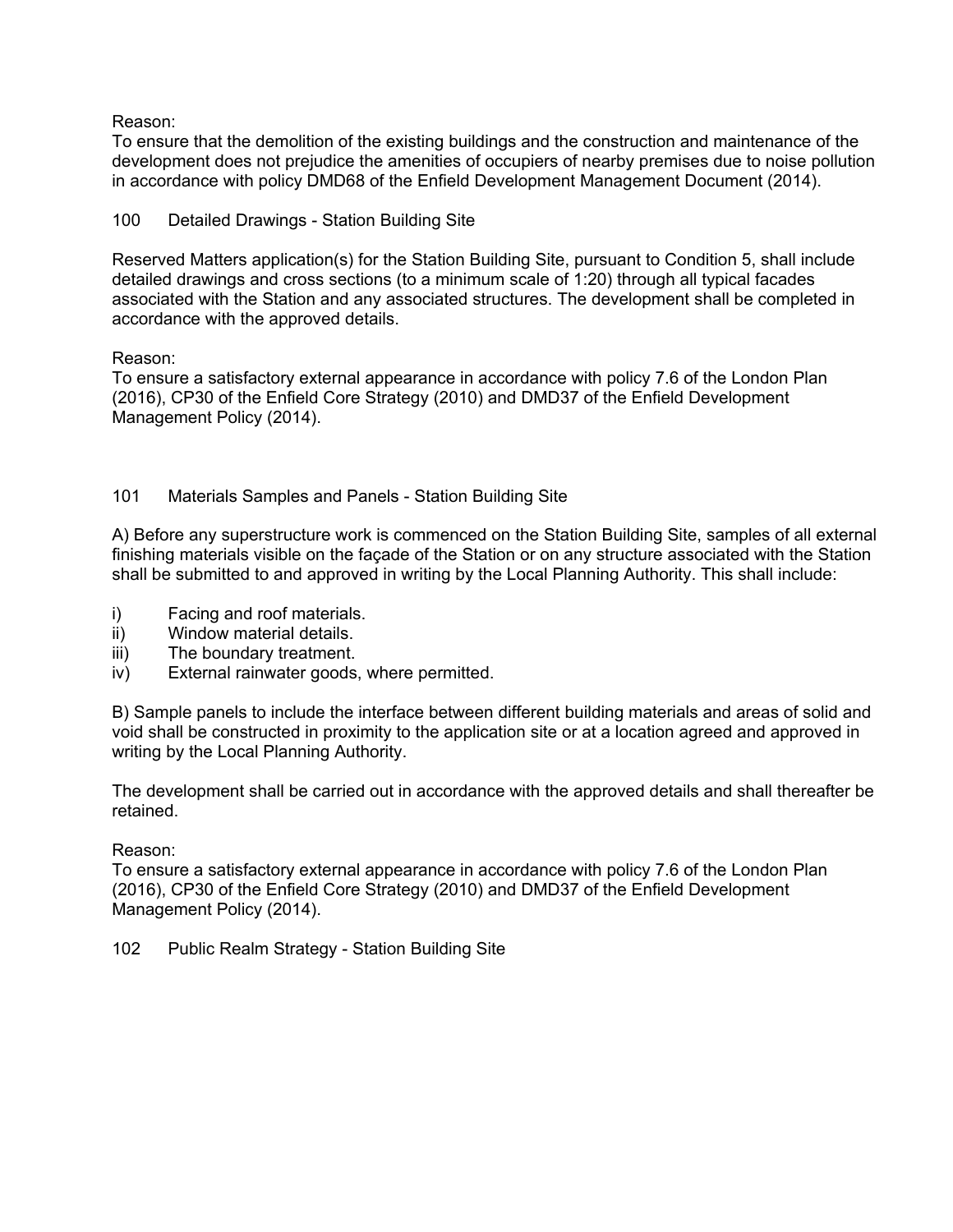Reserved Matters proposals for the Station Building shall provide details of the adjacent public realm demonstrating the interrelationship between the Station Building and adjacent areas of public realm and in particular, how the Buildings relates to the Station Square and the drop-off area. This shall include, but is not limited to:

i) The treatment of thresholds between the Station Building and the Station Public Realm;

ii) Typical details of hard surface materials (size, type, colour and typical cross section); and

iii) Details of wayfinding through the Building and movement between the public realm and the Station Building.

The public realm strategy will be consistent with the approved Design Code (MW04 - January 2017). Each Reserved Matters submission shall demonstrate compliance with the approved strategy. The development shall be completed in accordance with the approved details prior to first operation of the station.

## Reason:

To secure a high quality design and satisfactory relationship between the public realm, the station building and wider development site in accordance with CP30 of the Enfield Core Strategy (2010) and policies DMD37 and DMD81 of Enfield's Development Management Document (2014).

103 Shopfront and Signage Strategy - Station Building Site

Relevant Reserved Matters submission(s) which include retail uses shall provide details of the design and signage strategy for any retail units within the Station Building Site in line with requirements of the Design Code (MW04 - January 2017)) and any amended version(s). The development shall be carried out in accordance with the approved details.

## Reason:

To ensure a satisfactory external appearance of retail, leisure and community units in accordance with policy 7.6 of the London Plan (2016), CP30 of the Enfield Core Strategy (2010) and DMD37 of the Enfield Development Management Policy (2014).

104 Hours of use for retail/leisure/community - Station Building Site

Any ancillary A1/A2/A3 uses within the Station Building Site shall not be open to the public except between the hours of 06.30 to 23.00 Monday to Saturday and between 6.30 and 17.00 hours on Sundays and Bank Holidays. The approved premises shall not be open at any other time and all activity associated with the use shall cease within 1 hour of the closing time specified above.

#### Reason:

To safeguard the amenities of neighbouring residential occupiers.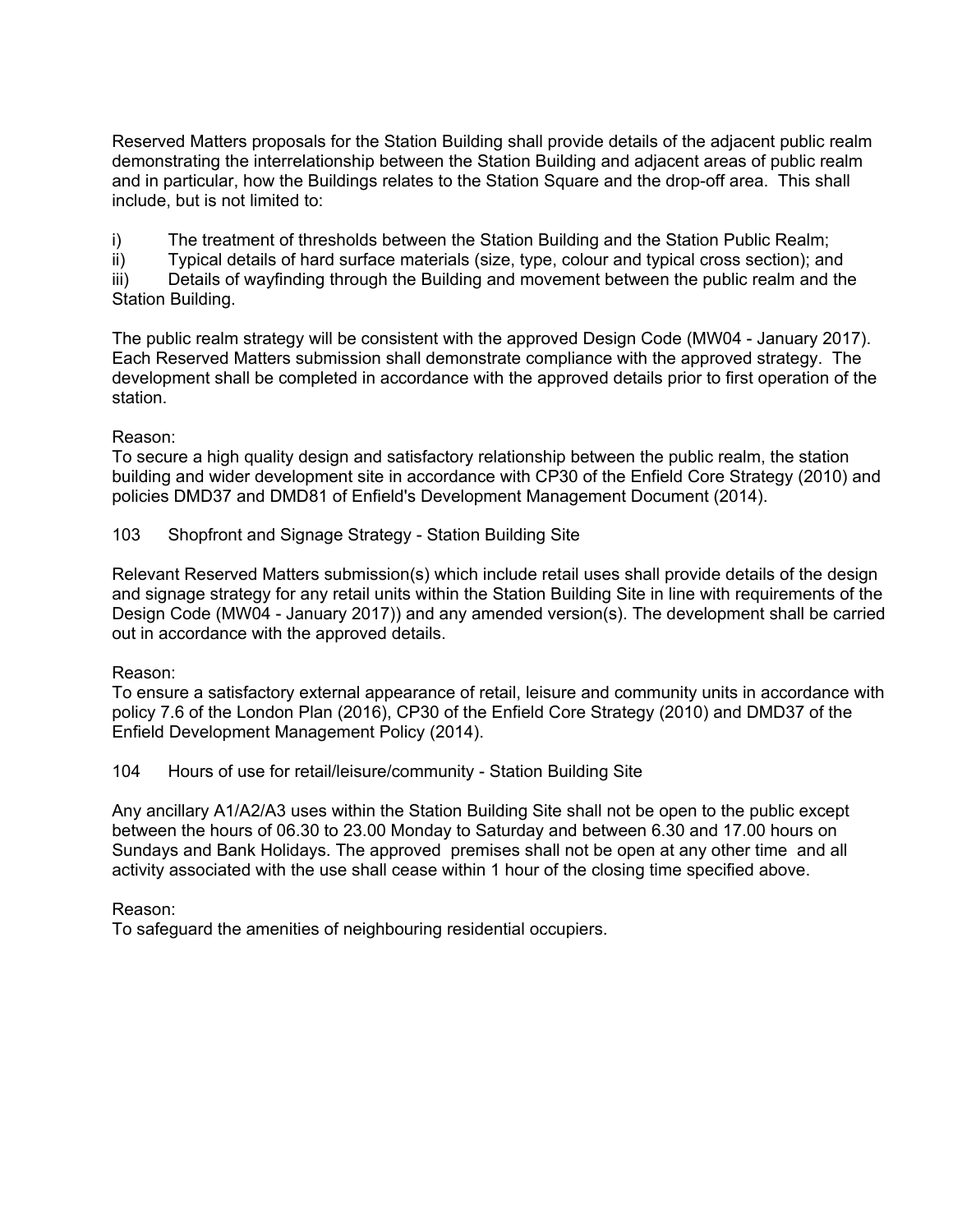#### 105 No external plant - Station Building Site

Unless agreed through the approval of Reserved Matters for the Station Building Site pursuant to Condition 5, no plant or equipment shall be affixed to any external face of a building or added to the roof of a building, in accordance with Section 4 of the approved Design Code (MW04 - January 2017) and any updated version(s).

#### Reason:

To safeguard the appearance of the development in accordance with policy 7.6 of the London Plan (2016), CP30 of the Enfield Core Strategy (2010) and DMD37 of the Enfield Development Management Policy (2014).

#### 106 Telecommunications strategy - Station Building Site

Prior to the commencement of the superstructure on the Station Building Site, details of any associated telecommunications infrastructure and plant relating to that development shall be submitted to and approved in writing by the Local Planning Authority. The development shall be carried out strictly in accordance with the details approved and maintained as such thereafter.

Reason:

To ensure satisfactory appearance and facilitate equitable access to telecommunications services in accordance with policy 7.6 of the London Plan (2016), CP30 of the Enfield Core Strategy (2010) and DMD37 of the Enfield Development Management Policy (2014).

#### 107 Green Procurement Plan - Station Building Site

Reserved matters application(s) for the Station Building Site pursuant to Condition 5 shall include a Green Procurement Plan to be submitted to and approved in writing by the Local Planning Authority. The Green Procurement Plan shall demonstrate how the procurement of materials for the development will promote sustainability, including by use of low impact, locally and/or sustainably sourced, reused and recycled materials through compliance with the relevant BREEAM standard. The Plan must also include strategies to secure local procurement of materials. Wherever possible, this should include targets and a process for the implementation of this plan through the development process. The development shall be constructed and procurement plan implemented strictly in accordance with the Green Procurement Plan so approved.

#### Reason:

To ensure sustainable procurement of materials which minimises the negative environmental impacts of construction in accordance with Policy CP22 and CP23 of the Core Strategy and Policy 5.3 of the London Plan.

108 Surface Water and Drainage Management Plan - Station Building Site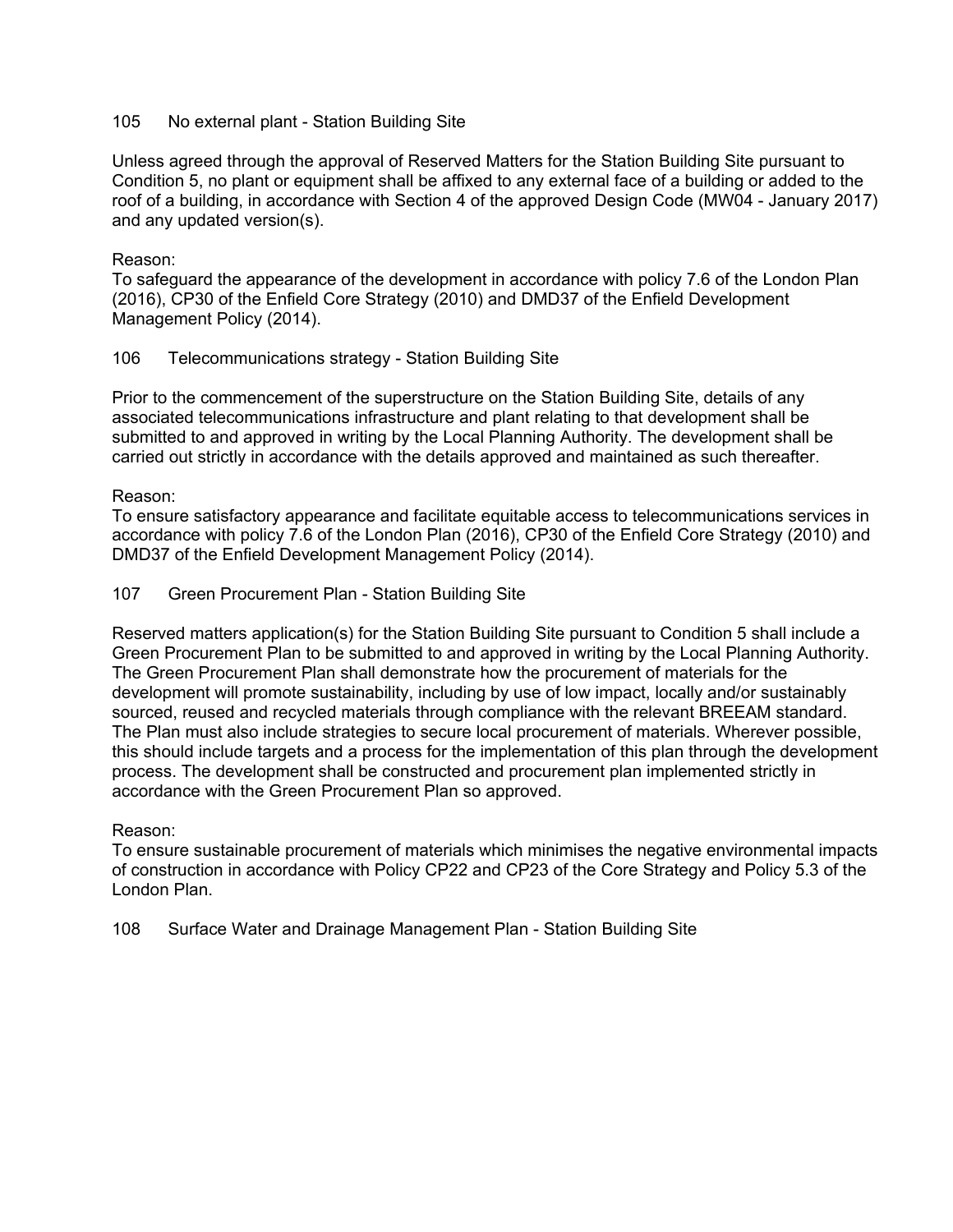Development of the Station Building Site shall not commence until details of the drainage for the station building have been submitted to and approved in writing by the Local Planning Authority in consultation with the sewerage undertaker and Lead Local Flood Authority. No discharge of foul or surface water from the site in any phase of development, identified pursuant to condition 4 shall be accepted into the public system until the requisite part of the drainage works referred to in the strategy for that phase have been completed.

#### Reason:

The development may lead to sewage flooding; to ensure that sufficient capacity is made available to cope with the new development; and in order to avoid adverse environmental impact upon the community in accordance with Policy CP28 of the Enfield Core Strategy (2010), DMD59-63 of the Enfield Development Management Document (2014), Policies 5.12 & 5.13 of the London Plan (2016).

#### 109 Sustainable Drainage Details - Station Building Site

Before any superstructure works is commenced on the Station Building Site details of any sustainable drainage measures to be incorporated in to that individual phase shall be submitted to and approved in writing by the Local Planning Authority in consultation with the Lead Local Flood Authority. The details shall be based on the disposal of surface water by means of a sustainable drainage system in accordance with the principles as set out in the Technical Guidance to the National Planning Policy Framework and shall be designed to a 1 in 1 and 1 in 100 year storm event allowing for climate change. The details submitted shall include levels, sizing, cross sections and specifications for all drainage features and should be in line with SuDS Best Practise. These details should include proposals for maintenance and management of drainage systems.

#### Reason:

To ensure the sustainable management of water, minimise flood risk and to minimise discharge of surface water outside of the application site in accordance with Policy CP28 of the Core Strategy (2010), DMD59-63 of the Enfield Development Management Document, Policies 5.12 & 5.13 of the London Plan (2016) and the NPPF.

## 110 SuDS Verification Report - Station Building Site

Prior to the operation of the Station Building Site, a Verification Report demonstrating that any approved drainage / SuDS measures for that phase have been fully implemented in accordance with the approved plans shall be submitted to and approved in writing by the Local Planning Authority.

#### Reason:

To ensure the sustainable management of water, minimise flood risk, minimise discharge of surface water outside of the curtilage of the property and ensure that the drainage system will remain functional throughout the lifetime of the development in accordance with Policy CP28 of the Core Strategy (2010) and Policies 5.12 & 5.13 of the London Plan (2016) and the NPPF.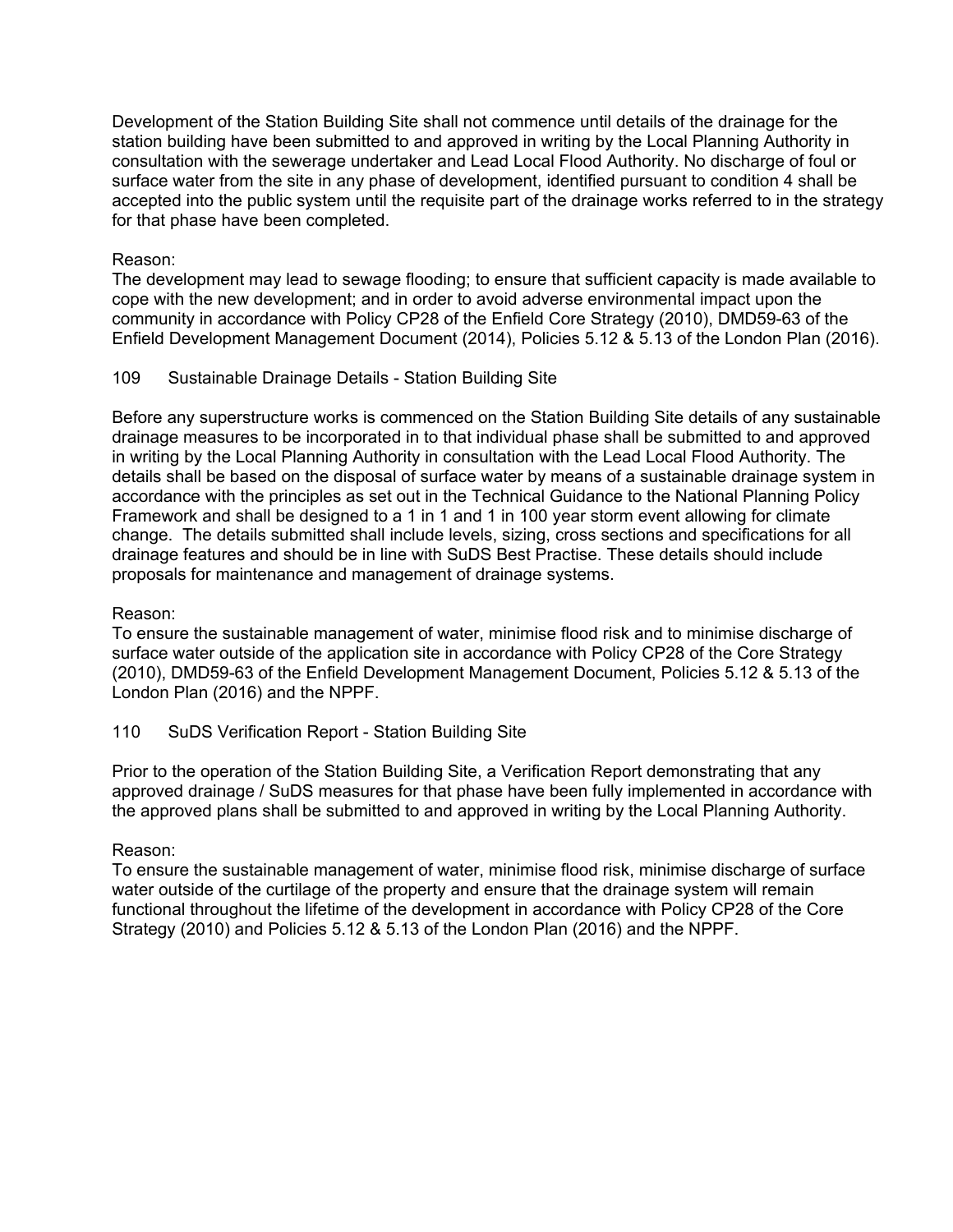# 111 Flood Evacuation Report - Station Building Site

Prior to the occupation of the Station Building Site identified pursuant to Condition 4, a Flood Evacuation Report shall be submitted to and approved in writing by the Local Planning Authority confirming:

i) The approved flood risk measures for that phase have been fully implemented.

ii) The station development is provided with a dry access route within the low hazard area of the floodplain (as defined by the Environment Agency's Flood Risk Assessment Guidance for New Development R&D Technical Report FD2320).

iii) Finished floor levels are at least 300mm above the fluvial flood level, and 100mm above the surface water flood level for a 1 in 100 year plus climate change event.

# Reason:

To ensure minimise flood risk in accordance with Policy CP28 of the Core Strategy and Policies 5.12 of the London Plan and the NPPF.

# 112 Archaeology - Station Building Site

Prior to the commencement of development on the Station Building Site identified pursuant to Condition 4, a written scheme of investigation (WSI) shall be submitted to and approved in writing by the Local Planning Authority. For land that is included within the WSI, no development shall take place other than in accordance with the agreed WSI, which shall include:

i) The strategy for dealing with overlaps between phases;

ii) the statement of significance and research objectives;

iii) the programme and methodology of site investigation and recording and the nomination of a competent person(s) or organisation to undertake the agreed works; and

iv) the programme for post-investigation assessment and subsequent analysis, publication & dissemination and deposition of resulting material. This part of the condition shall not be discharged until these elements have been fulfilled in accordance with the programme set out in the WSI.

## Reason:

To ensure the implementation of appropriate archaeological investigation, recording and publication in accordance with policy CP31 of the adopted Core Strategy 2010.

## 113 External lighting - Station Building Site

Prior to the commencement of any superstructure works within the Station Building Site identified pursuant to Condition 4, details of any external lighting proposed shall be submitted to and approved in writing by the Local Planning Authority. The approved external lighting shall be provided before that phase of the development is occupied.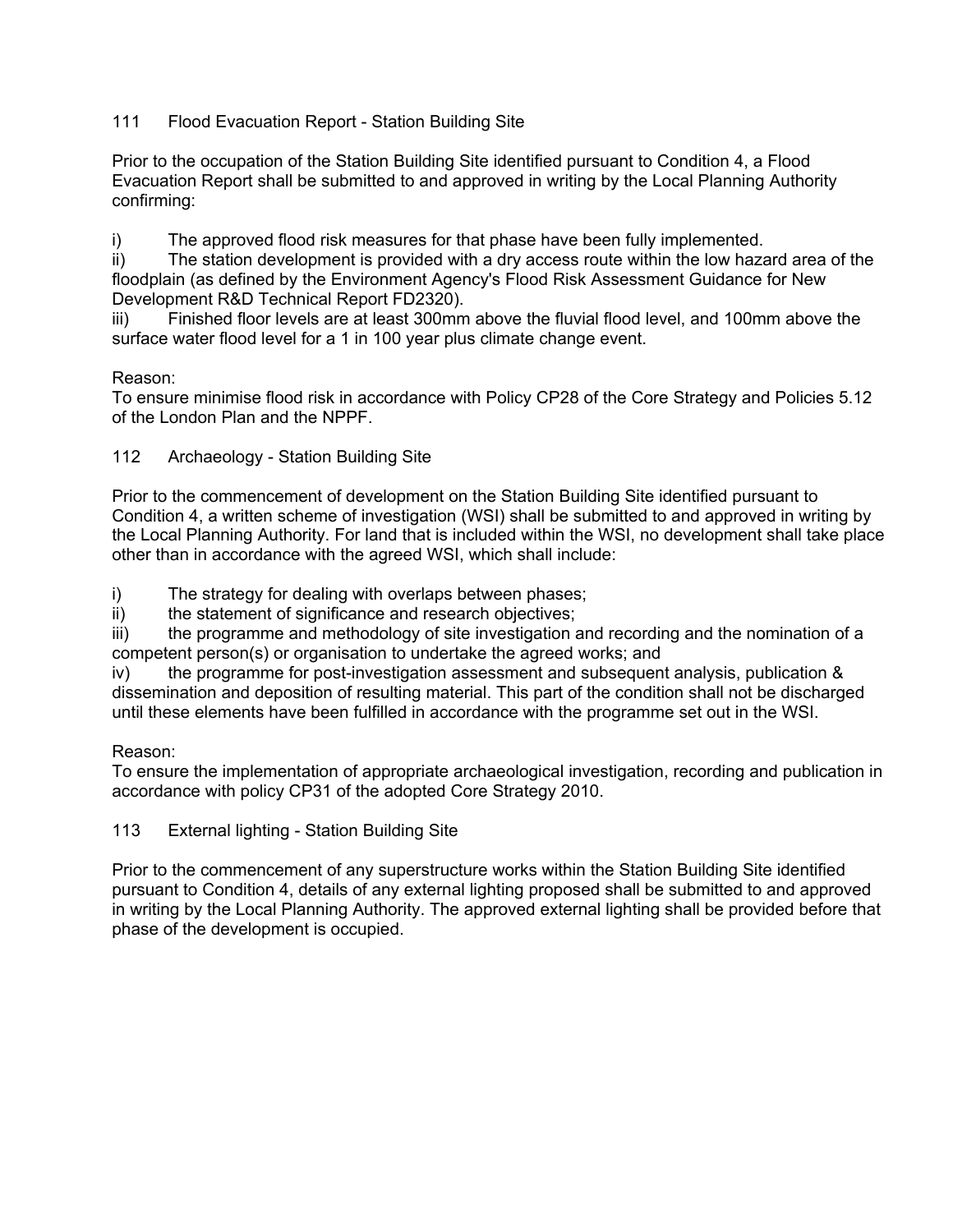Reason:

To minimise light spill onto the rail corridor in the interests of ecology and to ensure that the development does not prejudice the amenities of adjoining occupiers and / or the visual amenities of the surrounding area in accordance with policy DMD69, DMD76, DMD77 and DMD78 of the Enfield Development Management Document (2014).

114 Strategy for clearance of slow worms - Station Building Site

Prior to the commencement of development on the Station Building Site details of a strategy for presite clearance of slow worms and translocation of any reptiles shall be submitted to, and approved in writing by the Local Planning Authority. The site shall be cleared in accordance with the approved strategy.

# Reason:

To ensure that the development contributes to improving the ecology and biodiversity of the area, in accordance with the NPPF, policy 7.19 of the London Plan (2016) and policy CP36 of the Enfield Core Strategy (2010) and DMD79 of the Enfield Development Management Document (2014).

115 Bat and Badger checks - Station Building Site

Prior to the commencement of development on the Station Building Site bat roost and badger checks shall be undertaken by a suitably qualified ecologist. A report of the findings and confirmation that no bats or badgers are present on site shall be submitted in writing to, and approved by the local planning authority prior to commencement of development on the Station Building Site.

Reason:

To ensure that the development contributes to improving the ecology and biodiversity of the area, in accordance with the NPPF, policy 7.19 of the London Plan (2016) and policy CP36 of the Enfield Core Strategy (2010) and DMD79 of the Enfield Development Management Document (2014).

116 Hedge and shrub clearance - Station Building Site

All areas of hedges, scrub or similar vegetation where birds may nest which are to be removed as part of the development within the Station Building Site, are to be cleared outside the bird-nesting season (March - August inclusive) or if clearance during the bird-nesting season cannot reasonably be avoided, a suitably qualified ecologist will check the areas to be removed immediately prior to clearance and advise whether nesting birds are present. If active nests are recorded, no vegetation clearance or other works that may disturb active nests shall proceed until all young have fledged the nest.

Reason: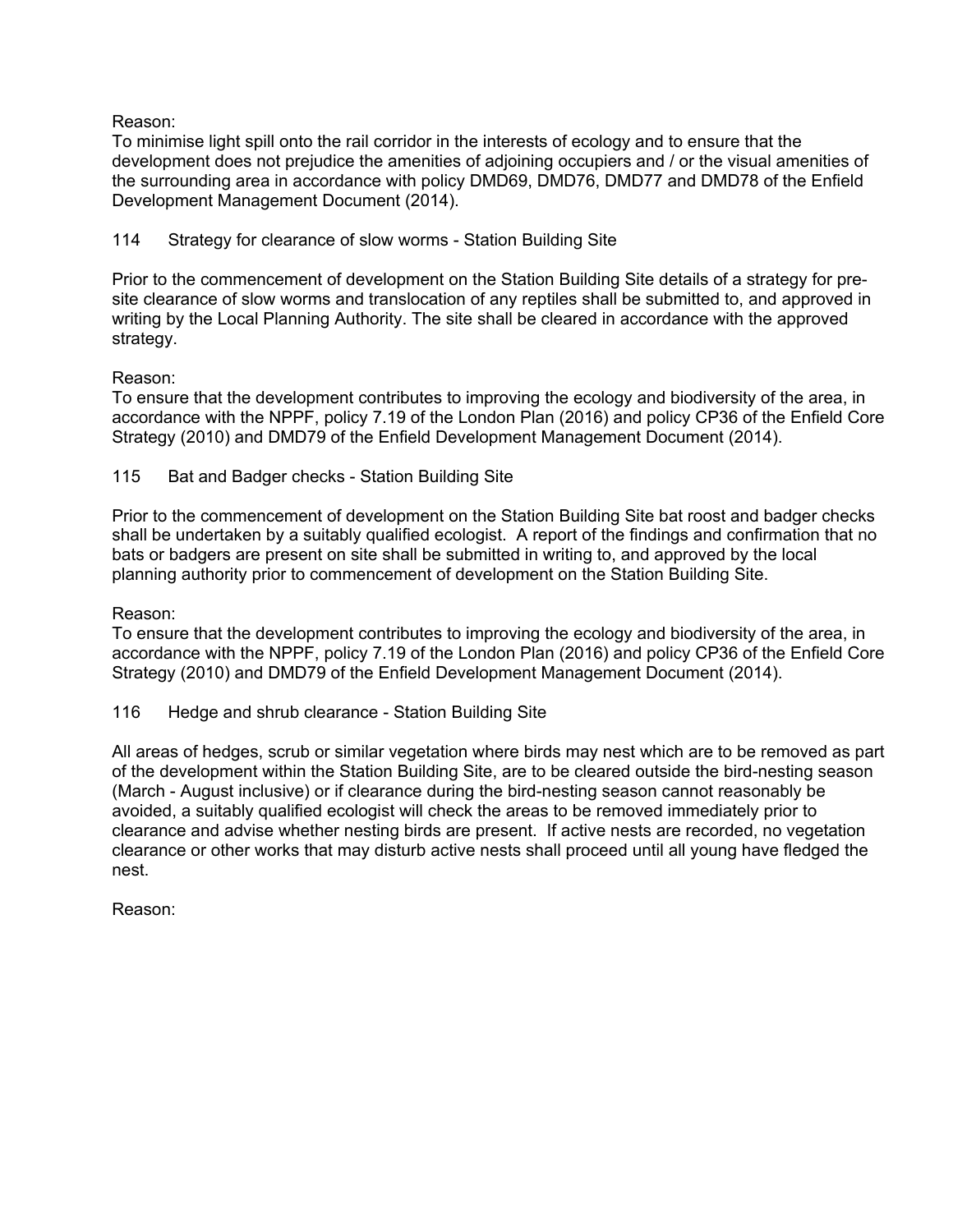To ensure that wildlife is not adversely impacted by the proposed development in accordance with national wildlife legislation and in line with CP36 of the Core Strategy. Nesting birds are protected under the Wildlife and Countryside Act, 1981 (as amended).

117 Eradication strategy for invasive species - Station Building Site

Prior to the commencement of development of the Station Building Site details of an eradication strategy for invasive species shall be submitted to and approved in writing by the Local Planning Authority. Invasive species identified shall be treated in accordance with the approved eradication strategy.

Reason:

To ensure that the development contributes to improving the ecology and biodiversity of the area, in accordance with the NPPF, policy 7.19 of the London Plan (2016) and policy CP36 of the Enfield Core Strategy (2010) and DMD79 of the Enfield Development Management Document (2014).

118 BREEAM Rating - Station Building Site

Evidence confirming that the station building achieves a BREEAM New Construction 2014 rating (or subsequent equivalent quality assured scheme) of no less than 'Very Good' (with details of where the development could achieve Excellent subject to further feasibility testing) shall be submitted to and approved in writing by the Local planning Authority. The evidence required shall be provided in the following formats and at the following times:

a design stage assessment, conducted by an accredited Assessor and supported by relevant BRE interim certificate, shall be submitted at pre-construction stage within 3 months of commencement of superstructure works on site during each of relevant the phases identified pursuant to Condition 4; and,

ii) a post construction assessment, conducted by an accredited Assessor and supported by relevant BRE accreditation certificate, shall be submitted within 6 months of the station entering into service.

The development shall be carried out strictly in accordance with the details so approved, shall be maintained as such thereafter and no change there from shall take place without the prior approval of the Local Planning Authority.

## Reason:

In the interests of addressing climate change and to secure sustainable development in accordance with the strategic objectives of the Council, Policy DMD50 of the Development Management Document, and Policies 3.5, 5.2, 5.3, 5.7, 5.9, 5.12, 5.13, 5.15, 5.16, 5.18, 5.20 & 6.9 of the London Plan as well as the NPPF.

119 Delivery and servicing plan - Station Building Site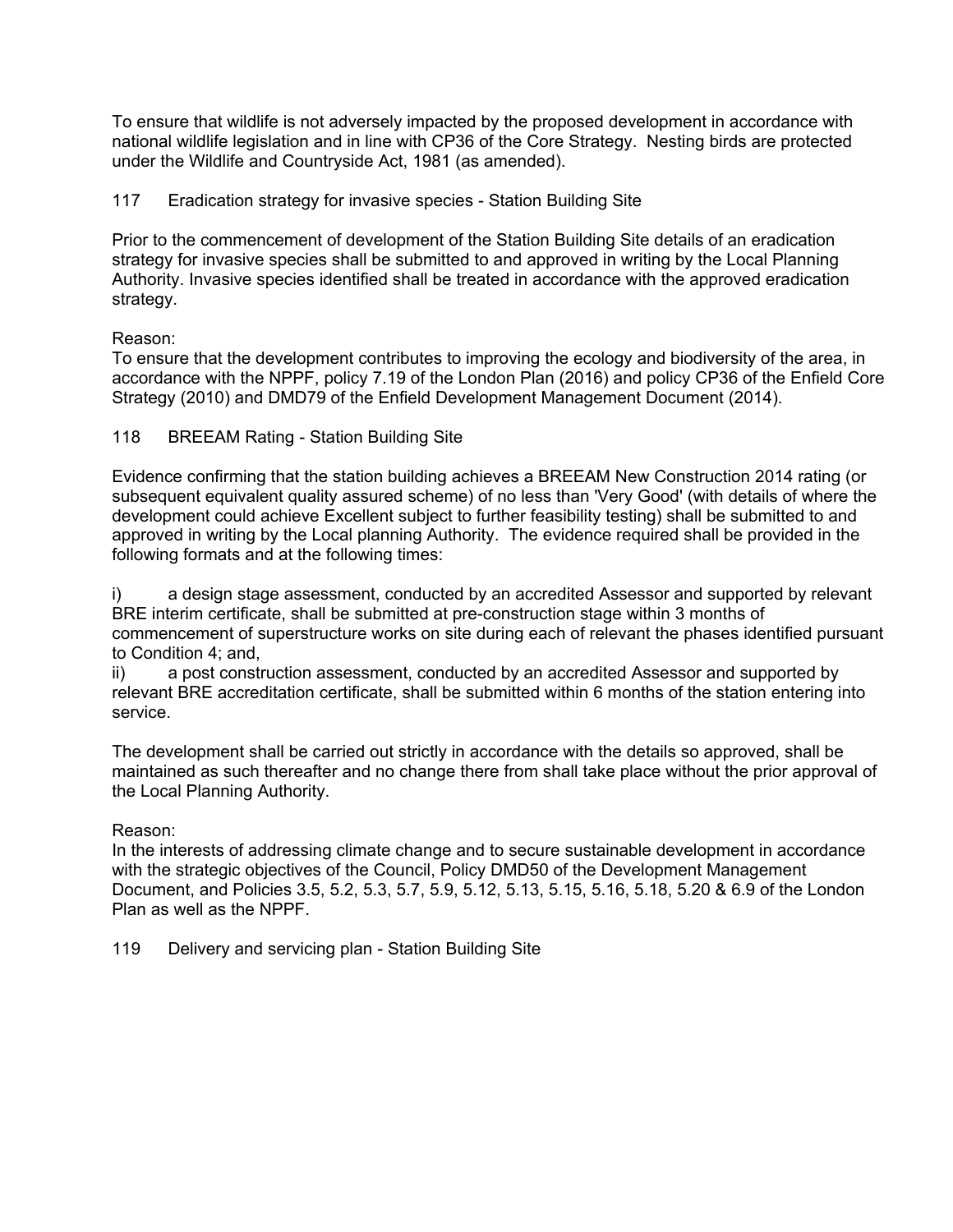Prior to the commencement of the operation of the Station within the Station Site a Delivery and Servicing Plan for the Station shall be submitted to and approved by the Local Planning Authority. The Plan shall include:

i) Management of servicing and deliveries (including processes for minimising deliveries in peak network periods);

ii) Vehicle types, expected frequencies, loading / unloading locations, adequacy for each phase;

iii) Management measures - booking systems, coordination at point of order, work with suppliers etc.;

- iv) Use classes utilising and benefitting from the plan;
- v) Links to the Travel Plans and Car Park Management Plans;
- vi) Access routes; and
- vii) Review processes, opportunities for improvement.

The development shall then be carried out in accordance with the approved Delivery and Service Plan.

Reason:

In order to ensure that deliveries and servicing of the site is managed effectively so as to minimise impact upon the road network and to safeguard the amenities of the occupiers of residential properties and in the interests of road safety in accordance with CP24 of the Enfield Core Strategy (2010) and DMD47 and DMD48 of the Enfield Development Management Document (2014).

120 Construction Waste Management Plan - Station Building Site

Prior to the commencement of development on the Station Building Site a Construction Waste Management Plan shall be submitted to and approved in writing by the Local Planning Authority. The plan should include as a minimum:

i) Target benchmarks for resource efficiency set in accordance with best practice;

ii) Procedures and commitments to minimize non-hazardous construction waste at design stage. Specify waste minimisation actions relating to at least 3 waste groups and support them by appropriate monitoring of waste;

iii) Procedures for minimising hazardous waste;

iv) Monitoring, measuring and reporting of hazardous and non-hazardous site waste production according to the defined waste groups (according to the waste streams generated by the scope of the works);

v) Procedures and commitments to sort and divert waste from landfill in accordance with the waste hierarchy (reduce; reuse; recycle; recover) according to the defined waste groups; and

vi) Evidence that no less than 85% by weight or by volume of non-hazardous construction and excavation waste generated by the development has been diverted from landfill.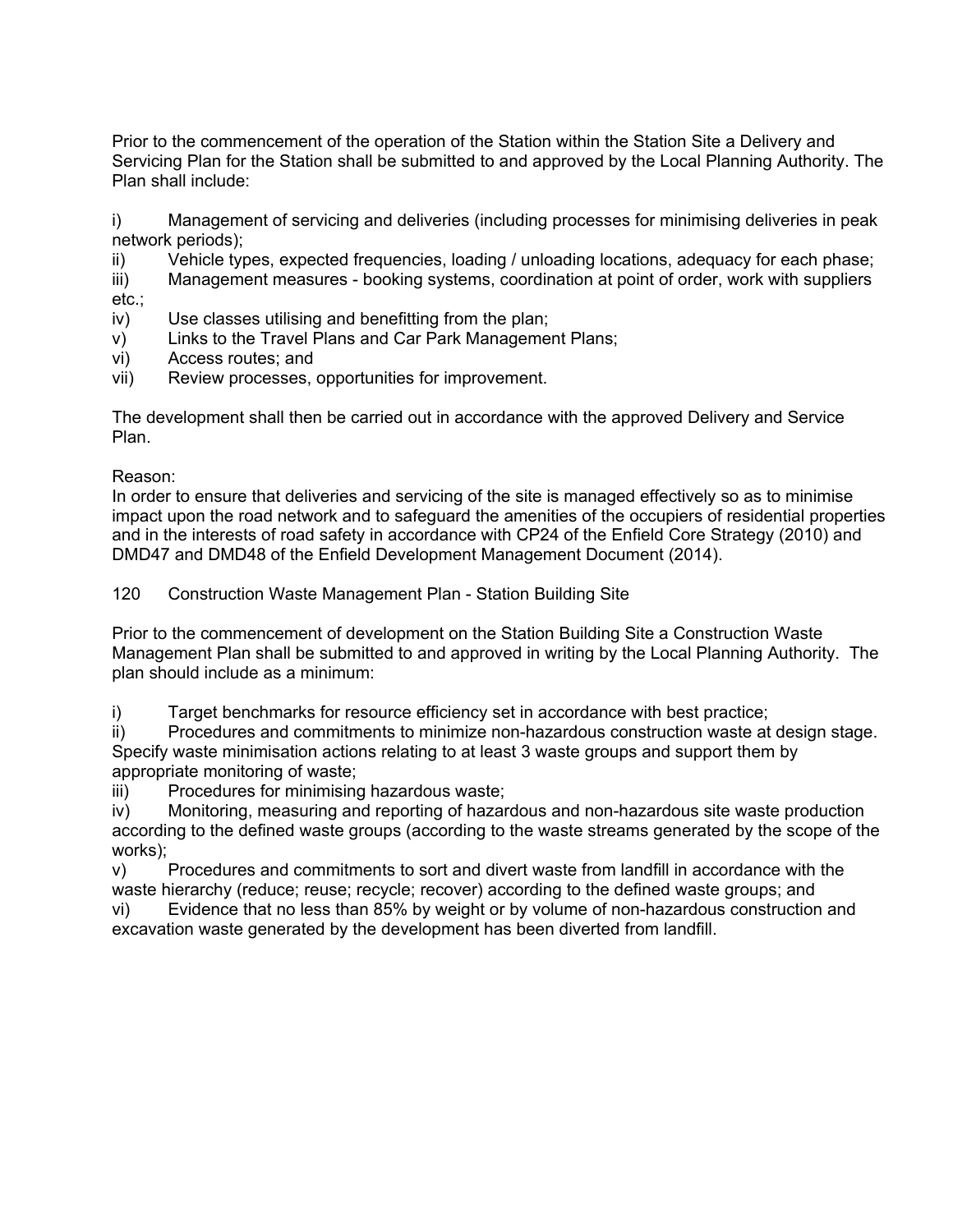The development shall be implemented in accordance with the approved plan.

Reason:

To maximise the amount of waste diverted from landfill consistent with the waste hierarchy, Policy DMD57 of the Development Management Document, and strategic targets set by Policies 5.17, 5.18, 5.19, 5.20 of the London Plan.

# 121 Operational Waste Management Plan - Station Building Site

In conjunction with each Reserved Matters application within the Station Building Site as identified pursuant to Condition 4 a detailed Waste Management Plan shall be submitted to and approved in writing by the Local Planning Authority. The plan should include as a minimum:

- i) Target benchmarks for resource efficiency set in accordance with best practice.
- ii) Forecast of Waste Types and Quantities.
- iii) Procedures for minimising and managing waste.
- iv) Details of waste segregation proposals.
- v) Waste storage and collection proposals.
- vi) Options for on-site and off-site resource recovery.

The Waste Management Plan shall be consistent with principles established in the Meridian Water Masterplan-wide Resource Waste Management Strategy (MW16 - April 2016) and any subsequent updates. The development shall be implemented in accordance with the approved details.

## Reason:

To maximise the amount of waste diverted from landfill consistent with the waste hierarchy, Policy DMD57 of the Development Management Document, and strategic targets set by Policies 5.17, 5.18, 5.19, 5.20 of the London Plan.

122 Noise Report from Plant - Station Building Site

Prior to the commencement of development on the Station Building Site, an acoustic report shall be submitted to and approved by the Local Planning Authority. The report must set out the sound level generated from all items of noise generating equipment proposed within that phase and state the noise control measures to be employed to ensure the noise from the combined plant does not exceed a level of 10dB(A) below the lowest background noise levels measured as L(A)90 15 minutes, during operational hours, at the façade of the nearest residential property. The report must cover noise from the energy centre and any commercial units, as well as residential development.

## Reason:

To ensure the use of the premises does not prejudice the amenities of occupiers of nearby premises due to noise pollution in accordance with CP 32 of the Enfield Core Strategy (2010) and DMD68 of the Enfield Development Management Document (2014).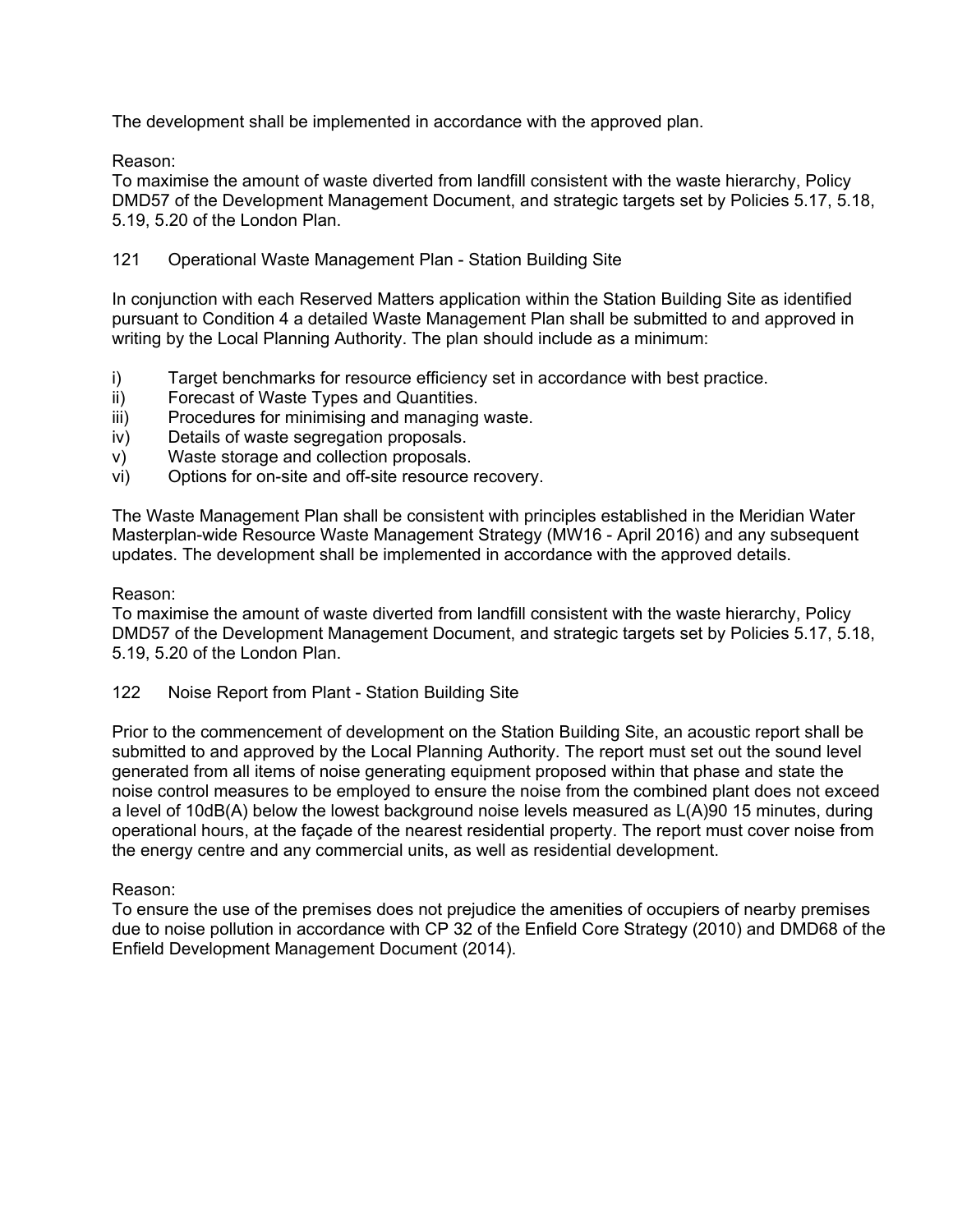## 123 CCTV Provision - Station Building Site

Prior to the commencement of any superstructure work within the Station Building Site as identified pursuant to Condition 4, details of any CCTV provision for that phase, including locations and management proposals shall be submitted to, and approved by the Local Planning Authority. Details shall be consistent with the Design Code (MW04) and any updated version(s). CCTV shall be provided in accordance with the approved details.

Reason:

To ensure the future residents of the development are safe and secure and in accordance with policies CP30 of the Enfield Core Strategy (2010), DMD37 of the Enfield Development Management Document (2014) and 7.3 of the London Plan (2016).

124 Public Access - Station Building Site

Prior to commencement of development on the Station Building Site identified pursuant to condition 1 a detailed public access scheme shall be submitted to and approved in writing by the Local Planning Authority which shall secure compliance with the following:

i) Free and unrestricted 24 hours a day public access by foot over the east-west pedestrian link across the railway (including Sundays Bank and Public holidays) to be maintained in perpetuity;

ii) Measures to ensure that public access over the pedestrian link is step free and inclusive and maintained in perpetuity; and

iii) Measures for the security, lighting and maintenance of the pedestrian link.

The public access scheme shall be implemented as approved prior to first use of the pedestrian link and retained thereafter.

## Reason:

To ensure suitable and inclusive access is provided at all times in accordance with CP25 of the Core Strategy (2010) and DMD47 of the Enfield Development Management Document (2014).

## **STATION PUBLIC REALM SITE CONDITIONS**

125 Construction Environmental Management Plan - Station Public Realm

Prior to the commencement of any development on the Station Public Realm Site (including ground works) a Construction Environmental Management Plan shall be submitted to and approved by the Local Planning Authority. The development shall be implemented in accordance with the approved plan. The plan will include the following information:

with respect to contaminated land and ground conditions: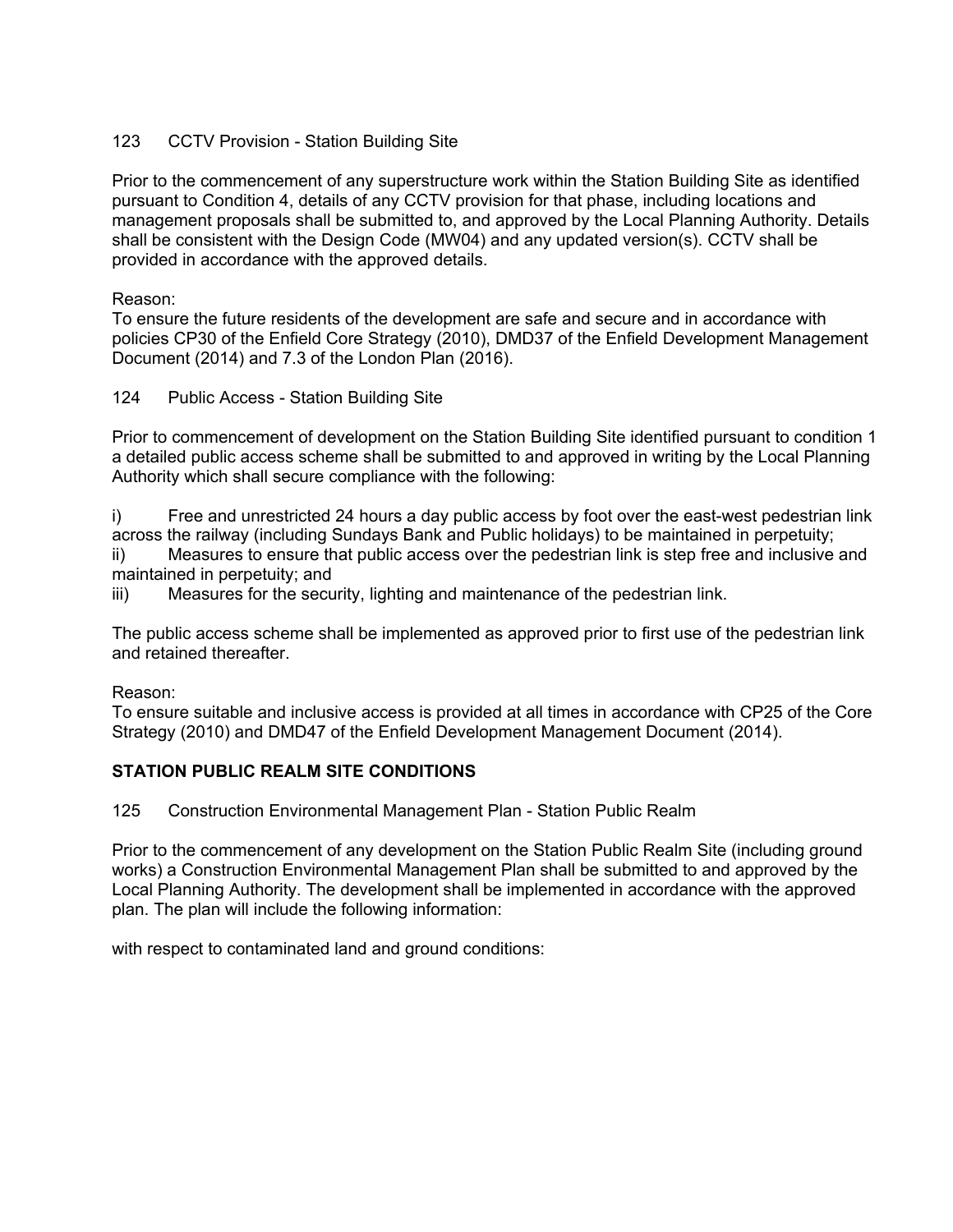i) relevant methods specified in CIRIA A Guide for Safe Working On Contaminated Sites (C132) when handling arisings, due to the potential for hydrocarbons, asbestos and other contaminants;

ii) procedures and protocols to prevent or manage the exposure of construction workers, visitors to the construction area, and users of neighbouring areas to contaminated materials;

iii) measures to limit dust generation during excavation, handling and storage of potentially contaminated materials;

iv) boundary monitoring of dust, volatile organic compounds and asbestos fibres during excavation and soil handling at points of greatest sensitivity;

v) appropriate procedures for handling and treatment of groundwater;

vi) measures to protect workers from vapours and dermal contact if hydrocarbon contamination is excavated, for instance during piling;

vii) measures required under the Control of Asbestos Regulations 2012 and associated code of practice;

viii) measures to control potential odours from the hydrocarbon and gasworks contaminated soils and prevent nuisance for workers and off site residents;

ix) Good practice operation and containment measures for storage of fuels or liquid chemicals to conform with government regulations and pollution prevention guidance (PPGs) issued by the EA;

x) measures required under EA Pollution Prevention Guidance on works in, near or over watercourses (PPG5) for works near Pymme's Brook; and

xi) other relevant environmental mitigation measures.

With respect to biodiversity:

xii) risk assessment of potentially damaging construction activities, identification of biodiversity protection zones, practical measures (both physical measures and sensitive working practices) to avoid or reduce impacts during construction, the location and timing of sensitive works to avoid harm to biodiversity features, identify the times during construction when specialist ecologists need to be present on site to oversee works, responsible persons and lines of communication, use of protective fences, exclusion barriers and warning signs, details of measures to control potential pollution events and sedimentation into the Pymmes Brook; and

xiii) measures required for the protection of the ecological corridor and other relevant environmental mitigation measures.

# Reason:

To ensure the implementation of the development does not lead to damage to the existing highway, harm ecological features during the construction phase and to minimise disruption to neighbouring properties and the environment environment in accordance with policies 5.21, 7.1 and 7.15 of the London Plan (2016), CP32 of the Enfield Core Strategy (2010) and policies DMD64, DMD65, DMD66, DMD68 and DMD70 of the Enfield Development Management Document (2014).

126 Construction Logistics Plan - Station Public Realm Site

Prior to the commencement of development on the Station Public Realm Site a detailed Construction and Logistics Plan shall be submitted to and approved in writing by the Local Planning Authority,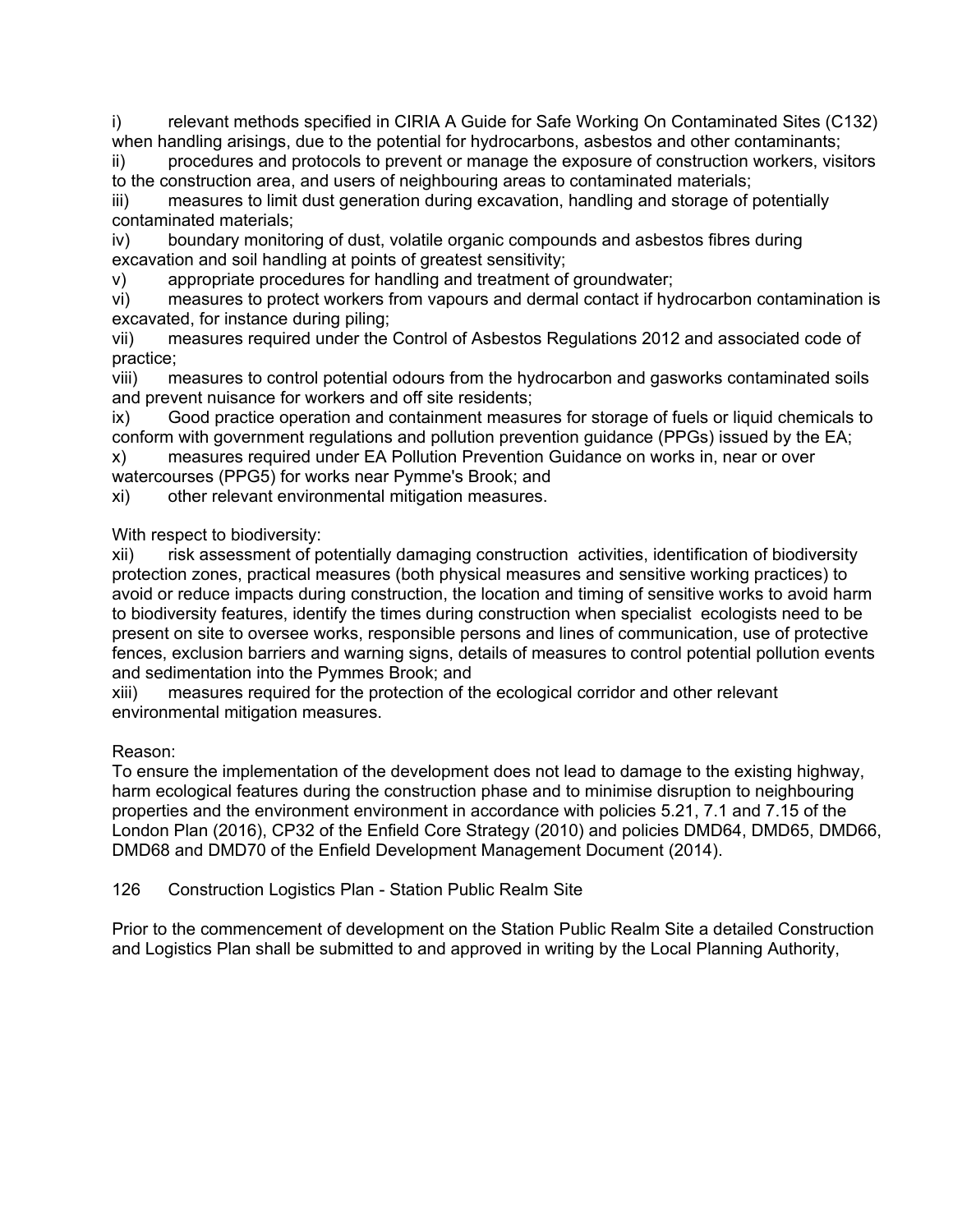which considers the impact of the development on the surrounding transport network. The plan shall include:

i) A photographic condition survey of public carriageways, verges and footways in the vicinity of the site;

ii) Works programme;

iii) Trip generation associated with the construction project, swept path analysis and identification of any works needed to the public highway;

- iv) Routeing primary and secondary designated routes to show how vehicles will keep to main routes and comply with the London Lorry Control Scheme;
- v) Delivery scheduling;
- vi) Use of holding areas and vehicle call up;
- vii) Details of locations for and requirements of any vehicle compounds;
- viii) Permit schemes and access;
- ix) Parking, loading and unloading arrangements;
- x) Traffic management;
- xi) Measures and training to reduce danger posed to cyclists by HGV's;
- xii) Consideration of use of alternative modes of transport (water freight/rail);
- xiii) CLP management including contact details for the person responsible for ensuring compliance with the Plan during construction;
- xiv) Provision of wheel cleaning facilities;
- xv) Details of any temporary construction access;
- xvi) Methods for construction over an operational railway;
- xvii) Methods for minimising impacts upon any occupied residential units; and

xviii) A management plan setting out measures to control construction pressures on the Lee Valley Ramsar site.

The development shall be undertaken in accordance with the approved plan.

Reason:

In order to ensure that the impact of the development on the surrounding transport network is sufficiently assessed and where necessary appropriately mitigated in accordance with policy DMD48 of the Enfield Development Management Document (2014).

127 Control of hours of work and deliveries - Station Public Realm Site

No demolition, construction or maintenance activities audible at the site boundary of any residential dwelling and no deliveries of construction and demolition materials shall be undertaken outside the hours of 07.00 to 18.00 Monday to Friday and 07.00 to 13.00 Saturday or at any time on Sundays and Bank or Public Holidays without the written approval of the Local Planning Authority, unless the works have been approved in advance under section 61 of the Control of Pollution Act 1974.

Reason: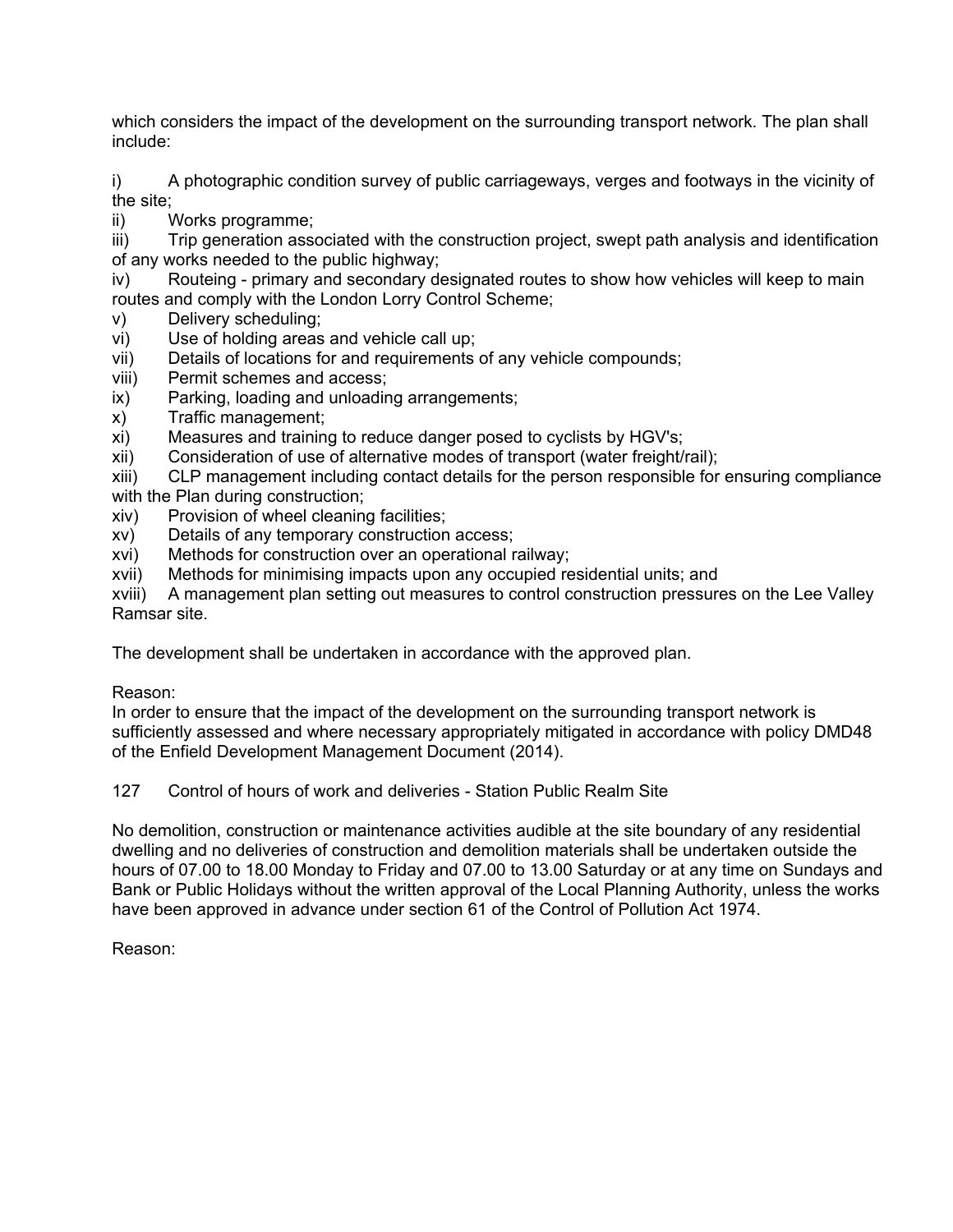To ensure that the demolition of the existing buildings and the construction and maintenance of the development does not prejudice the amenities of occupiers of nearby premises due to noise pollution in accordance with policy DMD68 of the Enfield Development Management Document (2014).

## 128 Green Procurement Plan - Station Public Realm Site

Reserved Matters application(s) for the Station Public Realm Site pursuant to Condition 5 shall include a Green Procurement Plan to be submitted to and approved in writing by the Local Planning Authority. The Green Procurement Plan shall demonstrate how the procurement of materials for the development will promote sustainability, including by use of low impact, locally and/or sustainably sourced, reused and recycled materials through compliance with the relevant BREEAM standard. The Plan must also include strategies to secure local procurement of materials. Wherever possible, this should include targets and a process for the implementation of this plan through the development process. The development shall be constructed and procurement plan implemented strictly in accordance with the Green Procurement Plan so approved.

#### Reason:

To ensure sustainable procurement of materials which minimises the negative environmental impacts of construction in accordance with Policy CP22 and CP23 of the Core Strategy and Policy 5.3 of the London Plan.

129 Drainage Details - Station Public Realm Site

Development of the Station Public Realm Site shall not commence until details of the drainage for the site have been submitted to and approved in writing by the Local Planning Authority in consultation with the sewerage undertaker and Lead Local Flood Authority. No discharge of foul or surface water from the site in any phase of development, identified pursuant to Condition 4 shall be accepted into the public system until the requisite part of the drainage works referred to in the strategy for that phase have been completed.

#### Reason:

The development may lead to sewage flooding; to ensure that sufficient capacity is made available to cope with the new development; and in order to avoid adverse environmental impact upon the community in accordance with Policy CP28 of the Enfield Core Strategy (2010), DMD59-63 of the Enfield Development Management Document (2014), Policies 5.12 & 5.13 of the London Plan (2016).

## 130 Sustainable Drainage Details - Station Public Realm Site

Prior to the commencement of development on each phase within the Station Public Realm Site details of any sustainable drainage measures to be incorporated in to that individual phase shall be submitted to and approved in writing by the Local Planning Authority in consultation with the Lead Local Flood Authority. The details shall be based on the disposal of surface water by means of a sustainable drainage system in accordance with the principles as set out in the Technical Guidance to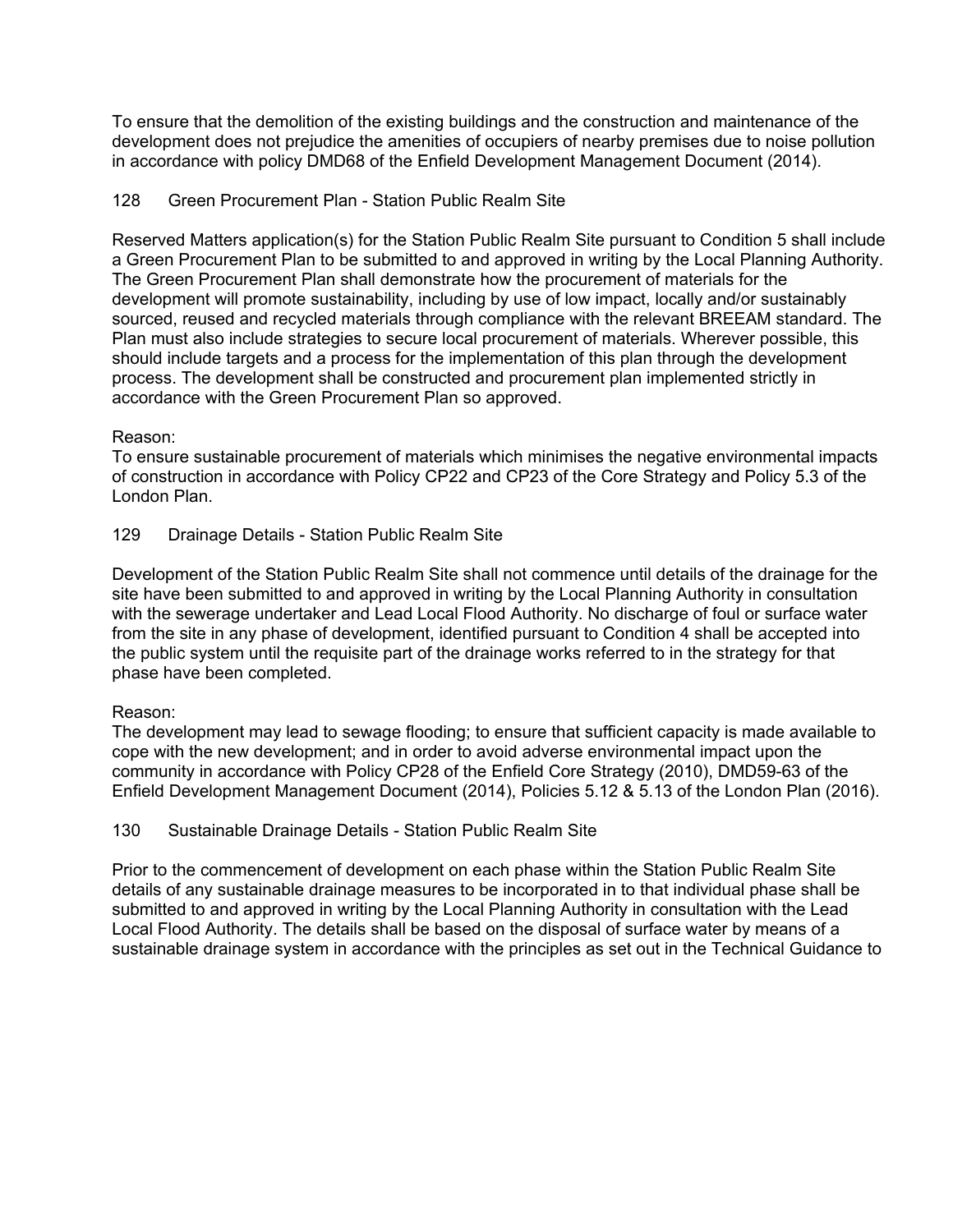the National Planning Policy Framework and shall be designed to a 1 in 1 and 1 in 100 year storm event allowing for climate change. The details submitted shall include levels, sizing, cross sections and specifications for all drainage features and should be in line with SuDS Best Practise. These details should include proposals for maintenance and management of drainage systems.

Reason:

To ensure the sustainable management of water, minimise flood risk and to minimise discharge of surface water outside of the application site in accordance with Policy CP28 of the Core Strategy (2010), DMD59-63 of the Enfield Development Management Document (2014), Policies 5.12 & 5.13 of the London Plan (2016) and the NPPF.

# 131 SuDS Verification Report - Station Public Realm Site

Prior to the operation of the Station Public Realm Site, a Verification Report demonstrating that any approved drainage / SuDS measures for that phase have been fully implemented in accordance with the approved plans shall be submitted to and approved in writing by the Local Planning Authority.

Reason:

To ensure the sustainable management of water, minimise flood risk, minimise discharge of surface water outside of the curtilage of the property and ensure that the drainage system will remain functional throughout the lifetime of the development in accordance with Policy CP28 of the Core Strategy and Policies 5.12 & 5.13 of the London Plan and the NPPF.

132 Flood Evacuation Report - Station Public Realm Site

Prior to the occupation of the Station Public Realm Site a Flood Evacuation Report shall be submitted to and approved in writing by the Local Planning Authority confirming:

i) The approved flood risk measures for that phase have been fully implemented; and

ii) The station development is provided with a dry access route within the low hazard area of the floodplain (as defined by the Environment Agency's Flood Risk Assessment Guidance for New Development R&D Technical Report FD2320).

## Reason:

To ensure minimise flood risk in accordance with Policy CP28 of the Core Strategy and Policies 5.12 of the London Plan and the NPPF.

## 133 Archaeology - Station Public Realm Site

Prior to the commencement of development on each phase of development within the Station Public Realm Site identified pursuant to Condition 4, a written scheme of investigation (WSI) shall be submitted to and approved in writing by the Local Planning Authority. For land that is included within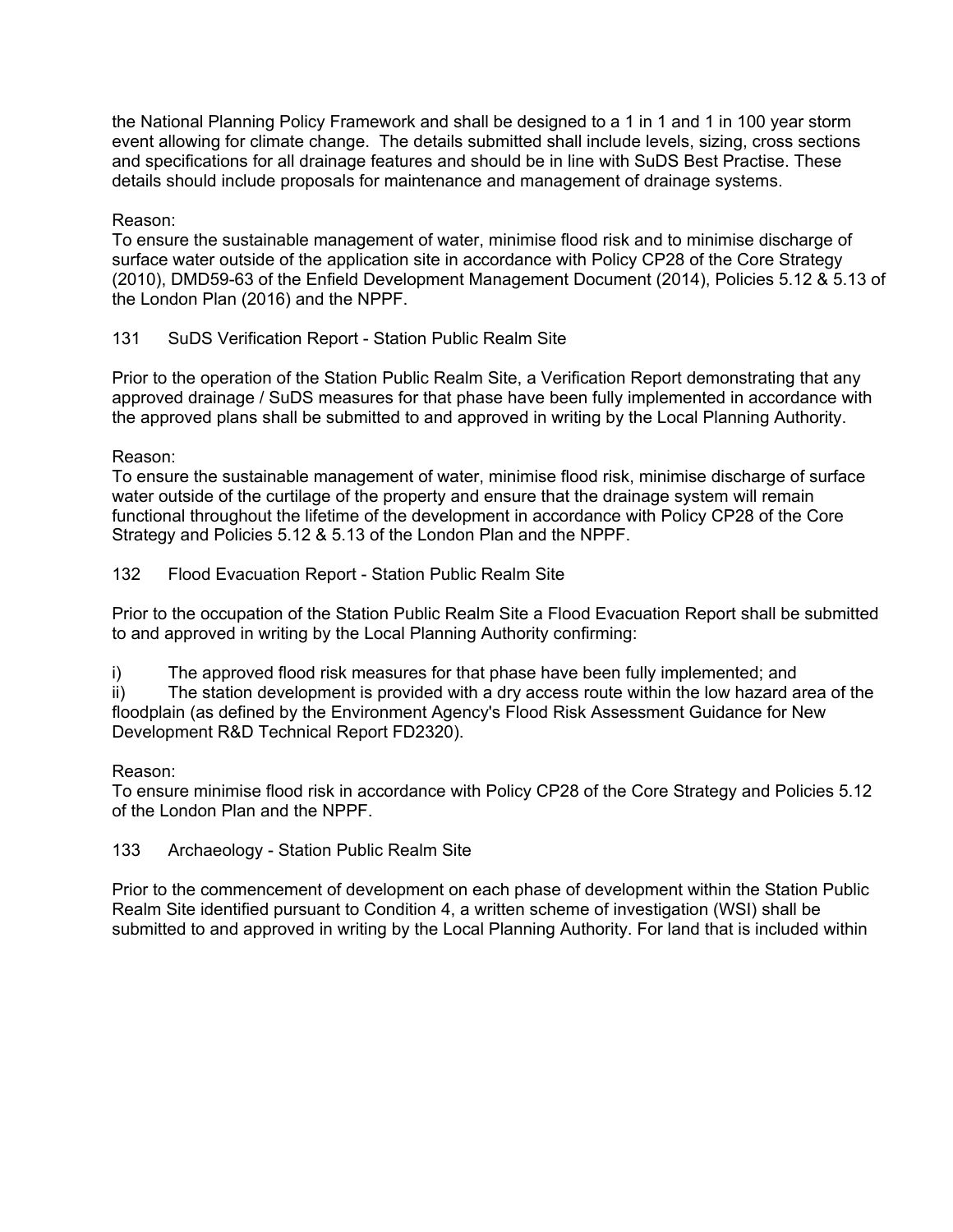the WSI, no development shall take place other than in accordance with the agreed WSI, which shall include:

i) The strategy for dealing with overlaps between phases;

ii) the statement of significance and research objectives;

iii) the programme and methodology of site investigation and recording and the nomination of a competent person(s) or organisation to undertake the agreed works; and

iv) the programme for post-investigation assessment and subsequent analysis, publication & dissemination and deposition of resulting material. This part of the condition shall not be discharged until these elements have been fulfilled in accordance with the programme set out in the WSI.

# Reason:

To ensure the implementation of appropriate archaeological investigation, recording and publication in accordance with policy CP31 of the adopted Core Strategy 2011.

## 134 Landscaping Details - Station Public Realm Site

Reserved Matters submissions for the Station Public Realm Site shall be consistent with the Main Site Public Realm Strategy pursuant to Condition 14, the Station Building Public Realm Strategy pursuant to condition 102 and the approved Design Code (MW04 - January 2017) and any updated version(s). Reserved Matters submissions for the Station Public Realm Site should include hard surfacing materials to be used within the public areas of the Station Public Realm Site, and on any footpaths, access roads, parking areas and road markings within the Station Public Realm Site as well as details of any proposed planting, signage and street furniture.

They should also include details of any temporary arrangements for pedestrian, vehicle and cycle access to the Station building in the event that provision of the approved permanent access is delayed.

The treatment of thresholds between the station building and station public realm shall also be included.

The development shall be completed in accordance with the approved details prior to the occupation/operation of the Station.

## Reason:

To ensure a high quality design and satisfactory appearance to public realm To ensure a high-quality design and satisfactory appearance to public realm in accordance with CP30 of the Enfield Core Strategy (2010) and policies DMD37 and DMD81 of Enfield's Development Management Document (2014).

135 External Lighting - Station Public Realm Site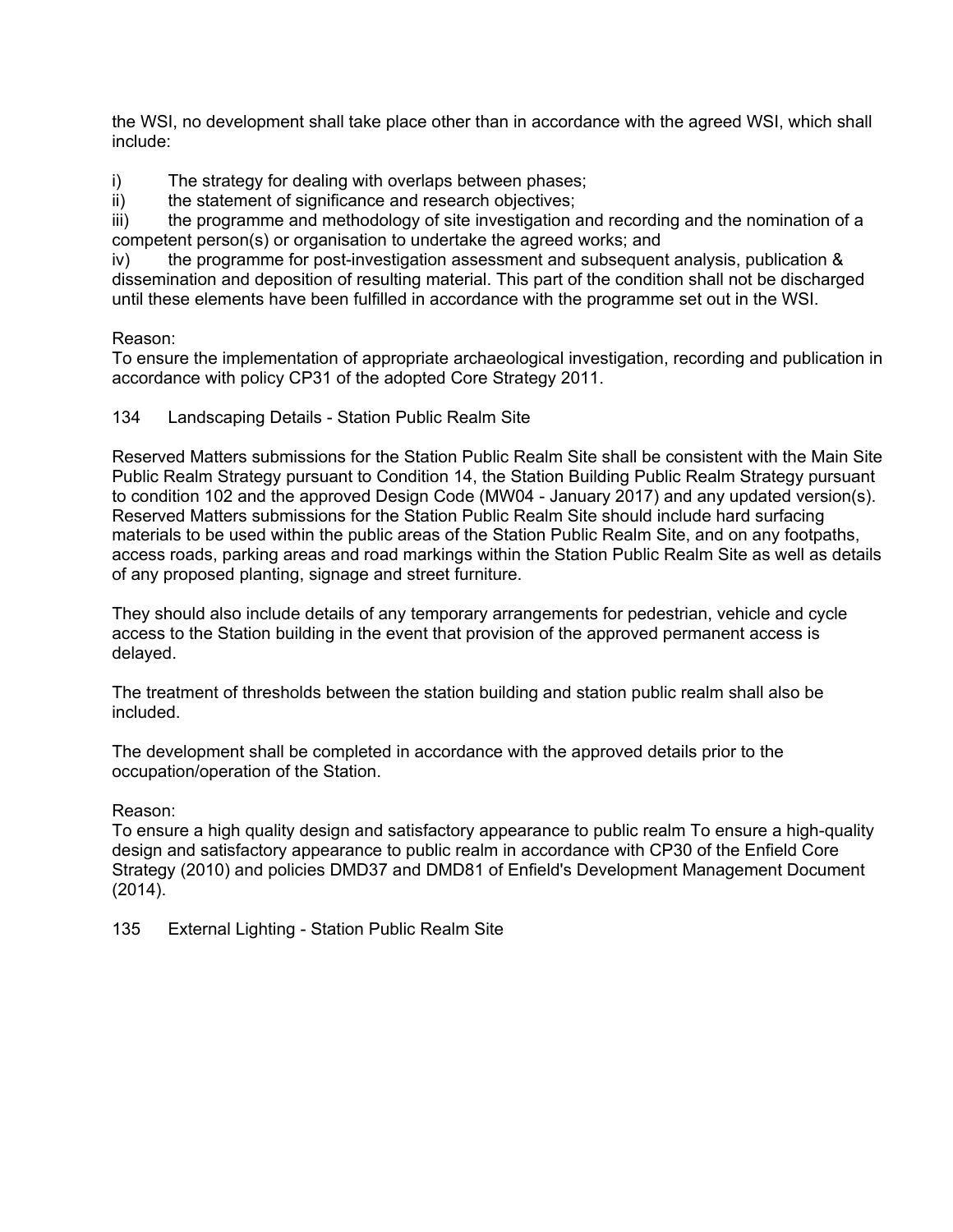Prior to the commencement of development in each phase within the Station Public Realm Site identified pursuant to Condition 4, details of any external lighting proposed shall be submitted to and approved in writing by the Local Planning Authority. Lighting to all access roads, footpaths and footways should be in line with the adoptable standard. The approved external lighting shall be provided before that phase of the development is occupied.

## Reason:

To minimise light spill onto the rail corridor in the interests of ecology and to ensure that the development does not prejudice the amenities of adjoining occupiers and / or the visual amenities of the surrounding area in accordance with policies DMD69, DMD76, DMD77 and DMD78 of the Enfield Development Management Document (2014).

# 136 Strategy for clearance of slow worms - Station Public Realm Site

Prior to the commencement of development on the Station Public Realm Site details of a strategy for pre-site clearance of slow worms and translocation of any reptiles shall be submitted to, and approved in writing by the Local Planning Authority. The site shall be cleared in accordance with the approved strategy.

## Reason:

To ensure that the development contributes to improving the ecology and biodiversity of the area, in accordance with the NPPF, policy 7.19 of the London Plan (2016) and policy CP36 of the Enfield Core Strategy (2010) and DMD79 of the Enfield Development Management Document (2014).

## 137 Bat/Badger checks - Station Public Realm Site

Prior to the commencement of development on the Station Public Realm Site bat roost and badger checks shall be undertaken by a suitably qualified ecologist. A report of the findings and confirmation that no bats or badgers are present on site shall be submitted in writing to, and approved by the local planning authority.

## Reason:

To ensure that the development contributes to improving the ecology and biodiversity of the area, in accordance with the NPPF, policy 7.19 of the London Plan (2016) and policy CP36 of the Enfield Core Strategy (2010) and DMD79 of the Enfield Development Management Document (2014).

## 138 Hedge and shrub clearance - Station Public Realm Site

All areas of hedges, scrub or similar vegetation where birds may nest which are to be removed as part of the development within the Station Public Realm Site, are to be cleared outside the bird-nesting season (March - August inclusive) or if clearance during the bird-nesting season cannot reasonably be avoided, a suitably qualified ecologist will check the areas to be removed immediately prior to clearance and advise whether nesting birds are present. If active nests are recorded, no vegetation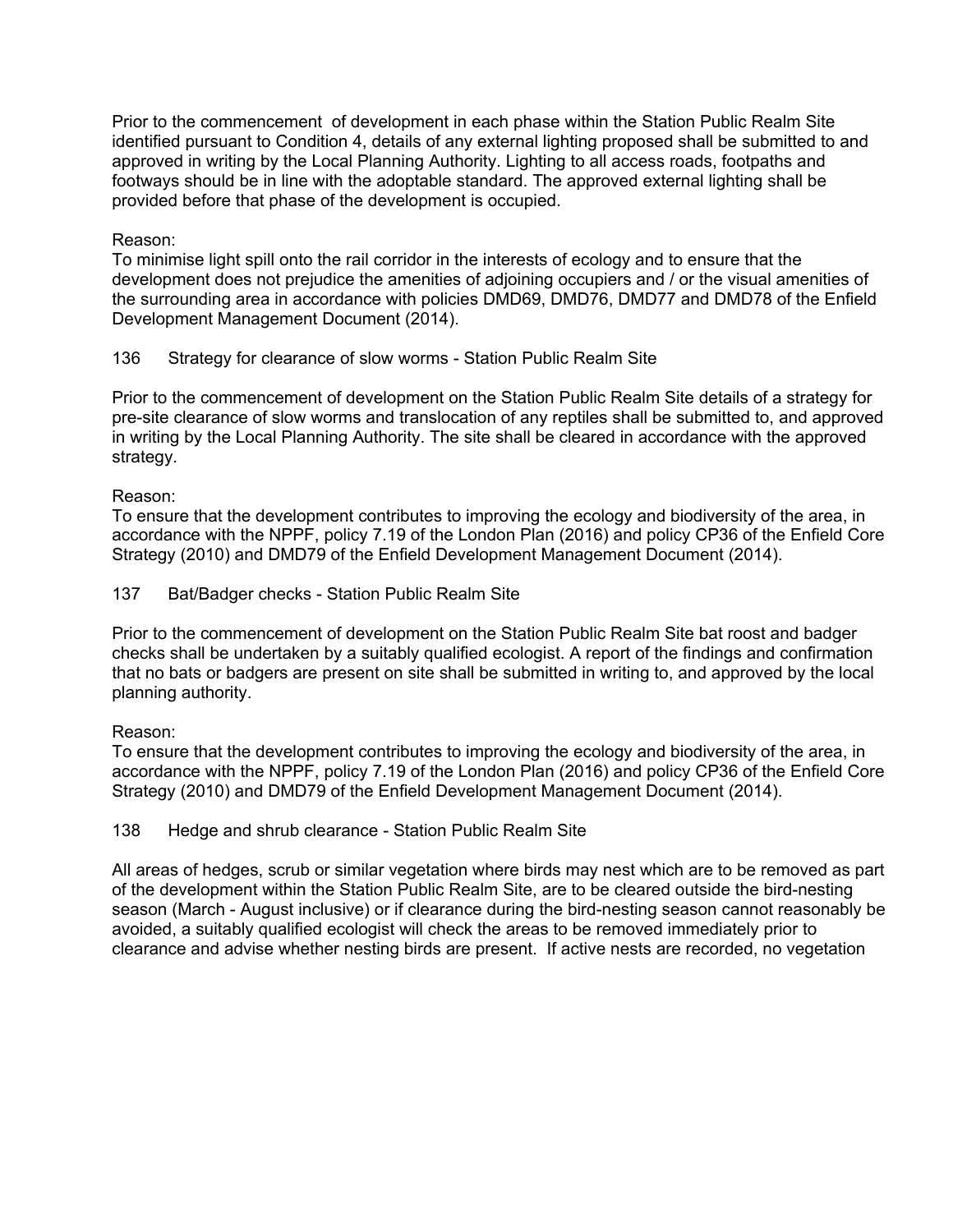clearance or other works that may disturb active nests shall proceed until all young have fledged the nest.

## Reason:

To ensure that wildlife is not adversely impacted by the proposed development in accordance with national wildlife legislation and in line with CP36 of the Core Strategy. Nesting birds are protected under the Wildlife and Countryside Act, 1981 (as amended)

139 Eradication strategy for invasive species - Station Public Realm Site

Prior to the commencement of development of the Station Public Realm Site details of an eradication strategy for invasive species shall be submitted to and approved in writing by the Local Planning Authority. Invasive species identified shall be treated in accordance with the approved eradication strategy.

# Reason:

To ensure that the development contributes to improving the ecology and biodiversity of the area, in accordance with the NPPF, policy 7.19 of the London Plan (2016) and policy CP36 of the Enfield Core Strategy (2010) and DMD79 of the Enfield Development Management Document (2014).

140 Cycle parking details - Station Public Realm Site

Reserved Matters application(s) for the Station Public Realm Site shall include details of the provision of cycle parking for the Station within that site, including the location, type of rack, spacing and any secure or non-secure structures associated with the storage of cycles. Cycle parking shall be designed in line with London Cycle Design Standards 2015. Cycle parking shall be provided in accordance with the approved details prior to operation of the Station.

## Reason:

To secure adequate and high quality cycle parking provision in line with London Plan (2016) policy 6.9.

141 Highway and Footway Details - Station Public Realm Site

Prior to or in conjunction with the submission of relevant Reserved Reserved Matters applications relating to the Station Public Realm Site, detailed drawings showing the arrangements for access to the station, including the siting, levels and construction of any roads, junctions, parking, turning and servicing areas and street lighting, and details of the pedestrian and cycle routes and related facilities shall be submitted to and approved in writing by the Local Planning Authority. They should also include details of any temporary arrangements for pedestrian, vehicle and cycle access to the Station building in the event that provision of the approved permanent access is delayed. The development shall be carried out in accordance with the approved details prior to occupation/operation of the Station.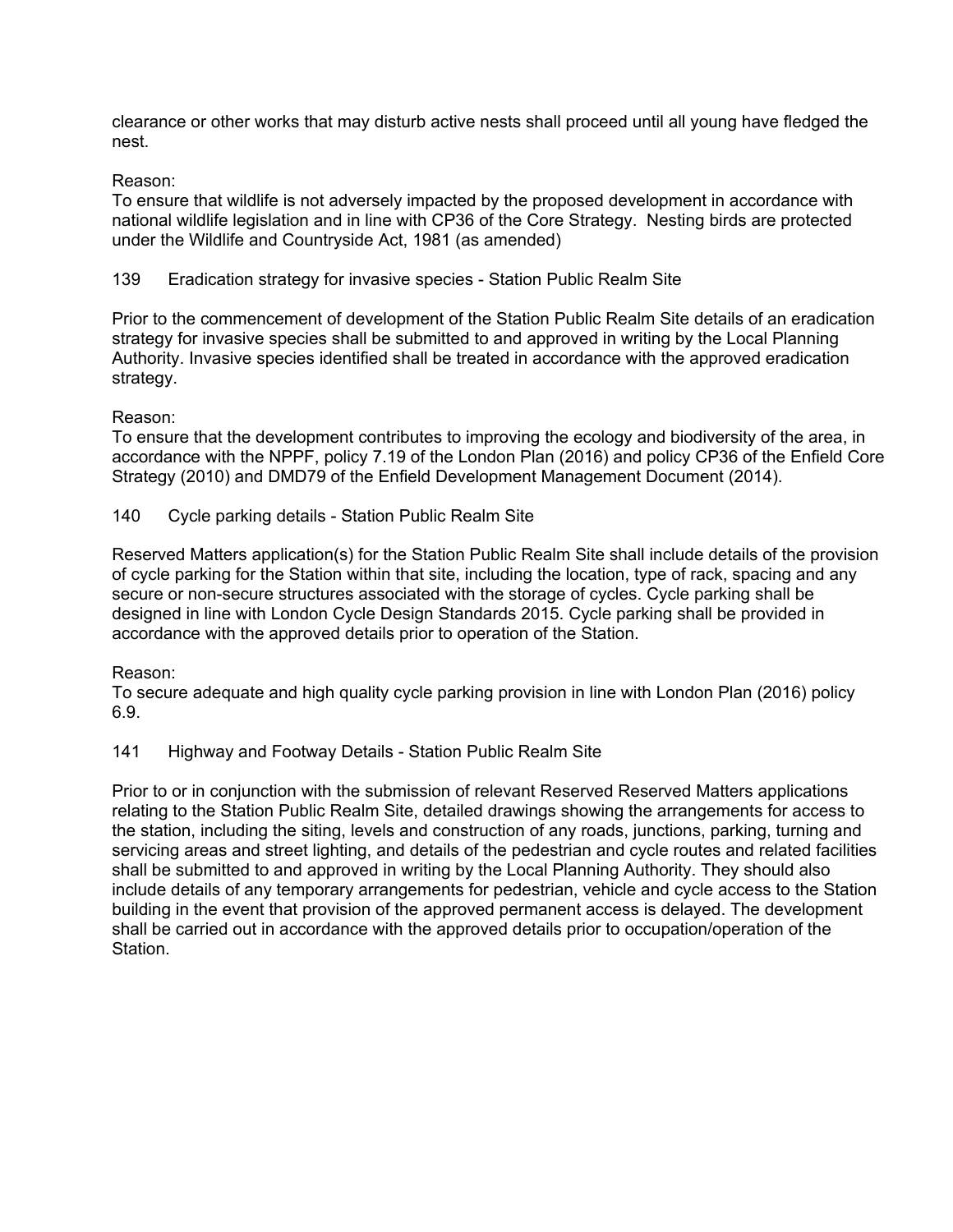Reason:

To ensure the development provides safe and sufficient access and high quality materials which are in keeping with the design principles established through the outline permission in accordance with policies CP24 of the Enfield Core Strategy (2010), DMD37 and DMD47 of the Development Management Document (2014) and 6.11 and 6.12 of the London Plan (2016).

# 142 Station Access Road Management Plan

Prior to the commencement of use of the proposed Station Access Road to the east of the railway, a detailed Station Access Road Management Plan shall be submitted to and approved in writing by the Local Planning Authority. The station access road shall be used and managed as set out in this plan. The plan should include as a minimum:

i) Site plan with road and associated facilities clearly marked;

ii) Contact details (telephone/ email / name) of a person/company responsible for managing the access road;

- iii) Details of the intended uses for the road;
- iv) Proposed access arrangements for the road and related enforcement activities;
- v) Proposed parking controls for the access road and related enforcement regime;
- vi) Details of any parking charges / fees;
- vii) Management of the risk of overspill parking;
- viii) Maintenance regime for apparatus / furniture / lighting etc.; and
- ix) How often will the plan be reviewed and by whom (provide contact details).

#### Reason:

To ensure use of the Station Access Road is appropriately managed to maintain safety and comply with details set out in the Transport Assessment in accordance with policies CP24 of the Enfield Core Strategy (2010), DMD45, DMD47 and DMD48 of the Development Management Document (2014) and 6.11 and 6.12 of the London Plan (2016).

143 Construction Waste Management Plan - Station Public Realm Site

Prior to the commencement of development on the Station Public Realm Site a Construction Waste Management Plan shall be submitted to and approved in writing by the Local Planning Authority. The plan should include as a minimum:

i) Target benchmarks for resource efficiency set in accordance with best practice;

ii) Procedures and commitments to minimize non-hazardous construction waste at design stage. Specify waste minimisation actions relating to at least 3 waste groups and support them by appropriate monitoring of waste;

iii) Procedures for minimising hazardous waste;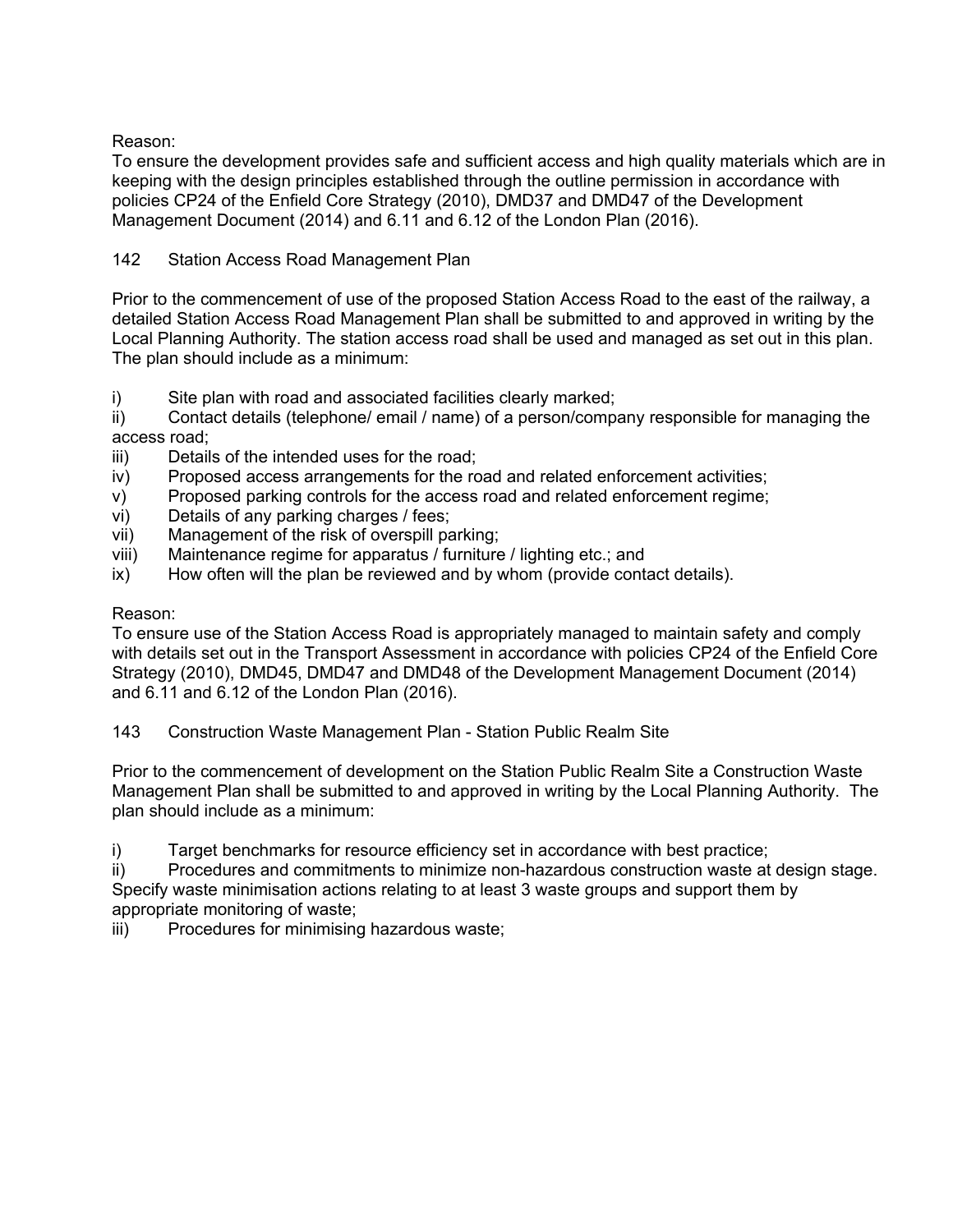iv) Monitoring, measuring and reporting of hazardous and non-hazardous site waste production according to the defined waste groups (according to the waste streams generated by the scope of the works);

v) Procedures and commitments to sort and divert waste from landfill in accordance with the waste hierarchy (reduce; reuse; recycle; recover) according to the defined waste groups; and vi) Evidence that no less than 85% by weight or by volume of non-hazardous construction and excavation waste generated by the development has been diverted from landfill.

The development shall be implemented in accordance with the approved plan.

Reason:

To maximise the amount of waste diverted from landfill consistent with the waste hierarchy, Policy DMD57 of the Development Management Document, and strategic targets set by Policies 5.17, 5.18, 5.19, 5.20 of the London Plan.

144 CCTV Provision - Station Public Realm Site

Prior to the commencement of development within the Station Public Realm Site as identified pursuant to Condition 4, details of any CCTV provision for that phase, including locations and management proposals shall be submitted to, and approved by the Local Planning Authority. Details shall be consistent with the Design Code (MW04) and any updated version(s). CCTV shall be provided in accordance with the approved details.

Reason:

To ensure the future residents of the development are safe and secure and in accordance with policies CP30 of the Enfield Core Strategy (2010), DMD37 of the Enfield Development Management Document (2014) and 7.3 of the London Plan (2016).

Dated: 10 July 2017

Authorised on behalf of:

Mr A Higham Head of Development Management Development Management, London Borough Enfield, PO Box 53, Civic Centre, Silver Street, Enfield, Middlesex, EN1 3XE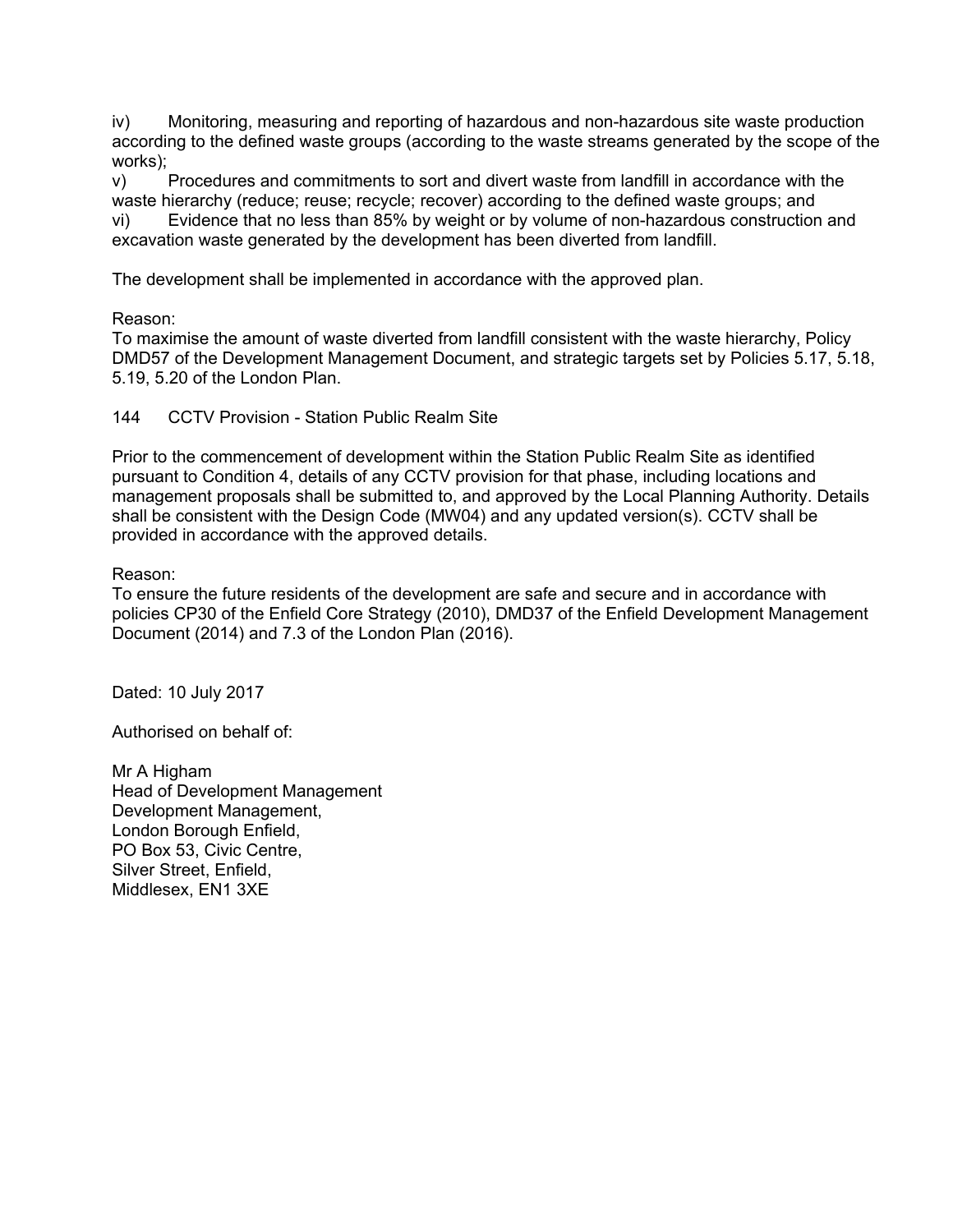If you have any questions about this decision, please contact the planning officer sharon.davidson@enfield.gov.uk.

# **List of plans and documents referred to in this Notice:**

Drawing Drawing Drawing Drawing Drawing Drawing Drawing Drawing Drawing Drawing Drawing Drawing Drawing Drawing Drawing Drawing Drawing Drawing Drawing Drawing Drawing Drawing Drawing Drawing Drawing Drawing Drawing Drawing Drawing Drawing Drawing Drawing Drawing Drawing Drawing Drawing

| 281 A P 140 00 (Rev 04)                         |
|-------------------------------------------------|
| 140 01 (Rev 04)<br>281 A<br>P                   |
| 140 02 (Rev 06)<br>281 A<br>P                   |
| 281<br>03 (Rev 10)<br>A<br>Ρ<br>140             |
| 04 (Rev 06)<br>281<br>A<br>P<br>140             |
| 05 (Rev 06)<br>281<br>A<br>140<br>Ρ             |
| A<br>140<br>06 (Rev 05)<br>281<br>P             |
| 281<br>$\mathsf{A}$<br>140<br>07 (Rev 06)<br>P. |
| 140<br>08 (Rev 06)<br>281<br>A<br>P             |
| P 140<br>09 (Rev 06)<br>281<br>$\mathsf{A}$     |
| 10 (Rev 06)<br>281 A<br>P 140                   |
| 281 A<br>P_140_11 (Rev 06)                      |
| 281 A P 140 12 (Rev 01)                         |
| 281 A P 140 13 (Rev 01)                         |
| 281 A_P_140_14 (Rev 01)                         |
| 281 A P 140 15 (Rev 01)                         |
| 281 A P 140 16 (Rev 01)                         |
| 281_A_P_140_17 (Rev 01)                         |
| ARP-02-08-DR-S3-0314 (Rev 03)                   |
| 243388_140_01 (Rev 01)                          |
| 243388_140_03 (Rev 01)                          |
| 243388_140_02 (Rev 01)                          |
| ARP-02-08-DR-S3-0315 (Rev 03)                   |
| 243388_140_04 (Rev 01)                          |
| 243388_140_05 (Rev 01)                          |
| ARP-02-08-DR-S3-0316 (Rev 03)                   |
| 243388_140_06 (Rev 01)                          |
| ARP-02-08-DR-S3-0368 (Rev 02)                   |
| 243388_140_07 (Rev 02)                          |
| 243388_140_08 (Rev 02)                          |
| ARP-02-08-DR-S3-0369 (Rev 02)                   |
| 243388_140_09 (Rev 02)                          |
| ARP-02-08-DR-S3-0326 (Rev 03)                   |
| 281-A-P-240-01 Rev. 02                          |
| 281-A-P-240-02 Rev. 02                          |
| 281-A-P-240-03 Rev. 01                          |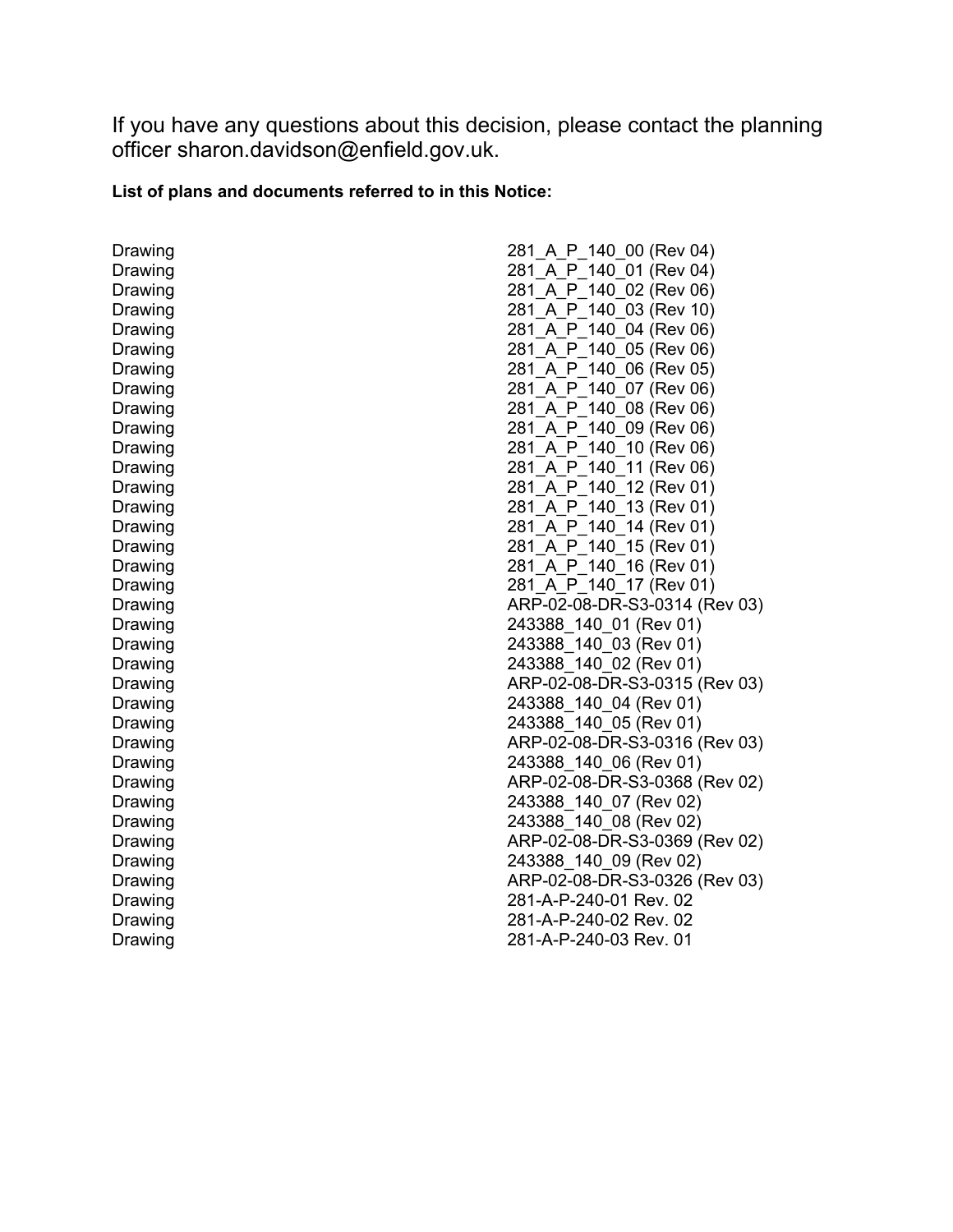#### **Additional Information**

1 Commencement:

Means the initiation of development as defined in Section 56(4) of the Town and Country Planning Act 1990 (as amended) and commence shall be construed accordingly.

2 Design Code:

Means the Design Code document (MW04) submitted with the application dated March 2016 (ref: 281\_A\_REP\_DD08\_DESIGN CODE\_v07).

3 Environmental Statement:

Means the Environmental Statement MW\_12 submitted with the Phase 1 application dated March 2016 together with the supplementary Environmental Statement MW\_12 dated January 2017.

4 Main Site:

Means the area of land identified pursuant to condition 1 which excludes Meridian Water Station and associated access and public realm.

5 Meanwhile Use:

Means plots of land included within the application site that are temporary vacant and secure plots which would be landscaped and maintained, and could include a tree nursey in accordance with the requirements of the Design Code MW04.

Means a phase or sub-phase, including construction phase, of the development as identified on a phasing plan submitted pursuant to condition 4 of this permission.

7 Phase 1:

Means Phase 1 of the wider Meridian Water Project and refers to the land to which this Outline Planning Permission (OPP1) relates.

8 Phasing Plan:

<sup>6</sup> Phase: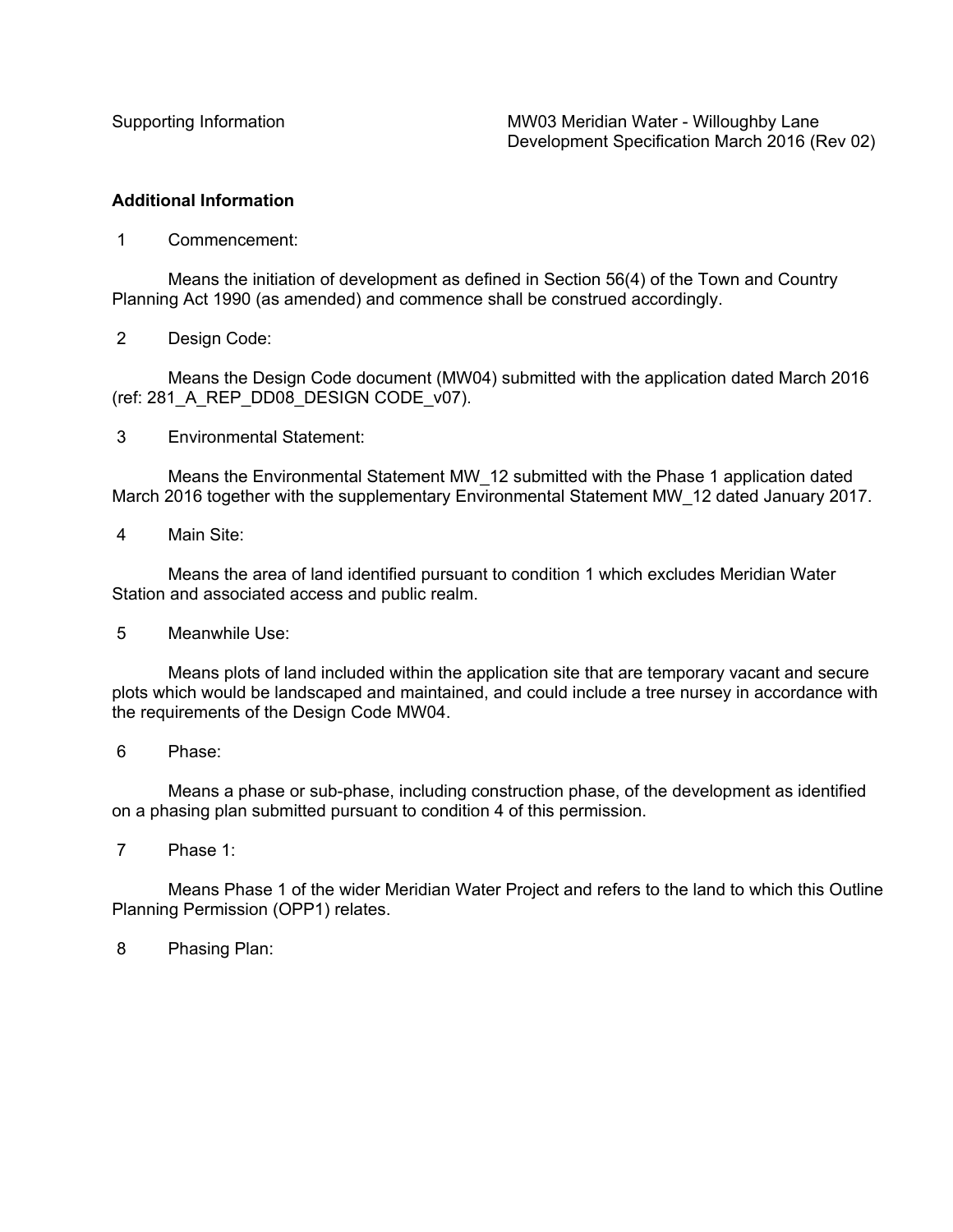Means the submission of a plan and supporting strategy describing how development will be brought forward across the application site including the site preparation and the construction of roads, buildings and infrastructure, pursuant to condition 4 of this permission. The phasing plan should also include the delivery and distribution of Affordable Housing per phase.

Submission of the plan should outline any temporary arrangements during construction including public access to the station and other areas of public realm.

9 Reserved Matters Application Specification:

No Reserved Matters Application shall be submitted in relation to any building or phase unless it is accompanied, as appropriate, by the following documents and/or information:

i) A report that assesses any areas of non-compliance or deviation from the approved drawings, parameters or Design Code and an assessment of any additional environmental effects as a result of these areas of non-compliance/ deviation. Additional mitigation measures (if required) should also be detailed;

ii) An explanatory statement demonstrating how the proposed quantum and mix of land uses proposed within the phase are consistent with the limitation set in conditions (specify) and obligations (of the s106 to be specified)

iii) An Affordable Housing plan setting out the delivery and distribution of affordable housing across the phase.

And in relation to the matter of LAYOUT, a Reserved Matters Application shall include:

i) A report and plans detailing layout of the proposed building or buildings and any relevant roads or landscaping associated with the Development Plot(s) identified on the Outline Planning Permission to which the reserved matter application relates;

ii) A reconciliation plan showing how the proposed detailed layout of the roads, pedestrian and cycle routes and the detailed layout of open spaces within the phase are consistent with the parameters and principles for the layout of the wider development set out in the Design Code.

A report and plans detailing any necessary temporary layout associated with boundary treatment and condition between phases of the development;

iv) A report and plans detailing the internal layout of any buildings;

v) Where new residential units are included, an explanatory statement demonstrating how the proposed units comply with the standards set out in the Mayor's Housing SPG (2016), the Nationally Described Space Standards and shall include the identification of Wheelchair Accessible and Wheelchair Adaptable units.

And in relation to the matter SCALE, a Reserved Matters Application shall include: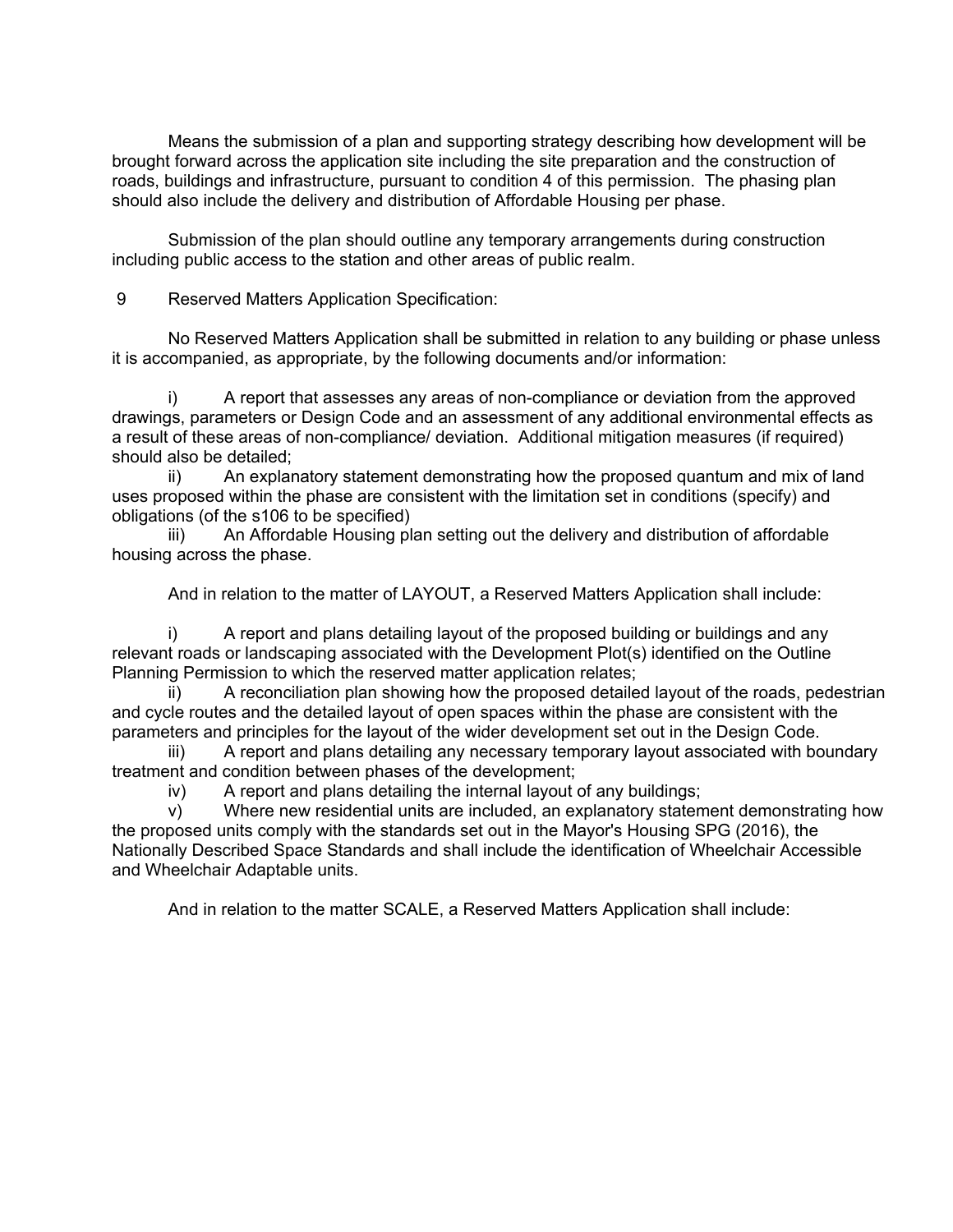i) A statement (including accompanying design material) to demonstrate that the scale of the development accords with the relevant maximum and minimum parameters set out in the parameter plans.

And in relation to the matter of APPEARANCE a Reserved Matters Application shall include:

i) Plans, drawings, sections and elevations to explain full details of the materials to be used on all external surfaces (including hard landscaping) and where practicable, samples shall be provided; and

ii) A statement (including accompanying design material) to demonstrate the selection of materials accords with the Design Code.

And in relation to the matter of LANDSCAPING a Reserved Matters Application shall also include:

i) Plans, drawings, sections and specifications to explain full details of proposed landscaping works, including finished ground levels and proposed drainage arrangements;

ii) A statement (including accompanying design material) to demonstrate the landscape works substantially accord with the Design Code;

iii) Specification for surface treatments and the size, type and appearance of all paving or other hard surfaces;

- iv) Outline specification for street furniture;
- v) Tree planting details and outline specification of all other planting and cultivation;
- vi) Management and maintenance details;
- vii) Details of proposed green or brown roofs;
- viii) Details of external lighting;

ix) Details of hard landscaping, including, means of enclosure, means of access to each building, any shared vehicular and pedestrian surfaces (including surface materials and kerb details that ensure a safe and convenient environment for blind and partially sighted people), car parking layouts, pedestrian access and circulation areas, cycle parking layouts, hard surfacing, external furniture, play equipment and refuse storage;

x) Details of soft landscape works including planting plans, written specifications (including cultivation and other operations associated with grass and plant establishment, aftercare and maintenance), schedule of plants, species, plant sizes, proposed numbers or densities (where appropriate), height and maturity of any trees, shrubs, sections through mounds, tree containers and raised shrub beds above the basement car park and communal roof top gardens; and

xi) Details of the programme for implementing and completing the planting.

10 Station Site:

Means the area of land identified pursuant to condition 1 comprising land containing Meridian Water Station (Station Building Site) and the areas of public realm surrounding the station (Station Public Realm).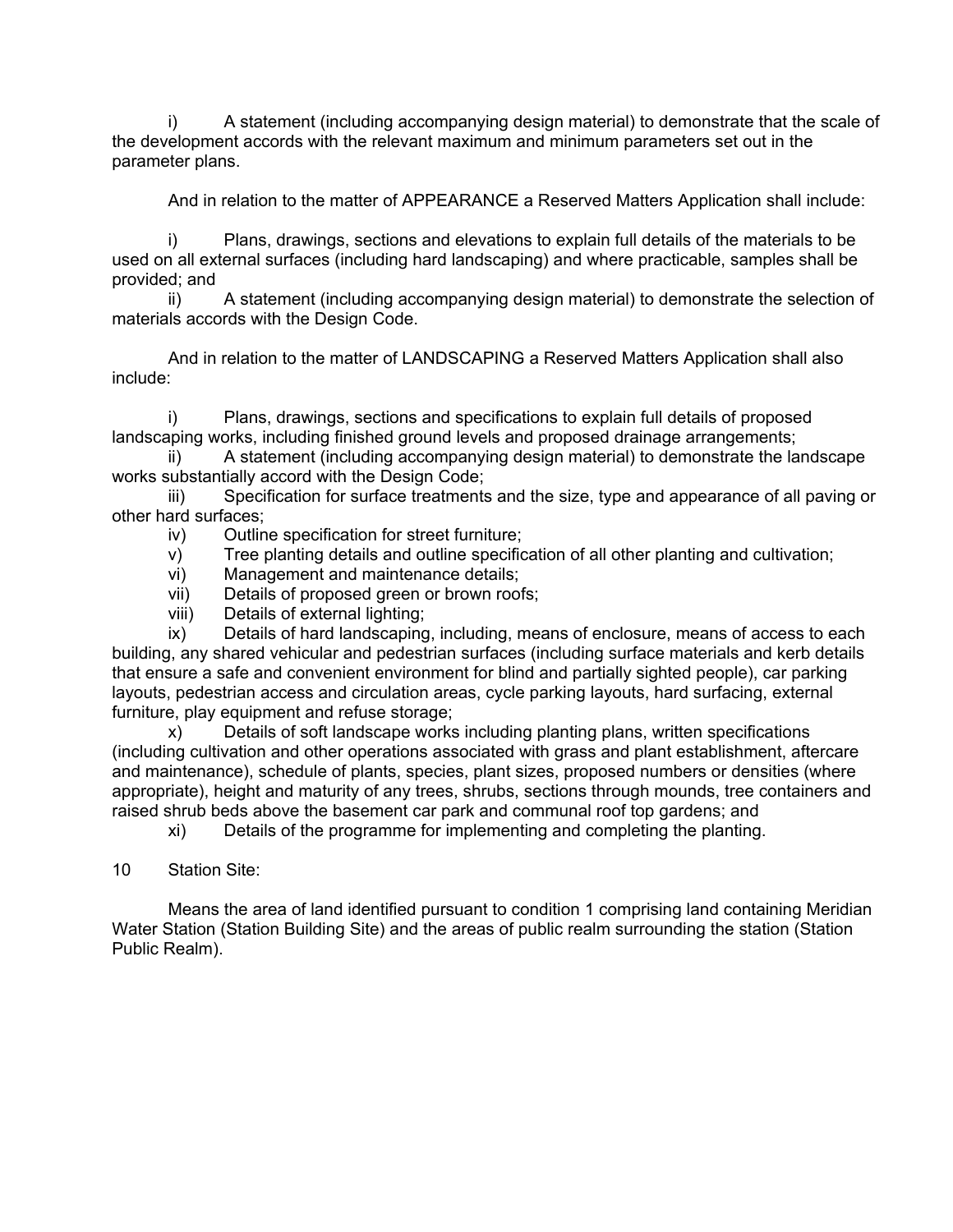# 11 Underlap Areas:

Means the extent of land identified pursuant to condition 36 that is not covered by the Station Remediation Site or the Main Remediation Site identified pursuant to condition 89.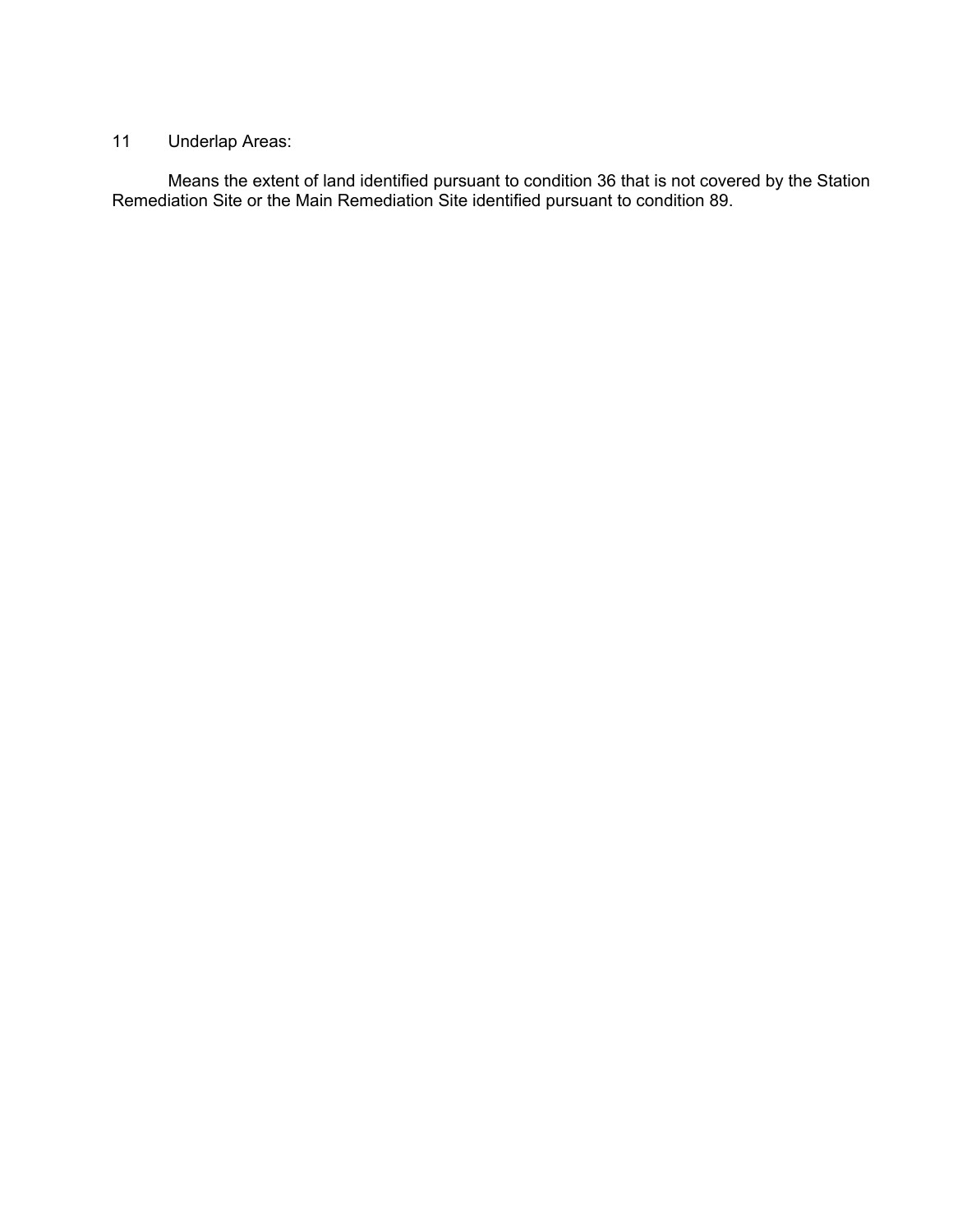Dated [2017]

# **Agreement under Section 106 of the Town and Country Planning Act 1990**

relating to the development of Meridian Water Willoughby Lane and Meridian Way London N18

# **MERIDIAN WATER (PHASE 1)**

(1) The Mayor and Burgesses of the London Borough of Enfield (Council)

(2) [Owner]

(3) [Mortgagee]

1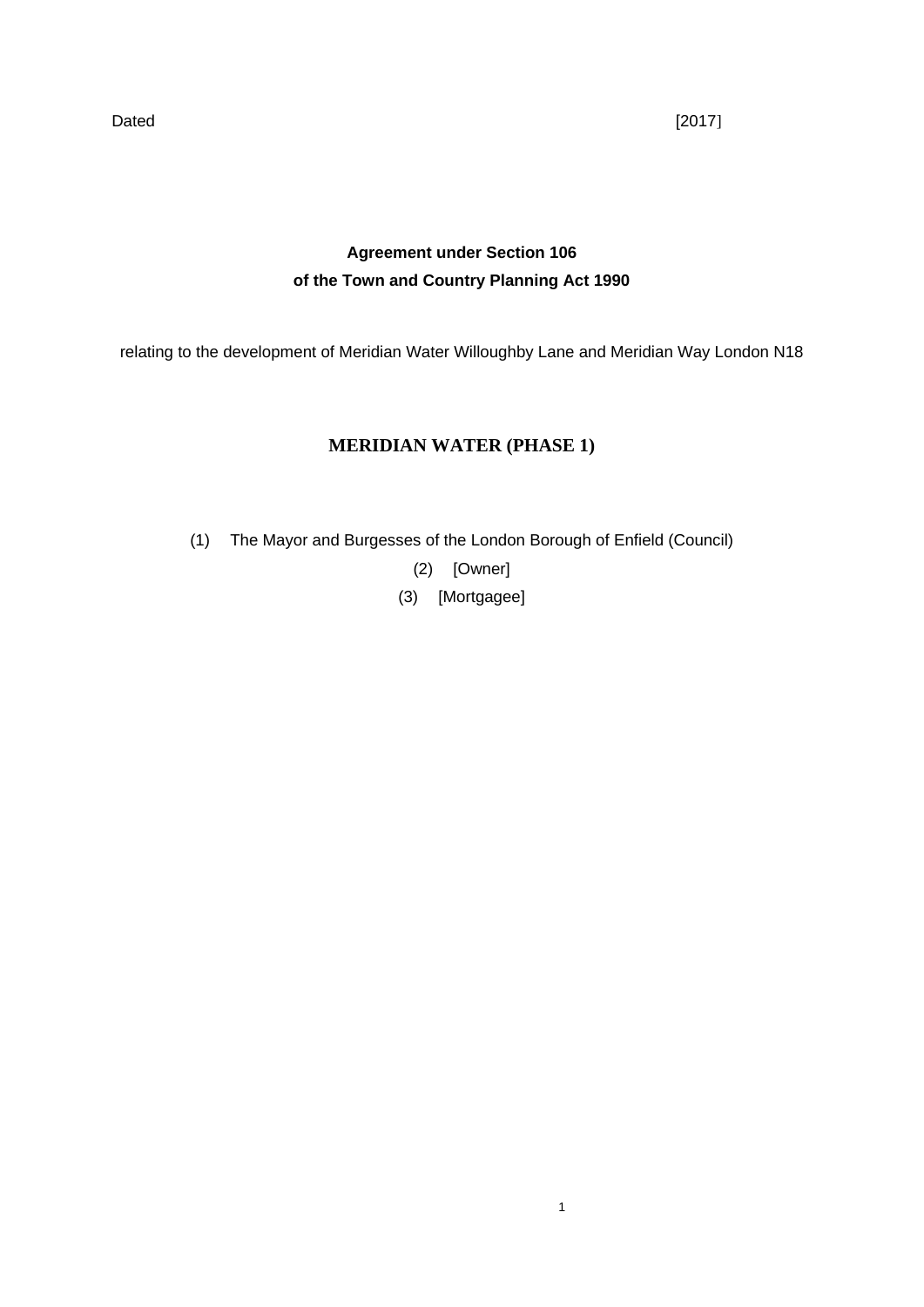THIS DEED is dated [DATE]

- (1) **THE MAYOR AND BURGESSES OF THE LONDON BOROUGH OF ENFIELD** of Civic Centre, Silver Street, Enfield Middlesex (*Council*)
- (2) [NAME OF OWNER] of [ADDRESS OF OWNER] (*Owner*)
- (3) [[FULL COMPANY NAME] incorporated and registered in England and Wales with company number [NUMBER] whose registered office is at [REGISTERED OFFICE ADDRESS] (*Mortgagee*)]

#### **Background**

- (A) The Council is the local planning authority for the purposes of the TCPA 1990 for the area in which the Development Site is situated.
- (B) The Owner is the [leasehold owner] of the Development Site [subject to a mortgage in favour of the Mortgagee] but otherwise free from encumbrances shown edged red on the Development Site Plan and registered at the Land Registry with absolute title under title number(s) [NUMBER[S]] $^{\rm l}$ .
- (C) The Council is the freehold owner of the Development Site free from encumbrances shown edged red on the Development Site Plan and registered at the Land Registry with absolute title under title number(s) [NUMBERS]
- (D) The Council as landowner has made the Planning Application and Planning Permission was granted on [ ] subject to a condition requiring those with a legal interest in the Development Site, as specified in the condition, to enter into an agreement pursuant to Section 106 of the TCPA 1990 prior to commencing the Development. The Owner is proposing to carry out the Development.
- (E) [The Mortgagee is the registered proprietor of the charge dated [DATE] referred to in entry number [NUMBER] of the charges register of title number [NUMBER] and has agreed to enter into this deed to give its consent to the terms of this deed.]
- (F) The Council having regard to the provisions of the National Planning Policy Framework, the London Plan and the Enfield Plan Core Strategy and to all other material considerations resolved on 28 March 2017 that subject to referral to the Greater London Authority Planning Permission should be granted for the Development.
- (G) The parties are satisfied that the obligations in this Deed are planning obligations for the purposes of Section 106 of the TCPA 1990 and comply with the statutory tests in Regulation 122 and 123 of the Community Infrastructure Levy Regulations 2010 and are necessary to make the Development acceptable in planning terms, directly related to the Development and fairly and reasonably related in scale and kind to the Development.

<span id="page-70-0"></span>Recitals to be amended to reflect the actual interest of the owner at the time the deed is required to be completed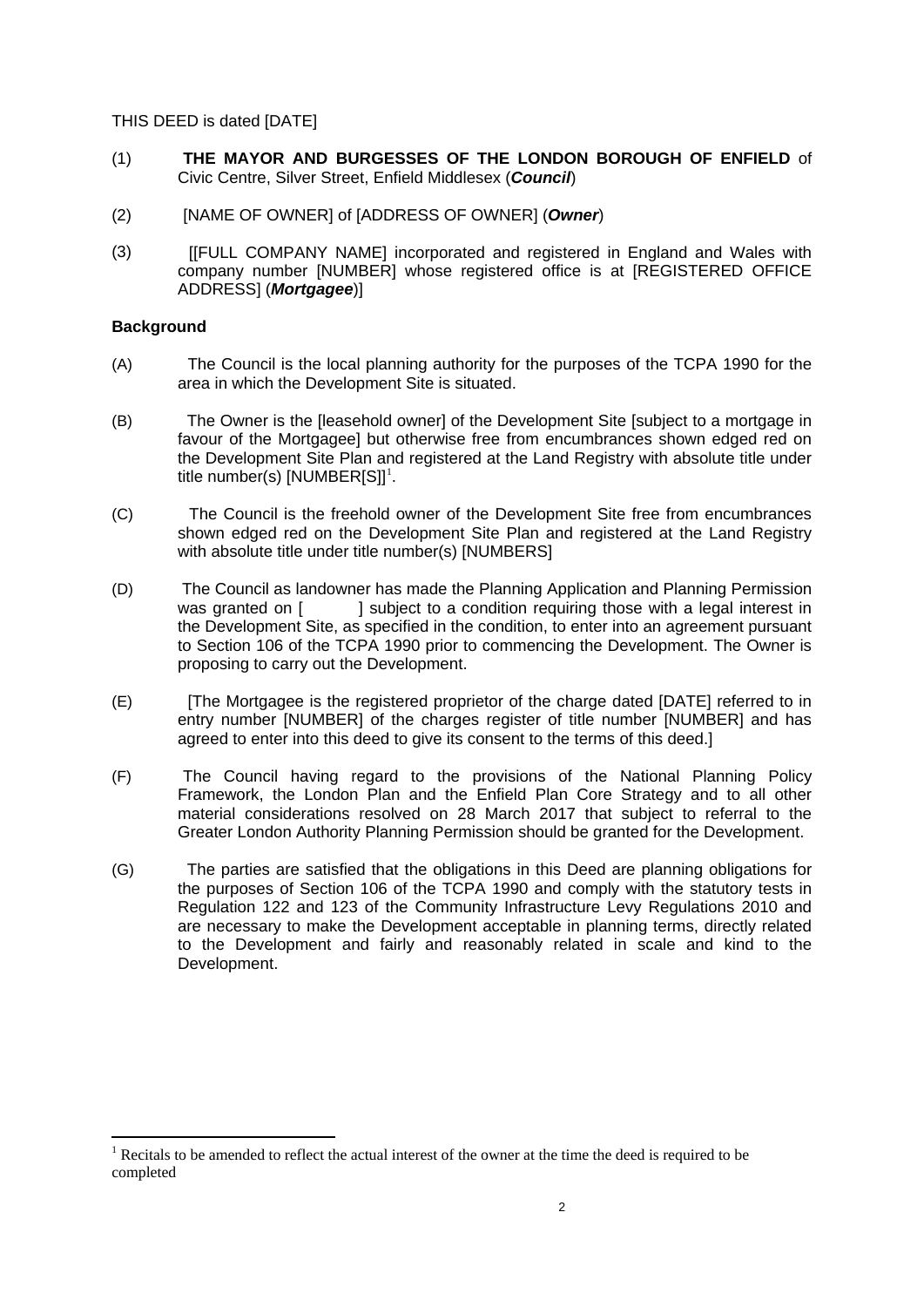#### **Agreed terms**

#### **1. Interpretation**

1.1 The definitions and rules of interpretation in this clause apply in this deed:

| Schedule 2 has been |                                                                                                                      |
|---------------------|----------------------------------------------------------------------------------------------------------------------|
|                     | means the amount (if any) shown in a<br>Viability Reassessment which in<br>accordance with the procedures set out in |

- a) approved by the Council following that Viability Reassessment; or
- b) determined by the Expert

as being equivalent to 60% of the return which is calculated after subtracting the Benchmark Land Value and Total Development Costs from Gross Development Value and which is to be used for the provision of Affordable Housing by way of (in order of priority):

- (i) one or more Additional Affordable Housing Units
- (ii) an Additional Affordable Housing **Contribution**

PROVIDED ALWAYS THAT the onsite Affordable Housing Units and any Additional Affordable Housing Units and/or Additional Affordable Housing Contribution resulting from the First Reassessment, the Early Review (if<br>applicable) and the Final applicable) and the Reassessment shall together not exceed the Affordable Housing Cap

Affordable Housing Cap means a policy compliant level of Affordable Housing being 40% of the total residential net internal area of the Development Site

Additional Affordable

Housing Contribution means a financial contribution towards Affordable Housing payable by the Owner to the Council in accordance with Schedule 2 which a Viability Reassessment demonstrates can be viably paid

not as part of) the Affordable Housing Units

Additional Affordable Housing Units means the additional units of Affordable Housing which a Viability Reassessment demonstrates can be viably delivered within the Development in addition to (and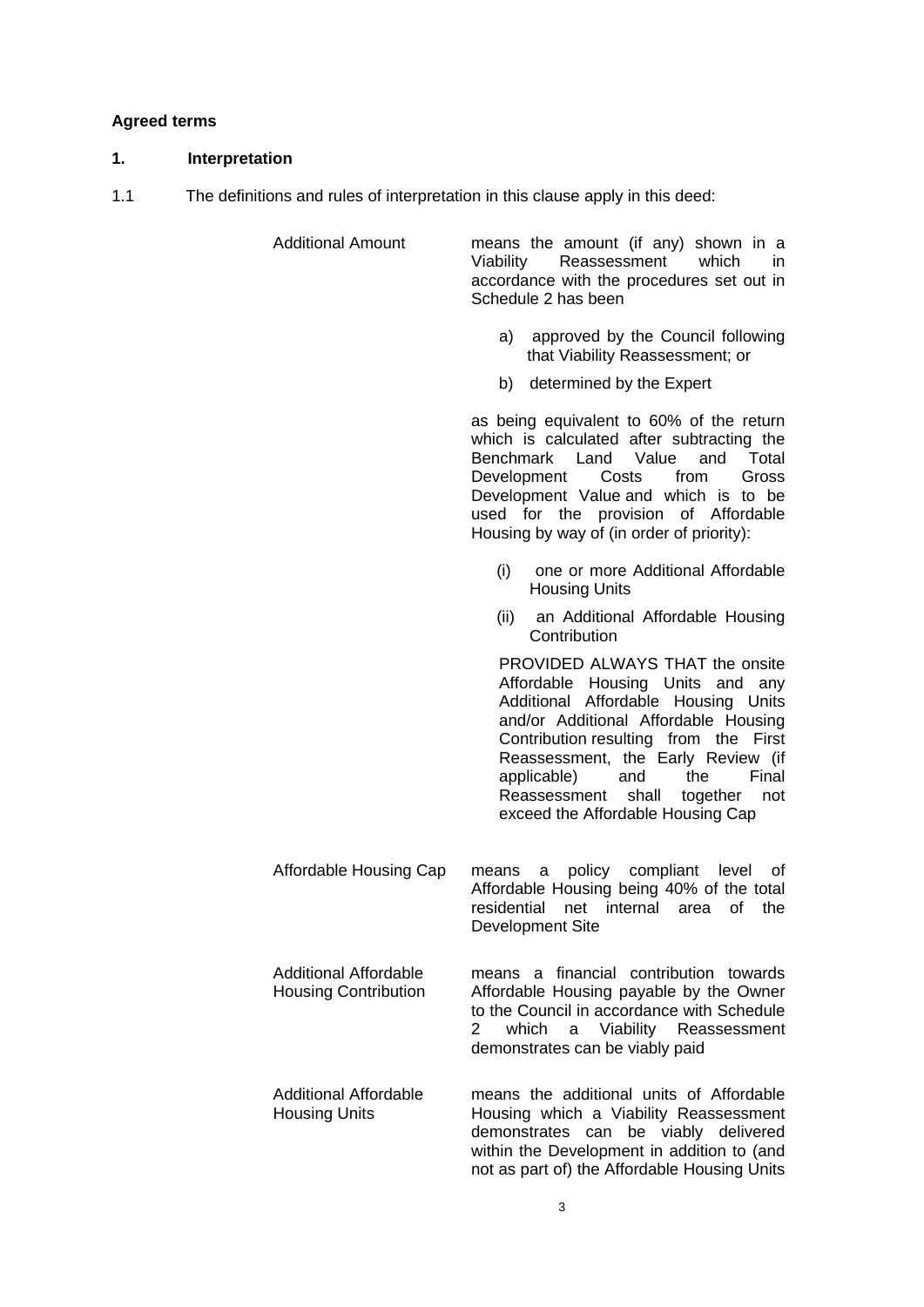using one or more Additional Amounts.

Affordable Housing means affordable housing as defined in Annex 2 to the National Planning Policy Framework and which is provided or managed by a Registered Provider or a local authority

Affordable Housing Programme means a written programme submitted with each Reserved Matters Application showing how the Affordable Housing will be delivered in the part(s) of the Development which are the subject of that Reserved Matters Application identifying the location of the Affordable Housing Units

> (a) the number of Affordable Housing Units;

> within that part of the Development and which shall include the following details:

- (b) the sizes of the Affordable Housing Units;
- (c) those Affordable Housing Units which are to be for Affordable Rent;
- (d) those Affordable Housing Units which are to be Intermediate Housing Units;
- (e) those Affordable Housing Units which are to be for Social Rent;
- (f) proposals for the management of the Affordable Housing Units;
- (g) details of how the Intermediate Housing Units will be allocated by the Registered Provider in accordance with the Eligibility Criteria;
- (h) the timetable for the transfer of the Intermediate Housing Units to a Registered Provider; and
- (i) the timetable for the transfer of the Social Rented Units to a Registered Provider as applicable.
- Affordable Housing Provider means a housing association trust or company or body specialising in the delivery of Intermediate Housing Units as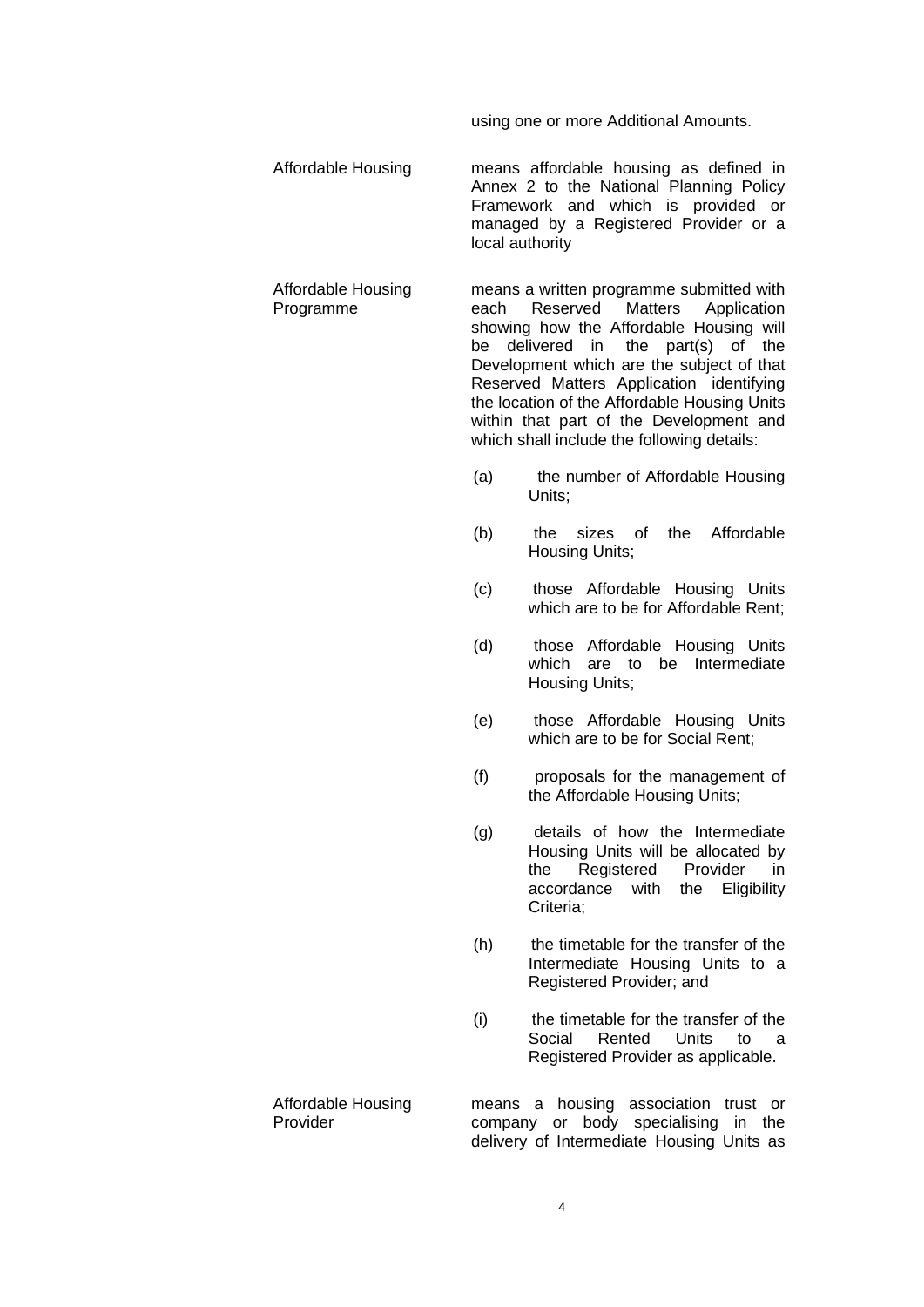#### agreed in writing with the Council

- Affordable Housing Units means minimum of 25% of the total number of Residential Units (and being no less than 35% of the total number of Habitable Rooms) on the Development Site to be provided as Affordable Housing of which 40% shall be for Affordable Rent and Social Rent and 60% shall be as Intermediate Housing Units or as otherwise agreed with the Council in writing;
- Affordable Rented Units means Residential Units let or to be let by a Registered Provider at no more than:-
	- (a) 80% (eighty per cent) of the Local Market Rent (including service charges, where applicable) for Residential Units with one (1) or two (2) bedrooms unless 80% exceeds the Local Housing Allowance ("LHA") rate in which case the LHA rate will be the maximum rent; and
	- (b) 60% (sixty per cent) of the Local Market Rent (including service charges, where applicable) for Residential Units with three (3) or four (4) bedrooms

or such other unit types or rent levels as are agreed by the parties acting reasonably and having regard to the relevant guidelines of the Greater London Authority or any successor body

Allocations Scheme means the Council's housing allocation scheme as updated from time to time.

Alternative Public

Transport Provision means the provision of reasonable and proportionate alternative public transport provisions sufficient to provide adequate access to public transport to support the level of development on the Development Site and identified in the Interim Transport Report to be implemented in accordance with Schedule 7 which shall consider:

> • pedestrian and cycle access to the Development Site in the absence of the Step Free Access;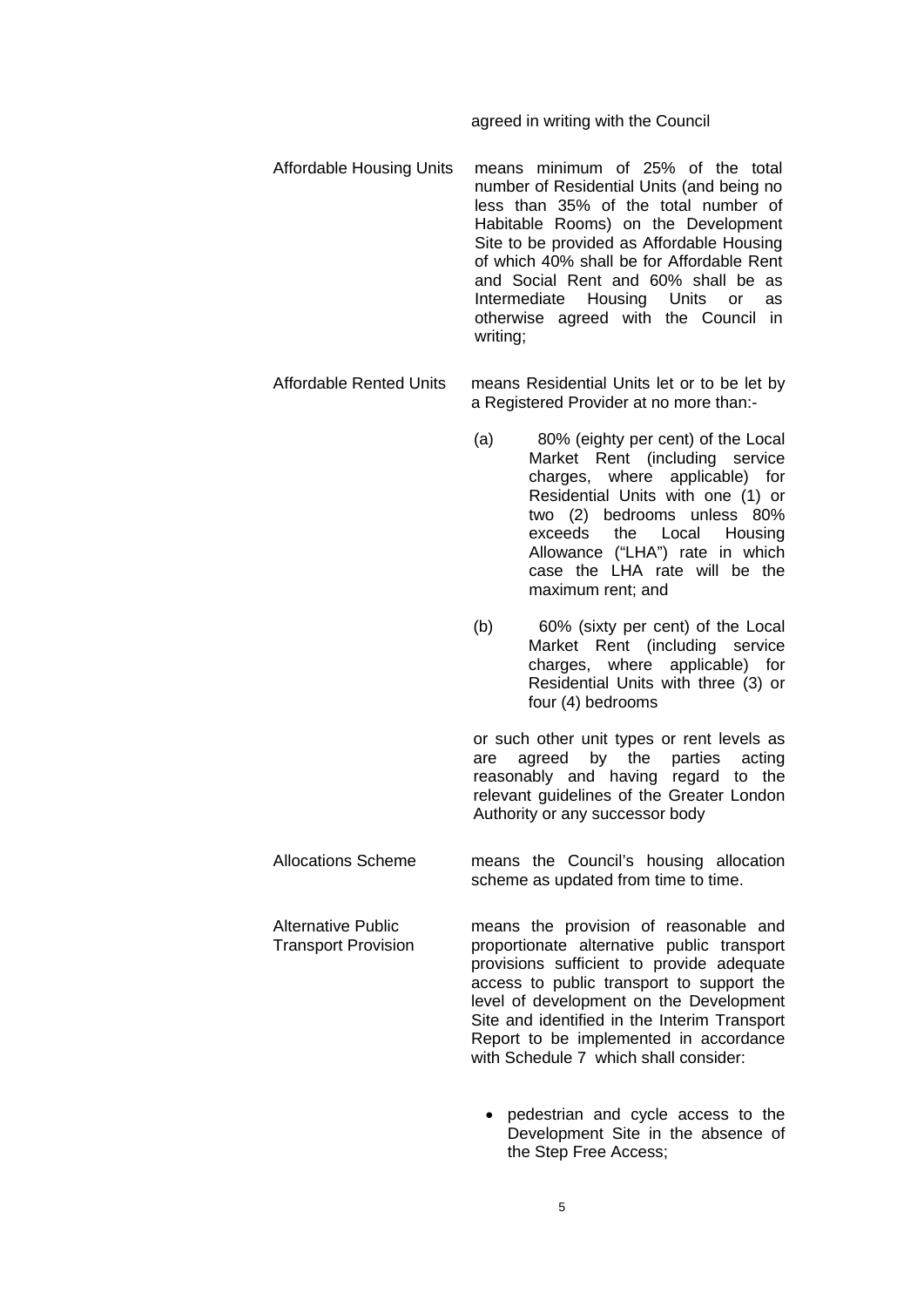- offsite infrastructure measures (for example bus stops or bus stop enhancements, crossings etc);
- exclusive access rights for TfL to use any bus stops or stands on private land to be granted via lease and which should include a specified maintenance regime of the highway to an adoptable standard;
- an accessible bus stop (in accordance with TfL guidance) within 400 metres of each Residential Unit;
- measures for terminating bus services provision for any TfL bus to be turned without needing to reverse and an accessible bus stand with driver facilities nearby and separate accessible stops;
- direct provision of services by the Owner (for example shuttle bus service);
- provision of services by TfL agreed via a Route Sponsorship Agreement;
- a financial contribution where applicable;
- appropriate phasing of alternative public transport provision in relation to housing delivery;
- access on and off vehicles for all users of the Alternative Public Transport Provision including wheelchair users;
- provision of space on vehicles for pushchairs and other items people may reasonably expect to carry on and off a bus;
- provision of information on board vehicles and at stops for visually impaired and deaf users to facilitate their use of the services;
- accessible stops in accordance with TFL guidance (for example, kerb alignment where ramps are used);
- provision of services by vehicles with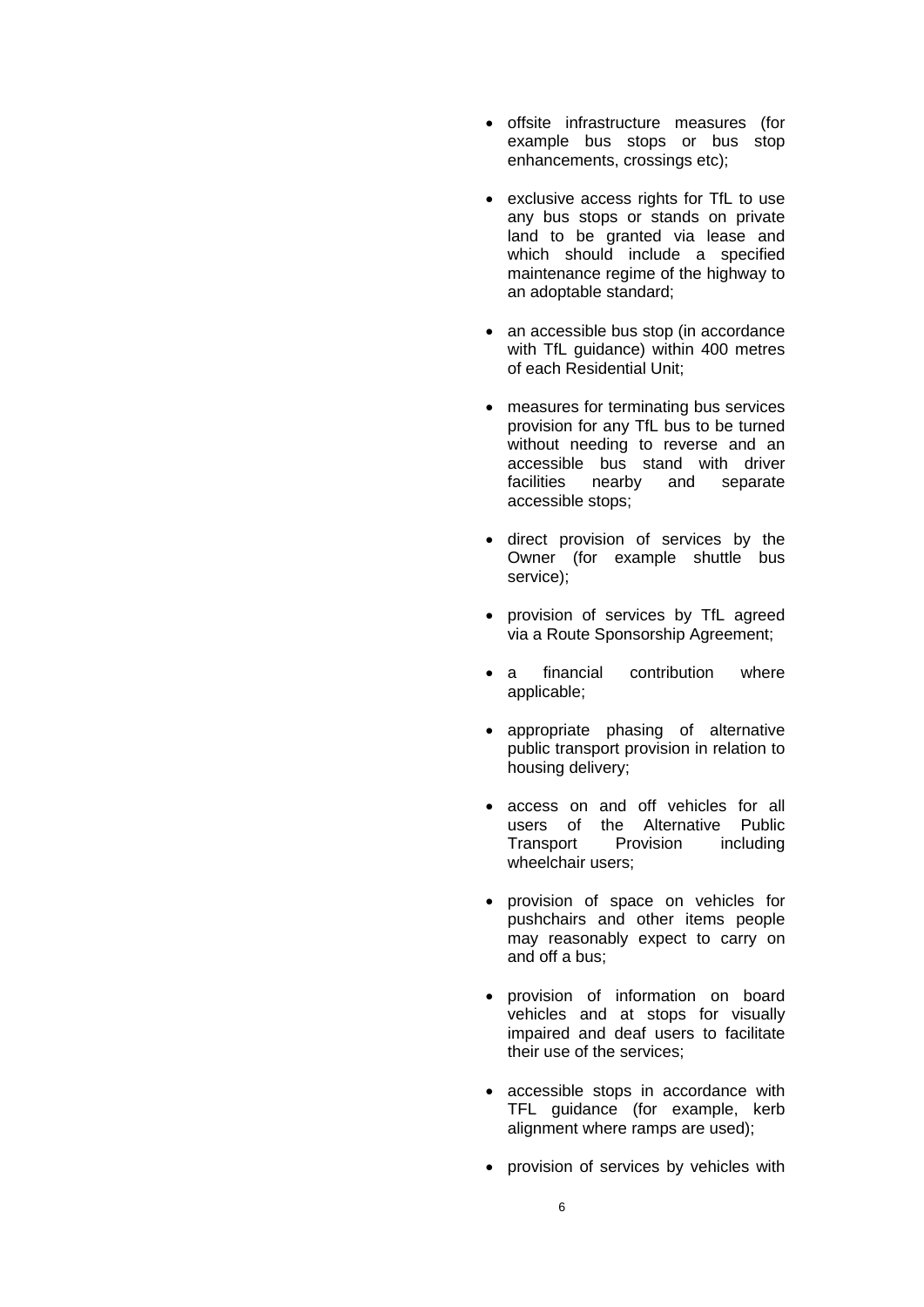|                                                 | capacity to cater for demand including<br>demand at peak times;                                                                                                                                                                                                                                                       |
|-------------------------------------------------|-----------------------------------------------------------------------------------------------------------------------------------------------------------------------------------------------------------------------------------------------------------------------------------------------------------------------|
|                                                 | matching or bettering TfL standards<br>$\bullet$<br>driver<br>safety<br>vehicle<br>and<br>on<br>emissions; and                                                                                                                                                                                                        |
|                                                 | provision of late and early services<br>$\bullet$<br>which relate to connecting services<br>taking into account services already<br>available                                                                                                                                                                         |
| <b>Annual Monitoring</b><br>Report              | means the London Plan Annual Monitoring<br>Report                                                                                                                                                                                                                                                                     |
| <b>Annual Shortfall</b>                         | means the Estimated CO2 minus the<br>Target CO2 Emissions.                                                                                                                                                                                                                                                            |
| <b>Application Site</b>                         | means the land subject to the Planning<br>Permission and shown edged red on the<br>plan at Appendix 1 ('the Application Site<br>Plan')                                                                                                                                                                                |
| Approved Affordable<br><b>Housing Programme</b> | means the Affordable Housing Programme<br>submitted to and approved in writing by the<br>Council as part each Reserved Matters<br>Application                                                                                                                                                                         |
| <b>Base Rate</b>                                | means the higher of 4% and the base rate<br>from time to time of the Council's bank at<br>the time                                                                                                                                                                                                                    |
| <b>Benchmark Land Value</b>                     | means a sum no greater than £37,505,015<br>(thirty seven million five hundred five<br>thousand pounds and fifteen pounds)                                                                                                                                                                                             |
| Car Club                                        | means a self-service pay-as-you-go or by<br>subscription<br>club which<br>provides<br>car<br>of vehicles<br>without<br>temporary<br>use<br>ownership to members of the club                                                                                                                                           |
| Car Club Management<br>Plan                     | means a plan setting out the measures to<br>maintain, promote<br>and<br>manage<br>the<br>operation of the Car Club and specifying<br>the location of the Car Club Parking<br>Spaces and the timetable for provision of<br>these spaces or such revised plan as may<br>be agreed with the Council from time to<br>time |
| Car Club Membership                             | means membership of the Car Club and<br>including driving credits one membership to                                                                                                                                                                                                                                   |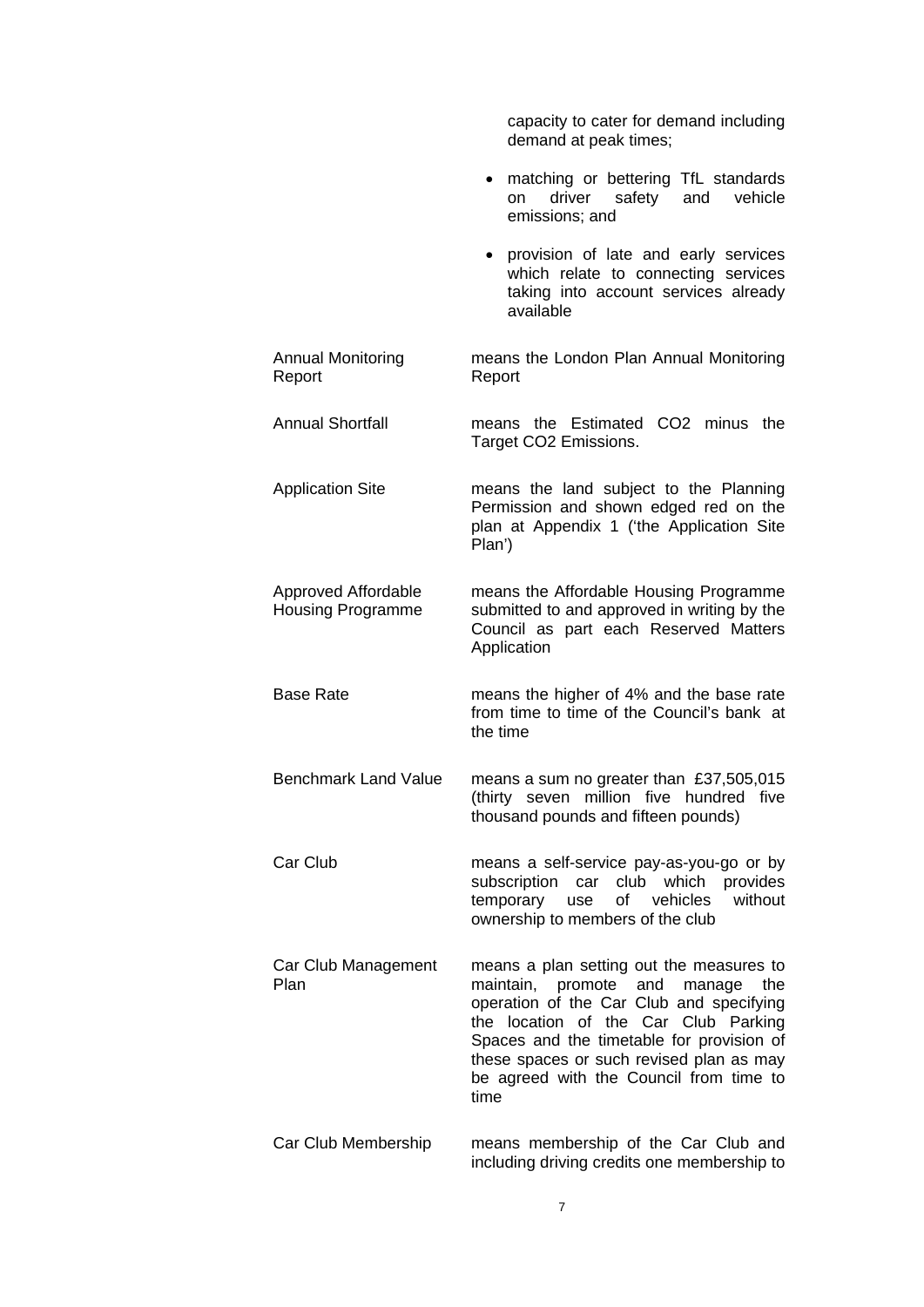|                                      | be offered to each Residential Unit that is<br>first Occupied and maintained (for those<br>Residential<br>Units which choose<br>to<br>participate in the Car Club) for two<br>(2)<br>years from the date of first Occupation of<br>the relevant Residential Unit                                                                                                                                                                                                                                                                                                                                                                                                                              |
|--------------------------------------|-----------------------------------------------------------------------------------------------------------------------------------------------------------------------------------------------------------------------------------------------------------------------------------------------------------------------------------------------------------------------------------------------------------------------------------------------------------------------------------------------------------------------------------------------------------------------------------------------------------------------------------------------------------------------------------------------|
| Car Club Parking<br>Spaces           | means the parking spaces allocated in<br>accordance with the Car Club Management<br>Plan approved by the Council to be<br>reserved for the sole use of parking a Car<br>Club vehicle                                                                                                                                                                                                                                                                                                                                                                                                                                                                                                          |
| Offsetting<br>Carbon<br>Contribution | means the contribution to be paid (if<br>applicable) by the Owner to the Council in<br>accordance with Schedule 4 in accordance<br>with the following formula:                                                                                                                                                                                                                                                                                                                                                                                                                                                                                                                                |
|                                      | • Cumulative Shortfall x £60                                                                                                                                                                                                                                                                                                                                                                                                                                                                                                                                                                                                                                                                  |
|                                      | and to be applied by the Council (in the<br>event of receipt) toward carbon reduction<br>projects across the London Borough of<br>Enfield to achieve the Council's overall<br>carbon reduction targets. Such projects<br>could include but are not limited to (i)<br>building<br>efficiency<br>retrofit<br>energy<br>building<br>(ii)<br>integrated<br>measures;<br>energy installations; and (iii)<br>renewable<br>behaviour<br>raising<br>awareness<br>or<br>modification programmes and are to be in<br>accordance with the guidelines issued by<br>the Greater London Authority or such other<br>authority from time to time                                                              |
| Carbon<br>Reduction<br>Target        | means a 35% reduction on total CO2<br>emissions<br>for<br>the<br>Development<br>in<br>accordance with Part L of the Building<br>Regulations 2013                                                                                                                                                                                                                                                                                                                                                                                                                                                                                                                                              |
| Commencement of<br>Development       | means the carrying out in relation to the<br>Development of any material operation as<br>defined by section 56(4) of the TCPA 1990<br>on the Development Site but disregarding<br>for the purposes of this deed and for no<br>other purpose, the following operations:<br>site clearance; ground investigations for<br>assessing site conditions; remedial works<br>in respect of any contamination of adverse<br>ground conditions; site<br>survey works;<br>diversion<br>of<br>and<br>laying<br>services;<br>archaeological investigations; erection of<br>temporary means<br>of<br>enclosure;<br>any<br>temporary display of site notices<br>and<br>advertisements and construction of the |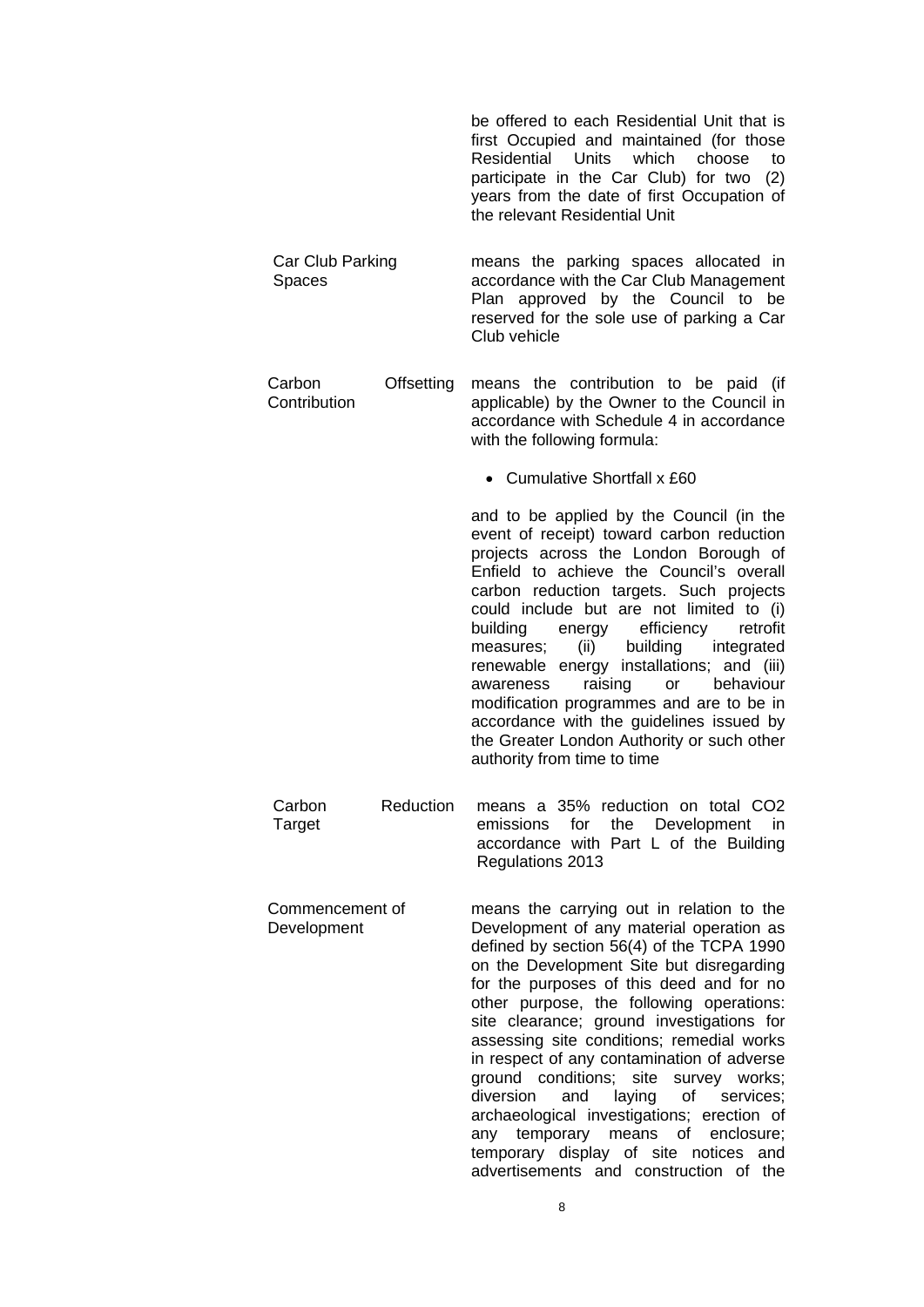proposed junction at Leeside Road for its construction access in accordance with Plan [ARP-02-08-DR-S300400] and for the avoidance of doubt all works relating to the Station Site as such term is defined in the Planning Permission and any works required to be undertaken to discharge pre commencement conditions on the Planning Permission and **Commence** and **Commences** shall be construed accordingly Commencement Date means the date Development Commences Contributions means the Controlled Parking Zone Contribution, Education Contribution, Highway Contribution and the Off-Site Open Space Enhancement and Maintenance Contribution Community Centre means the community centre of not less than 600m2 GIA (unless otherwise agreed by the Council) to be provided within the Development at such location agreed pursuant to the Reserved Matters Application and in accordance with the Planning Permission Community Centre Management Plan means the plan to be submitted and approved in accordance with Schedule 5 demonstrating how the Owner will manage and maintain the Community Centre for the benefit of Local residents and community organisations and for the lifetime of the use of the buildings constructed as any part of the Development or such revised plan as may be agreed with the Council from time to time Community Centre **Specification** means the specification, plans and drawings for the construction and fitting out of the Community Centre to be approved by the Council under the provisions of Schedule 5 Controlled Parking Zone means a parking scheme established and operated by the Council as highway authority in accordance with the Road Traffic Regulation Act 1984 in which onstreet parking in an area is restricted to only those vehicles with parking permits issued by the Highway Authority for that scheme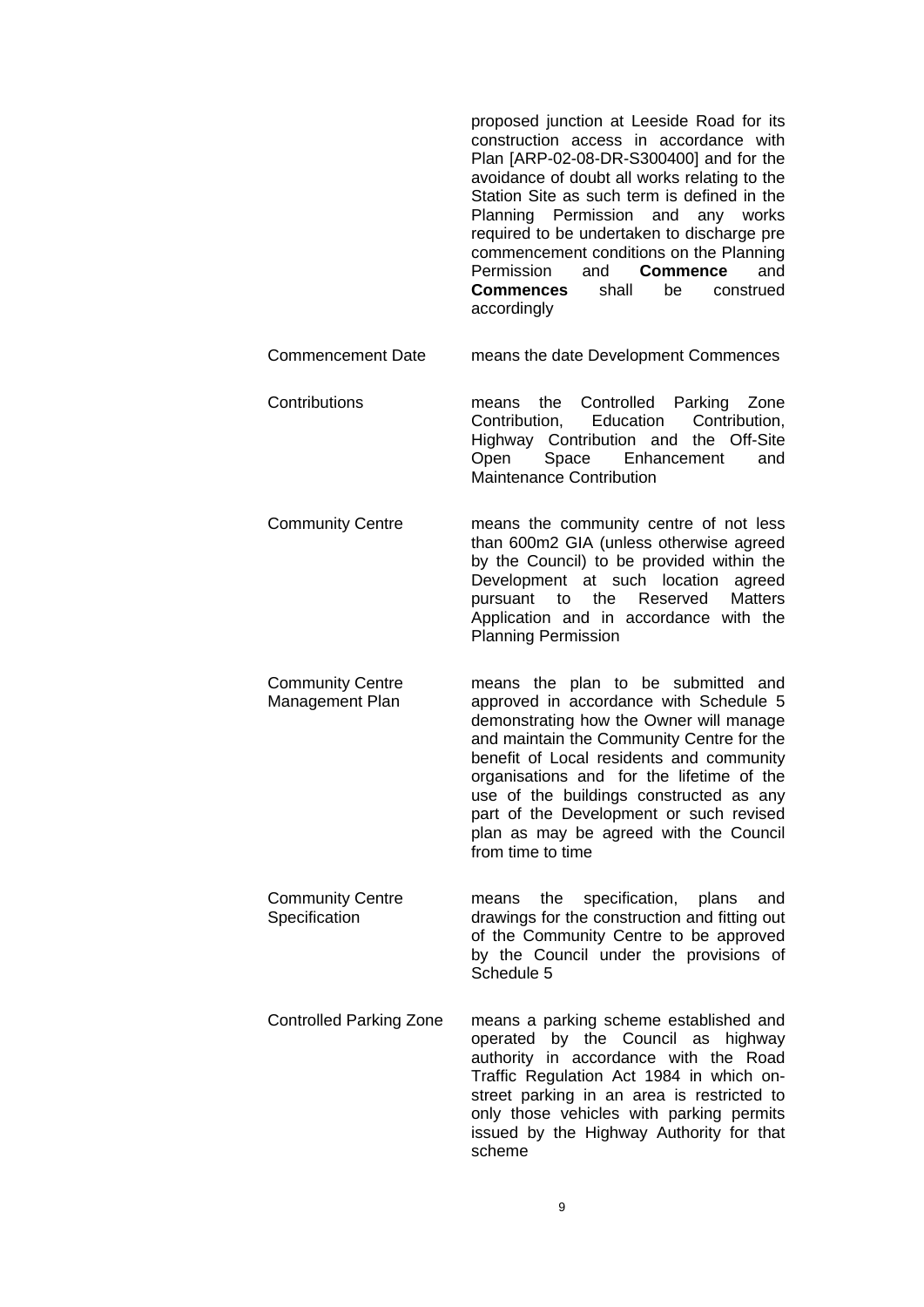| <b>Controlled Parking Zone</b><br>Contribution | means the sum of seventy thousand<br>pounds (£70,000) broken down as follows:                                                                                                                                                                                                                                                                |
|------------------------------------------------|----------------------------------------------------------------------------------------------------------------------------------------------------------------------------------------------------------------------------------------------------------------------------------------------------------------------------------------------|
|                                                | (a)<br>initial consultation costs;                                                                                                                                                                                                                                                                                                           |
|                                                | design and consultation costs;<br>(b)                                                                                                                                                                                                                                                                                                        |
|                                                | detailed<br>design<br>(c)<br>and<br>traffic<br>regulation orders; and                                                                                                                                                                                                                                                                        |
|                                                | (d)<br>physical works                                                                                                                                                                                                                                                                                                                        |
|                                                | as a financial contribution towards the<br>Highway Authority's costs of consulting on<br>and setting up a new Controlled Parking<br>Zone if it is necessitated<br>by<br>the<br>Development                                                                                                                                                   |
| <b>Cumulative Shortfall</b>                    | Annual Shortfall x 30                                                                                                                                                                                                                                                                                                                        |
| <b>Decentralised Energy</b><br>Network (DEN)   | means the Primary Heating Network and<br>combined<br>plant<br>within<br>the<br>the<br>Plantroom/Substation Plantroom                                                                                                                                                                                                                         |
| <b>Default Interest Rate</b>                   | means 2% per annum above the Base<br>Rate                                                                                                                                                                                                                                                                                                    |
| <b>DEN Safeguarded Route</b>                   | means the routes of the On-site Primary<br>Heating Network marked in purple on the<br>Indicative Route Plan set out at Appendix<br>5, as shall be agreed between the Owner<br>and the ESCO and the width of such route<br>shall be 1.5 metres outside the outer edge<br>of the two pipes unless otherwise agreed<br>with the ESCO in writing |
| <b>DEN Strategy</b>                            | means the strategy for connection to the<br>DEN to include details of:                                                                                                                                                                                                                                                                       |
|                                                | combined Plantroom<br>(a)<br>the<br>and<br>Substation<br>Plantroom(s)<br>(and<br>its location);                                                                                                                                                                                                                                              |
|                                                | the route of the On-Site Primary<br>(b)<br><b>Network</b><br>the<br>Heating<br>to<br>Plantroom/Substation<br>Plantroom(s);                                                                                                                                                                                                                   |
|                                                | the DEN Safeguarded Routes;<br>(c)                                                                                                                                                                                                                                                                                                           |
|                                                |                                                                                                                                                                                                                                                                                                                                              |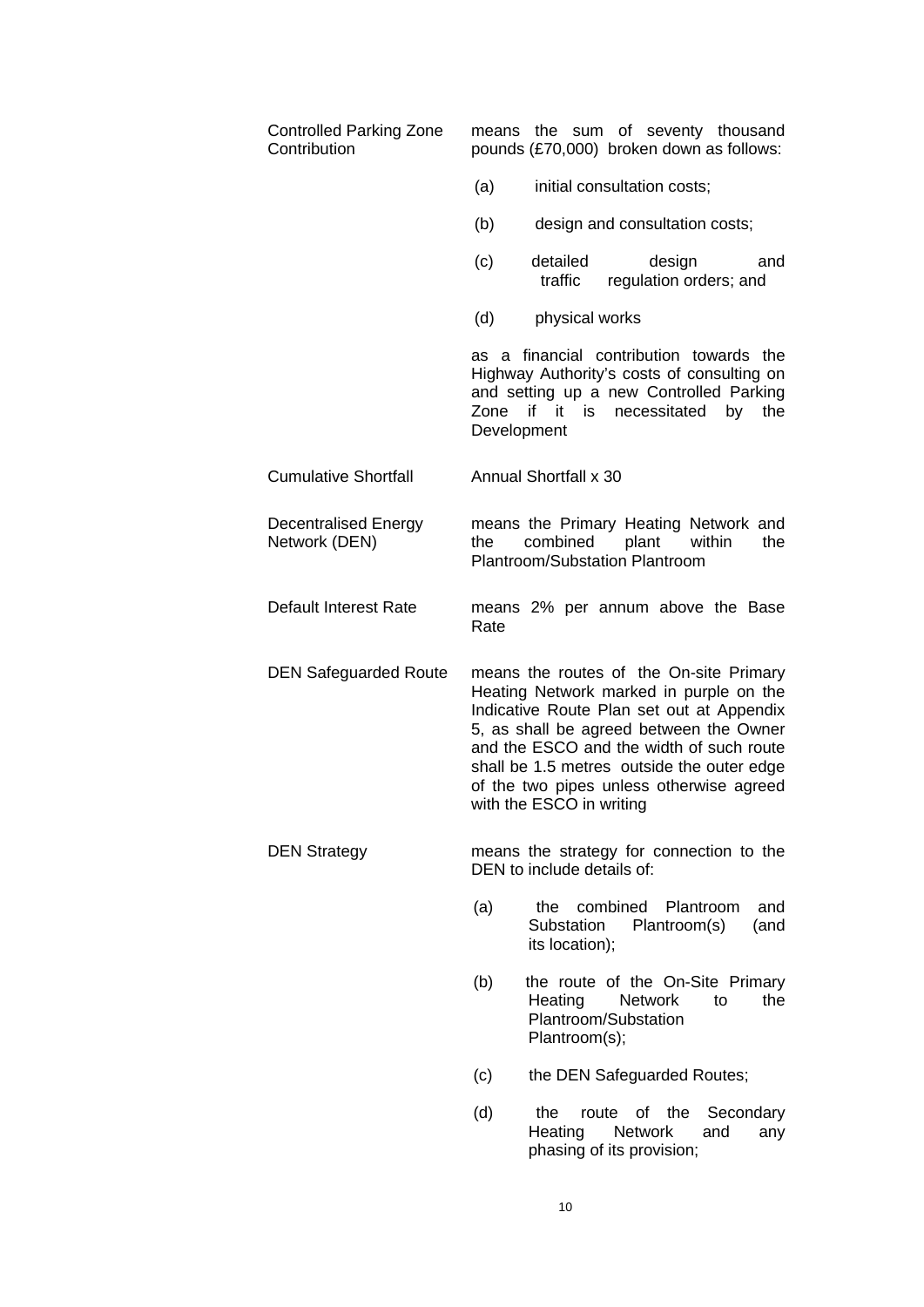- (e) the identity of the ESCO;
- (f) provision for heat and hot water to be supplied to the Development Site through the boilers in the Plantroom unless and until the Onsite Primary Heating Network is connected to the Off-site Primary Heating Network in such manner as to enable the Development Site to receive low carbon heat (in line with the Energy Strategy) from the Primary Heat Network;
- (g) the timetable and details for the construction of the above; and
- (h) the use by the ESCO of the Plantroom/Substation Plantroom(s) including but not limited to the proposed connection of the On-site Primary Heating Network to the Plantroom/Substation Plantroom(s),
- (i) the reasonable endeavours to be used to enter in to heat agreements and/or contracts to deliver the necessary connections to the Off-site Primary Heating **Network**

SAVE THAT except as provided for in (i) the Owner shall have no obligations or responsibilities pursuant to this strategy in relation to the Off-site Primary Heating Network

Development means the development of the Development Site authorised by the Planning Permission

Development Site means the land forming part of the Application Site on which the Development (excluding the Station) is to be constructed as shown on the plan to be submitted and approved pursuant to Condition 1 of the Planning Permission and referred to in Condition 1 as the "Main Site" and shown edged red on the plan attached at Appendix 2 ('the Development Site Plan')

Ecological Corridor means the wildlife corridor intended to facilitate the movement of wildlife and mitigate adverse ecological effects which is a minimum of 6 metres wide and is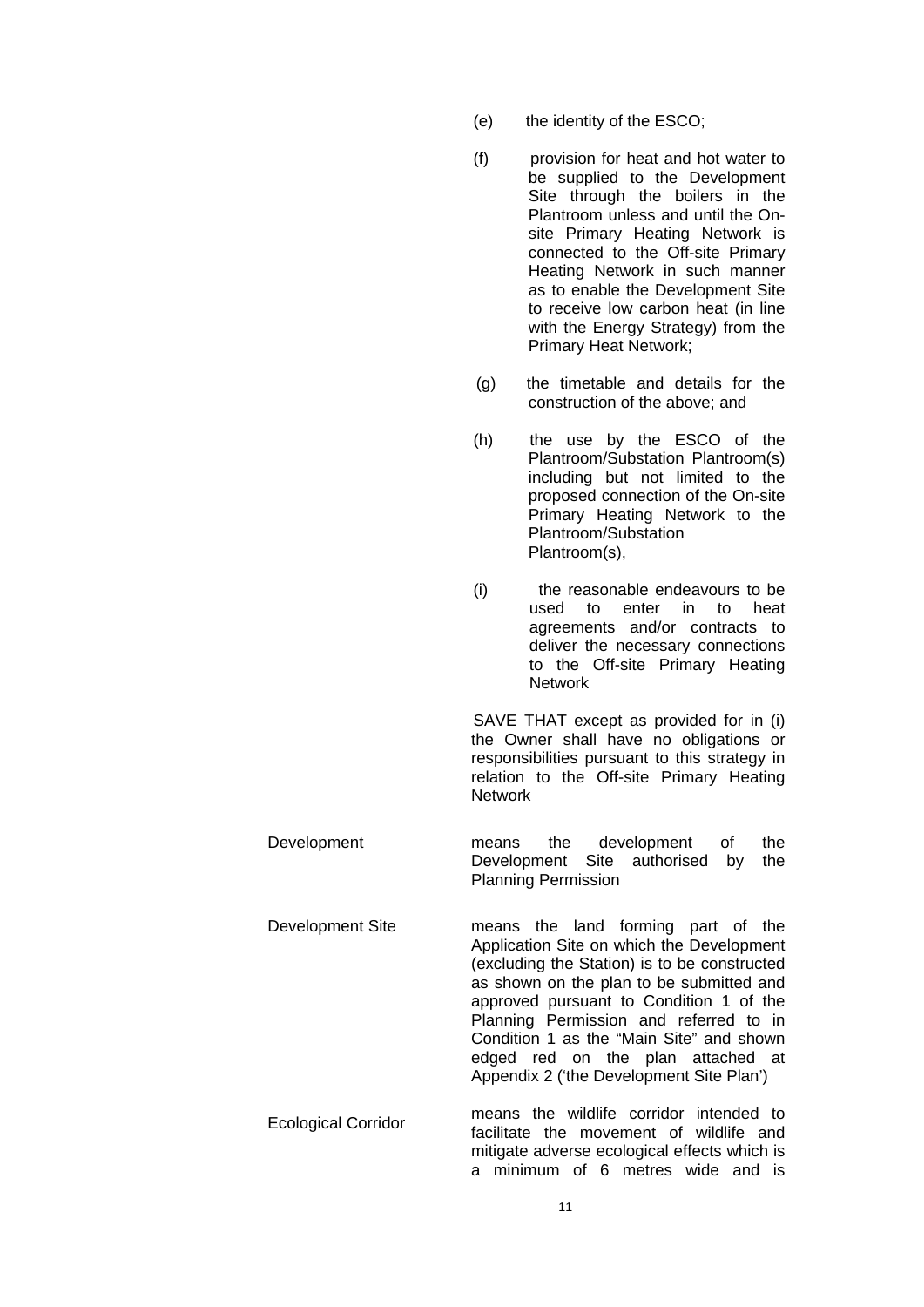|                                         | contiguous with the railway line and runs<br>north-south through the Development<br>Site except for a 25m break around the<br>station where tree canopy connectivity will<br>be provided                                                                                                                 |
|-----------------------------------------|----------------------------------------------------------------------------------------------------------------------------------------------------------------------------------------------------------------------------------------------------------------------------------------------------------|
| <b>Ecological Monitoring</b><br>Reports | means reports submitted to<br>the<br>Council for approval at times set out<br>in the approved Open Space and<br>Public Realm Management Strategy<br>and which should set out:                                                                                                                            |
|                                         | whether the ecological enhancement<br>(a)<br>measures and ecological features<br>included within the relevant parts of<br>the Development are meeting their<br>required aims and objectives; and                                                                                                         |
|                                         | (b)<br>where those required aims and<br>objectives are not being<br>met<br>proposals<br>as to the additional<br>action and/or adjustments which<br>could be made to satisfy those<br>aims and objectives                                                                                                 |
| <b>Education Contribution</b>           | means the sum of $£1,837,875$ (one million<br>eight hundred and thirty seven thousand<br>eight hundred and seventy five pounds)<br>towards primary and secondary education<br>facilities and services and payable in<br>accordance with Schedule 3                                                       |
| <b>Eligible Purchasers</b>              | means households whose annual income<br>complies with the affordability criteria<br>published annually by the Mayor of London<br>in the London Plan as amended from time<br>to time in the Annual Monitoring Report or<br>any successor authority to reflect the<br>changes in income/house price ratios |
| <b>Eligibility Criteria</b>             | means the selection of households for<br>Intermediate Housing Units subject<br>to<br>affordability including but not limited to<br>meeting one or more of the following<br>criteria:                                                                                                                     |
|                                         | living in social<br>housing<br>people<br>accommodation<br>London<br>the<br>in.<br>Borough of Enfield (LBE)                                                                                                                                                                                               |
|                                         | people living in LBE                                                                                                                                                                                                                                                                                     |

- 
- people working in LBE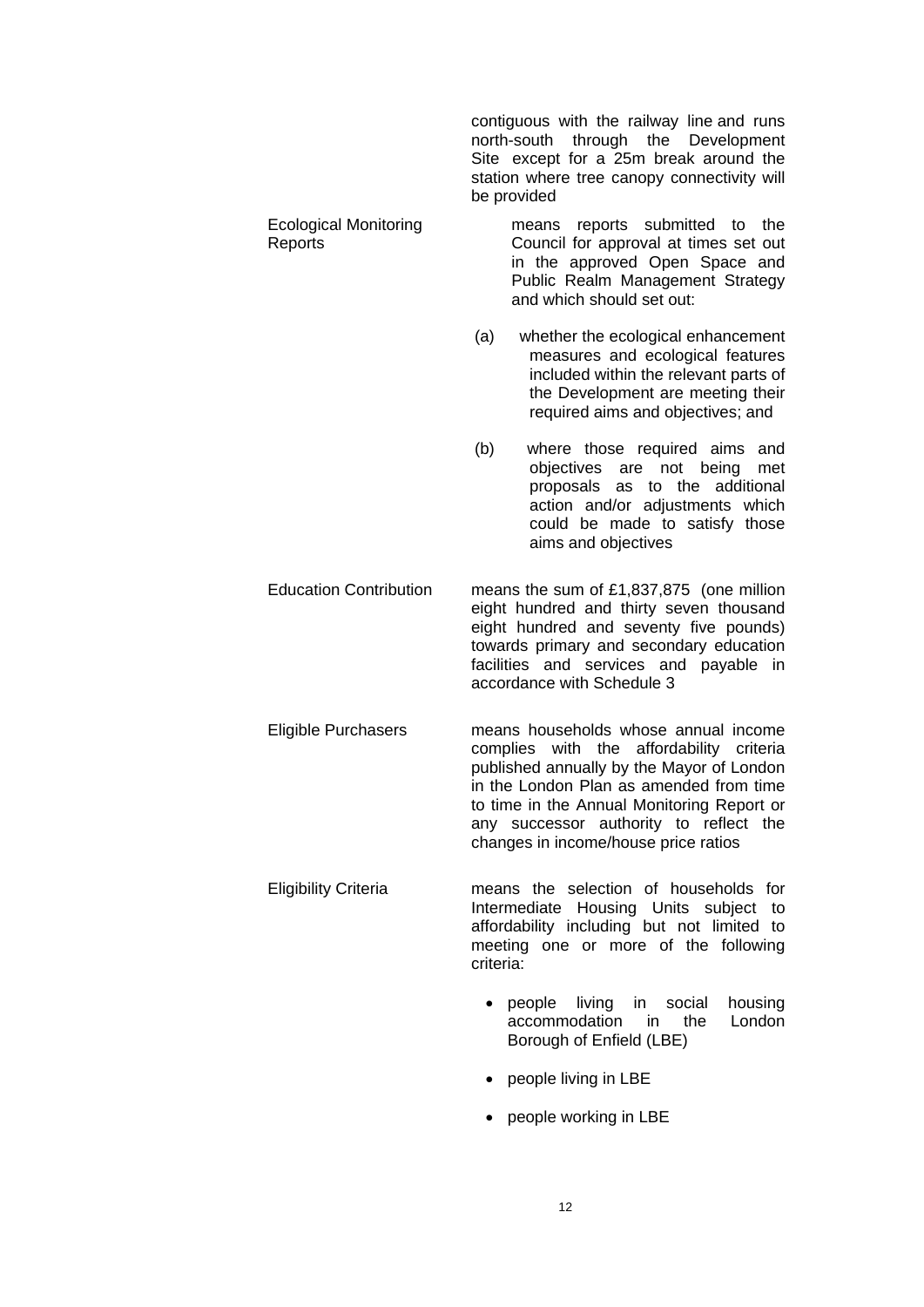- people with a Local connection to LBE
- Employment and Skills **Strategy** means a strategy provided in accordance with Schedule 6 for the Development to demonstrate how the Owner will engage with Local contractors/ subcontractors and provide training opportunities on the Development Site in accordance with the requirements of and formulas contained within the SPD
- Energy Strategy means the statement and/or strategy substantially based upon the DEN Strategy (unless otherwise agreed in writing by the Council to be submitted by the Owner to the Council as part of the Planning Application and supplemented by further details to be provided with the Reserved Matters Application setting out how the Carbon Reduction Target will be achieved
- ESCO means the organisation that undertakes the provision of energy services in terms of operating the DEN
- Estimated CO2 means the CO2 estimated to be emitted from the Development (tonnes per annum) calculated in accordance with Part L of the Building Regulations 2013
- Expert means an independent person appointed to determine a dispute in accordance with clause 16 of this deed Provided That In the case of the Viability Reassessment procedure set out in Schedule 2 Expert means an independent and reputable chartered surveyor registered with the Royal Institution of Chartered Surveyors with not less than 10 years experience of valuation matters.
- Framework Travel Plan means a travel plan for the Development agreed with the Council prior to first Occupation which
	- (a) is designed to manage the demand for transport to and from the Development and promote a shift away from the private car in favour of public transport and other sustainable modes of travel in accordance with the requirements of the SPD and seeks to achieve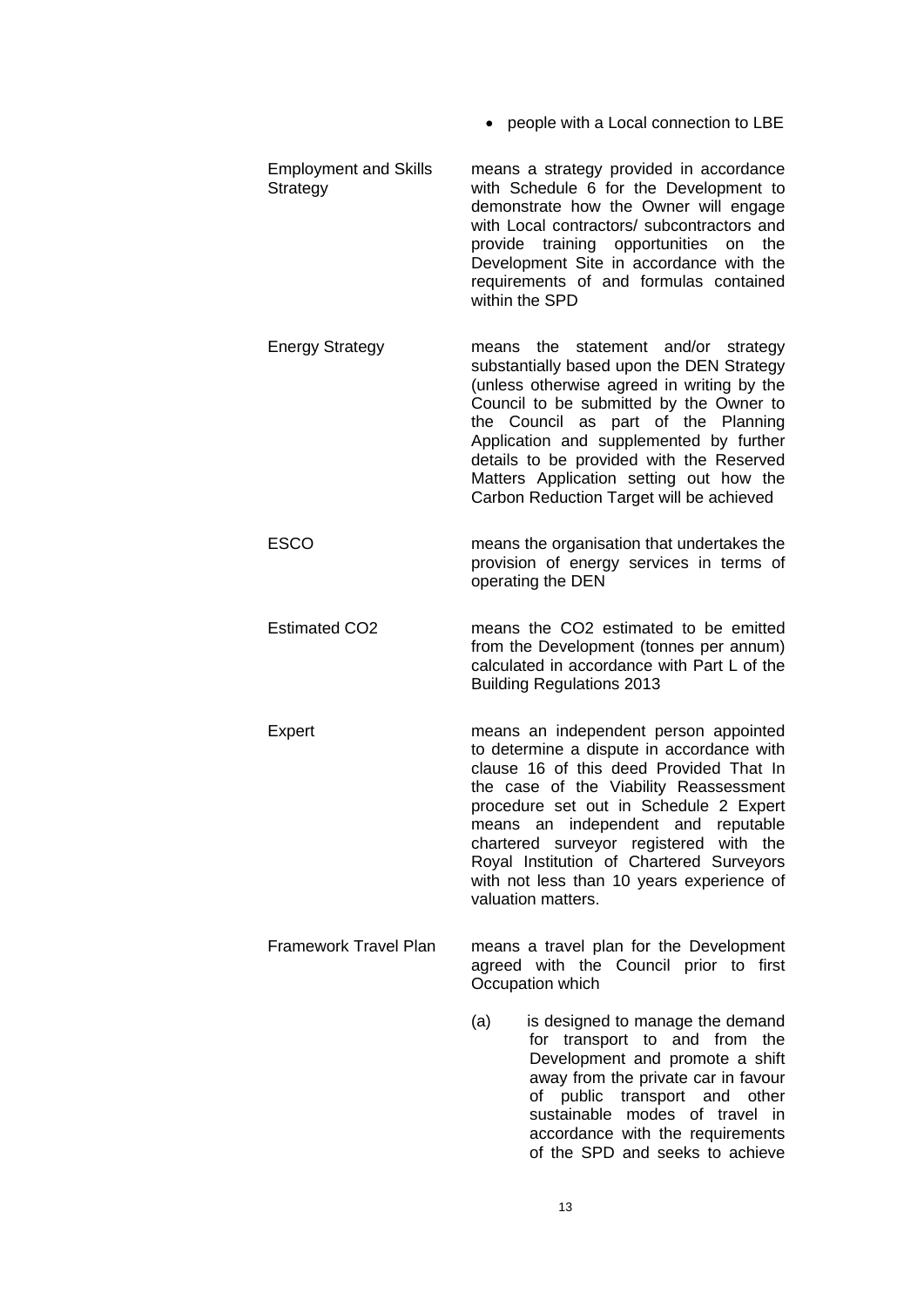minimum targets

- (b) includes details of the Car Club including detail (if any) of Car Club Parking Spaces and Car Club Management Plan;
- (c) includes details of Sustainable Transport Measures;
- (d) includes the requirement for a TRICS (TRAVL) compliant survey which should include traffic counts at accesses to demonstrate actual on the ground changes and not just questionnaire based summaries ("the Travel Plan Survey")
- (e) contains provision for on-going monitoring how the objectives of the travel plan are being met and reviewing the objectives where appropriate in accordance with the provisions of Schedule 9;
- (f) includes the requirement for the appointment of a travel plan coordinator
- (g) includes details of how appropriate transport access and parking provision will be secured
- (h) includes details of the management arrangements necessary in order to sustain the Framework Travel Plan in the future

Gross Development Value

means the value of -

- (a) sales receipts of Market Housing **Units**
- (b) sales receipts of Affordable Housing Units
- (c) sales receipts of any Private Rented Sector Units
- (d) the estimated value of sales of ground rents and parking spaces (where sold separately or allocated to a Residential Unit)
- (e) the estimated value of any unsold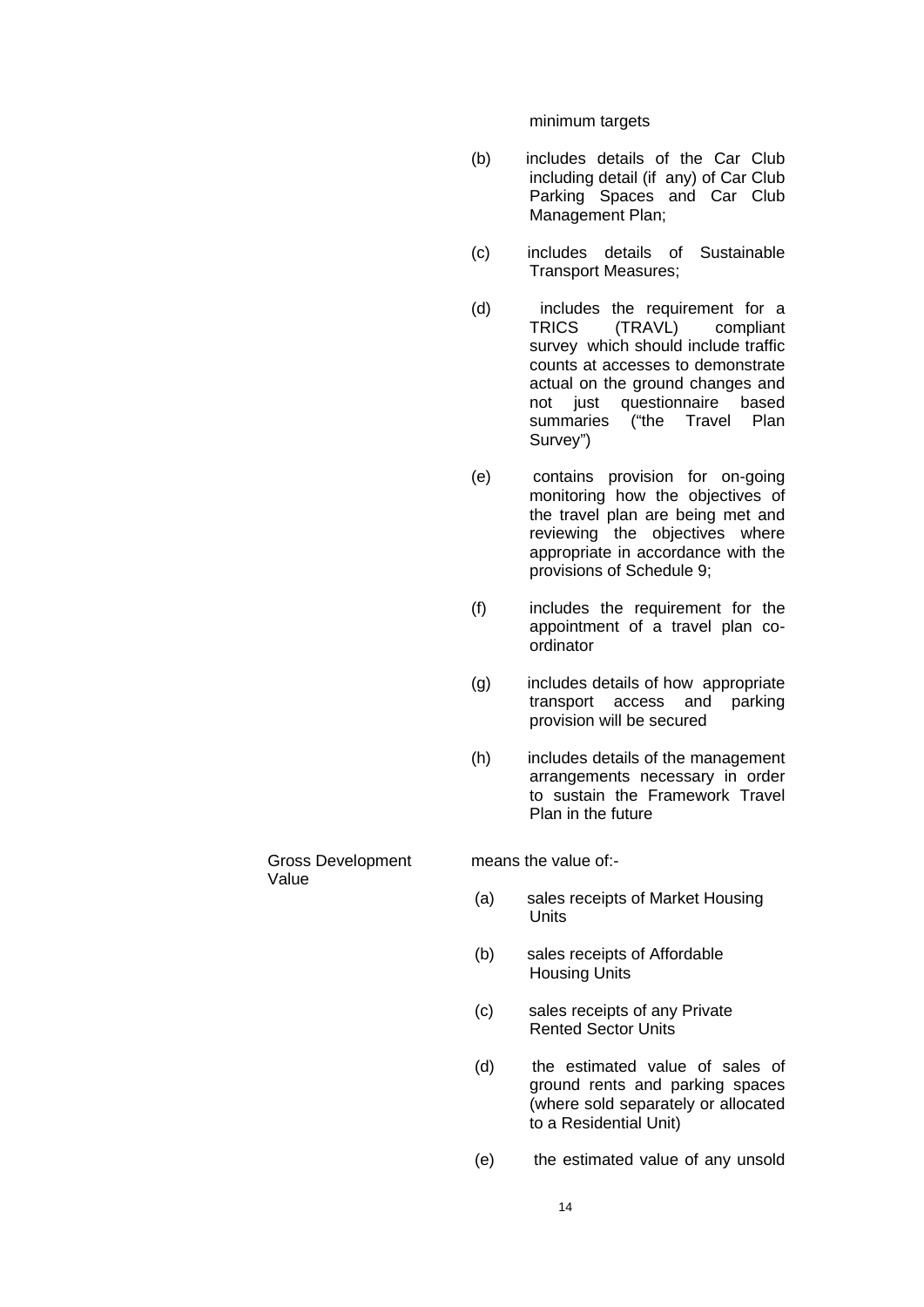or unlet Residential Units on the assumption that they are Practically Completed and ready for Occupation

- (f) any grant funding received or anticipated directly by the Owner for the provision of affordable housing which will exclude grant funding received directly by the Registered Provider
- (g) sales receipts for any commercial space constructed pursuant to the Planning Permission (not including the gym, Community Centre or retail uses which are to be transferred to the Council at nil value)
- (h) the estimated value of any unsold or unlet commercial space mentioned in paragraph (g) above
- Habitable Room means a room of a Residential Unit the intended purpose for which is for sleeping, living or dining which has a minimum width of 2.13 metres (7 ft.) and includes:-
	- (a) a living room;
	- (b) a bedroom;

**Either** 

- (c) a dining room; or
- (d) a kitchen/diner provided that for the purposes of this Deed the kitchen/diner is a room 13 sqm or greater in size with a clearly defined kitchen area at one end and a clearly defined dining area at the other to accord with the Mayor of London's Housing Supplementary Planning Guidance (March 2016);

for the avoidance of doubt where both (c) and (d) above are provided only one may be counted as a Habitable Room.

Heat Interface Unit means the heat interface unit that transfers heat from (and forms part of) the Secondary Heating Network to any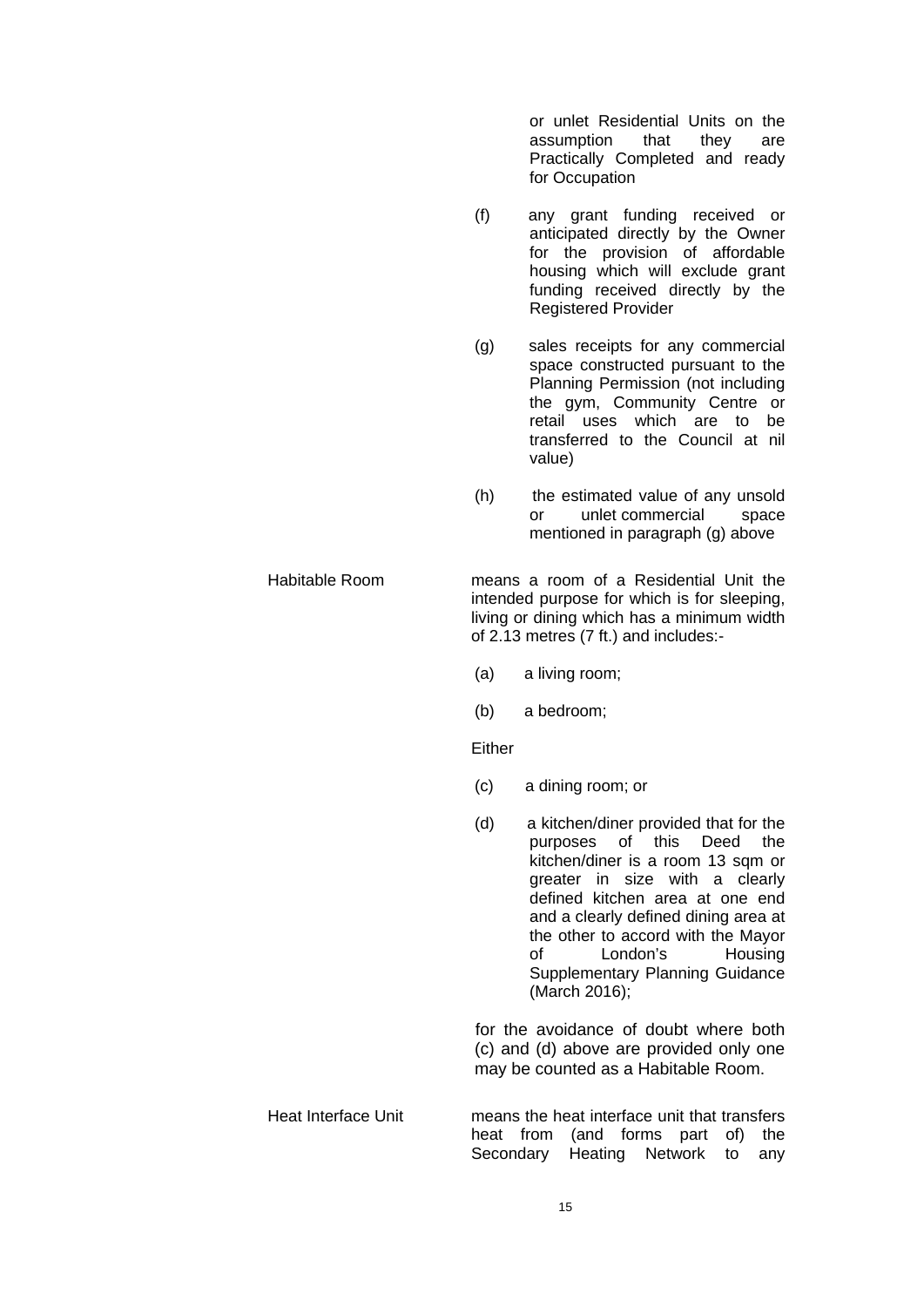individual Unit's heating system

- Highways Agreement means one or more agreements entered into pursuant to section 38 or 278 of the Highways Act 1980
- Highway Contribution means the sum of £50,000.00 (fifty thousand pounds) Index-Linked to be paid by the Owner to the Council in accordance with the terms of this Agreement and to be applied by the Council (in the event of receipt) towards the provision of SCOOT systems at junctions on Meridian Way
- Highway Works the works to be carried out on the public highway including (but not limited to):
	- provision of pedestrian crossing to Meridian Way/Glover Way

provided always that the Highway Works do not include the cost of any adjustments or diversions of any statutory undertakers' apparatus. Any such adjustments or diversions must be undertaken prior to the commencement of the Highway Works and at the Owner's cost

Index Linked means increased in accordance with the following formula:

> Amount payable = the payment specified in this Deed x (A/B) where:

> A= the figure for the Retail Prices Index (All Items) that applied immediately preceding the date the payment is due.

> B= the figure for the Retail Prices Index (All Items) that applied when the index was last published prior to the date of this Deed

- Indicative Route Plan means the indicative route of the DEN Safeguarded Route set out at Appendix 5
- Interim Transport Report means a report to be submitted and approved in accordance with Schedule 7 in consultation with TfL which confirms:
	- (a) the current status of the Station Works;
	- (b) the updated programme for delivery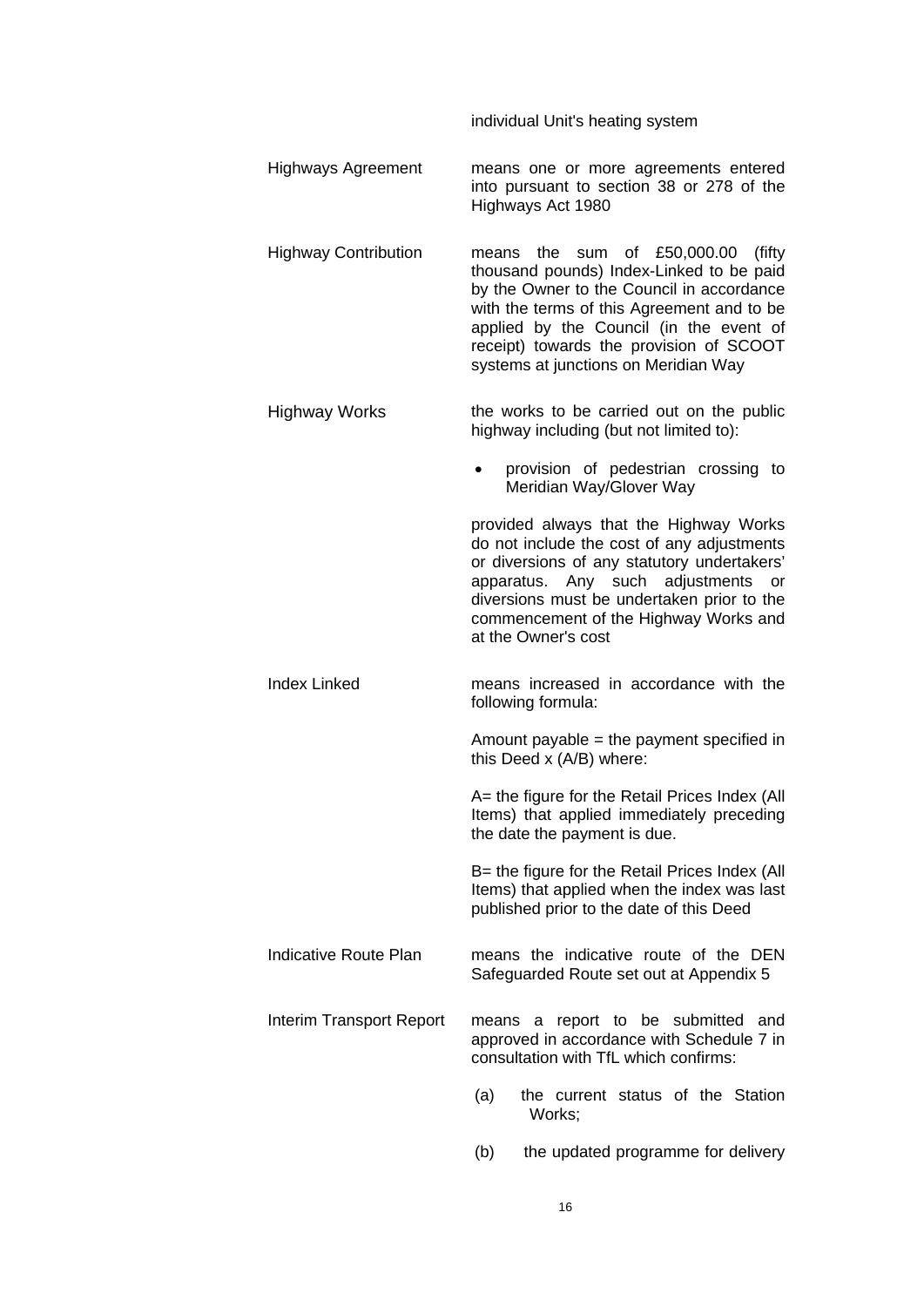of the Station (if applicable);

- (c) level of train service agreed to serve the Station;
- (d) observed travel demand against the Transport Assessment assumptions;
- (e) whether any Alternative Public Transport Provision is required; and
- (f) the details of Alternative Public Transport Provision (if any is required)

Intermediate Housing **Units** means homes for sale or rent provided at a cost above that of Social Rented Units but at a minimum of 20% (twenty per cent) below market levels subject to eligibility as set out in the London Plan as amended by the Annual Monitoring Report and will include provisions to remain at an affordable price for future eligible households or for the subsidy to be recycled for alternative affordable housing provision and Intermediate Housing Units shall include Shared Equity Units, Shared Ownership Units and, other low cost homes for sale and intermediate or discounted rental products, but not Affordable Rented Units

- Local means resident or situated within the boroughs of Enfield, Haringey, Barnet, Waltham Forest, Broxbourne the District of Epping Forest, Hertsmere or Welwyn Hatfield and "Locally" shall be construed accordingly, (and where the context admits priority is afforded to residents of Enfield)
- Local Labour Report means an annual written monitoring report setting out compliance with the Employment and Skills Strategy for the 12 months prior to the date of the report
- Local Market Rent **means** the rent (inclusive of service charges, where applicable) at which comparable properties to the subject Affordable Housing Unit are being commonly let in the Local market area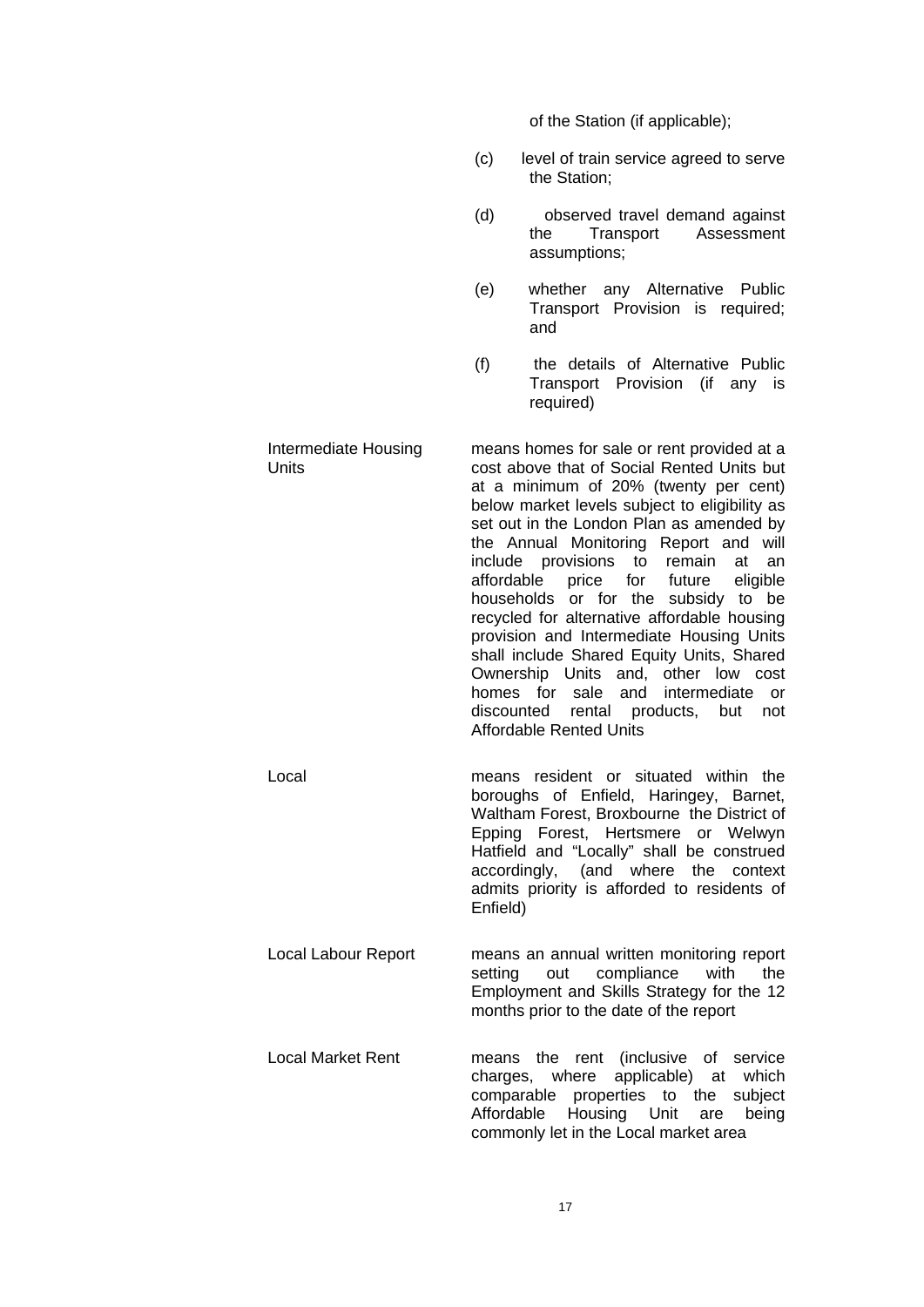| Local Plan                               |     | means the Enfield Core Strategy adopted<br>by the Council on 10 November 2010 and<br>the Development Management Document<br>adopted by the Council on 19 November<br>2014 and any additional or replacement<br>adopted development plan documents                                                                                      |
|------------------------------------------|-----|----------------------------------------------------------------------------------------------------------------------------------------------------------------------------------------------------------------------------------------------------------------------------------------------------------------------------------------|
| <b>Market Housing Units</b>              |     | means those Residential Units which are<br>not Affordable Housing Units                                                                                                                                                                                                                                                                |
| <b>Monitoring Fee</b>                    |     | means the sum of $£176,043.75$<br>(one<br>hundred and seventy six thousand forty<br>three pounds and seventy five pence) as a<br>contribution towards the Council's costs of<br>monitoring the implementation of this deed<br>representing 5% of the total value of<br>all Contributions and a charge of £350 for<br>each head of term |
| <b>Monitoring Officer</b>                |     | means the designated officer of the Council<br>from time to time who shall monitor the<br>planning obligations in this Deed                                                                                                                                                                                                            |
| Motor Vehicle Parking<br>Management Plan |     | means a proposal for motor vehicle parking<br>provision which demonstrates<br>how the<br>Owner will layout, allocate, provide and<br>manage parking provision in accordance<br>with Schedule 12 and which will include:                                                                                                                |
|                                          | (a) | a parking area plan with clearly<br>marked out bays for residents,<br>loading, unloading, visitors, as well<br>vehicle<br>electric<br>charging,<br>as<br>disabled parking bays and parking<br>bays for Car Clubs;                                                                                                                      |
|                                          | (b) | contact details (telephone number,<br>email, name) of a person/company<br>responsible for managing<br>that<br>parking area;                                                                                                                                                                                                            |
|                                          | (c) | proposed parking controls to keep<br>the<br>turning<br>clear<br>for<br>areas<br>delivery/service vehicles;                                                                                                                                                                                                                             |
|                                          | (d) | proposals for management of the<br>risk of overspill parking;                                                                                                                                                                                                                                                                          |
|                                          | (e) | proposals for visitor parking;                                                                                                                                                                                                                                                                                                         |
|                                          | (f) | enforcement,<br>parking<br>allocation,<br>maintenance<br>fees,<br>and<br>management;                                                                                                                                                                                                                                                   |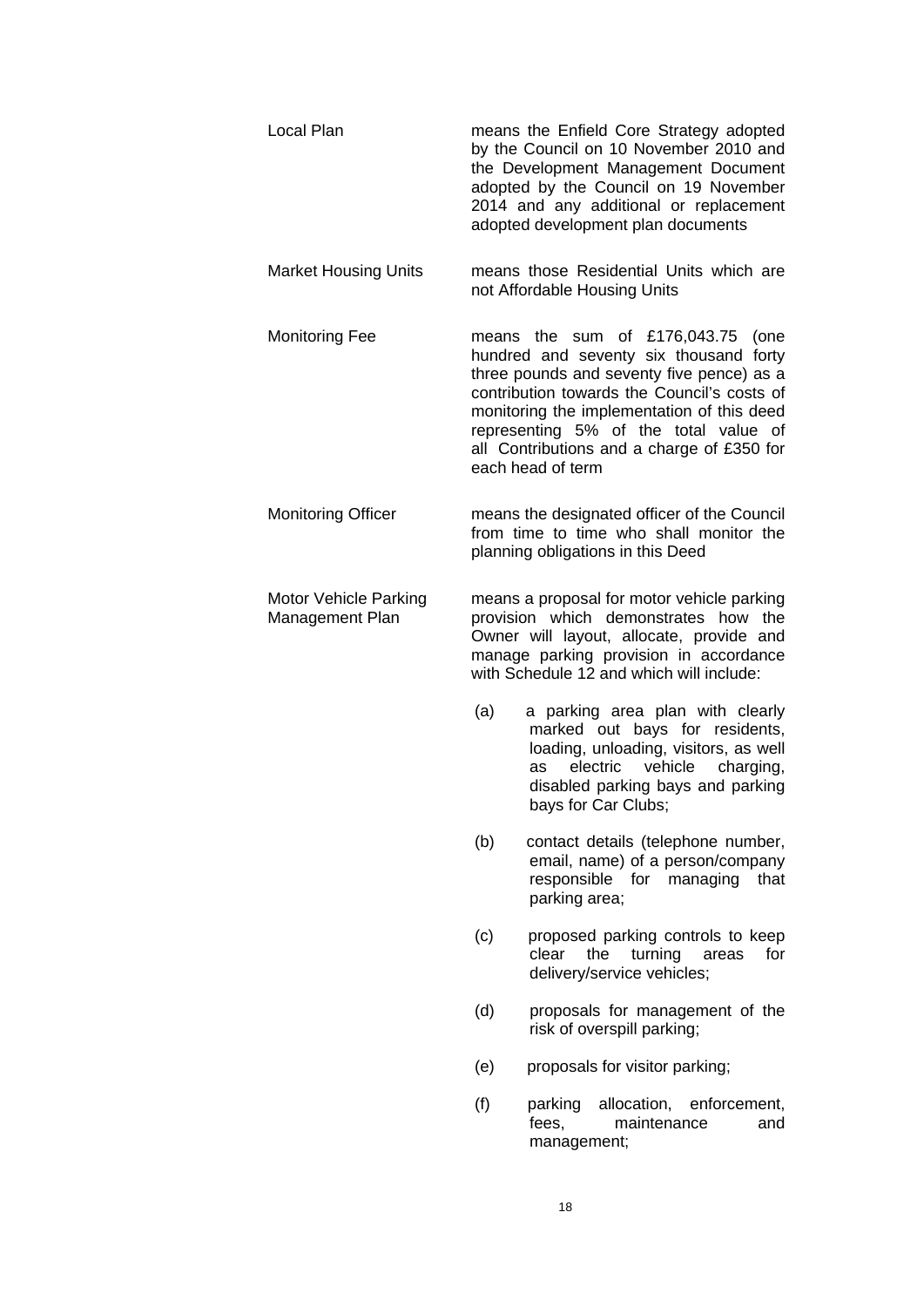- (g) number of accessible/disabled bays; and
- (h) security arrangements
- National Rent Regime means the regime under which the social rents of tenants of social housing are set, with particular reference to the [2015 Rent Standard and Rent Standard Guidance] and any such replacement guidance or regime
- Nominations Agreement means the Housing Authority's standard nominations agreement and service level agreement in the form or substantially in the form appended at Appendix 4
- Nomination Rights means the Council's right to allocate 100% of first lettings of the Affordable Rented Units and the Social Rented Units to persons nominated by the Council in accordance with the Nominations Agreement and the Allocations Scheme
- Occupation means the first date when any part of the Development is occupied pursuant to the Planning Permission (which for the avoidance of doubt shall not include occupation for construction or fitting out or marketing or security of the Development) and the phrases **Occupy** and **Occupied** (where used) shall be construed accordingly
- Off-site Primary Heating Network means the ESCO's heat network located outside the boundaries of the Development Site and which shall include (but not be limited to) any off-site energy centre(s)
- On-site Primary Heating Network means the ESCO's heat network located within the Development Site which shall connect into the Plantroom/Substation Plantroom(s) and provide low carbon heat (in accordance with the Energy Strategy) to the Development Site
- Off-Site Open Space Enhancement and Maintenance Contribution means the sum of £1,500,000 (one million five hundred thousand pounds) Index-Linked to be paid by the Owner to the Council in accordance with the terms of this Agreement and to be applied by the Council (in the event of receipt) towards:-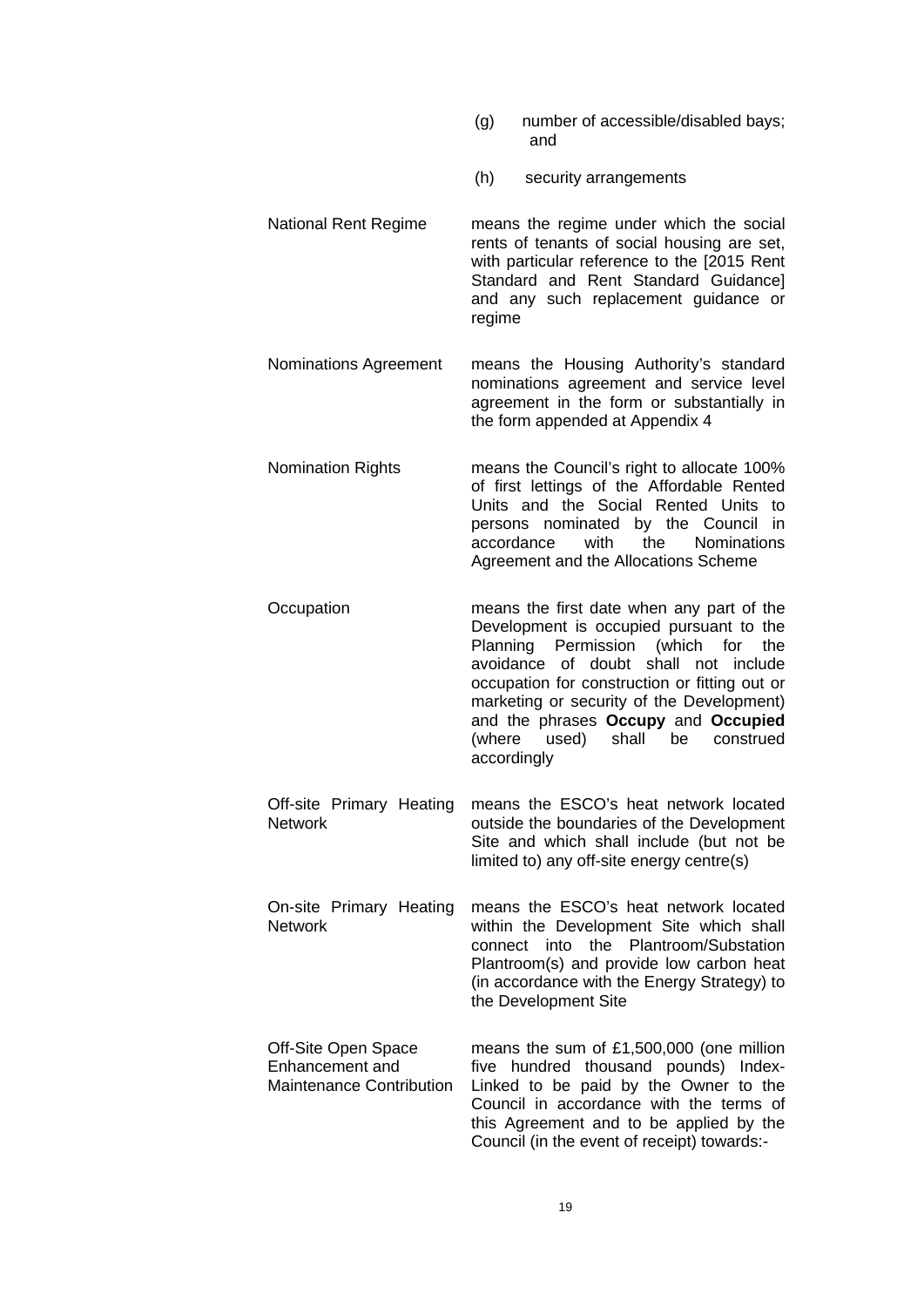(a) the provision of new open spaces and public realm or the provision of new facilities within existing open space and public realm facilities in the vicinity of the Development Site; and/or (b) the improvement and maintenance of existing open spaces and public realm or the improvement of facilities within existing open space and public realm in the vicinity of the Development Site; and/or (c) the improvement and maintenance of access to existing open spaces Open Space and Public Realm Management **Strategy** means the strategy for the future management and maintenance of the open spaces, the Ecological Corridor and the public realm within the Development to be submitted to and approved by the Council, and which is in accordance with Schedule 8 Plantroom means the permanent plantroom (complete with shell and core services including utilities supply connections other than the gas supply connection which the ESCO will separately procure) and associated infrastructure that enables the installation by the ESCO of boilers to heat the Development Site until such time as the ESCO is able to supply low carbon heat (in accordance with the Energy Strategy) to the Development Site via the Primary Heating Network Practical Completion means depending on the context of the

Deed the substantial completion of any part or the whole of the Development as appropriate such that it is fit for its intended purpose (and, in the case of any highway works, physically completed and available for use by the public) and, free from defects other than minor snagging as confirmed by a certificate of practical completion or sectional practical completion issued by the Owner's architect or other suitably qualified professional and Completed, Practically Complete and Practically Completed shall be construed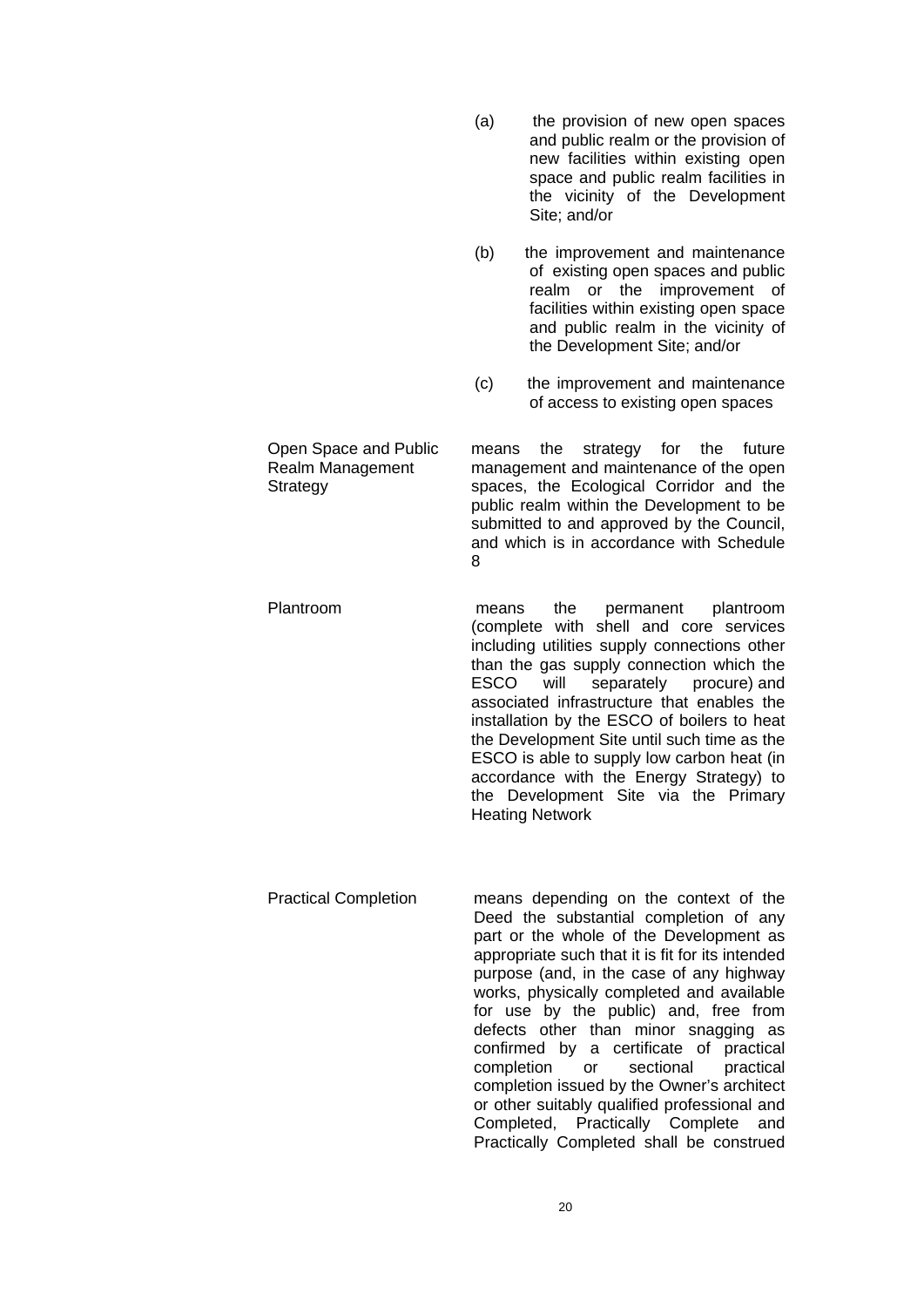#### accordingly

Primary Heating Network means the On-site Primary Heating Network and the Off-site Primary Heating **Network** 

Private Rented Sector means those Residential Units to be Occupied by individuals for private rented residential use under assured shorthold tenancies (or other similar tenancies or leases that do not grant security of tenure to the individual occupier and are not registrable at the Land Registry) and which shall be:

- (a) secured as such units for 15 years or more by covenant;
- (b) within a block of the Development including at least 50 such units;
- (c) owned collectively at any one time by a single owner; and
- (d) professionally managed on-site collectively at any one time by a single manager who is part of an accredited Ombudsman Scheme and a member of a recognised professional body

### Protected Tenant means any tenant:

**Units** 

- (a) who has exercised the right to acquire pursuant to the Housing Act 1996, Housing and Regeneration Act 2008 the Housing and Planning Act 2016 or any voluntary statutory provision for the time being in force (or any equivalent contractual right) in respect of a particular Affordable Housing Unit;
- (b) who has exercised any statutory right to buy (or any equivalent contractual right) in respect of a particular Affordable Housing Unit;
- (c) of an Intermediate Housing Unit who has acquired 100% of the equity in that Intermediate Housing Unit;
- (d) who has acquired an Affordable Housing Unit through Social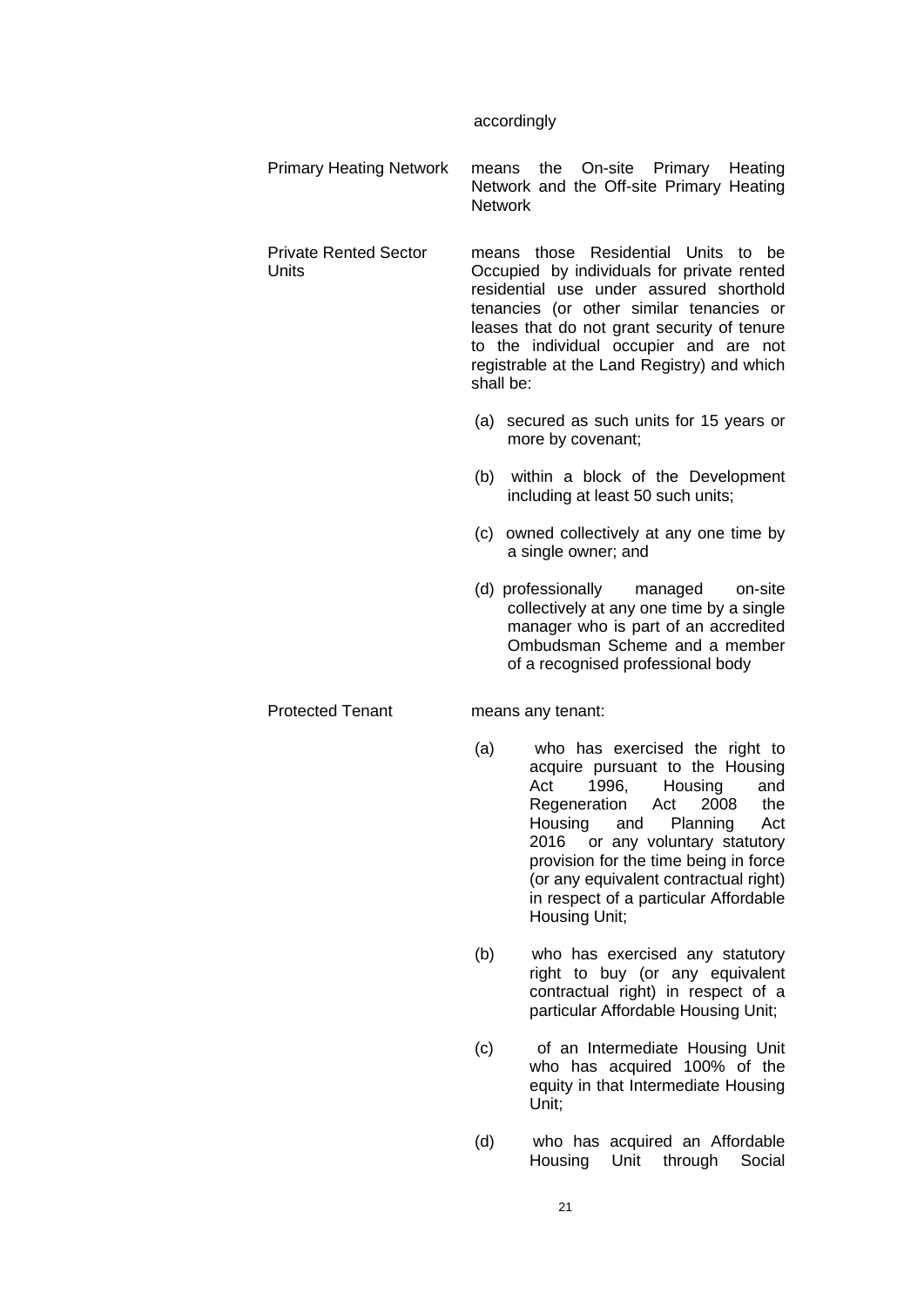|                                        | Homebuy funded pursuant<br>to<br>section 19(3) of the Housing and<br>Regeneration Act 2008                                                                                                                                                                                                                                                                                                                          |
|----------------------------------------|---------------------------------------------------------------------------------------------------------------------------------------------------------------------------------------------------------------------------------------------------------------------------------------------------------------------------------------------------------------------------------------------------------------------|
| Plan                                   | means the plan attached as Appendix 1                                                                                                                                                                                                                                                                                                                                                                               |
| <b>Planning Application</b>            | means the application for outline planning<br>permission registered by the Council on 21<br>March 2016 under reference number<br>16/01197/RE3                                                                                                                                                                                                                                                                       |
| <b>Planning Permission</b>             | means the planning permission granted by<br>the Council in respect of the Planning<br>Application as contained in Appendix 2                                                                                                                                                                                                                                                                                        |
| <b>Registered Provider</b>             | means a registered social landlord or<br>registered provider of Affordable Housing<br>within the meaning of the Housing and<br>Regeneration Act 2008 (as amended) and<br>registered<br>with<br>the<br><b>Homes</b><br>and<br>Communities<br>Agency (or<br>successor<br>authority) or any other Affordable Housing<br>Provider as agreed with the Council which<br>may also include the London Borough of<br>Enfield |
| <b>Reserved Matters</b><br>Application | means any application submitted pursuant<br>to the Planning Permission relating to<br>scale, layout, appearance or landscaping<br>matters that have<br>been reserved<br>as<br>relating to the Development Site and which<br>for the avoidance of doubt shall exclude<br>reserved matters applications submitted in<br>relation to the Station Site                                                                  |
| <b>Residential Unit</b>                | units<br>residential<br>of the contract of the contract of the contract of the contract of the contract of the contract of the contract of the contract of the contract of the contract of the contract of the contract of the contract of the contrac<br>means<br>any<br>accommodation provided in accordance<br>with the Planning Permission                                                                      |
| Route Sponsorship<br>Agreement         | means an agreement for provision of bus<br>services agreed between TfL and the local<br>borough(s) which shall be funded by the<br>which<br>shall<br>include<br>Owner<br>and<br>requirements for the Owner to fund:                                                                                                                                                                                                 |
|                                        | (a)<br>changes to any TfL services by<br>pump prime funding;                                                                                                                                                                                                                                                                                                                                                        |
|                                        | the cost of alterations to local bus<br>(b)<br>services made by TfL;                                                                                                                                                                                                                                                                                                                                                |
|                                        | (c)<br>altered bus services for a 5 year<br>period after a lead in time to allow                                                                                                                                                                                                                                                                                                                                    |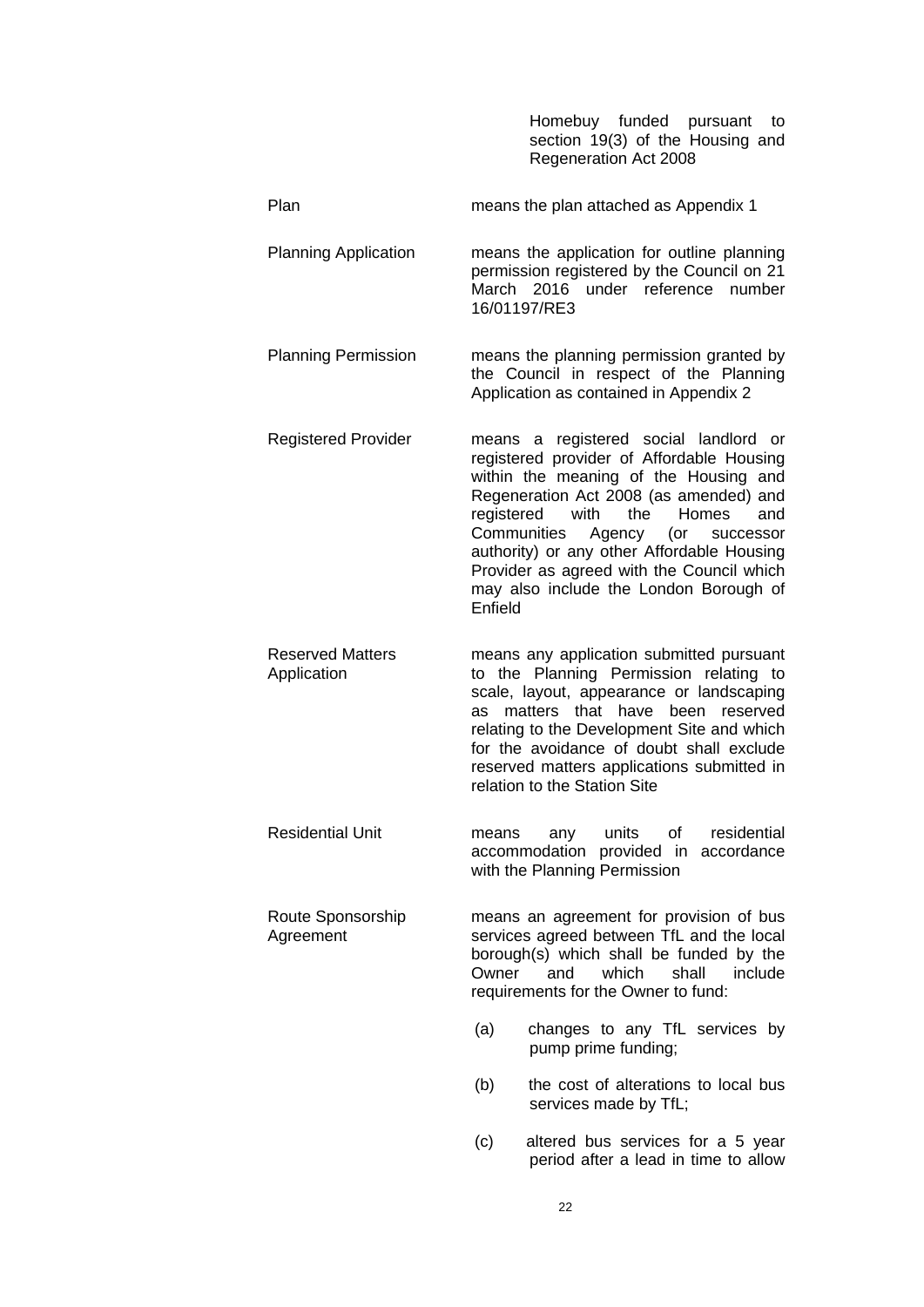|                                        |      | <b>TfL</b><br>consultation<br>for<br>and<br>procurement of changes from bus<br>operators;                                                                                                                                                                                                                                                                                                                                                                                                                                                                                                                                                                 |
|----------------------------------------|------|-----------------------------------------------------------------------------------------------------------------------------------------------------------------------------------------------------------------------------------------------------------------------------------------------------------------------------------------------------------------------------------------------------------------------------------------------------------------------------------------------------------------------------------------------------------------------------------------------------------------------------------------------------------|
|                                        | (d)  | any increase in frequency of existing<br>local services; and                                                                                                                                                                                                                                                                                                                                                                                                                                                                                                                                                                                              |
|                                        | (e)  | the reorganisation of local services<br>to better serve and connect the<br>Development Site                                                                                                                                                                                                                                                                                                                                                                                                                                                                                                                                                               |
| Schedule of Tenure and<br>Mix          | out  | means a schedule in which the Owner sets<br>the proposed housing<br>how<br>mix<br>(including tenure, bedroom mix and unit-<br>size) within the relevant Reserved Matters<br>Application will be delivered across the<br>Development Site.                                                                                                                                                                                                                                                                                                                                                                                                                 |
| Secondary<br>Heating<br><b>Network</b> | from | means plant and heating pipework circuits<br>Plantroom/Substation<br>the<br>Plantroom(s)<br>the<br>all<br>Units<br>to<br>on<br>Development including<br>Heat<br>Interface<br>Units at each Residential Unit complete<br>with a heat meter that is electronically<br>remotely monitored (but not including the<br>pipework and other apparatus flowing out<br>of any Heat Interface Unit within any Unit)                                                                                                                                                                                                                                                  |
| <b>Shared Equity Units</b>             | the  | means those Intermediate Housing Units to<br>which the Eligibility Criteria may apply (as<br>provided for in Schedule 1) which can be<br>sold to Eligible Purchasers and which<br>comply with the following terms: the sale of<br>the freehold or long leasehold interest in<br>Shared Equity Unit at<br>a<br>price<br>discounted by no less than 25% to market<br>value of the unit and a legal charge<br>retained by the Registered Provider or<br>Affordable Housing Provider to protect the<br>discounted share but where the owner has<br>an option to acquire up to 100% of the<br>Shared Equity shall<br>equity and<br>be<br>construed accordingly |
| <b>Shared Ownership Units</b>          |      | means those Intermediate Housing Units to<br>which the Eligibility Criteria may apply (as<br>provided for in Schedule 1) which can be<br>part sold and part rented to Eligible<br>Purchasers and which comply with the<br>following terms: the minimum percentage<br>of the first part to be sold shall be no lower<br>than 25% of the equity value of the<br>Residential Unit; the rent to be charged<br>shall be no more than 2.75% of the value<br>of the unsold interest and where the owner                                                                                                                                                          |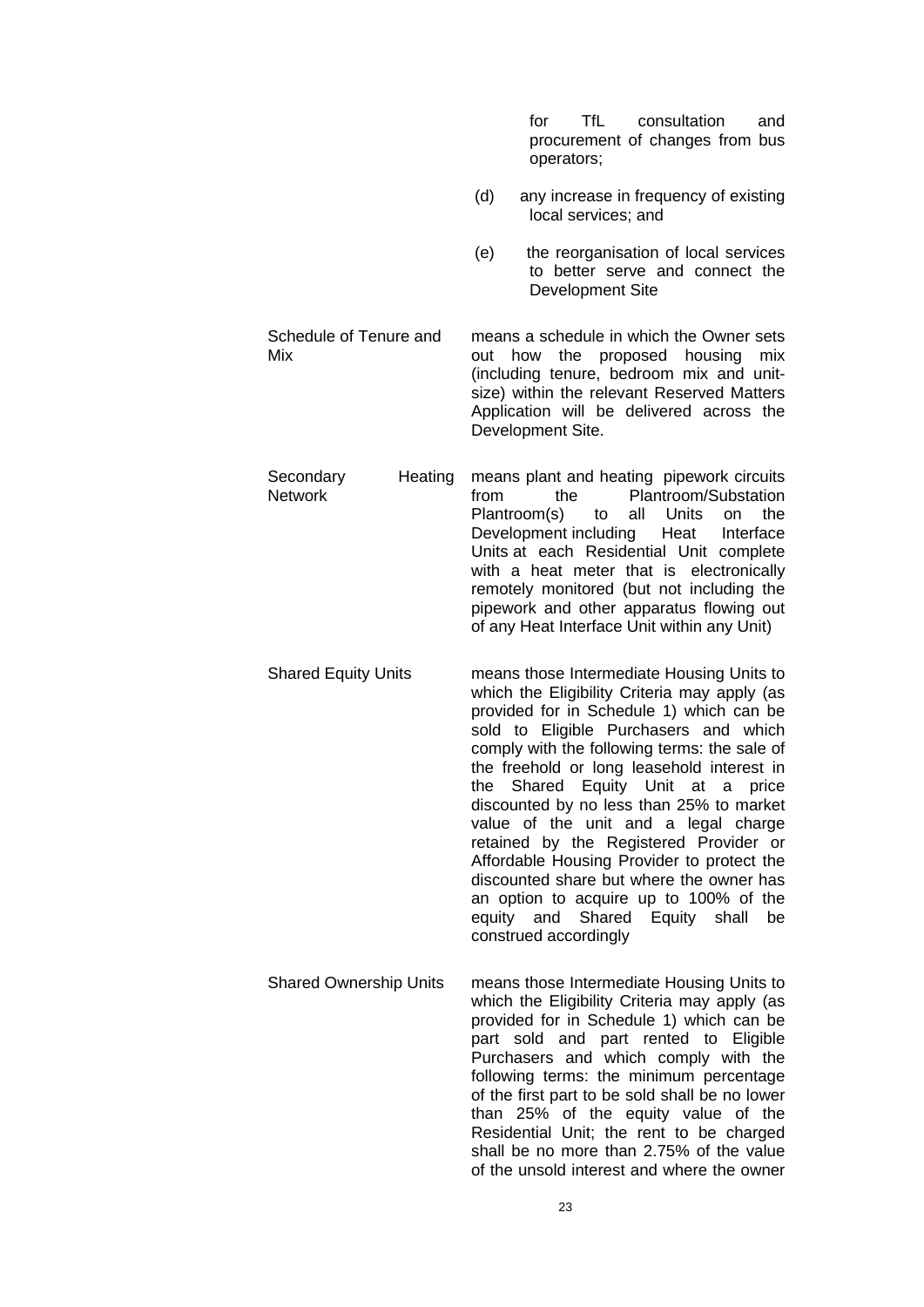|                                   | has an option to acquire up to 100% of the<br>equity and Shared Ownership shall be<br>construed accordingly                                                                                                                                                                                                                                                                                                                                                                                                        |
|-----------------------------------|--------------------------------------------------------------------------------------------------------------------------------------------------------------------------------------------------------------------------------------------------------------------------------------------------------------------------------------------------------------------------------------------------------------------------------------------------------------------------------------------------------------------|
| <b>Social Rented Units</b>        | means Residential Units owned by local<br>authorities and Registered Providers (as<br>defined in Section 80 of the Housing and<br>Regeneration Act<br>$(2008)$ ,<br>for<br>which<br>guideline target rents<br>determined<br>are<br>through the National Rent Regime and they<br>may also be owned by other persons and<br>provided<br>equivalent<br>under<br>rental<br>arrangements to the above, as agreed with<br>the Council or with the HCA, the Greater<br>London Authority or any relevant successor<br>body |
| SPD                               | means the Council's Planning Obligations<br>Supplementary Planning Documents dated<br>November 2016                                                                                                                                                                                                                                                                                                                                                                                                                |
| <b>Station</b>                    | means the new railway station to be<br>accordance<br>with<br>constructed<br>in<br>the<br>Planning Permission to the south of the<br>existing Angel Road Station on the Station<br><b>Site</b>                                                                                                                                                                                                                                                                                                                      |
| <b>Station Site</b>               | means that part of the Application Site on<br>which the Station will be provided but<br>excluding the Development Site                                                                                                                                                                                                                                                                                                                                                                                             |
| <b>Station Works</b>              | means works to construct the Station                                                                                                                                                                                                                                                                                                                                                                                                                                                                               |
| <b>Step Free Access</b>           | means a new east west step free access<br>across the railway line to<br>link.<br>be<br>constructed and secured in accordance<br>with the Planning Permission                                                                                                                                                                                                                                                                                                                                                       |
| <b>Substation Plantroom</b>       | means any plant space either located<br>within the Plantroom or standing on its own<br>within any building on the Development<br>Site which will house the plant supporting<br>the Primary Heating Network connection(s)<br>to the Secondary Heating Network                                                                                                                                                                                                                                                       |
| Sustainable Transport<br>Measures | means a sustainable transport package for<br>each Residential Unit to be offered by the<br>the first Occupiers<br>Owner to<br>of<br>all<br>Residential Units. The measures offered<br>shall include:                                                                                                                                                                                                                                                                                                               |
|                                   | Car Club Membership and £50<br>driving credit to be used in relation                                                                                                                                                                                                                                                                                                                                                                                                                                               |

24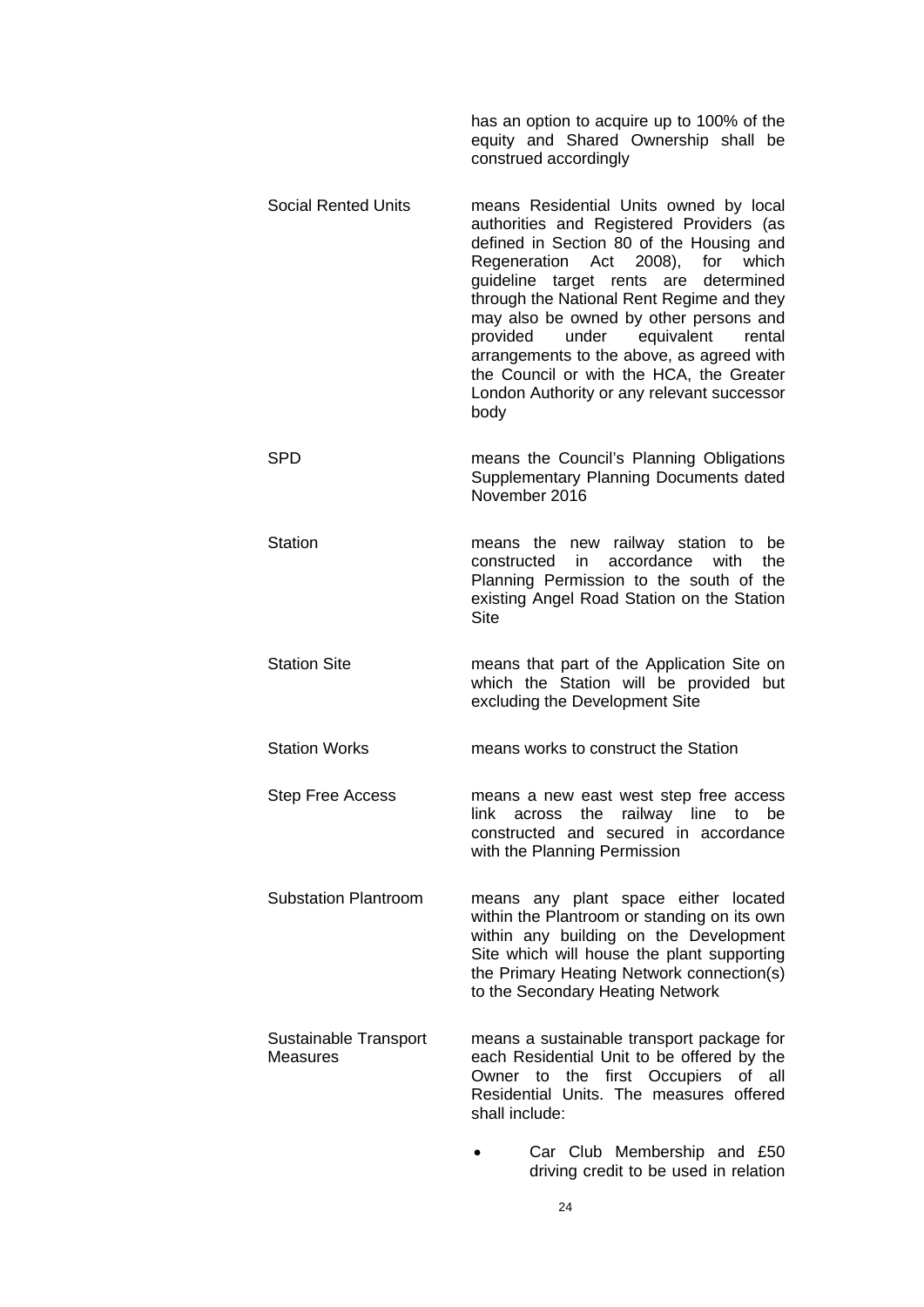to the relevant Car Club Membership;

- An Oyster Card per bedroom within the Residential Unit;
- Two (2) year membership of the London Cycling Campaign (or similar scheme)
- Target CO2 Emissions means the level of the emissions emitted from the Development (tonnes per annum) to achieve the Carbon Reduction Target

TCPA 1990 means Town and Country Planning Act 1990 as amended

TfL means Transport for London and including any successors in function

Total Development Costs means:-

- (a) Land costs including:-
	- stamp duty;
- legal fees;
- agency fees
- (b) all costs associated with the sale of<br>the sites and/or completed sites and/or completed Residential Units (capped at 3% of sales receipts from the Residential Units), including but not limited to:-
- selling costs;
- agency costs;
- running costs of the marketing suite and show units to include phones lines, internet connections, utilities, non-domestic rates and cleaning etc;
- sales staff costs;
- advertisements and promotion
- (c) all professional and legal fees, surveys and reports associated with designing the scheme from conception, through to planning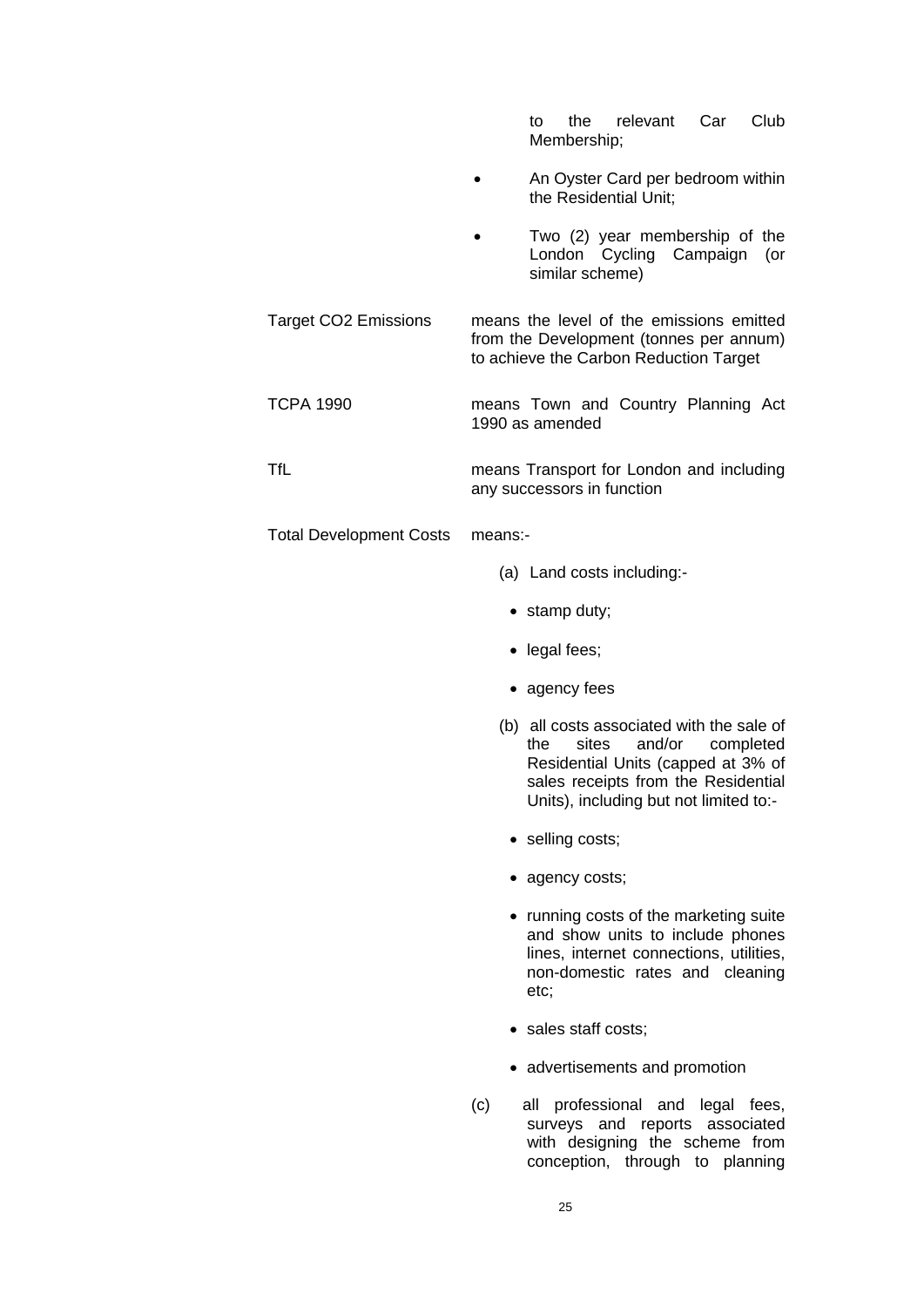and detailed design for procurement and construction.

- (d) all other fees associated with the scheme, including but not limited to:-
	- local authority fees;
	- surveying and design fees;
	- NHBC fees
- (e) construction costs including but not limited to:-
	- enabling costs;
	- infrastructure and remediation costs;
	- demolition costs:
	- substructure costs;
	- superstructure costs;
	- fit out costs;
	- external works costs;
	- prelims costs;
	- contingencies costs;
	- overheads costs
	- sales marketing suite and show unit set up costs to include but not limited to signage, brochures, CGIs and fly throughs
- (f) all other costs, including but not limited to the following:-
	- all financial contributions and costs and any associated monitoring and legal fees paid or incurred in respect of this Deed;
	- CIL;
	- rights to light compensation;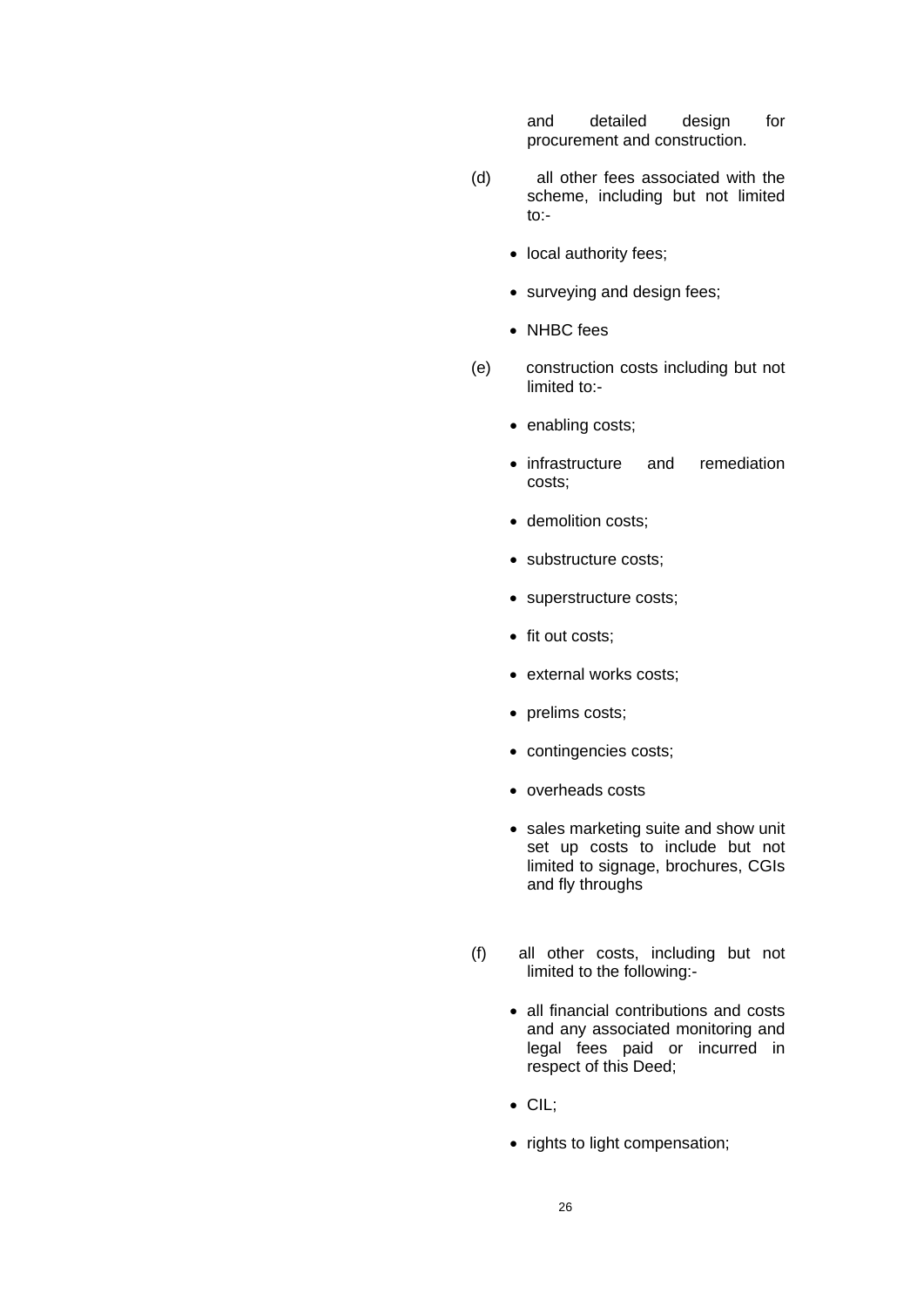|                                      | • other infrastructure costs attributed<br>to or payable in respect of the<br>Development Site                                                                                                                   |
|--------------------------------------|------------------------------------------------------------------------------------------------------------------------------------------------------------------------------------------------------------------|
|                                      | • the Owner's profit margin at 20% of<br><b>Gross Development Value</b>                                                                                                                                          |
|                                      | • finance and borrowing costs (up to<br>a maximum of 7.5% per annum<br>calculated on a compound basis on<br>the net investment in land and<br>works In progress on the last day of<br>the month)                 |
|                                      | Provided that each such identified cost<br>shall only be counted once within the<br>calculation of Total Development Costs<br>whether or not it could fall within more than<br>one of sub-paragraphs $(a) - (f)$ |
| <b>Transport Assessment</b>          | means the Transport Assessment prepared<br>by Ove Arup & Partners Ltd and dated<br>March 2016 submitted with the Planning<br>Application                                                                         |
| <b>Travel Plan Monitoring</b><br>Fee | means the sum of three thousand six<br>hundred and twenty pounds (£3,620) to be<br>used by the Council towards to costs of<br>monitoring the obligations of Schedule 9                                           |
| Unit                                 | means a Residential Unit or any unit or<br>building that requires heat energy                                                                                                                                    |
| <b>VAT</b>                           | means value added tax chargeable under<br>the Value Added Tax Act 1994 and any<br>similar replacement and any additional<br>replacement tax.                                                                     |
| <b>Viability Reassessment</b>        | means an open book viability appraisal of<br>the Development using a development<br>appraisal model such<br>as the GLA's<br>Affordable Housing Toolkit or the Argus<br>Developer model which demonstrates:       |
|                                      | (a)<br>whether or not the Development<br>achieves the Owner's profit margin<br>at 20% of Gross Development<br>Value; and                                                                                         |
|                                      | (b)<br>the Additional Amount (if any) which<br>is available calculated as:                                                                                                                                       |
|                                      | Additional Amount = $(A-B-C) * 60\%$                                                                                                                                                                             |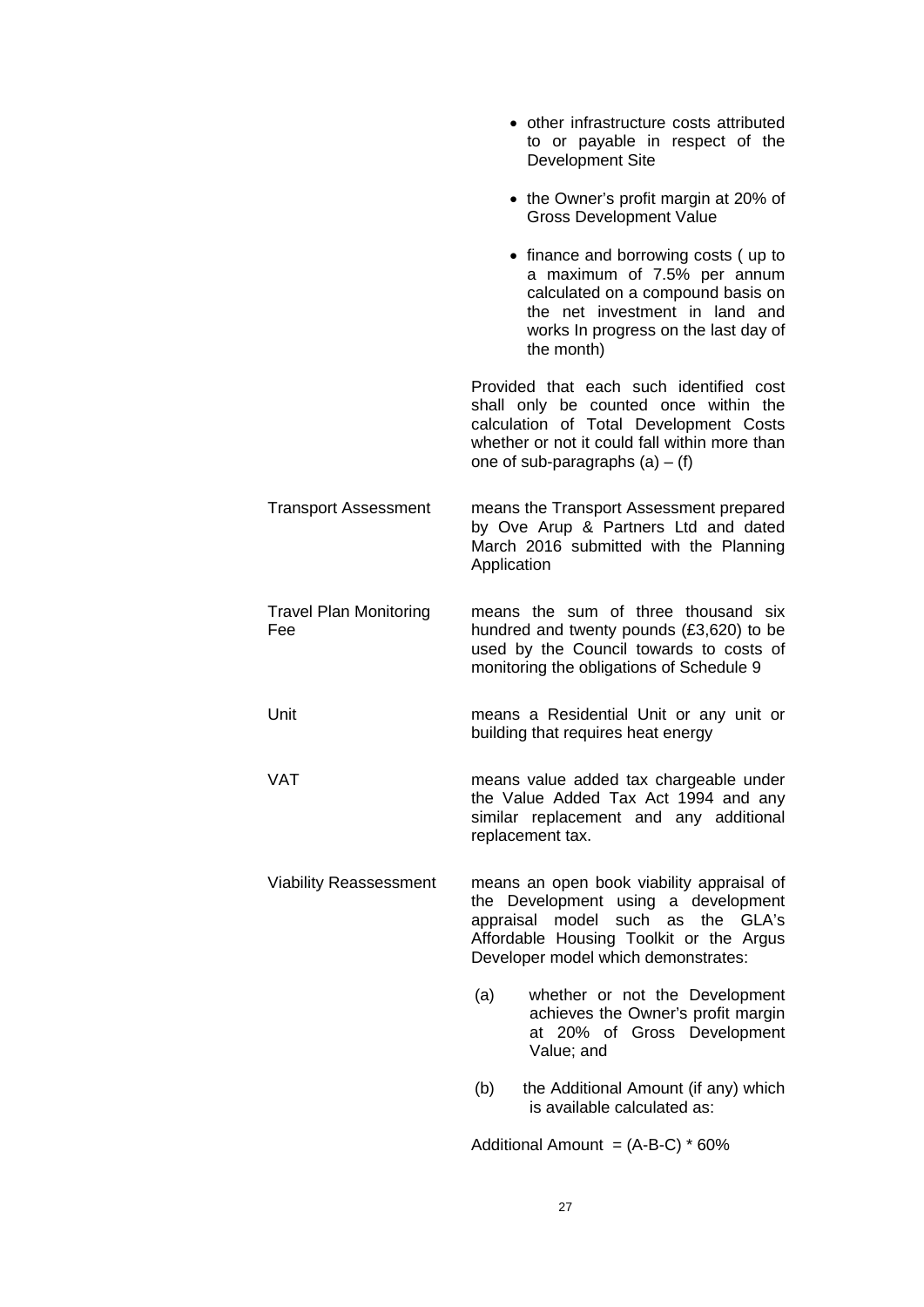#### **Where**

- A = Gross Development Value
- B = Total Development Costs

### C = Benchmark Land Value

(c) in the event that an Additional Amount (if any) is available an illustrative proposal as to how the Additional Amount could be applied for the provision of Additional Affordable Housing Units within the Development

PROVIDED ALWAYS THAT:-

- (i) Such reassessment shall use the Benchmark Land Value;
- (ii) The agreed percentage return to the Owner shall be 20% of the Gross Development Value; and
- (iii) Actual costs and revenue figures appropriately evidenced for the Development shall be used where available at the date of the reassessment

AND FOR THE AVOIDANCE OF DOUBT each reassessment shall relate to the Development as a whole.

Sunday or public holiday) when banks are

Viability Reassessment Fee means the fee reasonably and properly incurred by the Council in assessing the Viability Reassessment and which shall include the fee for the appointment of an independent surveyor to act on the Council's behalf Working Day means a day (other than a Saturday,

open for business.

- 1.2 Clause headings shall not affect the interpretation of this deed.
- 1.3 A **person** includes a natural person, corporate or unincorporated body (whether or not having separate legal personality).
- 1.4 A reference to a **company** shall include any company, corporation or other body corporate, wherever and however incorporated or established.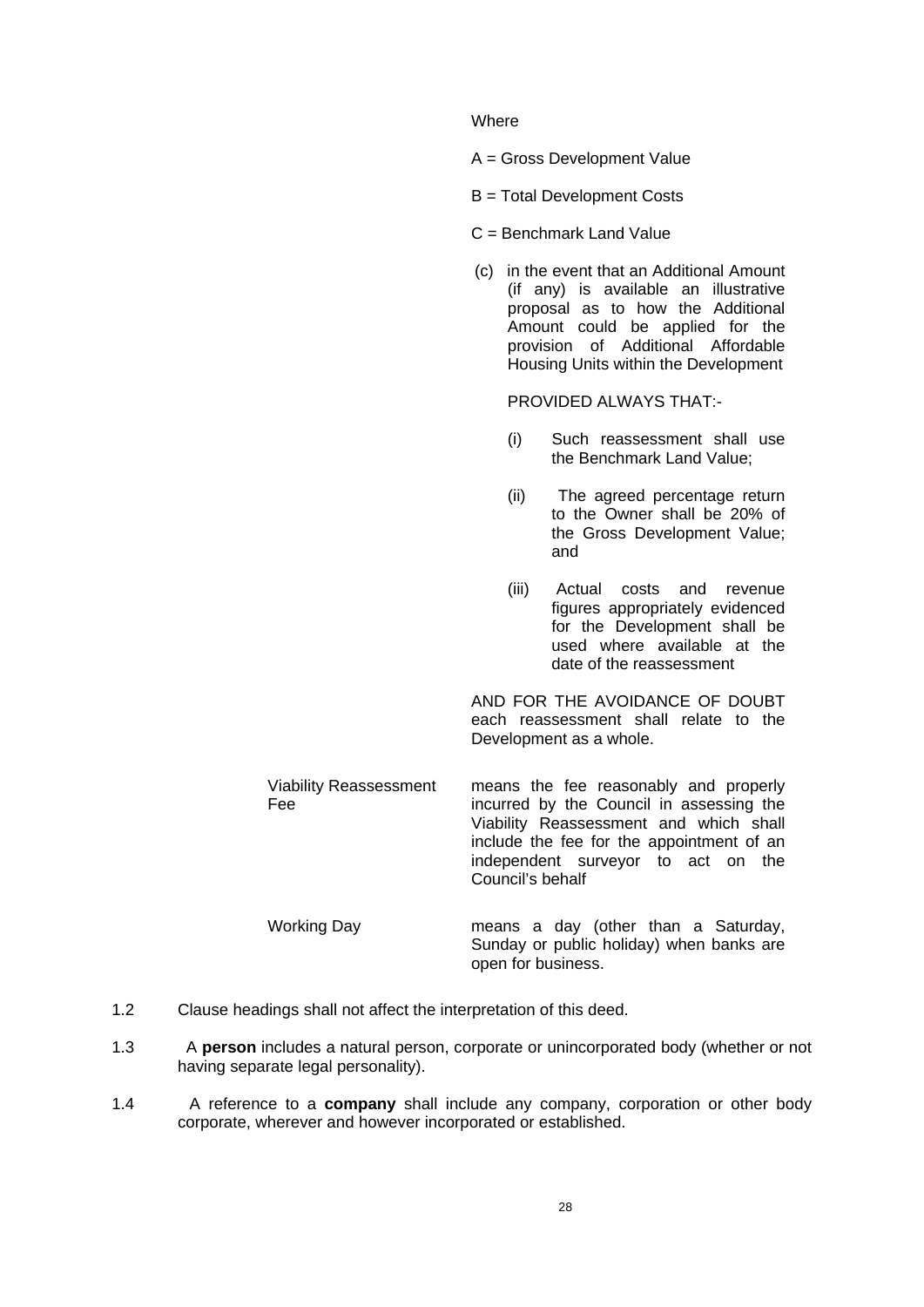- 1.5 Unless the context otherwise requires, words in the singular shall include the plural and in the plural shall include the singular.
- 1.6 Unless the context otherwise requires, a reference to one gender shall include a reference to the other genders.
- 1.7 A reference to any party shall include that party's personal representatives, successors or permitted assigns and in the case of the Council the successors to its respective statutory functions.
- 1.8 A reference to a statute or statutory provision is a reference to it as amended, extended or re-enacted from time to time provided that, as between the parties, no such amendment, extension or re-enactment shall apply to this deed to the extent that it would impose any new or extended obligation, liability or restriction, on, or otherwise adversely affect the rights of, any party.
- 1.9 A reference to a statute or statutory provision shall include any subordinate legislation made from time to time under that statute or statutory provision.
- 1.10 A reference to **writing** or **written** does not include faxes or e-mail.
- 1.11 A reference to "this deed" or to any other agreement or document referred to in this deed is a reference to this deed or such other document or deed as varied or novated (in each case, other than in breach of the provisions of this deed) from time to time.
- 1.12 References to clauses, plans, schedules and appendices are to the clauses, plans, schedules and appendices of this deed.
- 1.13 An obligation in this deed on a person not to do something includes an obligation not to agree or allow that thing to be done.
- 1.14 Any phrase introduced by the terms **including**, **include**, **in particular** or any similar expression shall be construed as illustrative and shall not limit the sense of the words preceding those terms.
- 1.15 Where an obligation falls to be performed by more than one person, the obligation can be enforced against every person so bound jointly and against each of them individually.

# **2. Statutory provisions**

- 2.1 This deed constitutes a planning obligation for the purposes of section 106 of the TCPA 1990, section 111 of the Local Government Act 1972, section 16 Greater London Council (General Powers) Act 1974, section 1 of the Localism Act 2011 and any other enabling powers.
- 2.2 The covenants, restrictions and obligations contained in this deed are planning obligations for the purposes of section 106 of the TCPA 1990 and are entered into by the Owner with the intention that they bind the interests held by those persons in the Development Site and their respective successors and assigns PROVIDED THAT the obligations contained in this Deed shall not be binding upon nor enforceable against:-
	- (a) owners or occupiers of Residential Units and their mortgagees and successors in title save in respect of Schedule 1 relating to the use of the Affordable Housing Units but subject to paragraph 11 of Schedule 1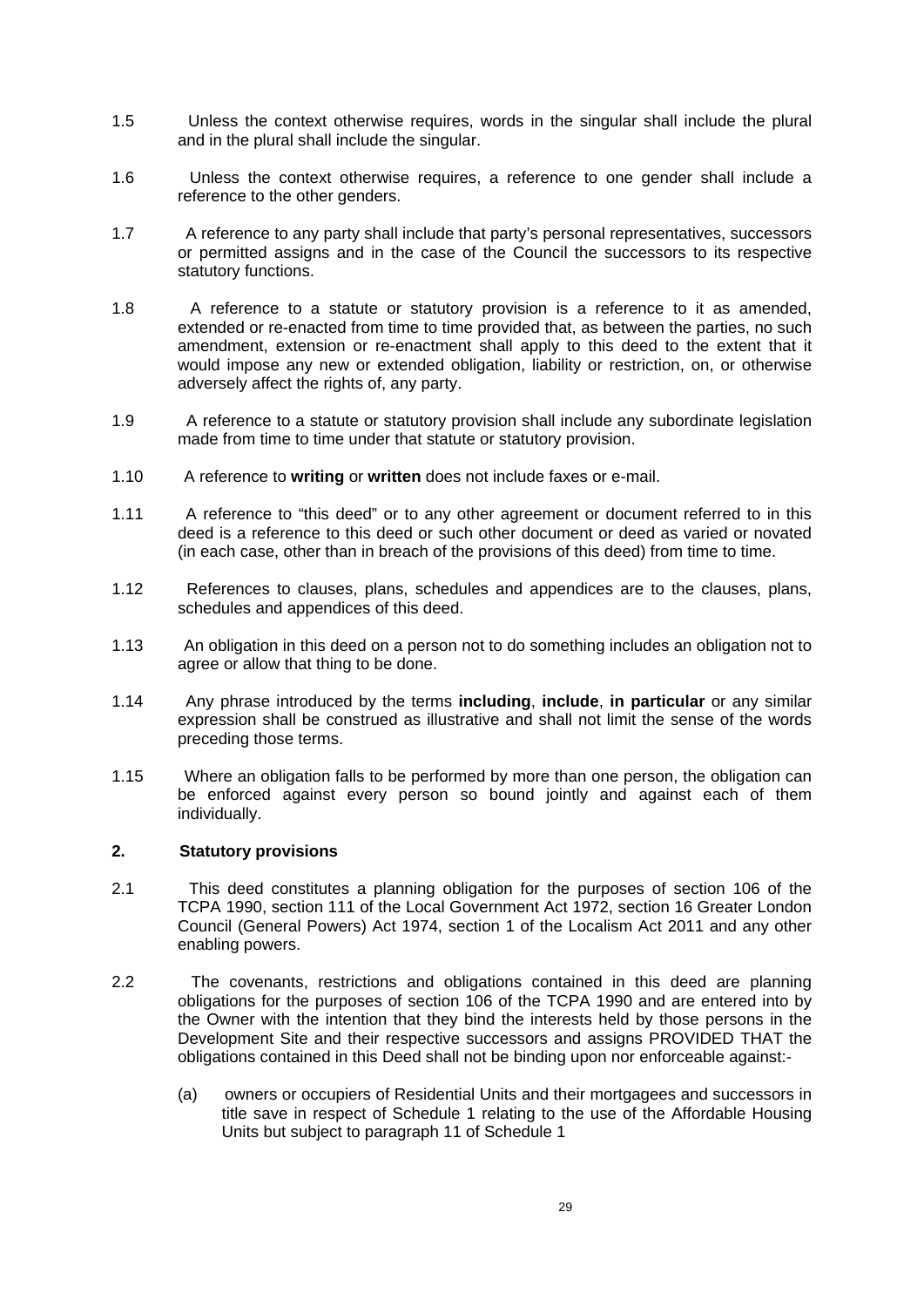- (b) any Registered Provider in respect of its ownership of any interest in the Affordable Housing Units except in respect of the obligations in paragraphs 8 to 10 of Schedule 1 which shall remain enforceable against such Registered Provider but subject to paragraph 11 of Schedule 1
- (c) any statutory undertaker or other person who acquires any part of the Development Site or interest therein for the purposes of the supply of electricity gas water drainage telecommunication services or public transport services and any management company
- 2.3 The covenants, restrictions and obligations contained in this deed are enforceable by the Council in accordance with section 106 of the TCPA 1990.
- 2.4 To the extent that any of the obligations contained in this Deed are not planning obligations within the meaning of the TCPA 1990, they are entered into pursuant to the powers contained in Section 111 Local Government Act 1972, Section 1 Localism Act 2011 and all other enabling powers.

# **3. Conditionality**

With the exception of clauses 2, 3, 10, 11, 13, 15, 20, 21, 23, 24 and 25 (which take effect immediately), none of the terms or provisions in this Deed will have operative effect until Commencement of Development.

# **4. Covenants to the Council**

The Owner covenants with the Council to:

- (d) observe and perform the covenants, restrictions and obligations contained in Schedules 1 to 9 and 11 to 12.
- (e) give at least 5 Working Days written notice to the Council of the intended Commencement Date.

# **5. Covenants by the Council**

The Council covenants with the Owner to observe and perform the covenants, restrictions and obligations contained in Schedule 10.

# **6. Indexation**

- 6.1 All financial contributions payable to the Council shall be Index Linked.
- 6.2 Where reference is made to an index and that index ceases to exist or is replaced or rebased then it shall include reference to any index which replaces it or any rebased index (applied in a fair and reasonable manner to the periods before and after rebasing under this deed) or in the event the index is not replaced, to an alternative reasonably comparable basis or index as the Council shall advise the Owner in writing.

# **7. Mortgagees**

7.1 It is acknowledged and declared that this Deed has been entered into by the Owner with the intent that the planning obligations shall be binding in respect of the Development Site and that the security of a mortgage/charge [including the Mortgagee] over the Development Site shall take effect subject to this Deed PROVIDED THAT any mortgagee shall only be liable for any breach that itself has caused whilst mortgagee in possession and shall not be liable itself for any pre-existing breach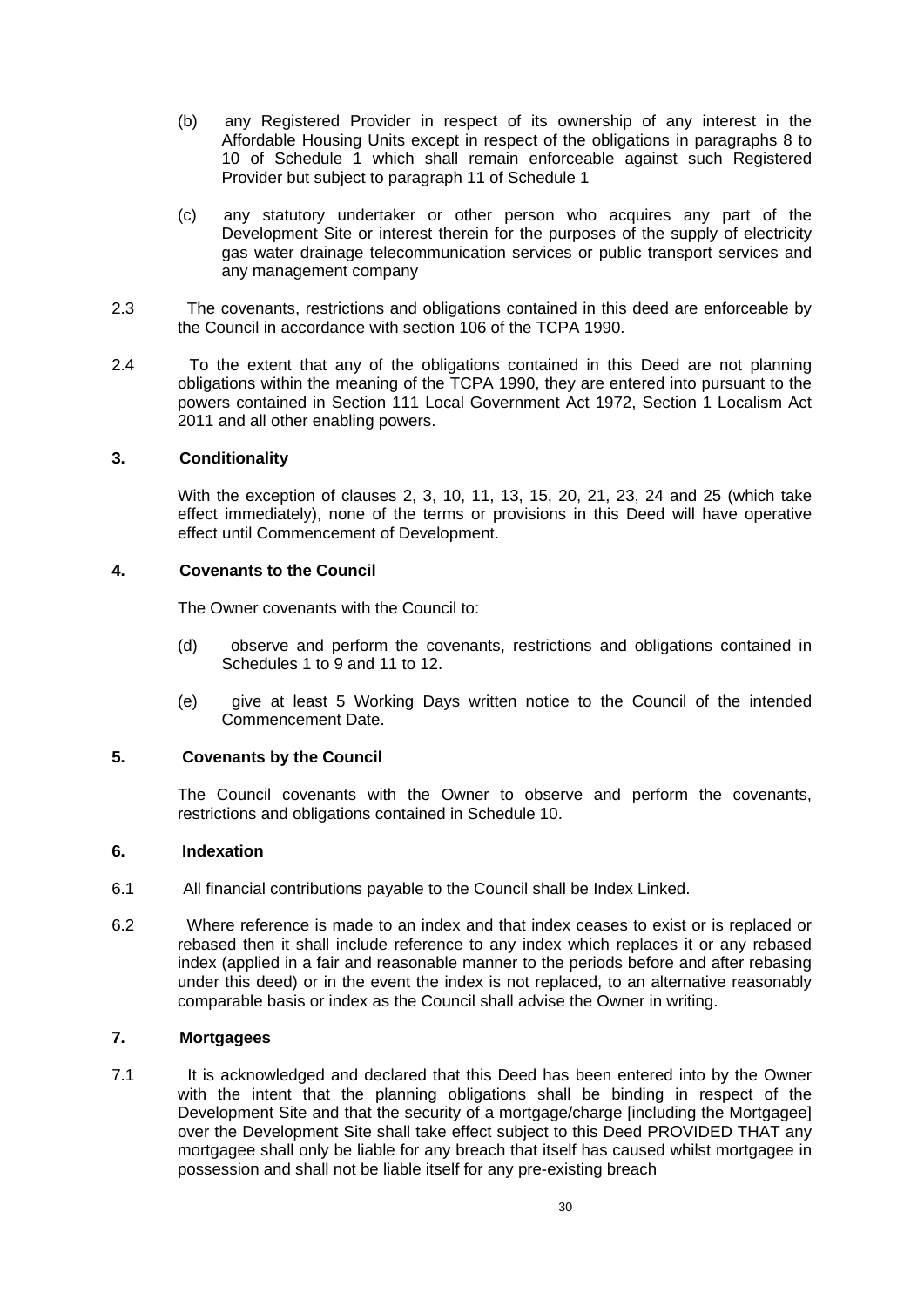# **8. Release**

No person shall be liable for any breach of a covenant, restriction or obligation contained in this deed after parting with all or a part of its interest (insofar as liability relates to that part of its interest only) in the Development Site, except in respect of any breach subsisting prior to parting with all or such part of its interest.

### **9. Determination of Deed**

The obligations in this Deed (with the exception of clause 11) shall cease to have effect if before the Commencement of Development, the Planning Permission:

- (a) expires;
- (b) is varied or revoked other than at the request of the Owner; or
- (c) is quashed following a successful legal challenge.

### **10. Local land charge**

This Deed is a local land charge and shall be registered as such by the Council.

### **11. Council's costs**

The Owner shall pay to the Council on or before the date of this Deed:

- (a) the Council's reasonable legal costs together with all disbursements incurred in connection with the preparation, negotiation, completion and registration of this deed.
- (b) the Monitoring Fee.

### **12. Interest on late payment**

Where any sum or amount has not been paid to the Council by the date on which it is due, the Owner shall pay the Council interest at the Default Interest Rate on that amount for the period from the due date to and including the date of payment.

### **13. Ownership**

- 13.1 The Owner warrants that no person other than the Owner [and the Mortgagee] has any legal or equitable interest in the Development Site.
- 13.2 Until the covenants, restrictions and obligations in Schedules 1 to 9 and 11 to 12 have been complied with, the Owner will give to the Council within 5 Working Days, the following details of any conveyance, transfer, lease, assignment, mortgage or other disposition entered into in respect of all or any part of the Development Site (with the exclusion of the owners or occupiers of individual Residential Units):
	- (a) the name and address of the person to whom the disposition was made; and
	- (b) the nature and extent of the interest disposed of.

# **14. Reasonableness**

Any approval, consent, direction, authority, agreement or action to be given by the Council under this deed shall not be unreasonably withheld or unreasonably delayed.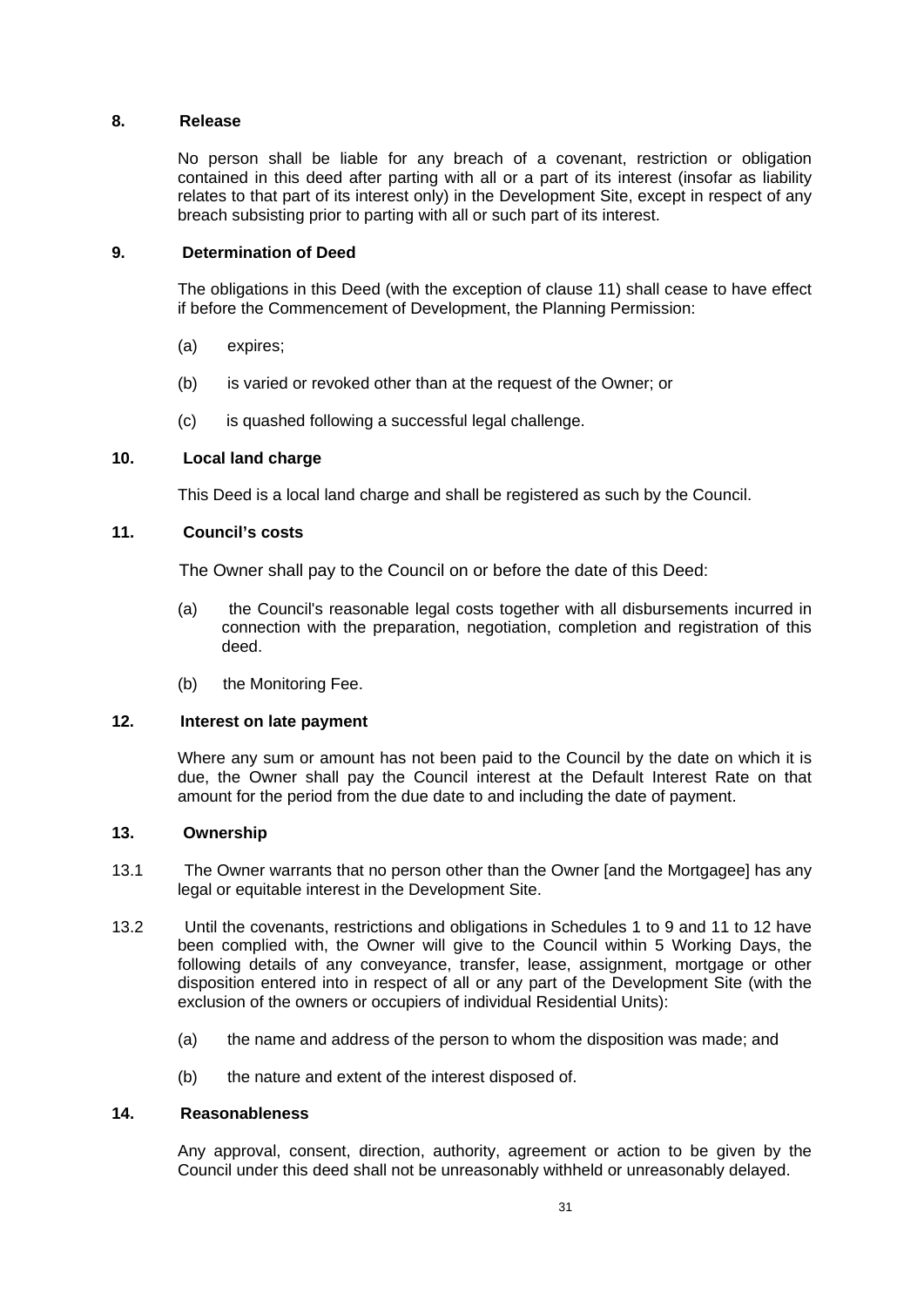# **15. Cancellation of entries**

- 15.1 On the written request of the Owner at any time after each or all of the obligations have been performed or otherwise discharged (and subject to the payment of the Council's reasonable costs) the Council will issue a written confirmation of such performance or discharge.
- 15.2 Following the performance and full satisfaction of all the terms of this agreement or if this Deed is determined pursuant to clause 9 (and subject to the payment of the Council's reasonable and proper costs and charges) the Council will on the written request of the Owner cancel all entries made in the local land charges register in respect of this Deed.

# **16. Disputes**

- 16.1 In the event of any dispute or difference arising between the parties to this Deed in respect of any matter contained in this deed such dispute or difference shall be referred to an Expert who shall be an independent and suitable person holding appropriate professional qualifications to be appointed (in the absence of an agreement) by or on behalf of the president for the time being of the professional body chiefly relevant in England with such matters as may be in dispute.
- 16.2 The parties agree that the Expert shall act as an expert and not as an arbitrator and the decision of the Expert, howsoever appointed, shall be final and binding on the parties in the absence of manifest error and any costs shall be payable by the parties to the dispute in such proportion as the Expert shall determine and failing such determination shall be borne by the parties in equal shares.
- 16.3 In appointing the Expert the parties shall require that he makes and notifies his decision about the issues in dispute to the parties within 30 working days or as quickly as practicable from the date of his appointment having regard to the nature and complexity of the dispute.
- 16.4 The parties agree to comply with the timetable set by the Expert for submission of any evidence or supporting material and any other directions of the Expert to ensure prompt resolution of the dispute.
- 16.5 The provisions of this clause shall not affect the ability of the Council to apply for and be granted any of the following: declaratory relief, injunction, specific performance, payment of any sum, damages, any other means of enforcing this deed and consequential and interim orders and relief.

# **17. No fetter of discretion**

Nothing (contained or implied) in this Deed shall fetter or restrict the Council's statutory rights, powers, discretions and responsibilities.

### **18. No compensation payable**

No compensation shall be payable by the Council as a result of the obligations contained in this Deed.

### **19. Waiver**

No waiver (whether express or implied) by the Council of any breach or default by the Owner in performing or observing any of the covenants, restrictions or obligations of this Deed shall constitute a continuing waiver and no such waiver shall prevent the Council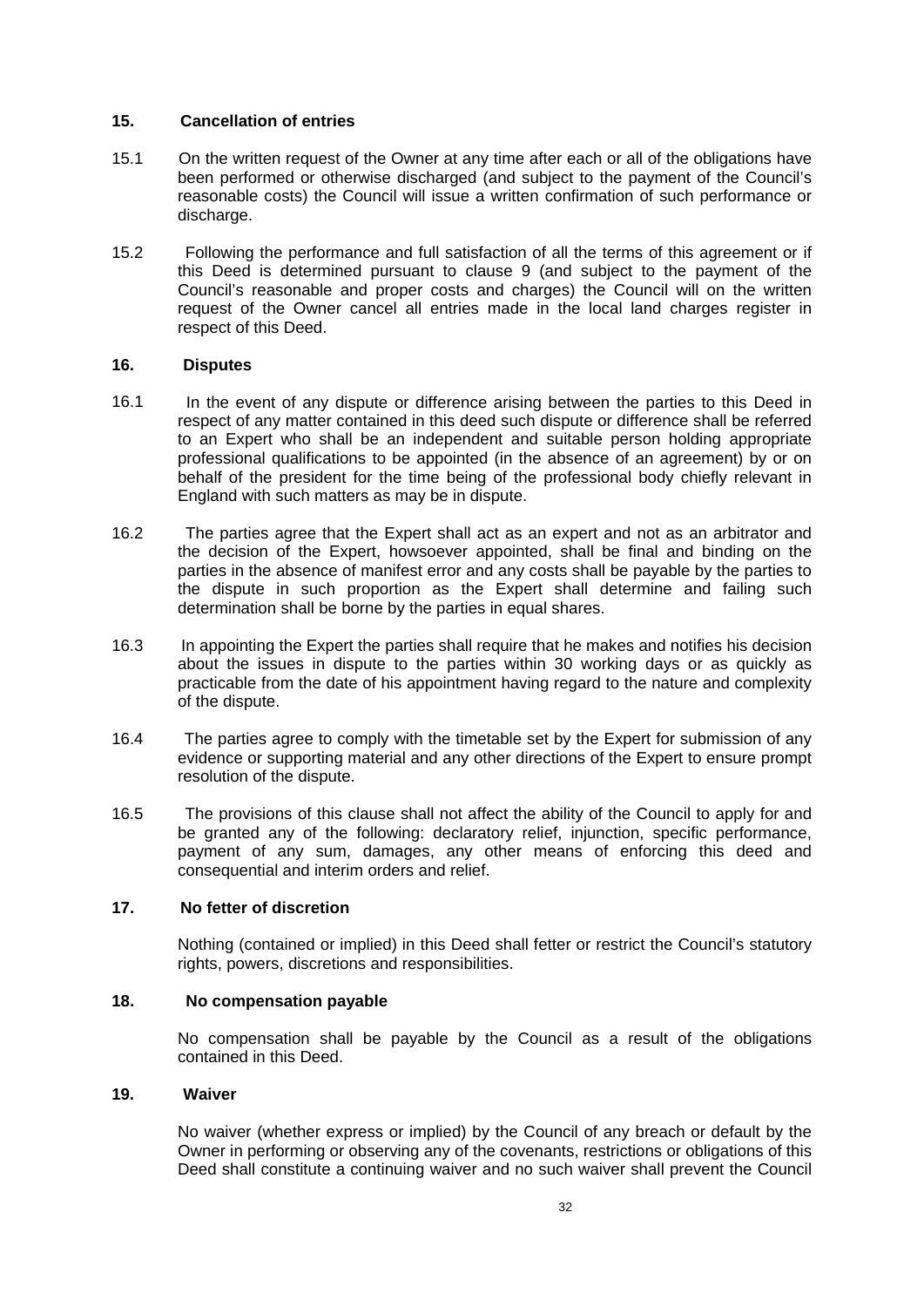from enforcing any of the relevant terms or conditions contained in this Deed or acting on any subsequent breach or default of this Deed.

### **20. Future Permissions**

Nothing in this agreement shall prohibit or limit the right to develop any part of the Development Site in accordance with any planning permission (other than the Planning Permission or modification, variation or amendment thereof) granted after the date of the Planning Permission.

### **21. Agreements and Declarations**

The parties agree that:

- (a) nothing in this Deed constitutes a planning permission or an obligation to grant planning permission; and
- (b) nothing in this Deed grants planning permission or any other approval, consent or permission required from the Council in the exercise of any other statutory function.

### **22. Notices**

- 22.1 Any notice or other communication required to be given under this Deed shall be in writing and shall be delivered personally, or sent by pre-paid first class post or recorded delivery or by commercial courier to any person required to receive the notice or communication at its address as set out below:
	- (a) Council: Monitoring Officer at Enfield Borough Council, Civic Centre, Silver Street, Enfield Middlesex;
	- (b) Owner: [NAME OF CONTACT] [ADDRESS];
	- (c) [Mortgagee: [NAME OF CONTACT] [ADDRESS].]

or as otherwise specified by the relevant person by notice in writing to each other person.

- 22.2 Any notice or other communication shall be deemed to have been duly received:
	- (a) if delivered personally, when left at the address and for the contact referred to in this clause;
	- (b) if sent by pre-paid first class post or recorded delivery, at 9.00 am on the second Working Day after posting; or
	- (c) if delivered by commercial courier, on the date and at the time that the courier's delivery receipt is signed.

# **23. Third party rights**

No person other than a party to this Deed [and their respective successors and permitted assigns] shall have any rights under the Contracts (Rights of Third Parties) Act 1999 to enforce any term of this Deed.

#### **24. Severance**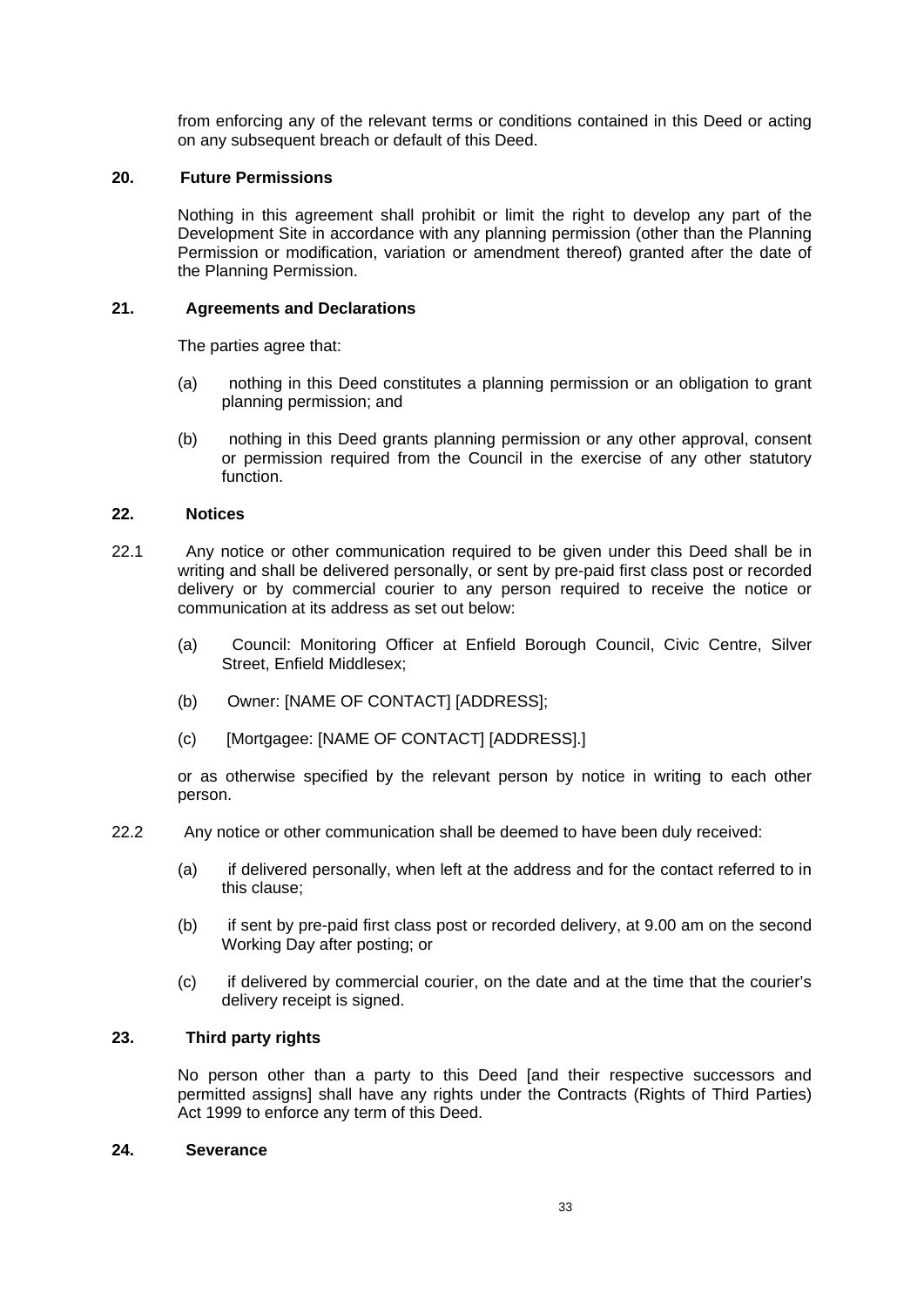- 24.1 If any court or competent authority finds that any provision of this Deed (or part of any provision) is invalid, illegal or unenforceable, that provision or part-provision shall, to the extent required, be deemed to be deleted, and the validity and enforceability of the other provisions of this Deed shall not be affected.
- 24.2 If any invalid, unenforceable or illegal provision of this Deed would be valid, enforceable and legal if some part of it were deleted, the provision shall apply with the minimum modification necessary to make it legal, valid and enforceable.

### **25. Value added tax**

- 25.1 All consideration given in accordance with the terms of this Deed shall be exclusive of any VAT properly paid.
- 25.2 If at any time VAT is or becomes chargeable in respect of any supply made in accordance with the terms of this Deed then to the extent that VAT has not been previously charged in respect of that supply the party making the supply shall have the right to issue a VAT invoice to the party to whom the supply was made and the VAT shall be paid accordingly.

# **26. Governing Law**

This Deed and any dispute or claim arising out of or in connection with it or its subject matter or formation (including non-contractual disputes or claims) shall be governed by and construed in accordance with the law of England.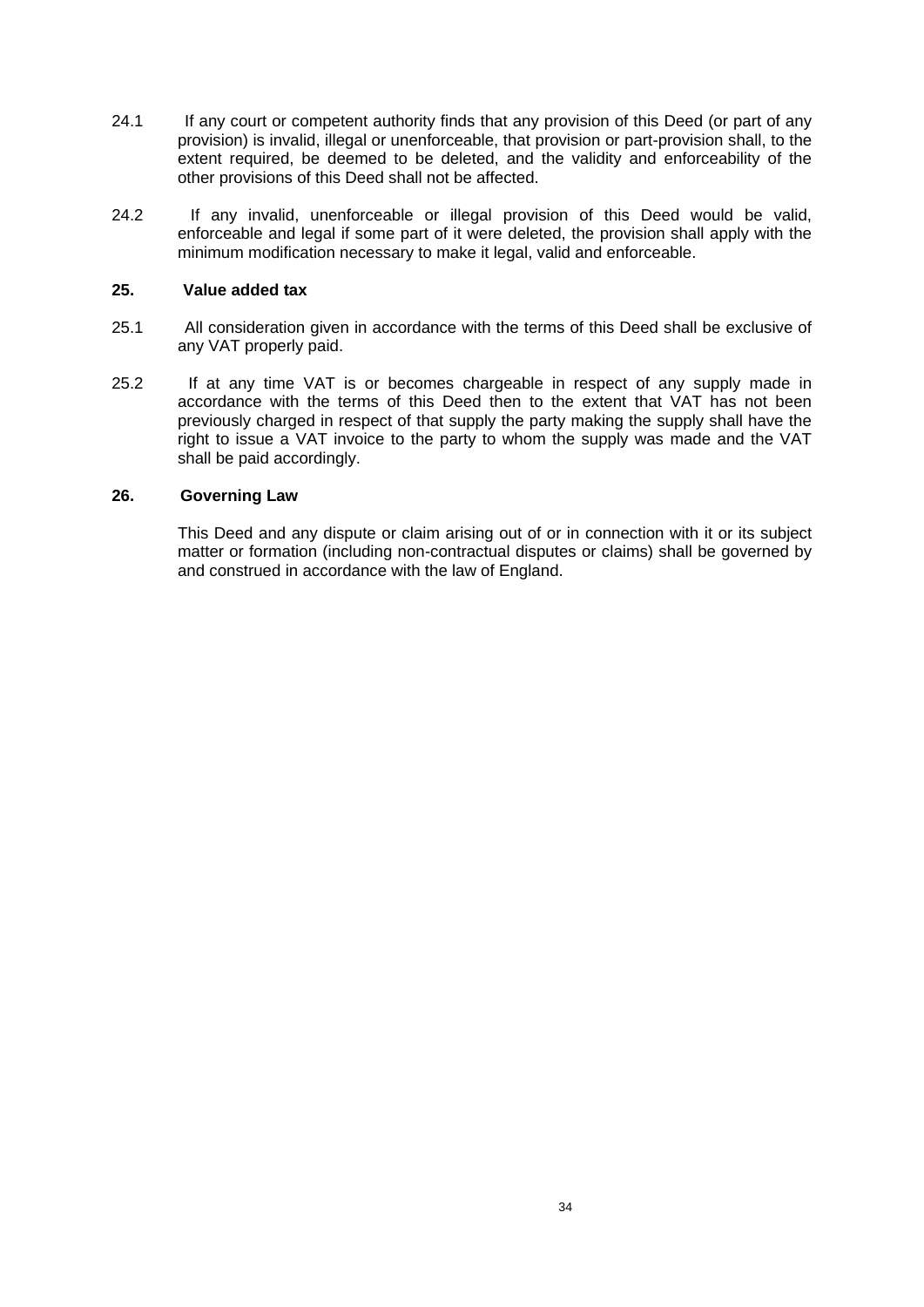# **SCHEDULE 1 – AFFORDABLE HOUSING**

The Owner covenants with the Council as follows:

### **Delivery of Affordable Housing**

- **1.** To submit with each Reserved Matters Application that includes Residential Units for the approval of the Council an Affordable Housing Programme in respect of the part of the Development which is the subject of the Reserved Matters Application.
- **2.** Not to Commence Development on the relevant part of the Development until the Affordable Housing Programme for that part of the Development has been approved in writing by the Council through the Reserved Matters Application ("the Approved Affordable Housing Programme").
- **3.** To construct and provide the Affordable Housing Units on each part of the Development in accordance with the Approved Affordable Housing Programme (unless otherwise agreed in writing by the Council).
- **4.** To provide the Affordable Housing Units in accordance with the following unit-size mix targets (unless otherwise agreed by the Council as part of the Approved Affordable Housing Programme or a Reserved Matters Application or otherwise in writing):
	- (a) Between 20-30% 1 bed 2 person units
	- (b) Between 20-30% 2 bed 3 person 2 bed 4 person units of which all of the 2 bed Affordable Rented Units shall be 2 bed 4 person
	- (c) A minimum of 35% of Affordable Rented Units shall be a mix of 2 bed 4 person and 1 bed 2 person
	- (d) A minimum of 40% family units (3 bed +) of which none of the 3 bed Affordable Rented Units shall be 3 bed 4 person or less and no more than 50% of the 3 bed Affordable Rented Units shall be 3 bed 5 person
	- (e) A minimum of 5% of all family units (3 bed+) shall be 4 bed + units, of which a minimum of 20% of the 4 bed Affordable Rented Units shall be larger than 4 bed 7 person
- **5.** The Owner covenants:
- 5.1 not to Occupy more than 40% of the Market Housing Units until at least 24% of the Affordable Housing Units have been constructed and are ready for Occupation unless otherwise agreed with the Council;
- 5.2 not to Occupy more than 65% of the Market Housing Units until at least 40% of the Affordable Housing Units have been constructed and are ready for Occupation unless otherwise agreed with the Council;
- 5.3 not to Occupy more than 80% of the Market Housing Units until 46% Affordable Housing Units have been constructed and are ready for Occupation; and
- 5.4 not to Occupy more than 89% of the Market Housing Units until 100% of the Affordable Housing Units have been constructed and are ready for Occupation.
- **6.** To transfer the Affordable Housing Units to a Registered Provider in accordance with the timetable set out in the Approved Affordable Housing Programme.
- **7.** Subject to paragraph 11 of this Schedule 1 not to Occupy or permit Occupation of the Affordable Housing Units other than as Affordable Housing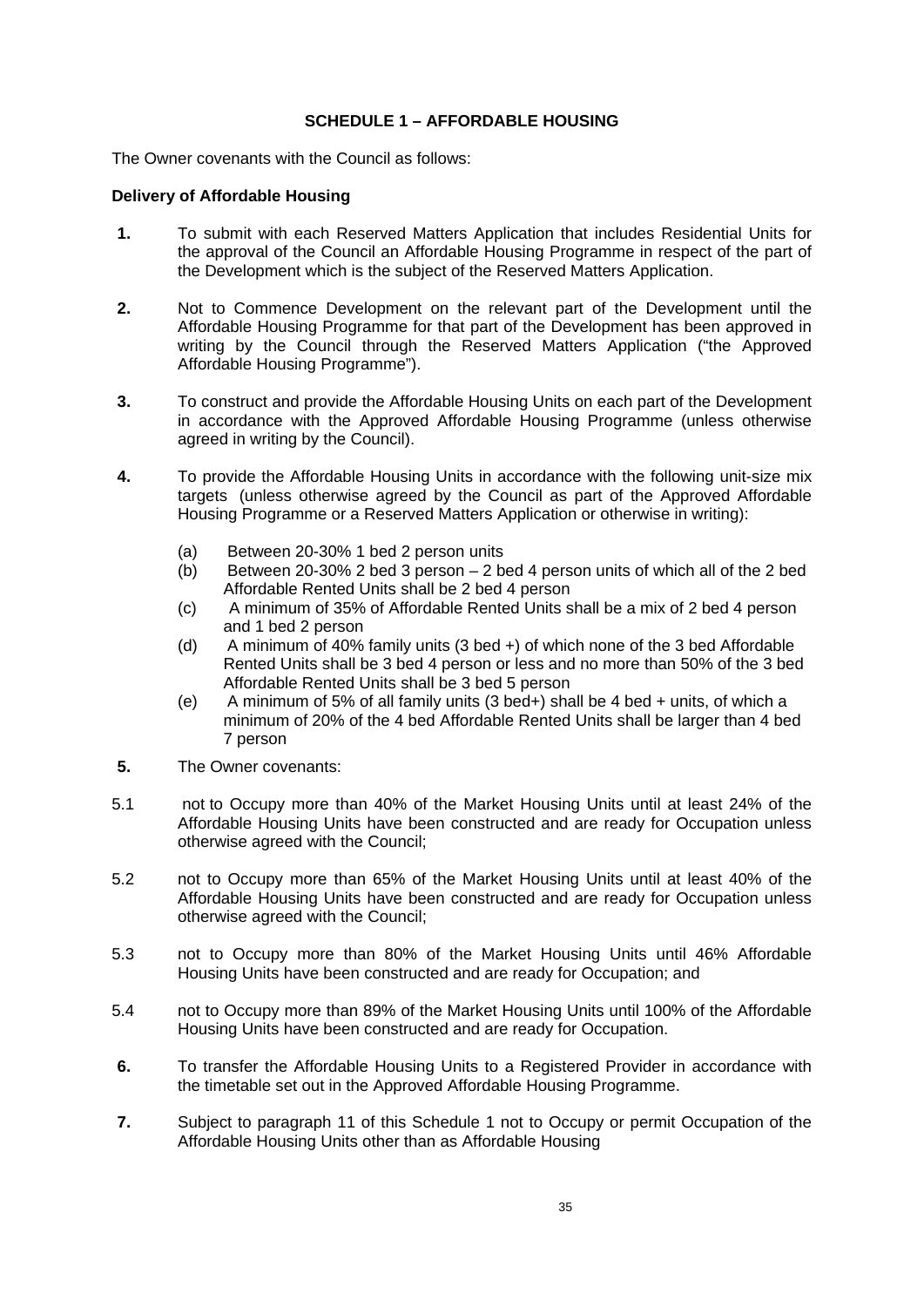- **8.** Not to Occupy or permit the Occupation of an Affordable Rented Unit and Social Rented Unit unless and until a Nominations Agreement has been entered into with the Council granting the Council Nomination Rights in respect of that Affordable Rented Unit and Social Rented Unit.
- **9.** Subject to paragraphs 10 and 11 not to Occupy or permit the Occupation of the Intermediate Housing Units other than by persons who satisfy the Eligibility Criteria unless otherwise agreed with the Council.
- **10.** To offer any Intermediate Housing Units first to Eligible Purchasers in accordance with the Eligibility Criteria SAVE that if the Intermediate Housing Units or any one of them cannot be let or sold to Eligible Purchaser/s in accordance with the Eligibility Criteria such unit/s may be marketed to Eligible Purchasers outside the Eligibility Criteria.

# **Exclusions from Liability**

- **11.** The obligations in this Schedule 1 shall not be binding upon or enforceable against:-
	- (a) a tenant or leaseholder who becomes a Protected Tenant nor any chargee or mortgagee of such Protected Tenant nor any administrator, administrative receiver, fixed charge receiver including any receiver appointed under the Law of Property Act 1925 nor any other person appointed under any security documentation by such mortgagee or chargee;
	- (b) nor, in each case, to anyone who is a successor in title or who derives title from them or any of them; nor
	- (c) a mortgagee or chargee (or any receiver (including an administrative receiver) appointed by such mortgagee or chargee or any other person appointed under any security documentation to enable such mortgagee or chargee to realise its security or any administrator (howsoever appointed) including a housing administrator (each a **Receiver**)) of the whole or any part of the Affordable Housing Units or any persons or bodies deriving title through such mortgagee or chargee or Receiver PROVIDED THAT:
		- (i) such mortgagee or chargee or Receiver shall first give written notice to the Council of its intention to dispose of one or more Affordable Housing Units and shall have used reasonable endeavours over a period of three months from the date of the written notice to complete a disposal of the Affordable Housing Units to another Registered Provider or to the Council for a consideration not less than the amount due and outstanding under the terms of the relevant security documentation concerning the whole or any part of the Affordable Housing Units but no other land or interests including all accrued principal monies, interest and costs and expenses; and
		- (ii) if such disposal has not completed within the three month period, the mortgagee, chargee or Receiver shall be entitled to dispose of the Affordable Housing Units free from the Affordable Housing provisions in this Agreement which provisions shall determine absolutely in respect of those Affordable Housing Units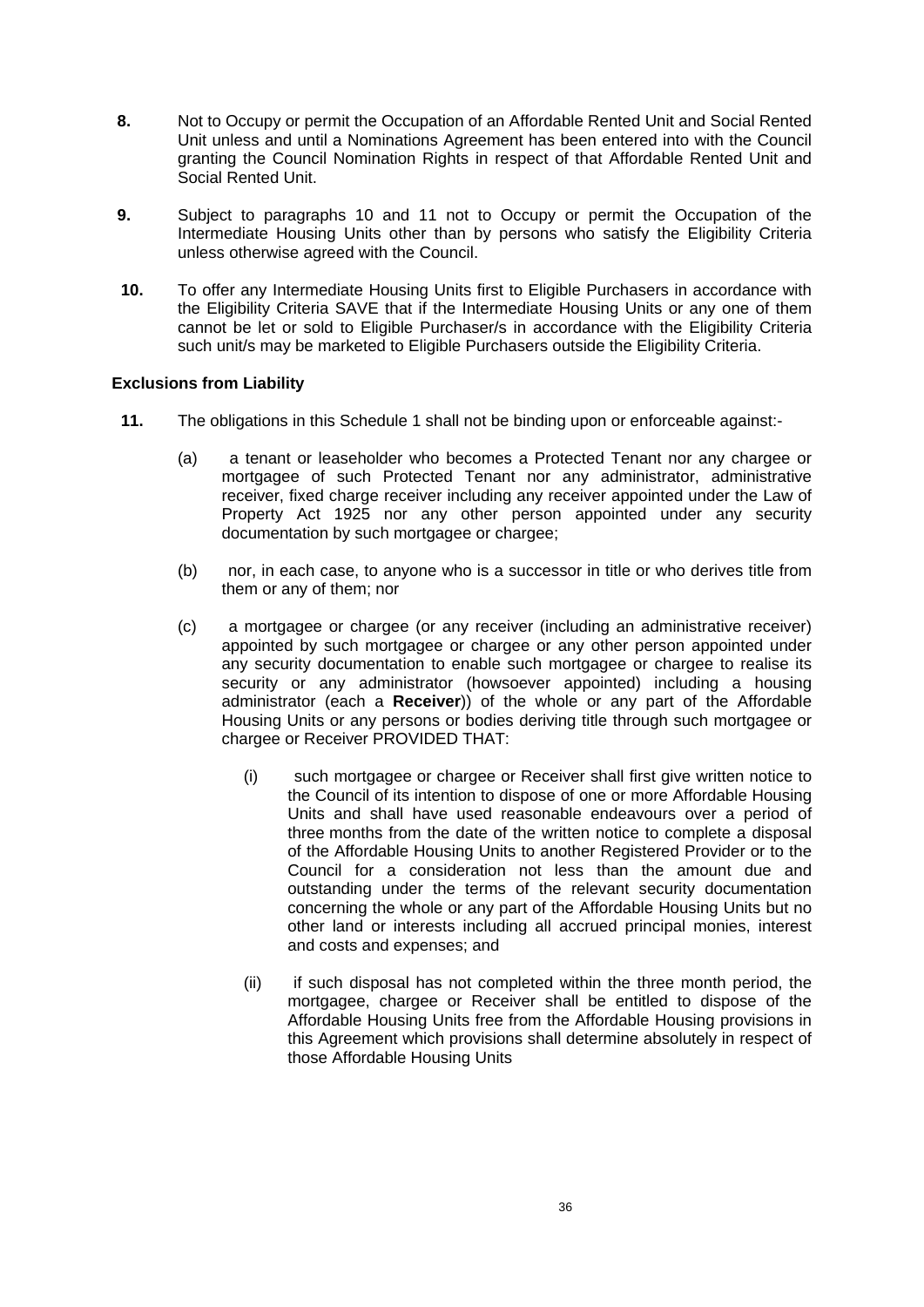# **SCHEDULE 2 - VIABILITY REASSESSMENT**

### **Viability Reassessment**

The Owner and the Council covenant with each other as follows:

### **Periodic Viability Reassessments**

- **1.** The Owner will submit to the Council a Viability Reassessment for the Council's review and approval at the following points:
- 1.1 not before Occupation of the 400th unit but prior to Occupation of the 450<sup>th</sup> Residential Unit as to the Additional Amount that could be provided as part of the Development ("**the First Reassessment**"); and
- 1.2 on Practical Completion of the 650th Residential Unit as to the Additional Amount that could be provided as part of the Development ("**the Final Reassessment**")
- **2.** The Owner will pay to the Council within 5 Working Days the Viability Reassessment Fee in the sum notified to it by the Council in writing on submission of each Viability Reassessment.
- **3.** The Council will consider each Viability Reassessment and within three months of receipt of such it will serve written notice on the party who submitted the Viability Reassessment confirming either:
- 3.1 that it accepts the conclusions of the Viability Reassessment ("**the Acceptance Notice**"); or
- 3.2 that it rejects (with reasons) the conclusions of the Viability Reassessment and if so it shall also indicate:
	- 3.2.1 its own assessment of the conclusions of the Viability Reassessment (as submitted); and
	- 3.2.2 the Additional Amount to which the Viability Reassessment relates that should therefore be payable or provided ("**the Non Acceptance Notice**");
- **4.** In the event of the service of a Non Acceptance Notice the parties will seek to negotiate an agreed Additional Amount in relation to the Viability Reassessment to which it relates.
- **5.** In the event that the parties are not able to agree the Viability Reassessment within five weeks of the service of a Non Acceptance Notice any party shall be entitled to refer the matter to an Expert in accordance with clause 16 of this Deed.

# **Early review**

- **6.** The Owner will:
- 6.1 three (3) months prior to submission of the first Reserved Matters Application which includes Residential Units agree with the Council in writing acting reasonably the number of Residential Units expected to be constructed and available for Occupation in each year following from the Commencement of Development
- 6.2 if the Owner fails to construct and make available for Occupation the number of Residential Units for the first two years which it agreed would be provided in those two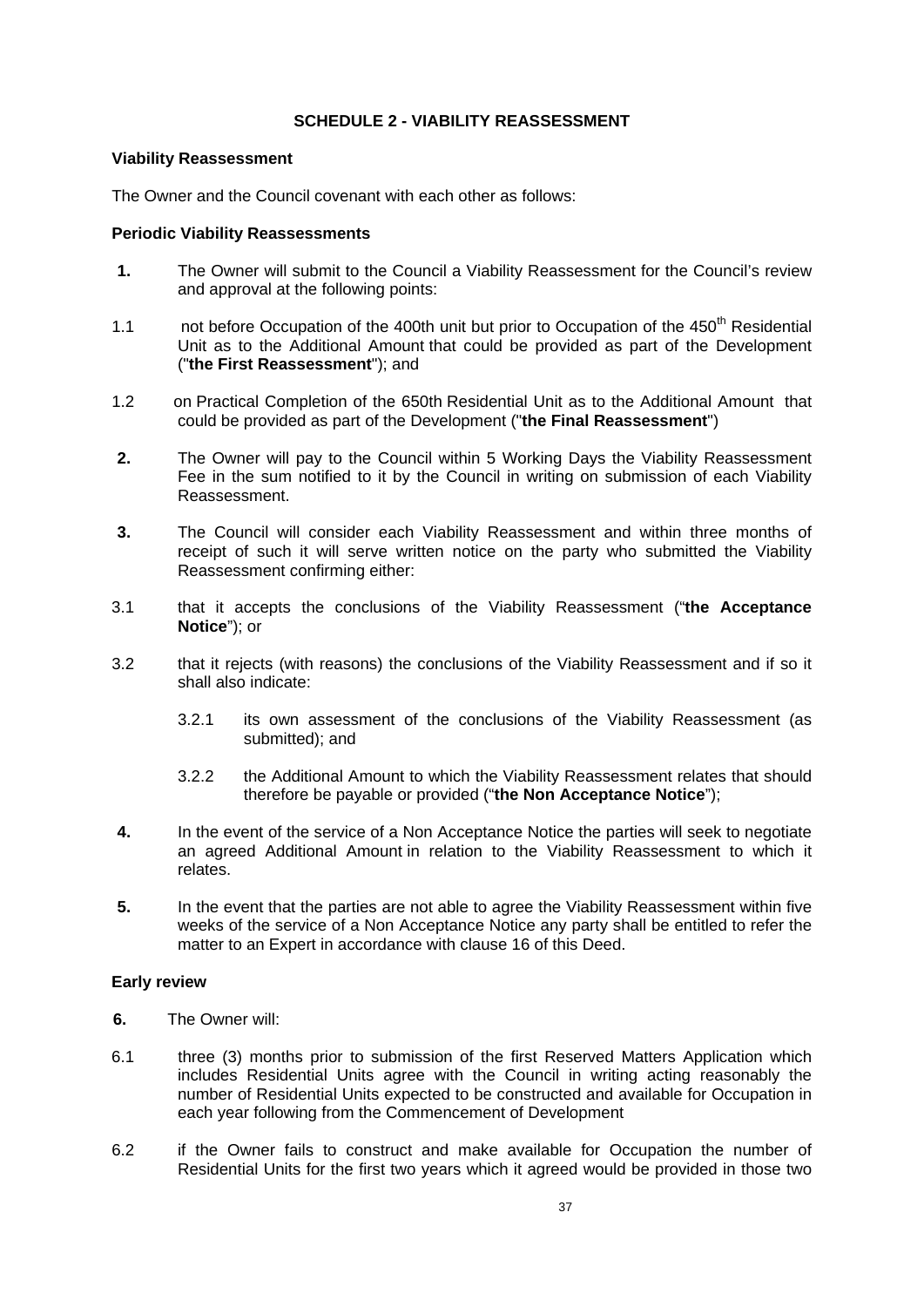years pursuant to paragraph 9.1 of this Schedule or at the Council's election within thirty (30) months of the grant of the first Reserved Matters approval then the Council may by notice require the Owner to provide the Council within 6 weeks of that notice (or lengthier timescale agreed in writing) a Viability Reassessment ("**the Early Review**") for the Council's review and approval as to any Additional Amount that could be provided.

- **7.** The Owner will not cause or permit the Occupation of more than 450 Residential Units unless and until:
- 7.1 the First Reassessment has been agreed by the Council or determined by the Expert;
- 7.2 the Viability Reassessment Fee in relation to the First Reassessment has been paid pursuant to paragraph 2 of this Schedule;
- 7.3 a scheme for the provision of Additional Affordable Housing Units equating to 50% of the Additional Amount identified in the First Reassessment (if any) and the Early Review (if applicable) has been provided on the Development Site and the Owner has entered into such legal agreements to secure the Additional Affordable Housing Units as are reasonably required by the Council;
- 7.4 the remaining 50% of the Additional Amount (if any) identified in the First Reassessment has been paid as a financial payment to the Council which shall be held in escrow pending the Final Reassessment ("**the Escrow Sum**")
- **8.** The Owner will not cause or permit the Occupation of more than 700 Residential Units unless and until:
- 8.1 the Final Reassessment has been agreed by the Council or determined by the Expert;
- 8.2 a scheme for the provision of Additional Affordable Housing Units equating to the Additional Amount (if any) resulting from the Early Review (if applicable and not already included within the First Reassessment), the Final Reassessment and the Escrow Sum (if applicable) has been provided on the Development Site and the Owner has entered into such legal agreements to secure the Additional Affordable Housing Units as are reasonably required by the Council
- 8.3 the Viability Reassessment Fee in relation to the Final Reassessment has been paid pursuant to paragraph 2 of this Schedule.
- **8.** In the event that the value of Additional Amount (agreed or determined following the Final Reassessment) and the Escrow Sum equates to a total that exceeds value of the number of Additional Affordable Housing Units that can be provided then the Owner shall pay the additional value by way of an Additional Affordable Housing Contribution within 20 Working Days of the scheme agreed under paragraph 7.2 has been agreed.
- **9**. If the Final Reassessment agreed by the Council or determined by the Expert finds that no Additional Amount should be provided and further identifies that the calculation of the Additional Amount equals a negative number:
- 9.1 then the Council shall repay to the Owner the Escrow Sum or any part of it as is agreed or determined to represent the sum necessary to provide that the calculation of the Additional Amount equals zero; and
- 9.2 the Owner shall provide written confirmation of release of the Escrow Sum or any parts of it not due to be repaid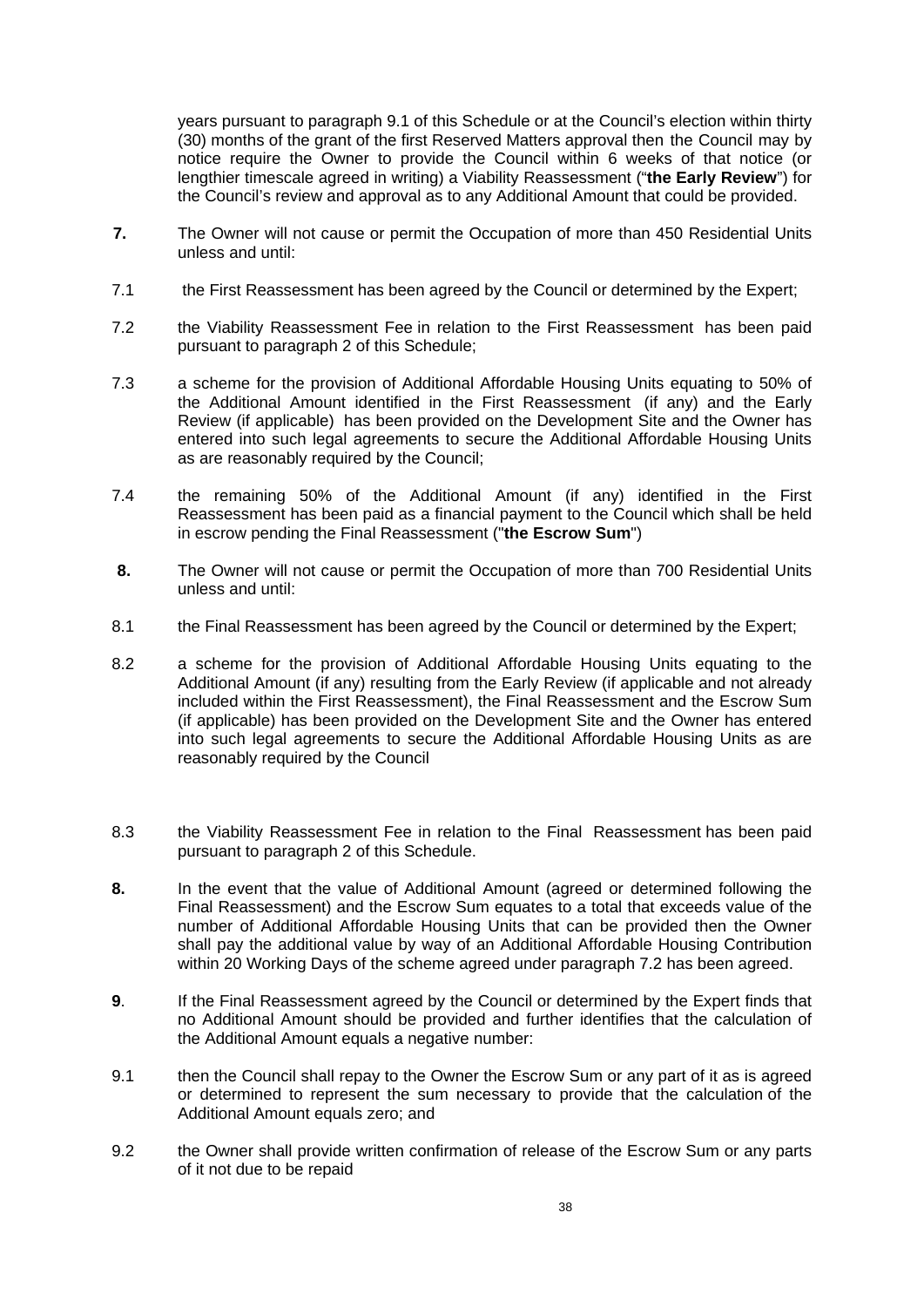PROVIDED THAT the maximum amount that may be repaid to the Owner under this paragraph is the Escrow Sum

And for the avoidance of doubt any repayment due under this paragraph shall relate to the Escrow Sum only and any Additional Affordable Housing Units secured after the First Reassessment shall be unaffected

- **10.** The Owner shall provide full details of its workings and evidence of the sums contained in each Viability Reassessment on an open book basis and the Owner shall provide such further viability information as may be reasonably requested by the Council pursuant to this Schedule 2 and is reasonably available to the Owner within 5 Working Days of such request.
- **11.** Any Additional Affordable Housing Contribution paid pursuant to this Schedule 2 shall be expended by the Council solely for the provision of Affordable Housing within the Edmonton Leeside Area Action Plan area.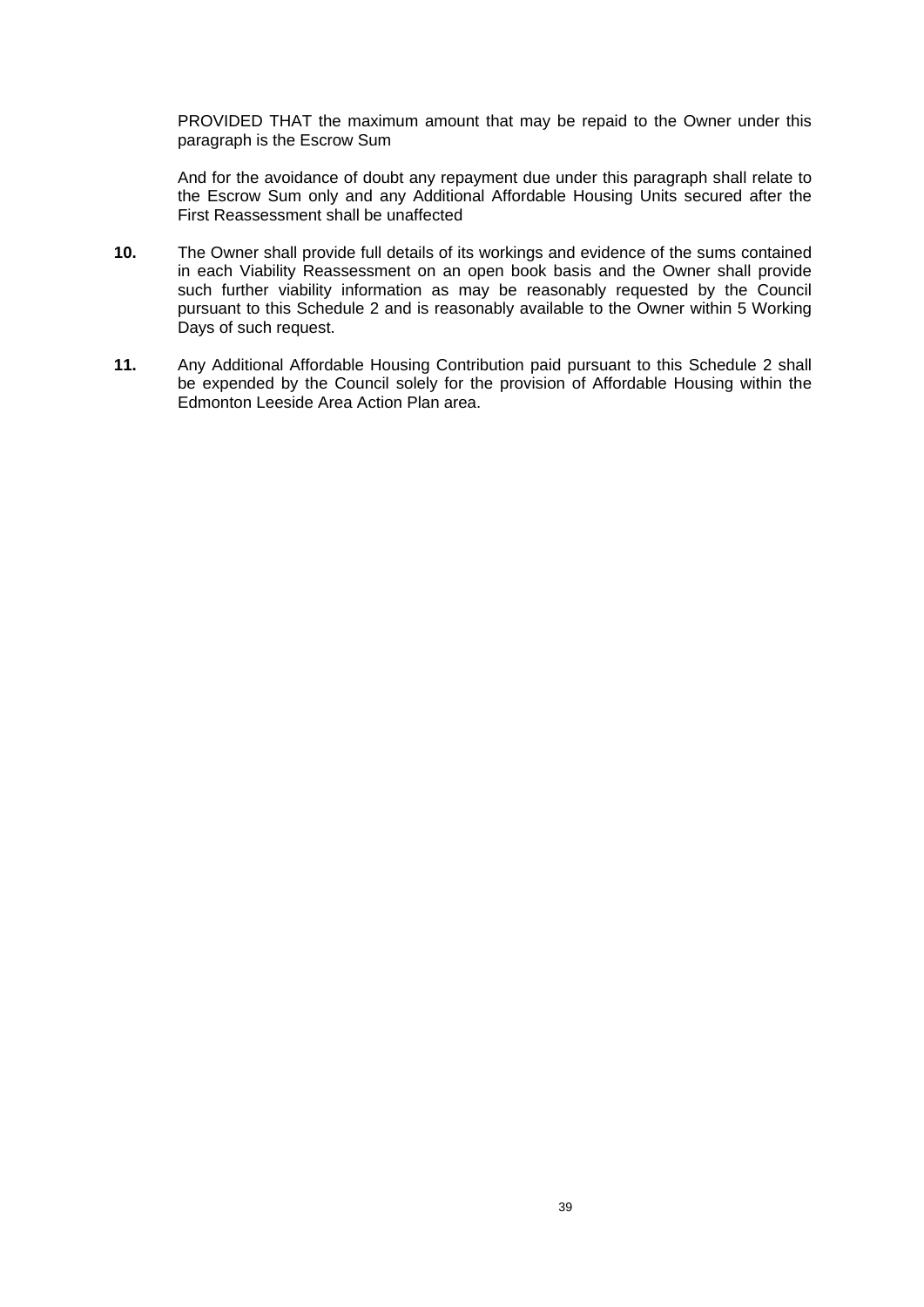### **SCHEDULE 3 - CONTRIBUTIONS**

The Owner covenants with the Council as follows:

#### **Education Contribution**

**1.** To pay 50% of the Education Contribution prior to Commencement of Development and the remaining 50% prior to Practical Completion of the 350<sup>th</sup> Residential Unit

#### **Off-Site Open Space Enhancement and Maintenance Contribution**

**2.** To pay 50% of the Off-Site Open Space Enhancement and Maintenance Contribution prior to Practical Completion of the 250<sup>th</sup> Residential Unit and the remaining 50% prior to Practical Completion of the 500<sup>th</sup> Residential Unit

#### **Controlled Parking Zone Contribution**

**3.** To pay the Controlled Parking Zone Contribution prior to Commencement of Development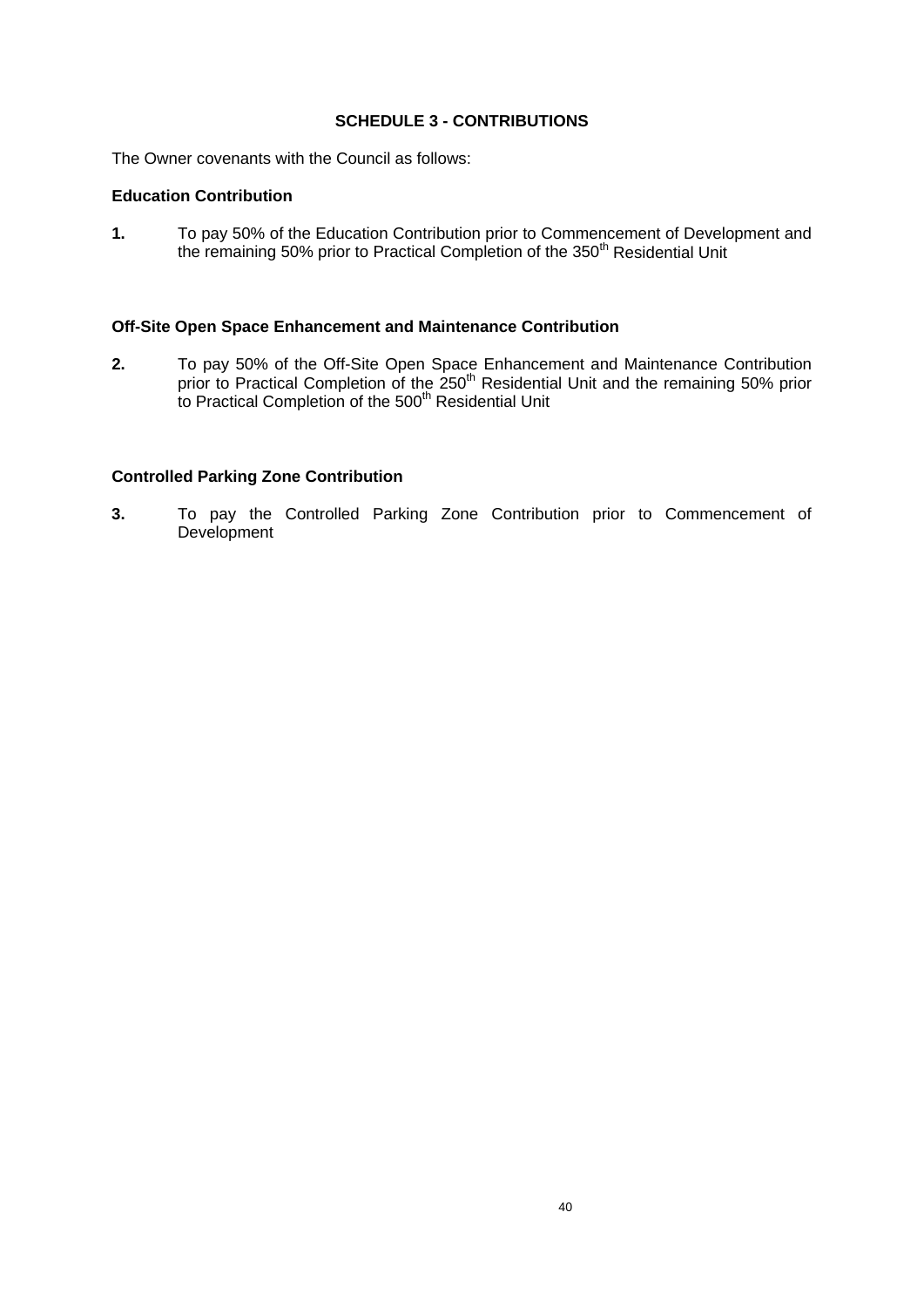### **SCHEDULE 4 - CLIMATE CHANGE**

The Owner covenants with the Council as follows:

- **1.** Prior to Commencement of Development to submit the DEN Strategy to the Council for its approval (acting reasonably and without delay) in writing.
- **2.** Prior to first Occupation of the Development to construct or procure the construction of the necessary infrastructure to ensure that the Units are supplied with heat and hot water in accordance with the DEN Strategy or any alternative arrangements that may be agreed with the Council (acting reasonably) in writing.
- **3.** Subject to paragraphs 7 and 8, notify the Council in writing that the Plantroom/Substation Plantroom, gas supply to the boilers, boilers and associated infrastructure within the Plantroom, the Primary Heating Network, the Secondary Heating Network and the DEN Safeguarded Routes have been constructed and safequarded respectively for the Development in accordance with the approved DEN **Strategy**
- **4.** Subject to paragraphs 7 and 8 keep free from obstruction the DEN Safeguarded Route (in accordance with the details as approved within the DEN Strategy (unless otherwise agreed in writing by the Council)) and upon reasonable notice and on reasonable terms to grant the ESCO, the Council or such further party (as either of them may reasonably nominate) such leases and/ or easements as are reasonably necessary and on such terms as are agreed by the Owner (acting reasonably) to enable the relevant parts of the Development to be connected to the Off-site Primary Heating Network and to allow pipe routes to follow DEN Safeguarded Routes.
- **5.** Subject to paragraphs 7 and 8 the Owner shall use all reasonable endeavours to procure the connection of the Development Site to the Primary Heating Network.
- **6.** If connection of the Development Site to the Primary Heating Network and receipt of low carbon heat (in accordance with the Energy Strategy) for the Development Site from the Primary Heating Network in accordance with the approved DEN Strategy has been possible, practical and viable within three years of Practical Completion of the 700<sup>th</sup> Residential Unit but it has not been possible to achieve the Carbon Reduction Target to pay to the Council the Carbon Offsetting Contribution within 12 months of the expiration of the three year period.

## **Alternative Strategy**

- **7.** In the event that it has not been possible, practical or viable to connect the Development Site to the Off-site Primary Heating Network and/or receive low carbon heat (in accordance with the Energy Strategy) for the Development Site from the Offsite Primary Heating Network in accordance with the approved DEN Strategy within three years of Practical Completion of the 700<sup>th</sup> Residential Unit to submit an alternative strategy which shall endeavour to achieve the Carbon Reduction Target ("**the Alternative Strategy**''). The Alternative Strategy (which should be submitted to the Council within 12 months of the expiration of the three year period) and any associated Carbon Offsetting Contribution is subject to approval in writing by the Council (acting reasonably).
- **8.** If the approved Alternative Strategy is unable to achieve the Carbon Reduction Target, then prior to implementation of the agreed Alternative Strategy to pay to the Council the Carbon Offsetting Contribution.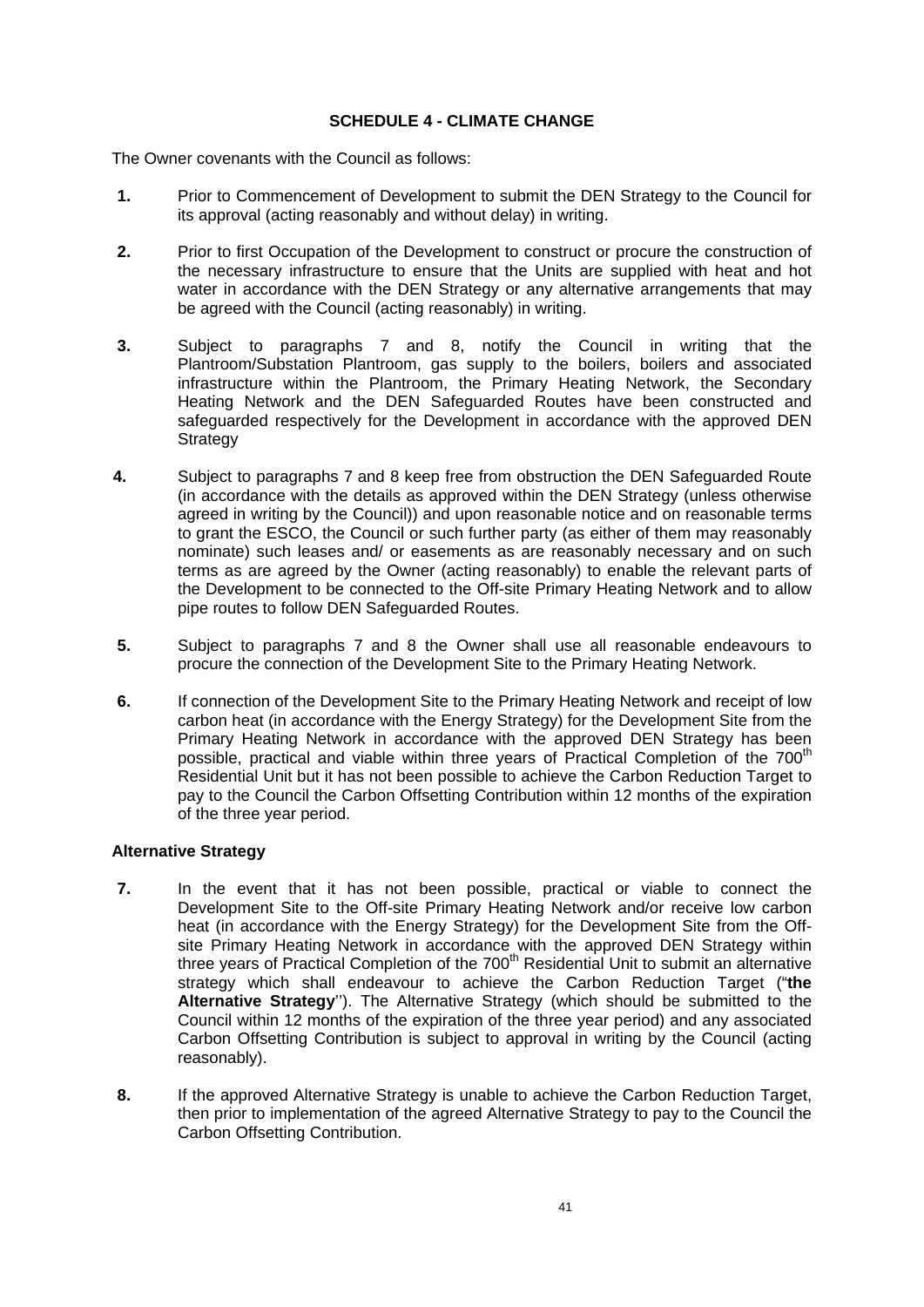- **9.** In the event the Alternative Strategy is not agreed in accordance with paragraph 7 to pay to the Council the Carbon Offsetting Contribution
- **10.** In the event the Council fails to provide approval (acting reasonably) where required pursuant to this Schedule within a reasonable period (having regard to the subject matter of the approval in question) then the Owner shall be entitled to refer the matter to an Expert in accordance with Clause 16 of this Deed. For the avoidance of doubt, for disputes arising from this Schedule 4 the Expert shall be an experienced district heating engineer agreed upon by the parties or in the default of agreement appointed at the request of either of the parties by or on behalf of the President of the Chartered Institution of Building Services Engineers.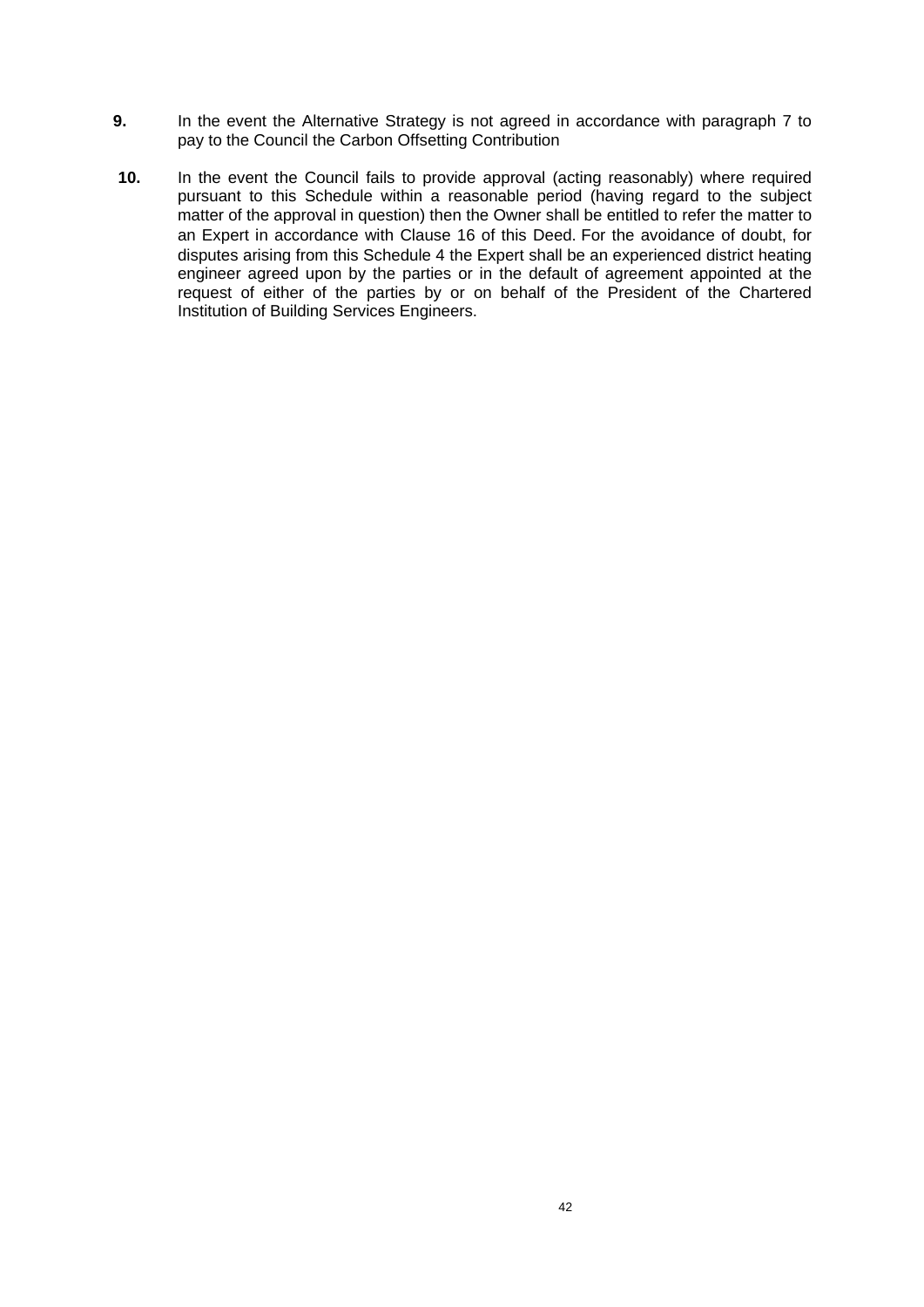### **SCHEDULE 5 - COMMUNITY CENTRE**

- **1.** Prior to Commencement of Development of the Community Centre to submit to the Council the Community Centre Specification for approval in writing.
- **2.** To construct the Community Centre in accordance with the Planning Permission and the approved Community Centre Specification.
- **3.** Not to Occupy or permit Occupation of the final Residential Unit within the building within which the Community Centre is accommodated until the Community Centre has been Practically Completed in accordance with the Community Centre Specification.
- **4.** Prior to Occupation of the Community Centre submit to the Council the Community Centre Management Plan for approval in writing.
- **5.** Thereafter implement or procure the operation of the Community Centre in accordance with the approved Community Centre Management Plan for the lifetime of the use of the buildings constructed as any part of the Development.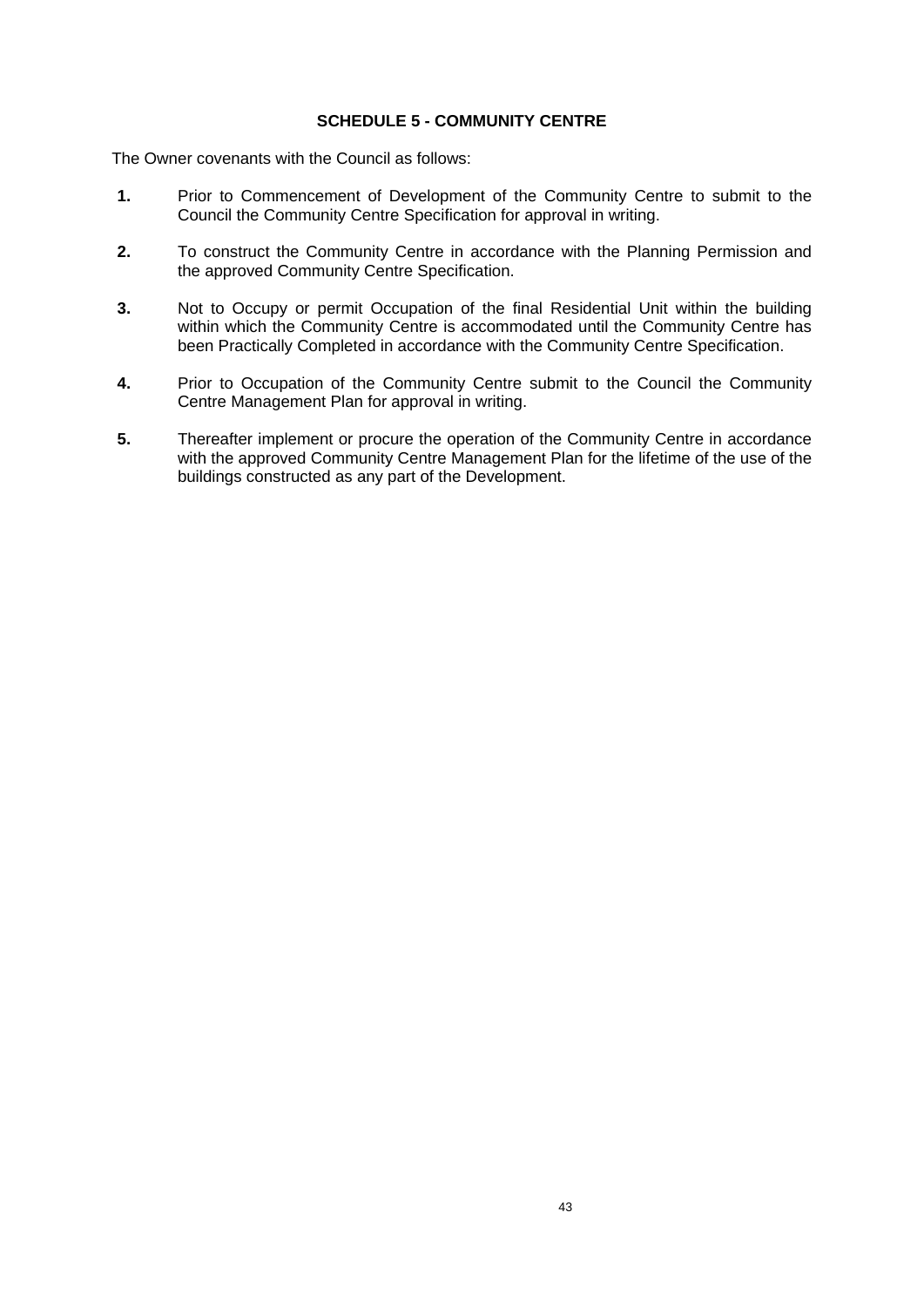## **SCHEDULE 6 – EMPLOYMENT AND SKILLS STRATEGY**

- **1.** Prior to Commencement of Development to submit an Employment and Skills Strategy to the Council for written approval
- **2.** Not to Commence or cause or permit to be Commenced any Development until the Employment and Skills Strategy has been approved by the Council
- **3.** To thereafter implement the approved Employment and Skills Strategy through the construction period of the Development.
- **4.** To submit to the Council for approval a Local Labour Report twelve (12) months after Commencement of Development and thereafter submit a Local Labour Report every twelve (12) months during the construction of the Development.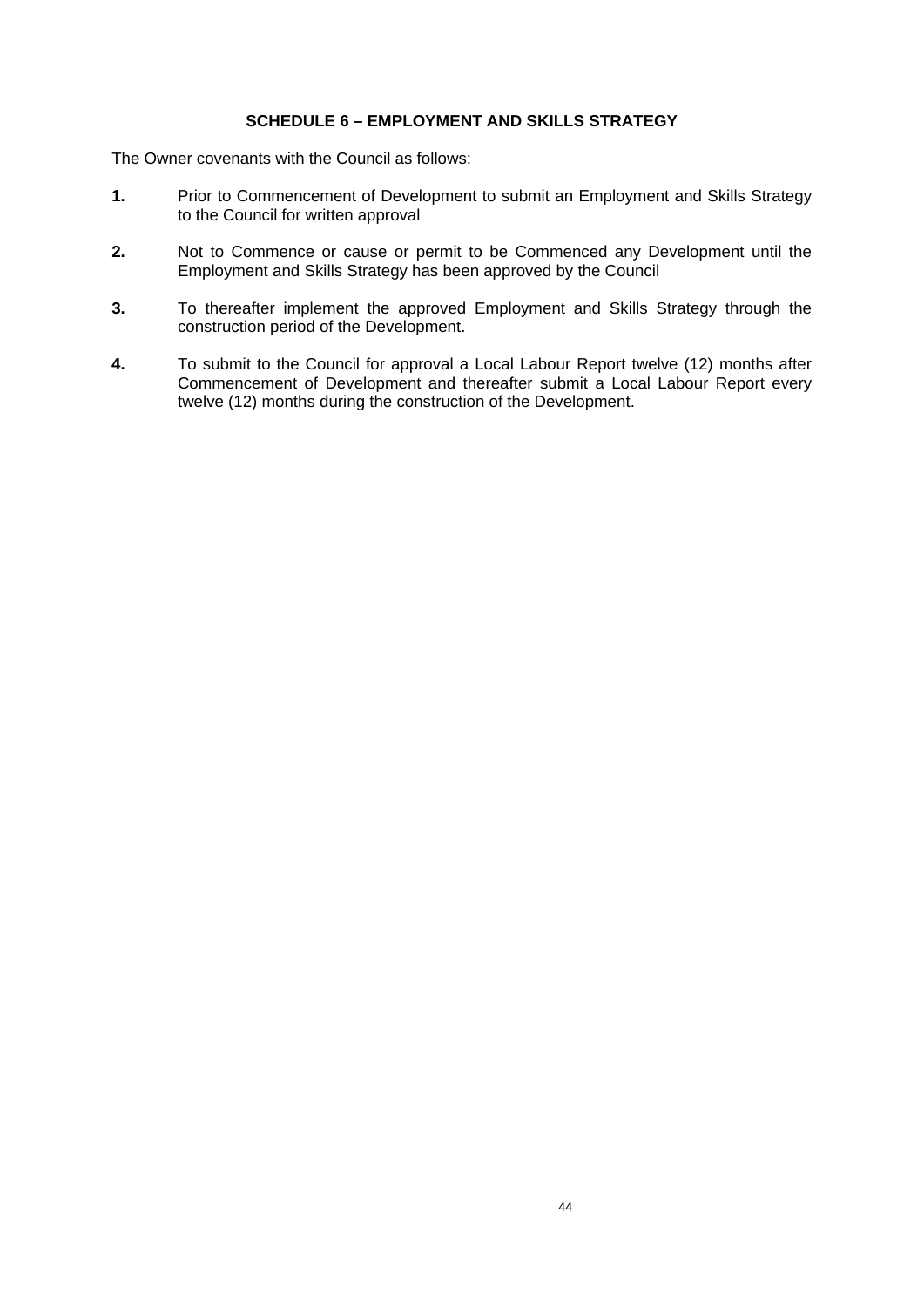#### **SCHEDULE 7 - TRANSPORT AND HIGHWAYS**

The Owner covenants with the Council as follows:

#### **Highway Contribution**

- **1.** Prior to Commencement of Development to pay to the Council the Highway Contribution; and
- **2.** Not to Commence or cause or permit Commencement of Development until the Highway Contribution has been paid.

#### **Alternative Public Transport Provision**

- **3.** Prior to Practical Completion of the 250<sup>th</sup> Residential Unit, to submit the Interim Transport Report to the Council for approval.
- **4.** Within fifteen (15) Working Days of receipt of the Interim Transport Report, the Council acting reasonably shall notify the Owner in writing that it agrees or disagrees with the Interim Transport Report and in the latter case, specifying its reasons.
- **5.** Once the Owner has submitted the Interim Transport Report to the Council the Owner shall respond promptly and fully and in writing to any reasonable requests from the Council for further information, such a request will stop the 15 Working Day period referred to in paragraph 3 above and it will begin again on the receipt of the requested information
- **6.** The procedure set out in paragraph 5 above shall be repeated until the Council has all the information it reasonably needs in order to agree or disagree the Interim Transport Report and the Council shall forthwith following receipt of such information serve written notice on the Owner that the Interim Transport Report is agreed and in the event that the Council has failed to serve such notice within 15 Working Days of receipt of such information the Interim Transport Report shall be deemed to be approved for the purposes of this Agreement.
- **7.** In the event the Interim Transport Report demonstrates that the Station Works will not be completed such that the Station will not be operational (with at least three trains per hour calling in both directions in the AM peak hour (08.00 to 9:00) and four trains per hour in both directions in the PM peak period (17:00 to 18:00) and two trains per hour calling during off-peak periods) and/or the Step Free Access will not be operational in each instance before the anticipated date of Occupation of the 300<sup>th</sup> Residential Unit and that Alternative Public Transport Provision is required, the Alternative Public Transport Provision shall be implemented in accordance with the details submitted unless otherwise agreed with the Council.
- **8.** Subject to paragraph 7 to implement and maintain the Alternative Public Transport Provision no later than the Occupation date of the 300<sup>th</sup> Residential Unit until such date as the Station and Step Free Access are completed and operational with the Station having at least three trains per hour calling in both directions in the AM peak hour (08.00 to 9:00) and four trains per hour in both directions in the PM peak period (17:00 to 18:00) and two trains per hour calling during off-peak periods for use by residents of the Development unless otherwise agreed with the Council.

## **Sustainable Transport Measures**

**9.** To offer Sustainable Transport Measures to each Residential Unit in the Development to be available from the first Occupation of the relevant unit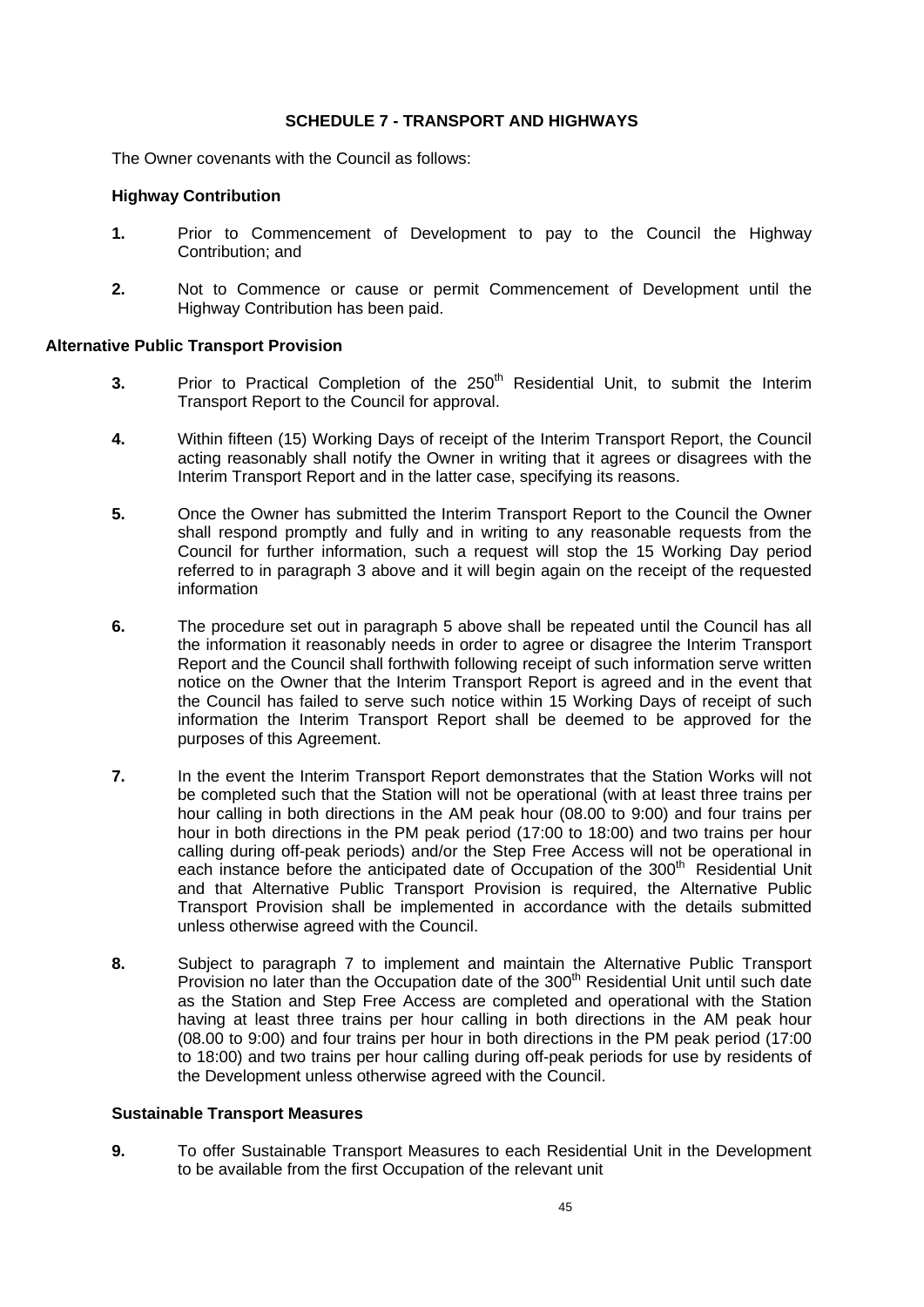- **10.** To report to the Council on a block by block basis that Sustainable Transport Measures were offered to each Residential Unit in the relevant block of Residential Units at the date of first Occupation
- **11.** In the event Sustainable Transport Measures were not offered or available to a Residential Unit, to pay to the Council on demand a financial contribution of £225 (two hundred and twenty five pounds) per missed Residential Unit which shall be used by the Council towards the delivery of Sustainable Transport Measures within the Development

### **Highway Works**

- **12.** To enter into the Highways Agreement with the Council within 6 months of the Commencement Date; and
- **13.** To carry out and complete the Highways Works in accordance with the timetable agreed in the Highways Agreement.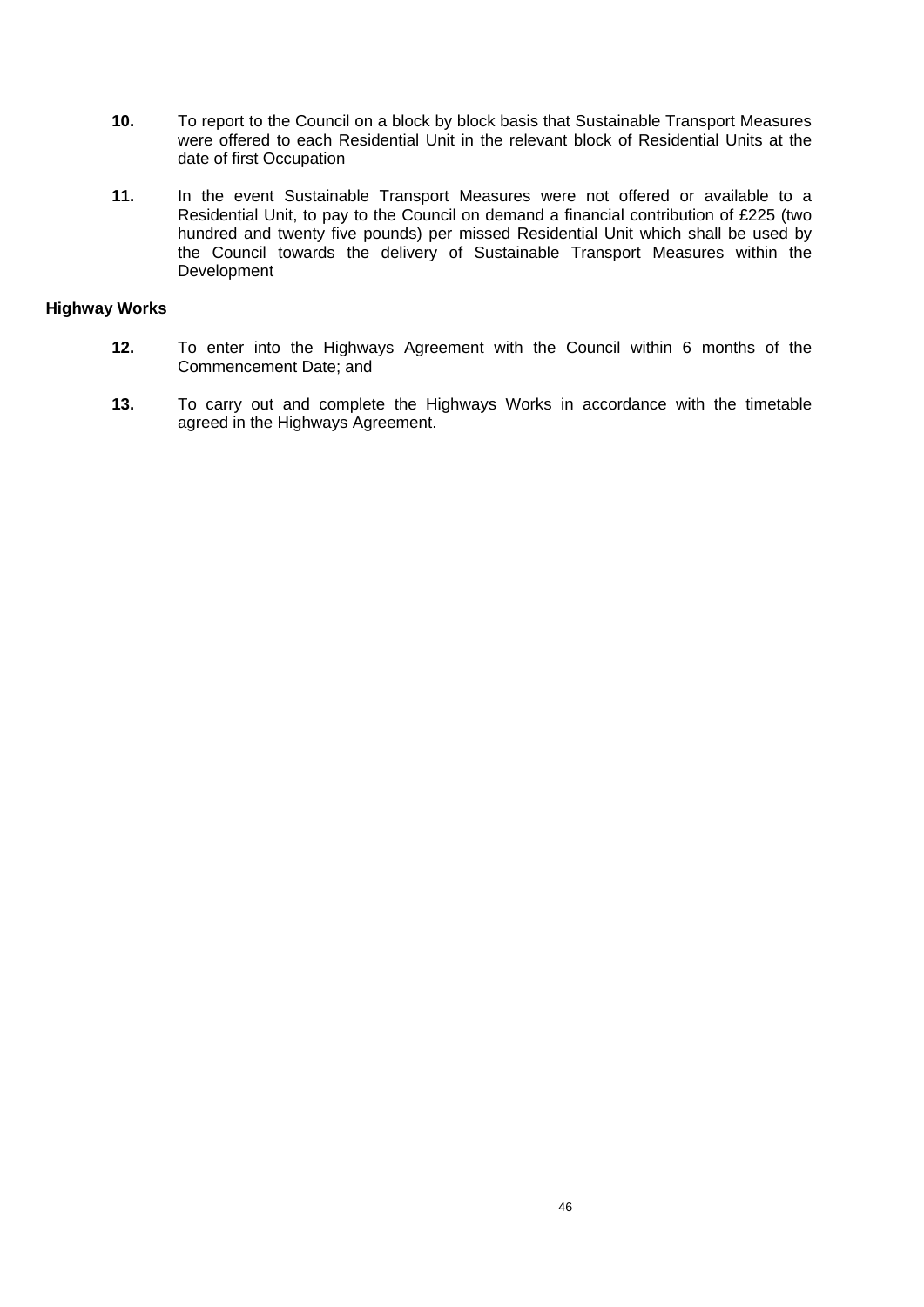## **SCHEDULE 8 - OPEN SPACE PUBLIC REALM MANAGEMENT STRATEGY**

- **1.** To submit the Open Space and Public Realm Management Strategy to the Council for approval with each Reserved Matters Application which shall as a minimum:
	- a. Include a plan clearly identifying and defining the open space and public realm covered by the strategy;
	- b. Identify the need for and provision of:
		- **I.** (i) safety and security measures for that part of the public realm adjoining the Station;
			- (ii) CCTV;
			- (iii) landscape management, management and maintenance of water features and sustainable drainage measures, street cleaning, litter collection and repairs including to street furniture;
			- (iv) on-site signage and information boards that highlight the design aims and objectives of the habitat features that have been provided; and
		- **II.** the future management and maintenance strategy for provision of the items specified in (i)-(iv) above;
	- c. Include the arrangements for and frequency of monitoring of all ecological mitigation and enhancement measures detailed in the environmental statement [dated/authored by] submitted as part of the Planning Application (not otherwise covered by planning conditions attached to the Planning Permission) and which shall include the submission to the Council of Ecological Monitoring Reports.
- **2.** Not to Occupy any part of the Development until the Open Space and Public Realm Management Strategy has been approved by the Council in writing.
- **3.** To deliver the open space and public realm in accordance with the approved Open Space and Public Realm Management Strategy.
- **4.** To ensure that the open space and public realm is accessible to members of the public at all times PROVIDED THAT the Owner may close and/or prevent public use or access to the open space and public realm in the case of:
	- a. fire, flooding, emergency or other disaster or circumstances making continued public access unsafe or otherwise inappropriate, or for reasons of security or public safety, except that such closure shall not continue for more than is reasonably necessary;
	- b. a requirement to carry out maintenance, repairs, cleaning, renewal to the open space and public realm and any adjoining buildings or service media serving such adjoining buildings that is necessary or required provided that any works shall be undertaken in such a way as to cause minimum disruption to the public; and
	- c. for the avoidance of doubt it is intended that those parts of the open space and public realm shall remain private and shall not become or be designated as public highway, public footpath or public open space as a result of this Schedule and the Owner shall be permitted to take such steps as are necessary to ensure that this is the case, including without limitation, erecting appropriate signage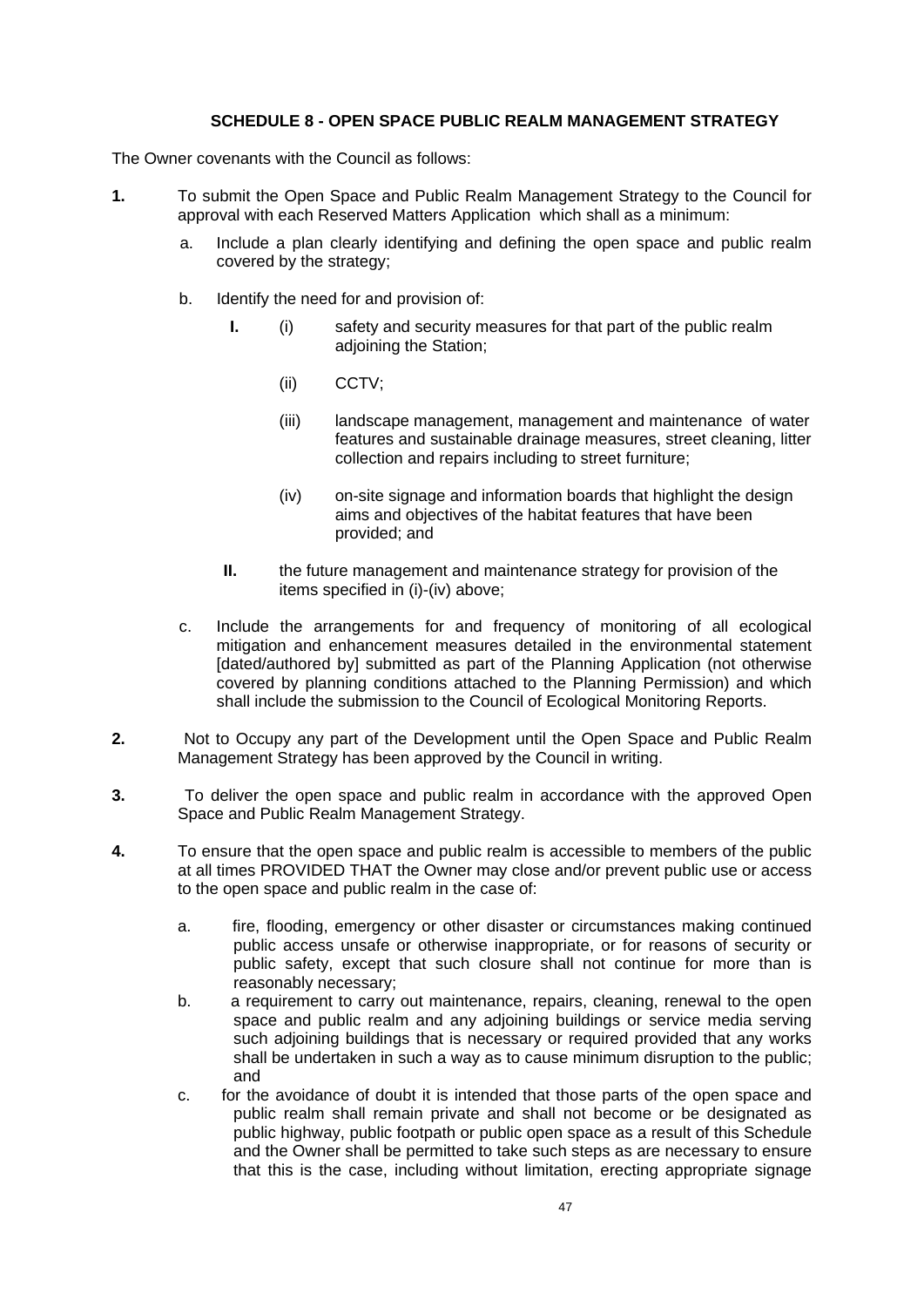and/or closing public routes to the public for up to two days per annum so that the permissive nature of the public's access to the open space and public realm is clear

**5.** To manage and maintain the open space and public realm in accordance with the approved Open Space and Public Realm Management Strategy (or such revised strategy as may be agreed with the Council from time to time) for the lifetime of the use of the buildings constructed as any part of the Development.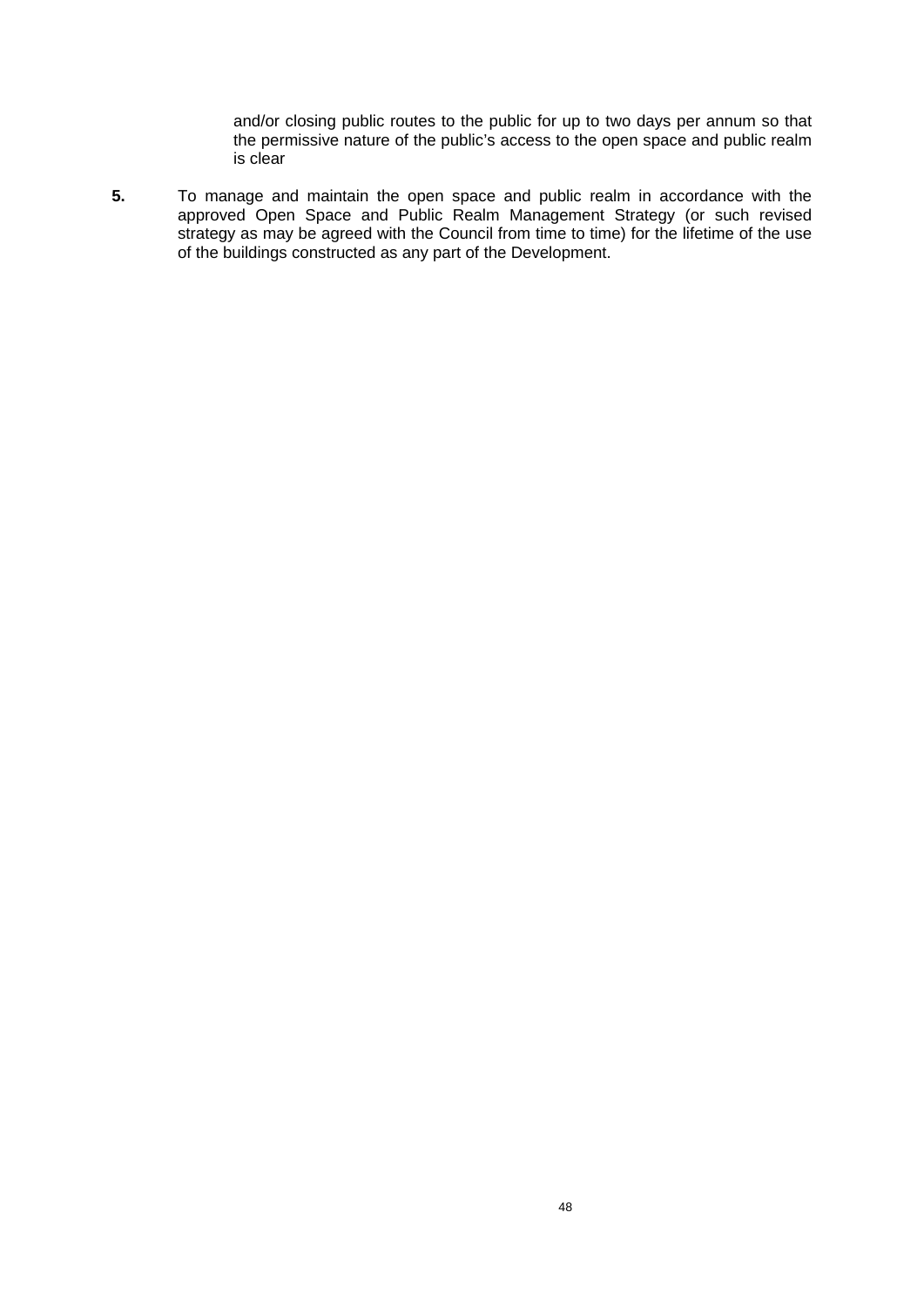#### **SCHEDULE 9 - TRAVEL PLAN**

- **1.** Prior to Occupation of the Development to submit to the Council for approval the Framework Travel Plan.
- **2.** Not to Occupy or permit the Occupation until the Framework Travel Plan has been approved in writing by the Council.
- **3.** Prior to Occupation of the Development to pay the Travel Plan Monitoring Fee.
- **4.** To implement the approved Framework Travel Plan on or prior to Occupation of the Development and to keep the Framework Travel Plan implemented for the duration of the construction of the Development and for a minimum period thereafter of five years from Practical Completion of the entire Development unless otherwise agreed by the Council in writing.
- **5.** Subject to paragraph 4 in the event that a lower parking ratio is agreed with the Council pursuant to Schedule 12 of this Deed the Owner and the Council shall review the approved Framework Travel Plan and agree such alternative targets or measures as are reasonable to reflect such reduced parking ratio and the Owner shall implement the agreed revised Framework Travel Plan.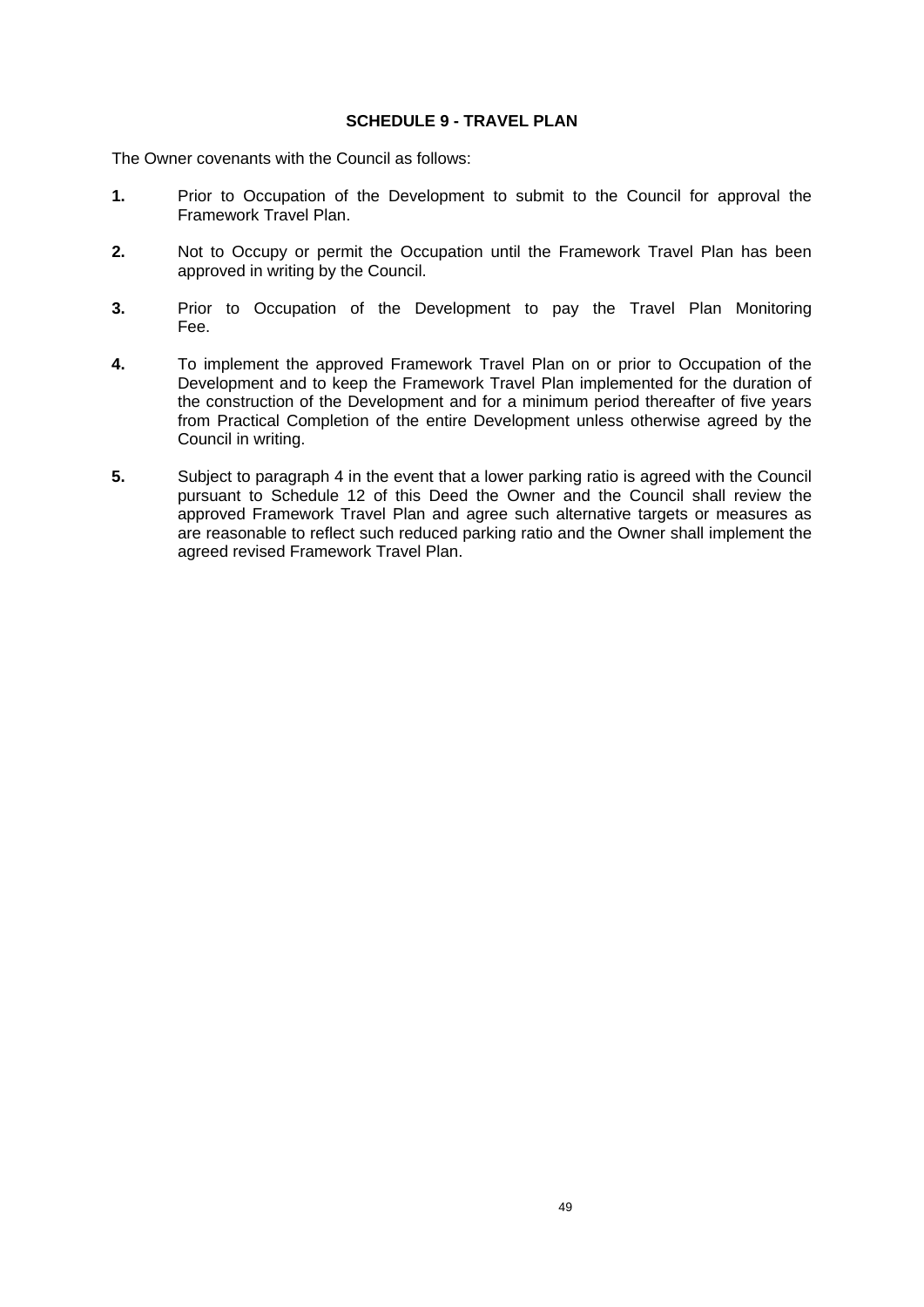## **SCHEDULE 10 - COUNCIL'S COVENANTS**

The Council covenants with the Owner as follows:

### **Contributions**

- **1.** To pay the Contributions into an interest-bearing account as soon as reasonably practicable.
- **2.** In the event that the Off-Site Open Space Enhancement and Maintenance or the Controlled Parking Zone Contributions have not been spent or committed for expenditure by the Council within 10 years following the date of receipt of the Contributions the Council shall refund to the person who paid that Contribution any part of the Contributions which has not been spent or committed for expenditure (whether by contract or otherwise), together with any accrued interest.
- **3.** In the event following consultation in accordance with the Road Traffic Regulation Act 1984 or other relevant statutory provisions the Council determines a CPZ is not required as a result of the Development the Council shall repay any unexpended part of the CPZ Contribution to the person who paid the Contribution within twenty eight (28) days of the Council's decision relating to the CPZ.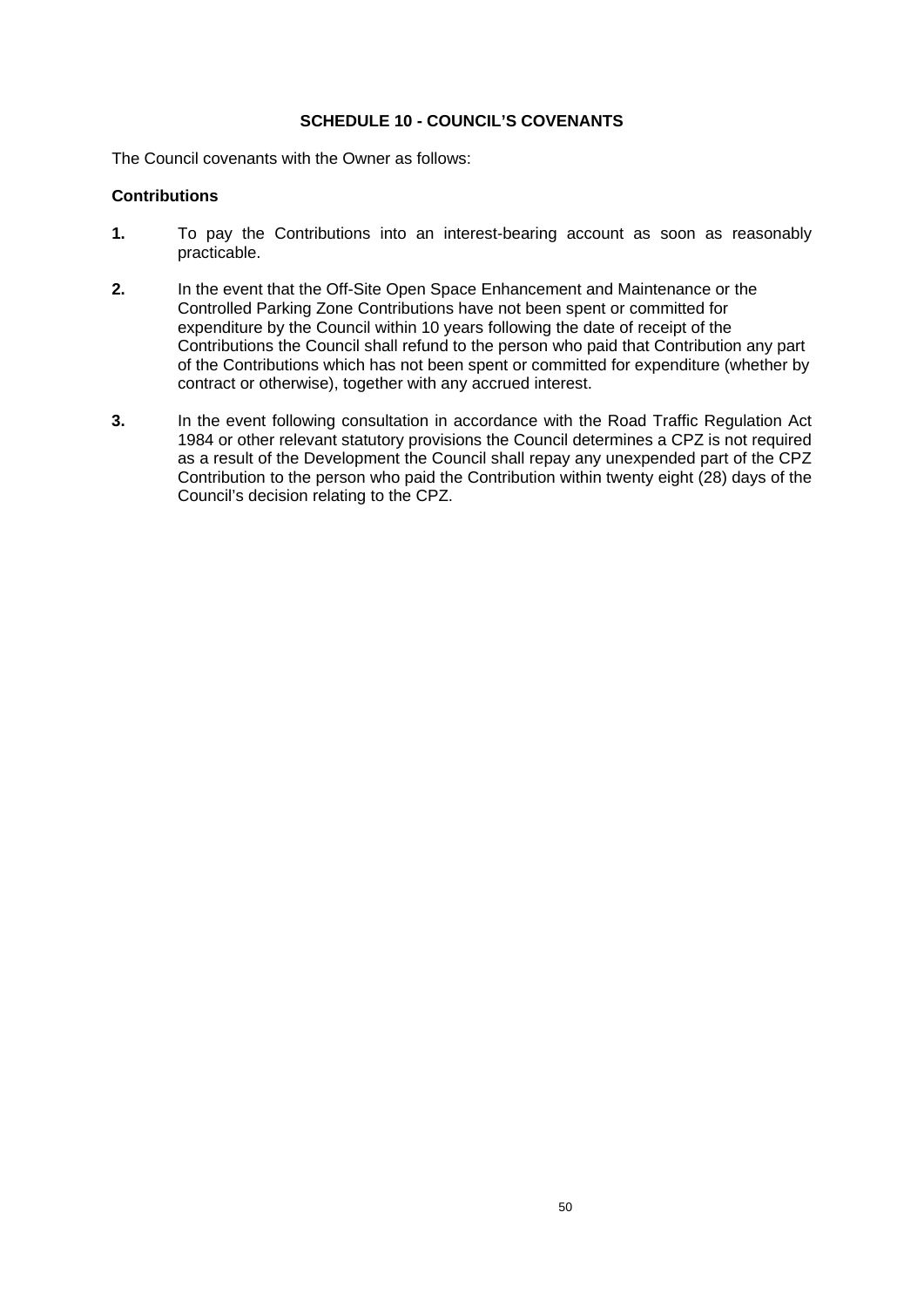## **SCHEDULE 11 - HOUSING**

The Owner covenants with the Council as follows:

# **Delivery of Housing**

- **1.** To include with each Reserved Matters Application a Schedule of Tenure and Mix
- **2.** To distribute Residential Units which meet Building Regulation Requirement M4(3) (wheelchair user dwellings) across each unit-size mix and tenure.
- **3.** To construct and provide the Residential Units in accordance with the approved Schedule of Tenure and Mix (unless otherwise approved in writing by the Council).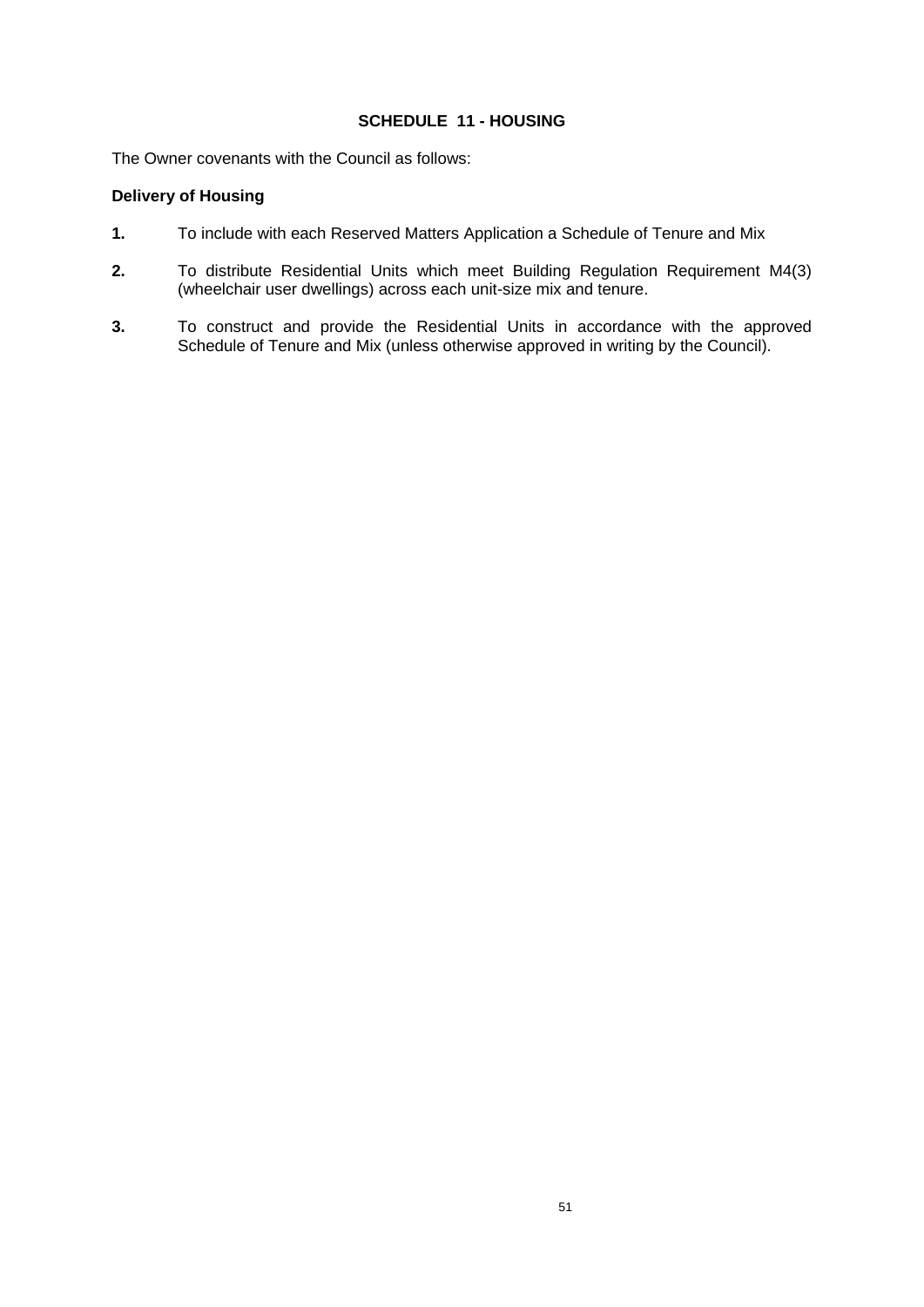## **SCHEDULE 12 - MOTOR VEHICLE PARKING MANAGEMENT PLAN**

- **1.** Prior to Commencement of Development to submit to the Council for approval the Motor Vehicle Parking Management Plan in accordance with the following minimum ratios (unless otherwise agreed by the Council in writing):
	- (a) Notwithstanding other planning policy requirements, residential car parking must be provided at a minimum of 0.6 spaces per Residential Unit (net of visitors and Car Club Parking Spaces) unless the Council accepts that a lower ratio (not less than 0.4 spaces per Residential Unit) is appropriate should the Owner demonstrate that the level of demand is significantly lower than expected as a result of one or more of the following measures:
		- (i) Public transport enhancements.
		- (ii) Cycling and walking improvements.
		- (iii) Introduction of a CPZ in the area*.*
- **2.** To thereafter implement the approved Motor Vehicle Parking Management Plan.
- **3.** Where the Owner proposes to demonstrate to the Council that the level of demand for parking is significantly lower than expected as a result of the measures listed in paragraph 1(a), to provide the Council with evidence of such demand which in the Council's reasonable view is sufficient for the Council to decide whether or not to accept a lower ratio.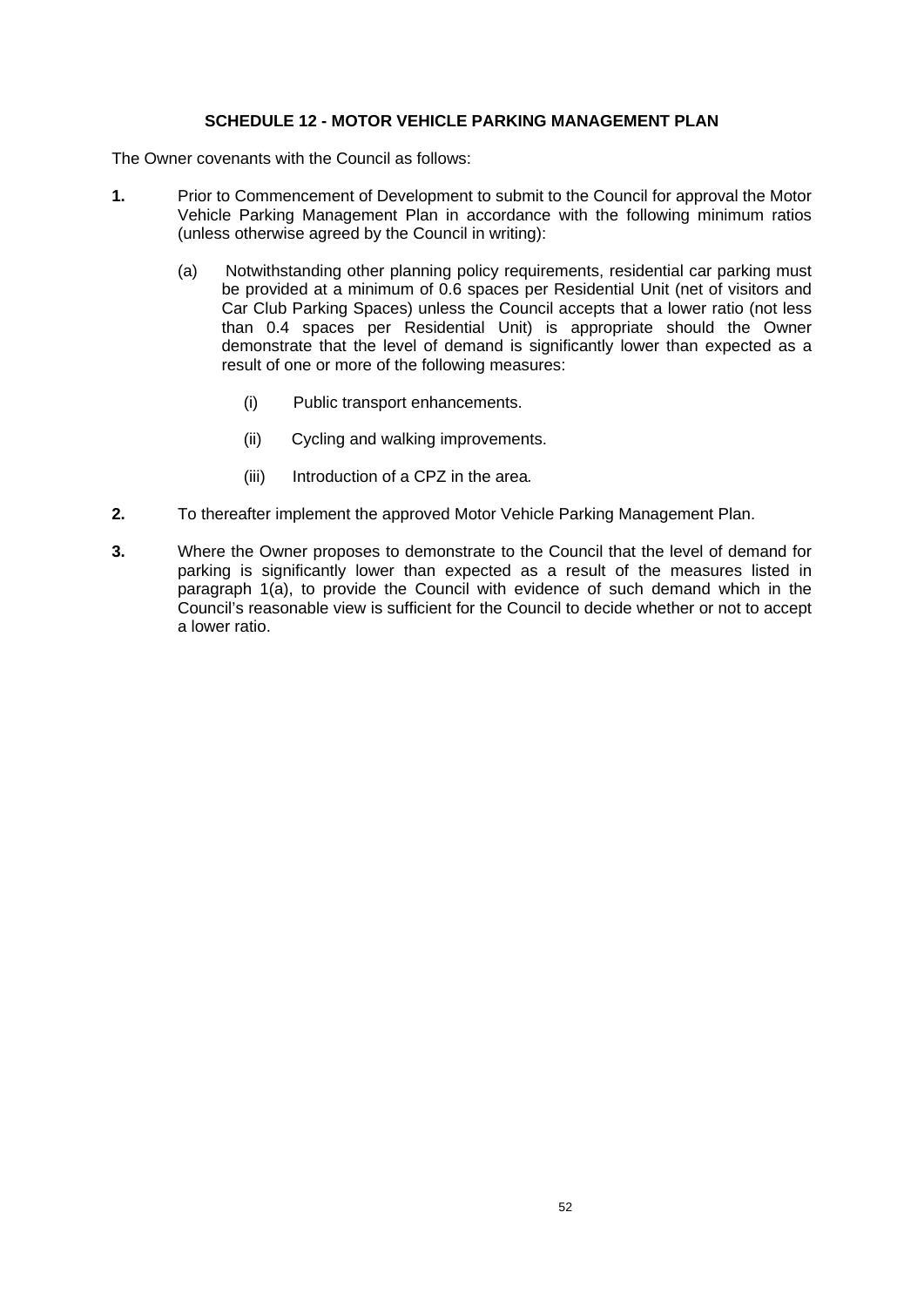- **Appendix 1** Application Site Plan
- **Appendix 2** Development Site Plan
- **Appendix 3** Planning Permission
- **Appendix 4** Draft Nominations Agreement
- **Appendix 5** Indicative Route Plan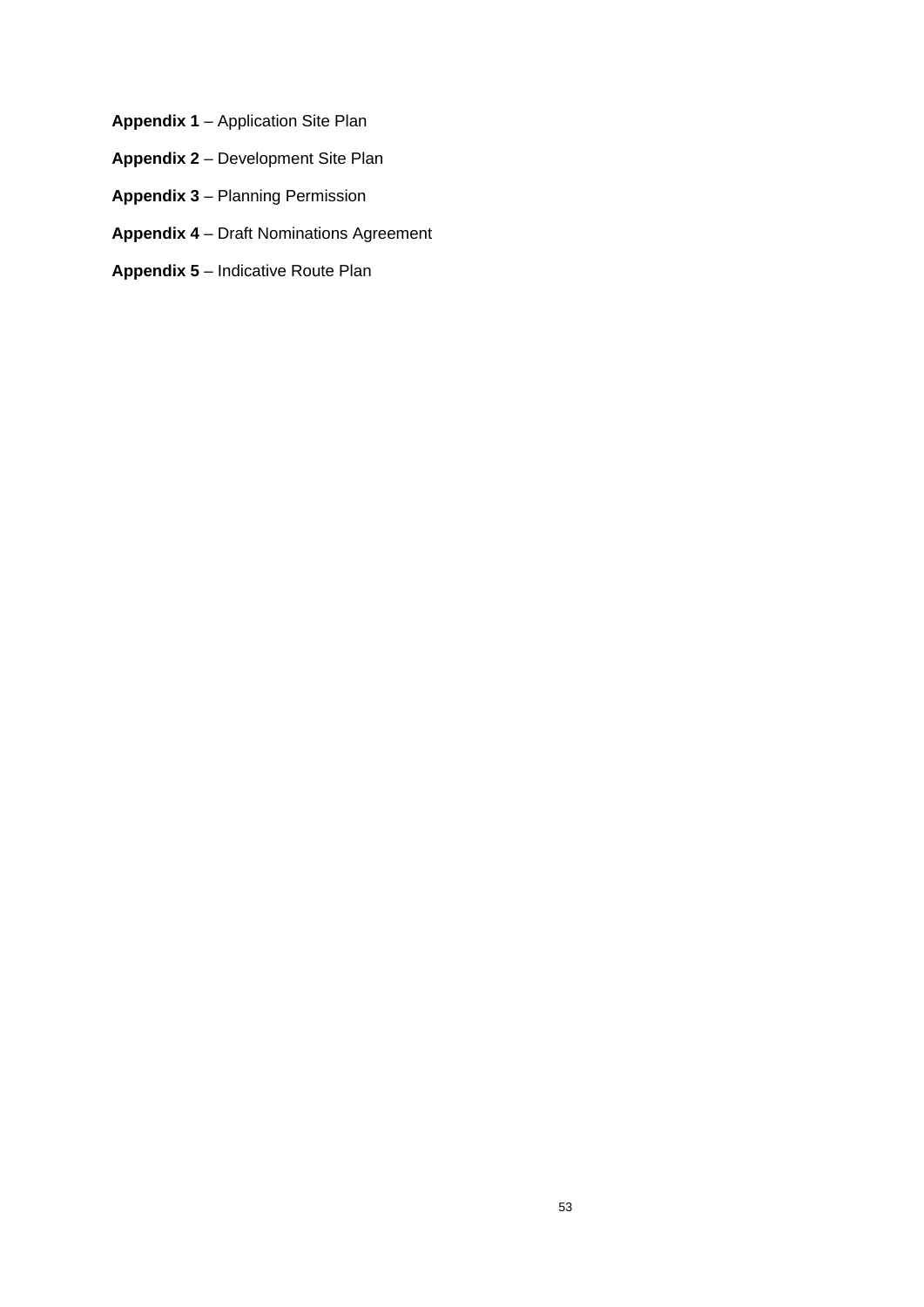This document has been executed as a deed and is delivered and takes effect on the date stated at the beginning of it.

The common seal of the **LONDON BOROUGH OF ENFIELD** was affixed to this document in the presence of:

Authorised signatory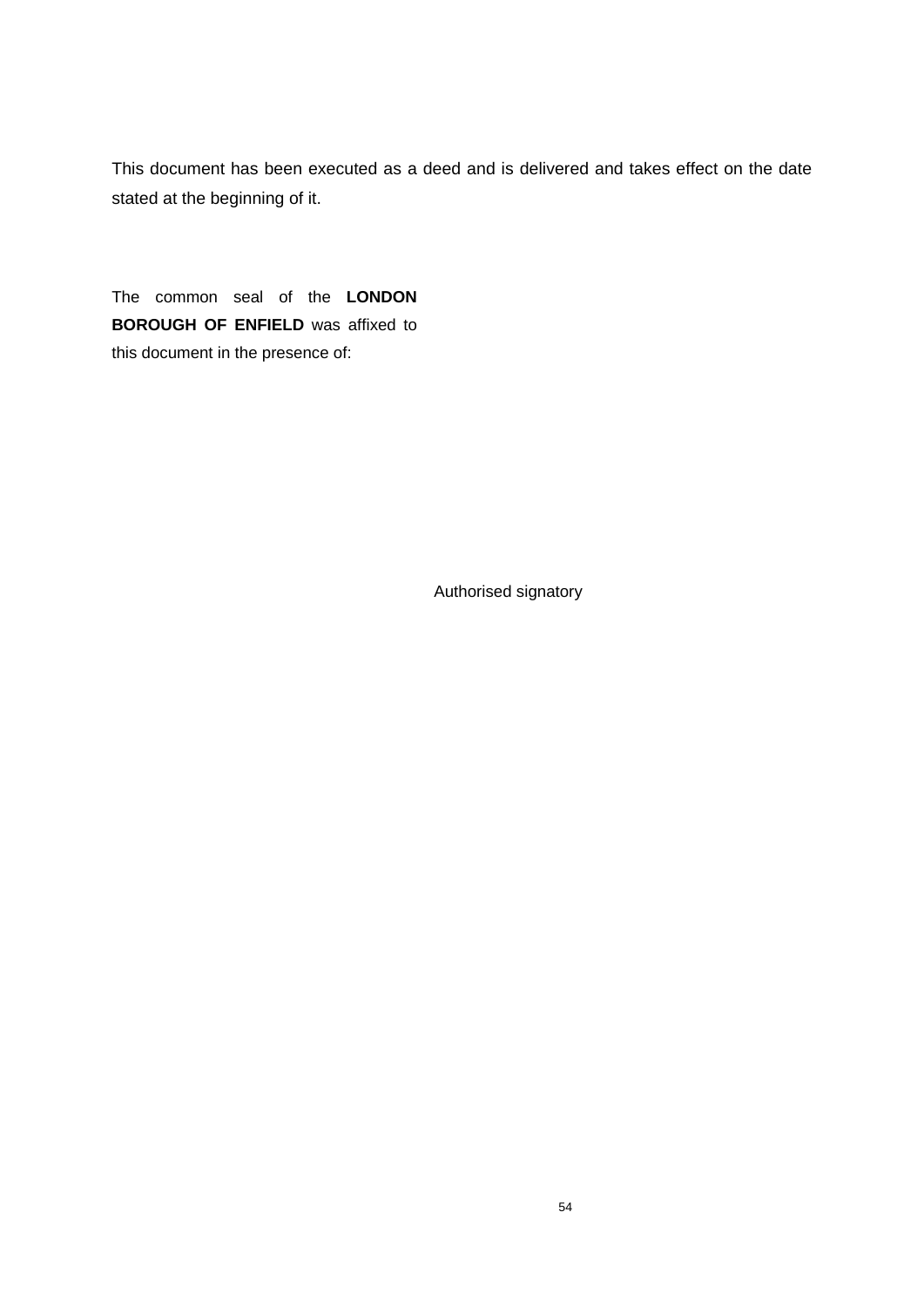Signed as a deed by [NAME OF OWNER] acting by [NAME OF FIRST DIRECTOR], a director and [NAME OF SECOND DIRECTOR OR SECRETARY], [a director **OR** its secretary] in the presence of:

.......................................

#### [SIGNATURE OF OWNER]

SIGNATURE OF WITNESS

.......................................

.

NAME OF WITNESS

ADDRESS AND OCCUPATION OF **WITNESS** 

Executed as a deed by [NAME OF MORTGAGEE] acting by [NAME OF FIRST DIRECTOR], a director and [NAME OF SECOND DIRECTOR OR SECRETARY], [a director **OR** its secretary]

.......................................

[SIGNATURE OF FIRST DIRECTOR]

**Director** 

.......................................

[SIGNATURE OF SECOND DIRECTOR OR SECRETARY]

[Director **OR** Secretary]

**OR**

Executed as a deed by [NAME OF .......................................